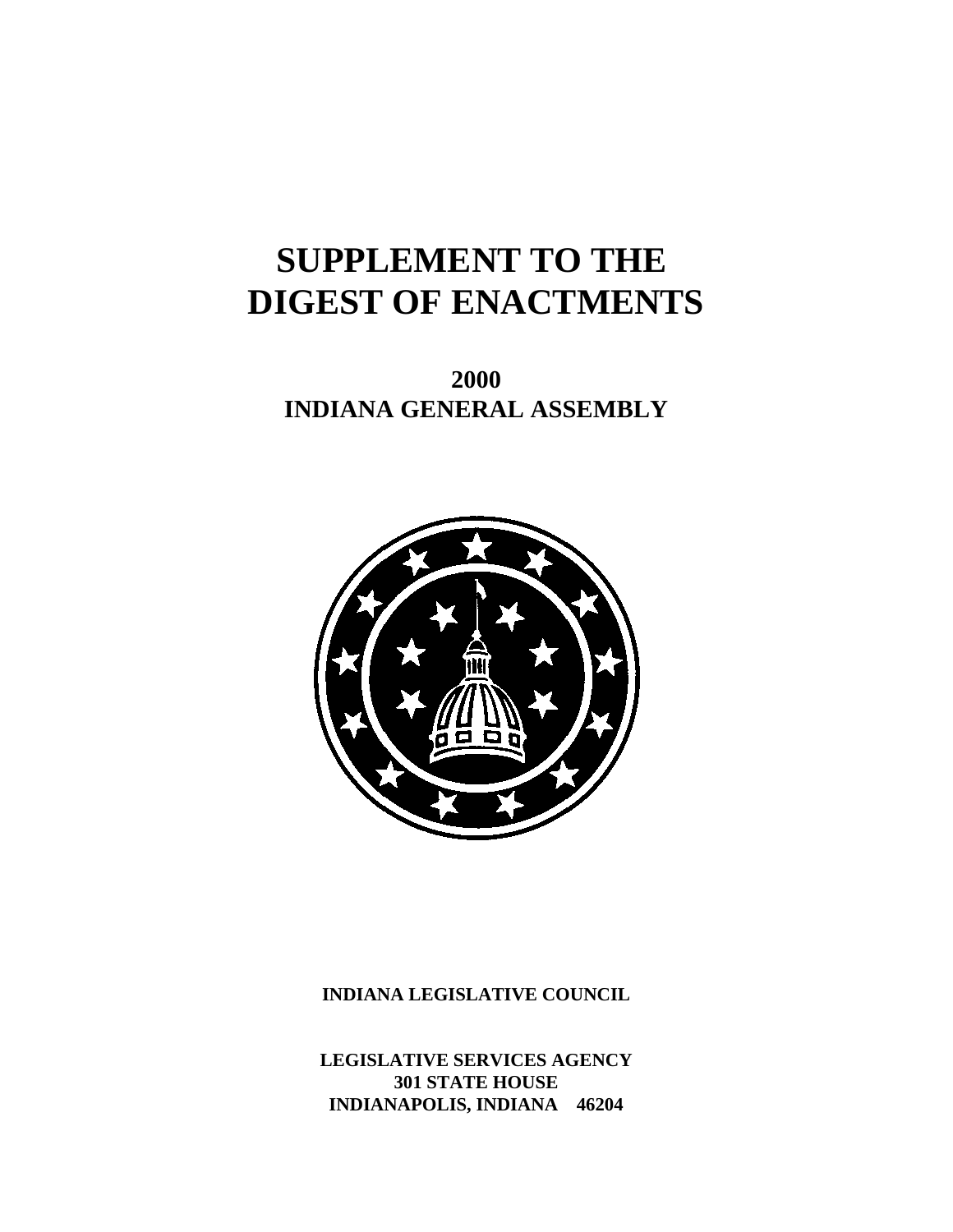## **SUPPLEMENT TO 2000 DIGEST OF ENACTMENTS**

**A Summary of the Bills Passed by the**

**111th General Assembly**

**Second Regular Session**

**Prepared by the**

**Office of Bill Drafting and Research**

**Legislative Services Agency**

**John Rowings Director, Office of Bill Drafting and Research**

**May 3, 2000**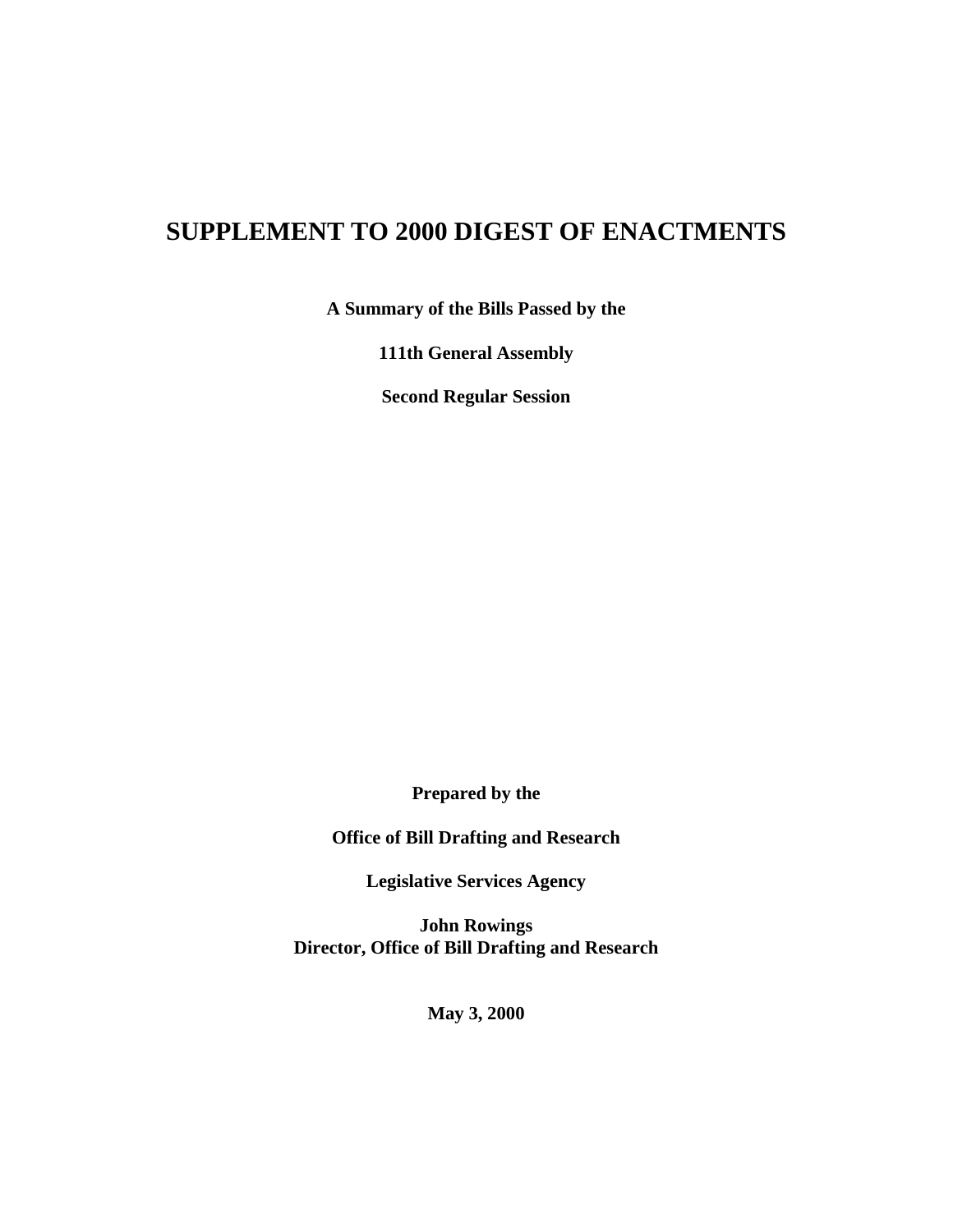#### **PREFACE**

This publication contains the digest of each of the 76 Senate bills and 78 House bills sent to the Governor during the 2000 regular session of the Indiana General Assembly. Bills vetoed by the Governor have been identified as "vetoed" in the title line of the bill's digest. This Supplement to the Digest of Acts replaces the Digest of Acts published March 6, 2000.

Two lists appear in the front of this publication. In the front of the publication is a list of bills arranged in alphabetical order by the last name of the first author for each bill. A second list arranges the bills in ascending bill number order.

Four tables and a subject index appear at the end of this publication. The Citations Affected table identifies all provisions of the codified statutory laws affected by enactments in the 2000 Session. The Enrolled Act Number to Public Law Number Table identifies the related public law number for each bill. The Public Law Number to Enrolled Act Number Table converts public law numbers to bill numbers. The Enrolled Act Summary identifies the action taken by the Governor for each bill and the effective date for each SECTION of each bill. A public law number is a unique number assigned to a bill that becomes law. Whereas, bill numbers, such as HEA 1001, are reused each year, each bill that becomes law has a public law number that is unique to the particular year in which it was enacted (e.g., P.L.1-2000).

The information contained in this publication was not enacted by the General Assembly and does not have the force of law. It is intended to be a guide for further research into the laws enacted by the General Assembly. This publication and the full text of all bills enacted in the 2000 Session can be viewed on the Internet. The Home Page for the General Assembly is located at http://www.state.in.us//legislative/. This publication may be viewed at: http://www.state.in.us/serv/lsa\_billinfo?year=2000&request=other\_info.

## **OFFICE OF BILL DRAFTING AND RESEARCH**

**ATTORNEYS Jeanette Adams Robert Bond Michael Landwer Timothy Tyler Irma Reinumägi Edward Gohmann Robert Rudolph Christi Megna Steven Wenning Anne Haley Barry Brumer Ross Hooten James Jett Susan Montgomery Ann Naughton Carrie Cloud Susan Cullen Sarah Burkman**

#### **ADMINISTRATION**

 **John Rowings, Director George Angelone, Deputy Director Pamela Landwer, Administrative Assistant Angela Jewell, Office Secretary**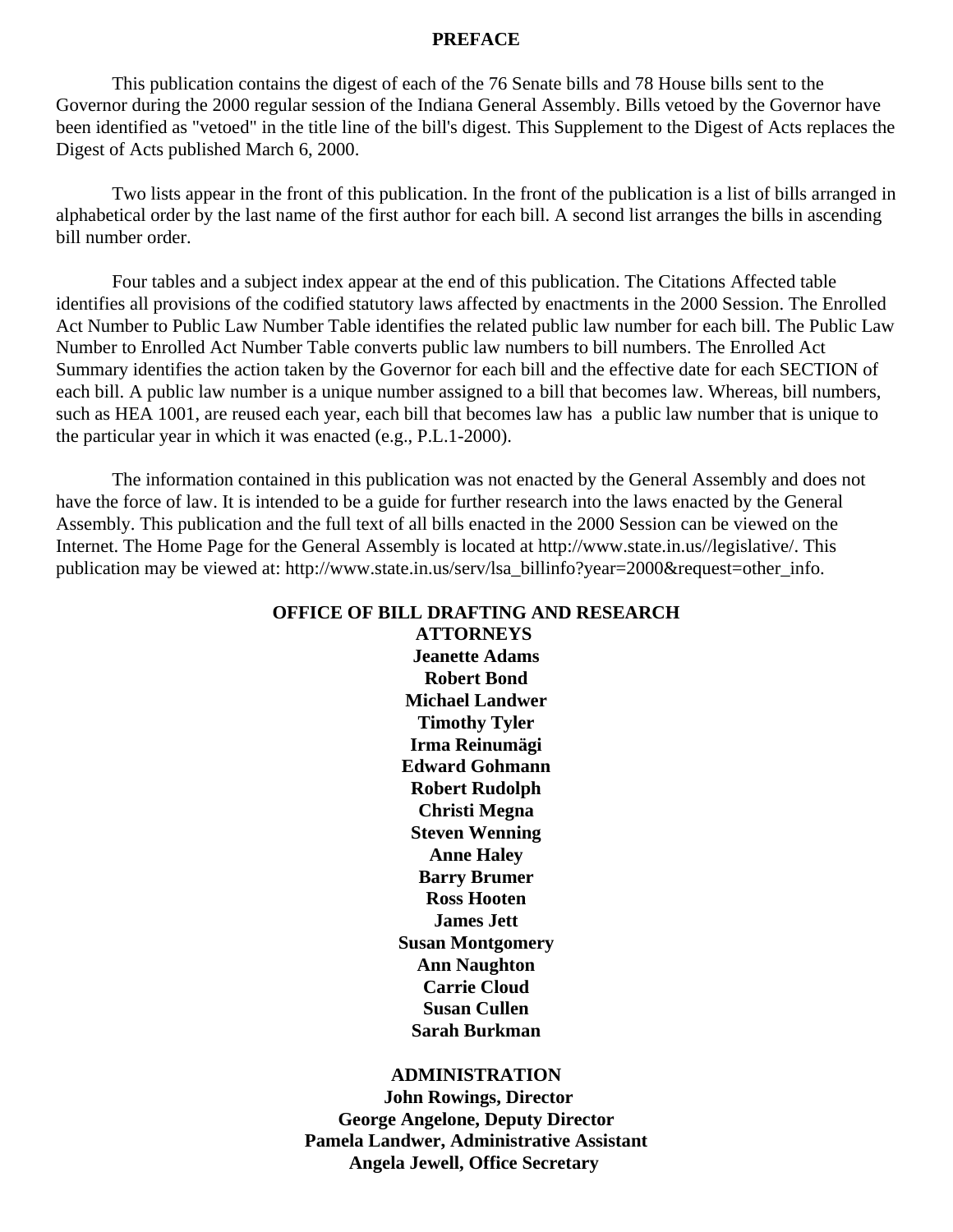## **AUTHOR LIST AUTHOR, BILL NUMBER, & SUMMARY**

| Avery            | HB 1058 | High school student transcripts.                   |
|------------------|---------|----------------------------------------------------|
| Avery            | HB 1231 | Professional sports and convention areas.          |
| <b>Ayres</b>     | HB 1008 | Local government.                                  |
| <b>Ayres</b>     | HB 1055 | Military reserve employment matters.               |
| <b>Bailey</b>    | HB 1073 | Prepaid sales tax on gasoline.                     |
| <b>Bardon</b>    | HB 1334 | Interest on loans to insurance companies.          |
| <b>Becker</b>    | HB 1130 | Medicaid and other health payments.                |
| <b>Becker</b>    | HB 1131 | Speed limits near schools.                         |
| <b>Becker</b>    | HB 1197 | Medicaid waiver proposals.                         |
| <b>Bischoff</b>  | HB 1155 | State fair advisory committee.                     |
| <b>Bischoff</b>  | HB 1157 | Riverboat revenues for endowments and foundations. |
| <b>Bodiker</b>   | HB 1003 | Financial institutions tax.                        |
| <b>Bodiker</b>   | HB 1010 | Financial institutions and consumer credit.        |
| <b>Bottorff</b>  | HB 1395 | Uniform electronic transactions act.               |
| <b>Bottorff</b>  | HB 1397 | Economic development.                              |
| <b>Bottorff</b>  | HB 1398 | Wireless emergency telephone system fund.          |
| <b>Budak</b>     | HB 1141 | Health professions bureau.                         |
| <b>Cheney</b>    | HB 1106 | Use of brakes on the toll road.                    |
| <b>Cherry</b>    | HB 1097 | Motor vehicle matters.                             |
| Cochran          | HB 1271 | Tuition exemption for veterans' children.          |
| Cochran          | HB 1354 | EDGE credits.                                      |
| <b>Crawford</b>  | HB 1352 | Disproportionate share hospital (DSH) payments.    |
| <b>Crosby</b>    | HB 1158 | Forgiveness of state support.                      |
| Day              | HB 1124 | Health.                                            |
| Day              | HB 1278 | Higher education awards for military personnel.    |
| <b>Denbo</b>     | HB 1180 | Display of Ten Commandments on public property.    |
| <b>Dickinson</b> | HB 1192 | Domestic battery.                                  |
| <b>Dickinson</b> | HB 1283 | Teacher retirement contributions.                  |
| <b>Dvorak</b>    | HB 1054 | Bonds for school corporation retirement liability. |
| <b>Dvorak</b>    | HB 1239 | Definition of bomb.                                |
| <b>Dvorak</b>    | HB 1326 | Uniform Commercial Code.                           |
| <b>Frenz</b>     | HB 1267 | School bus identification markings.                |
| <b>Fry</b>       | HB 1150 | Insurance premiums tax rate reduction.             |
| Goeglein         | HB 1034 | Organ donor notation.                              |
| Grubb            | HB 1018 | Interscholastic athletic associations.             |
| Grubb            | HB 1419 | Anatomical gift funding.                           |
| <b>Hasler</b>    | HB 1393 | Housing trust fund.                                |
| <b>Herrell</b>   | HB 1062 | Local funding for veterans memorials.              |
| <b>Kersey</b>    | HB 1182 | Conversion of courts in Vigo County.               |
| <b>Klinker</b>   | HB 1387 | Respiratory care practitioners.                    |
| Kromkowski       | HB 1024 | Miscellaneous election law changes.                |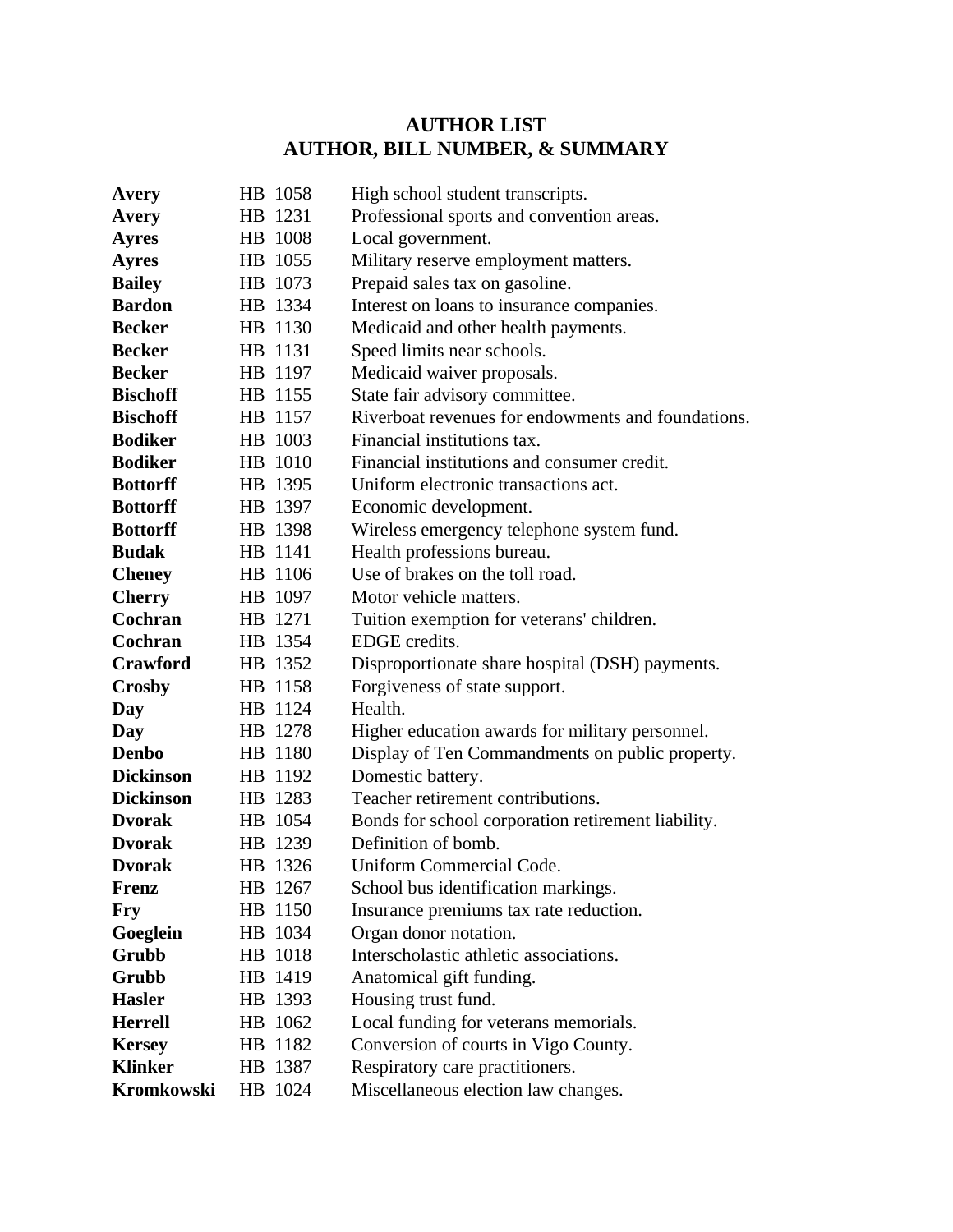| <b>Kruzan</b>      | HB 1328 | Indiana emergency medical services commission.                      |
|--------------------|---------|---------------------------------------------------------------------|
| <b>Kruzan</b>      | HB 1329 | Hospice licensure.                                                  |
| <b>Kruzan</b>      | HB 1330 | Ivy Tech State College board of trustees.                           |
| <b>Lawson L</b>    | HB 1316 | Contract carriers transporting railroad employees.                  |
| Leuck              | HB 1074 | Confidentiality of school security plans.                           |
| Leuck              | HB 1075 | Boating regulation.                                                 |
| <b>Leuck</b>       | HB 1214 | Research and development tax credits.                               |
| <b>Liggett</b>     | HB 1050 | Worker's compensation.                                              |
| Lytle              | HB 1184 | Cemeteries and burial grounds.                                      |
| Lytle              | HB 1247 | Dairy industry development board.                                   |
| Lytle              | HB 1248 | Regional water, sewer, and solid waste districts.                   |
| <b>Mahern</b>      | HB 1125 | Charitable trusts.                                                  |
| <b>Moses</b>       | HB 1102 | Financing of health facilities and judicial/legislative facility.   |
| <b>Moses</b>       | HB 1228 | Consensual annexations.                                             |
| <b>Moses</b>       | HB 1311 | Medicaid information regarding staffing levels.                     |
| <b>Oxley</b>       | HB 1068 | Creation of fire districts and fire protection property tax levies. |
| Pond               | HB 1279 | CLEO program and alternative dispute resolution pilot project.      |
| <b>Porter</b>      | HB 1011 | Bias crimes.                                                        |
| <b>Ripley</b>      | HB 1221 | Membership of advisory plan commission.                             |
| <b>Ripley</b>      | HB 1222 | Insurance continuing education and licensure.                       |
| <b>Ruppel</b>      | HB 1293 | Colorectal cancer testing.                                          |
| <b>Scholer</b>     | HB 1391 | Motor vehicle highway account distributions for debt service.       |
| <b>Smith V</b>     | HB 1004 | FSSA preauthorization and payment methods.                          |
| <b>Smith V</b>     | HB 1013 | Cultural diversity training and corrections.                        |
| <b>Smith V</b>     | HB 1376 | Safety deposit boxes.                                               |
| <b>Stevenson</b>   | HB 1030 | Northwest Indiana law enforcement training center.                  |
| <b>Stevenson</b>   | HB 1031 | Rail corridor safety committee.                                     |
| <b>Stevenson</b>   | HB 1241 | Library tax, insurance, and accounting procedures.                  |
| <b>Stilwell</b>    | HB 1043 | Unemployment insurance.                                             |
| <b>Stilwell</b>    | HB 1202 | Township poor relief.                                               |
| <b>Sturtz</b>      | HB 1295 | Violent crime victims compensation fund.                            |
| <b>Summers</b>     | HB 1166 | Housing trust fund.                                                 |
| <b>Thompson</b>    | HB 1051 | Motor vehicles.                                                     |
| <b>Villalpando</b> | HB 1137 | Battery on a firefighter.                                           |
| Weinzapfel         | HB 1297 | Use of fingerprint records.                                         |
| <b>Whetstone</b>   | HB 1215 | Practice of dentistry.                                              |
| <b>Wolkins</b>     | HB 1343 | Environmental notices, reports, penalties, and permits.             |
|                    |         |                                                                     |
|                    |         |                                                                     |

| <b>Alting</b> |       | SB 186 | Alcoholic beverage license revocation.        |
|---------------|-------|--------|-----------------------------------------------|
| <b>Borst</b>  | SB -  | 108    | Tobacco settlement money.                     |
| <b>Bowser</b> |       | SB 355 | Meetings of airport boards.                   |
| <b>Bray</b>   | SB 1  |        | Blood and breath alcohol concentration tests. |
| <b>Clark</b>  | SB 33 |        | Mutual insurance holding companies.           |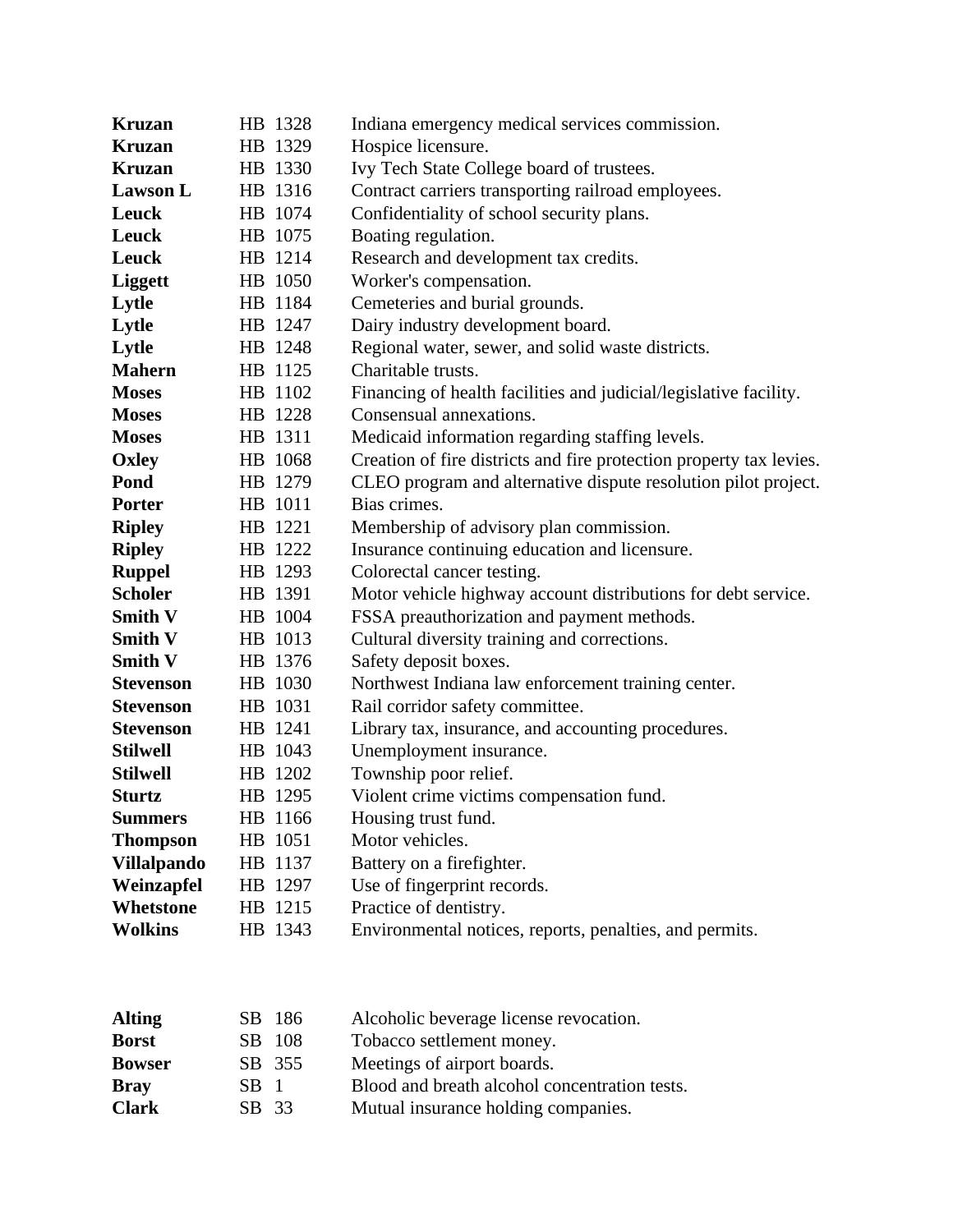| <b>Clark</b>    |                 | SB 351 | Sweep account references.                                |
|-----------------|-----------------|--------|----------------------------------------------------------|
| <b>Clark</b>    |                 | SB 352 | The teaching of reading.                                 |
| <b>Clark</b>    |                 | SB 353 | Alcoholic beverage sales.                                |
| <b>Clark</b>    |                 | SB 418 | Intangible assets of an insurance subsidiary.            |
| Craycraft       |                 | SB 143 | Delaware County courts.                                  |
| Ford            |                 | SB 470 | Identifying information on farm trucks.                  |
| Gard            |                 | SB 262 | Releases from underground storage tanks.                 |
| Gard            |                 | SB 317 | Operator certification.                                  |
| Gard            |                 | SB 318 | Hospital council.                                        |
| Gard            |                 | SB 431 | Water quality standards and combined sewer overflows.    |
| <b>Harrison</b> | SB 62           |        | PERF and TRF annuity savings account.                    |
| <b>Harrison</b> | SB 64           |        | PERF and TRF administration.                             |
| <b>Jackman</b>  |                 | SB 158 | Veterinarians.                                           |
| <b>Jackman</b>  |                 | SB 373 | Save Indiana program.                                    |
| Johnson         |                 | SB 393 | Disposition of universal service fund savings.           |
| Johnson         |                 | SB 469 | Dental limited service health maintenance organizations. |
| <b>Kenley</b>   | SB 12           |        | Technical corrections.                                   |
| <b>Kenley</b>   |                 | SB 411 | Welfare and poor relief.                                 |
| <b>Kenley</b>   |                 | SB 433 | Community transition program.                            |
| Landske         |                 | SB 114 | Various election law matters.                            |
| Landske         |                 | SB 117 | Public question ballot language.                         |
| Landske         |                 | SB 118 | State certifying official references.                    |
| Landske         |                 | SB 205 | Nonresident youth hunting licenses.                      |
| Landske         |                 | SB 315 | Midwest interstate passenger rail compact.               |
| <b>Lawson C</b> | SB 96           |        | Health finance commission.                               |
| Lewis           |                 | SB 419 | Validation of bonds and other agreements.                |
| Lewis           |                 | SB 442 | Deputy prosecuting attorneys.                            |
| Long            | SB 73           |        | OWI and driving while suspended.                         |
| Long            | SB 74           |        | Public indecency.                                        |
| <b>Lubbers</b>  |                 | SB 244 | Landscape architects.                                    |
| <b>Meeks C</b>  | SB 76           |        | Death benefit for probation officers.                    |
| <b>Meeks C</b>  |                 | SB 147 | Regulation of laser pointers.                            |
| <b>Meeks C</b>  |                 | SB 187 | Property taxes.                                          |
| <b>Meeks R</b>  | SB 44           |        | Public freshwater lakes.                                 |
| <b>Meeks R</b>  | SB 46           |        | Lake management work group.                              |
| <b>Meeks R</b>  |                 | SB 146 | Motor carrier inspector special death benefits.          |
| <b>Meeks R</b>  |                 | SB 178 | Hypnotists and drug abuse counselors.                    |
| <b>Meeks R</b>  | SB              | 204    | Prepaid funeral contracts.                               |
| <b>Miller</b>   |                 | SB 134 | Podiatric physicians.                                    |
| <b>Miller</b>   |                 | SB 322 | State board of nursing.                                  |
| <b>Miller</b>   |                 | SB 504 | Children's health insurance program.                     |
| <b>Mills</b>    | SB 8            |        | Internal Revenue Code update.                            |
| <b>Mills</b>    | SB <sub>9</sub> |        | School funding.                                          |
| <b>Mills</b>    |                 | SB 408 | IDFA educational facility projects.                      |
| <b>Mills</b>    |                 | SB 489 | School funding.                                          |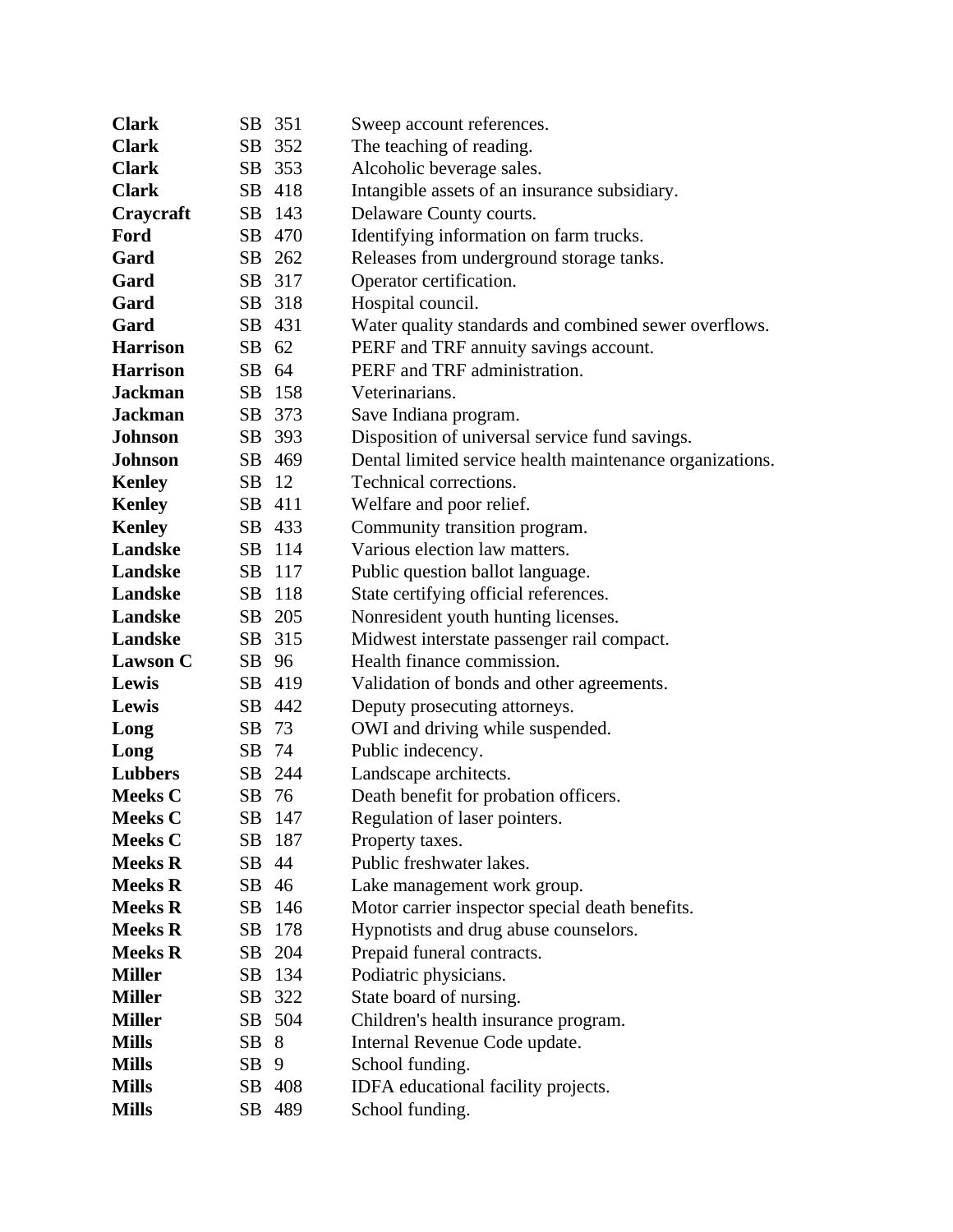| <b>Mills</b>      |        | SB 490 | Water utilities.                                            |
|-------------------|--------|--------|-------------------------------------------------------------|
| <b>Mills</b>      |        | SB 508 | School corporation budget matters.                          |
| Paul              |        | SB 233 | Viatical settlement contracts.                              |
| <b>Riegsecker</b> |        | SB 175 | Developmentally disabled and criminal justice system study. |
| <b>Riegsecker</b> |        | SB 218 | Recreational vehicles and extra heavy duty highways.        |
| <b>Riegsecker</b> |        | SB 372 | Special waste and industrial waste.                         |
| <b>Server</b>     |        | SB 162 | School treasurers.                                          |
| <b>Server</b>     |        | SB 401 | Athletic trainer licensure.                                 |
| <b>Simpson</b>    | SB 79  |        | Medicaid.                                                   |
| <b>Simpson</b>    |        | SB 227 | Unclaimed property and unpaid checks.                       |
| <b>Simpson</b>    |        | SB 511 | Hazardous waste manifests.                                  |
| <b>Skillman</b>   | SB 14  |        | Tax abatement; research and development.                    |
| <b>Skillman</b>   |        | SB 171 | Enterprise zones.                                           |
| <b>Skillman</b>   |        | SB 222 | Commissary funds and inmate trust funds.                    |
| <b>Smith S</b>    |        | SB 455 | Disproportionate share providers.                           |
| Weatherwax        |        | SB 278 | Ivy Tech assessment and training services.                  |
| Wheeler           | SB 40  |        | Minors at recreational facilities.                          |
| Wheeler           |        | SB 212 | Insurance coverage for treatment of morbid obesity.         |
| Wolf              |        | SB 330 | Children.                                                   |
| Wolf              |        | SB 331 | Fishing license exemption.                                  |
| Wolf              |        | SB 515 | Transfer of Wolcott home.                                   |
| <b>Wyss</b>       | $SB$ 7 |        | Murder prosecutions.                                        |
| <b>Wyss</b>       | SB 24  |        | Court alcohol and drug programs.                            |
| <b>Wyss</b>       |        | SB 216 | Allen County food and beverage tax.                         |
| <b>Wyss</b>       |        | SB 224 | Military access to student information.                     |
| <b>Zakas</b>      |        | SB 447 | Participation in board for depositories meetings.           |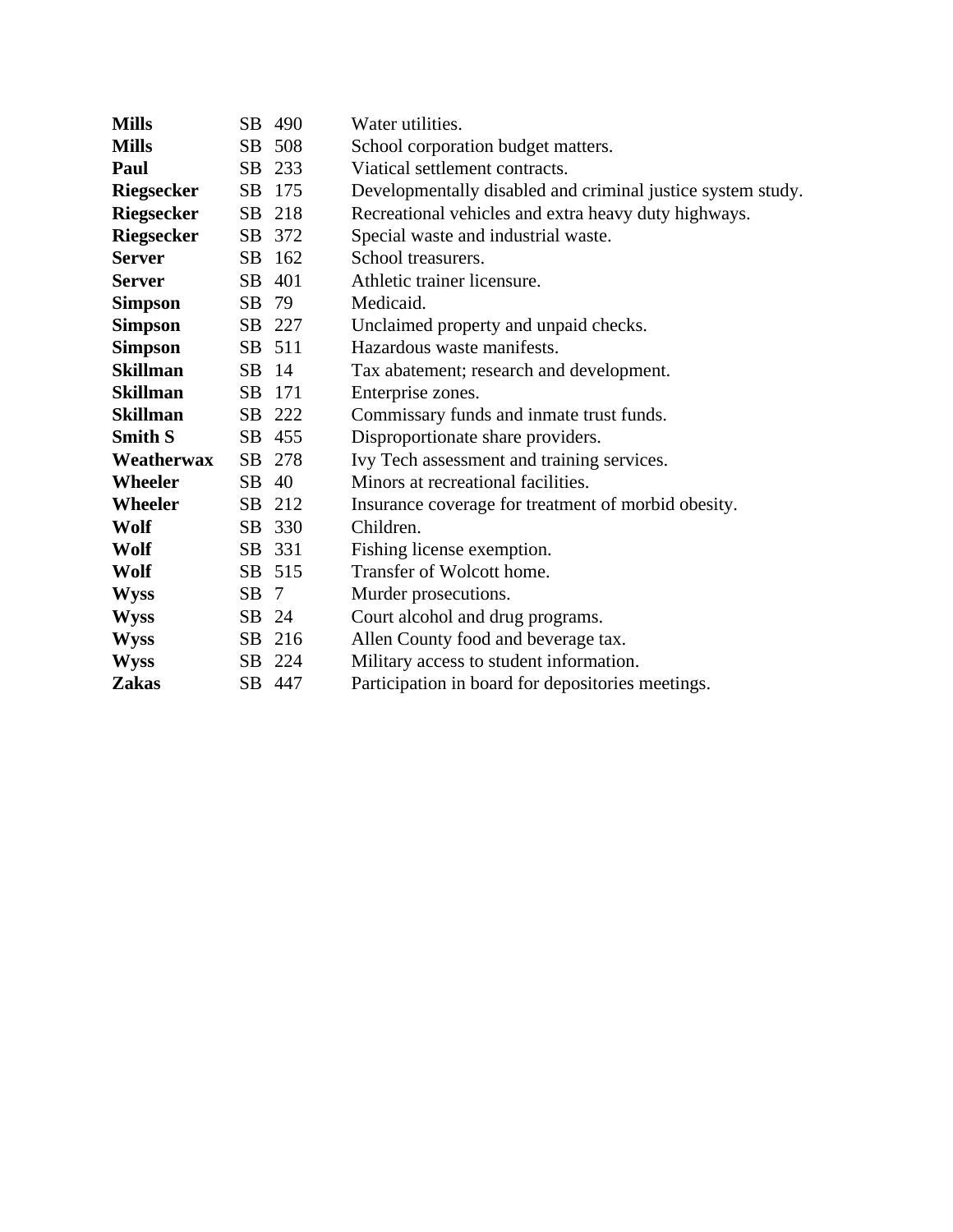## **BILL LIST BILL NUMBER, AUTHOR, & SUMMARY**

| <b>HB</b> 1003 | <b>Bodiker</b>  | Financial institutions tax.                                         |
|----------------|-----------------|---------------------------------------------------------------------|
| <b>HB</b> 1004 | Smith V         | FSSA; Medicaid payments.                                            |
| <b>HB</b> 1008 | Ayres           | Local government.                                                   |
| <b>HB</b> 1010 | <b>Bodiker</b>  | Financial institutions and consumer credit.                         |
| <b>HB</b> 1011 | Porter          | Bias crimes.                                                        |
| <b>HB</b> 1013 | Smith V         | Cultural diversity training and corrections.                        |
| <b>HB</b> 1018 | Grubb           | Interscholastic athletic associations.                              |
| <b>HB</b> 1024 | Kromkowski      | Miscellaneous election law changes.                                 |
| <b>HB</b> 1030 | Stevenson       | Northwest Indiana law enforcement training center.                  |
| <b>HB</b> 1031 | Stevenson       | Rail corridor safety committee.                                     |
| <b>HB</b> 1034 | Goeglein        | Organ donor notation.                                               |
| <b>HB</b> 1043 | Stilwell        | Unemployment insurance.                                             |
| <b>HB</b> 1050 | Liggett         | Worker's compensation.                                              |
| <b>HB</b> 1051 | Thompson        | Motor vehicles.                                                     |
| <b>HB</b> 1054 | Dvorak          | Bonds for school corporation retirement liability.                  |
| <b>HB</b> 1055 | Ayres           | Military reserve employment matters.                                |
| <b>HB</b> 1058 | Avery           | High school student transcripts.                                    |
| <b>HB</b> 1062 | Herrell         | Local funding for veterans memorials.                               |
| <b>HB</b> 1068 | Oxley           | Creation of fire districts and fire protection property tax levies. |
| <b>HB</b> 1073 | Bailey          | Prepaid sales tax on gasoline.                                      |
| <b>HB</b> 1074 | Leuck           | Confidentiality of school security plans.                           |
| <b>HB</b> 1075 | Leuck           | Boating regulation.                                                 |
| <b>HB</b> 1097 | Cherry          | Motor vehicle matters.                                              |
| <b>HB</b> 1102 | <b>Moses</b>    | Financing of health facilities and judicial/legislative facility.   |
| <b>HB</b> 1106 | Cheney          | Use of brakes on the toll road.                                     |
| <b>HB</b> 1124 | Day             | Health.                                                             |
| <b>HB</b> 1125 | Mahern          | Charitable trusts.                                                  |
| <b>HB</b> 1130 | Becker          | Medicaid and other health payments.                                 |
| <b>HB</b> 1131 | Becker          | Speed limits near schools.                                          |
| <b>HB</b> 1137 | Villalpando     | Battery on a firefighter.                                           |
| <b>HB</b> 1141 | <b>Budak</b>    | Health professions bureau.                                          |
| <b>HB</b> 1150 | Fry             | Insurance premiums tax rate reduction.                              |
| <b>HB</b> 1155 | <b>Bischoff</b> | State fair advisory committee.                                      |
| <b>HB</b> 1157 | <b>Bischoff</b> | Riverboat revenues for endowments and foundations.                  |
| <b>HB</b> 1158 | Crosby          | Forgiveness of state support.                                       |
| <b>HB</b> 1166 | <b>Summers</b>  | Housing trust fund; low income housing.                             |
| <b>HB</b> 1180 | Denbo           | Display of Ten Commandments on public property.                     |
| <b>HB</b> 1182 | Kersey          | Conversion of courts in Vigo County.                                |
| <b>HB</b> 1184 | Lytle           | Cemeteries and burial grounds.                                      |
| <b>HB</b> 1192 | Dickinson       | Domestic battery.                                                   |
| <b>HB</b> 1197 | Becker          | Medicaid waiver proposals.                                          |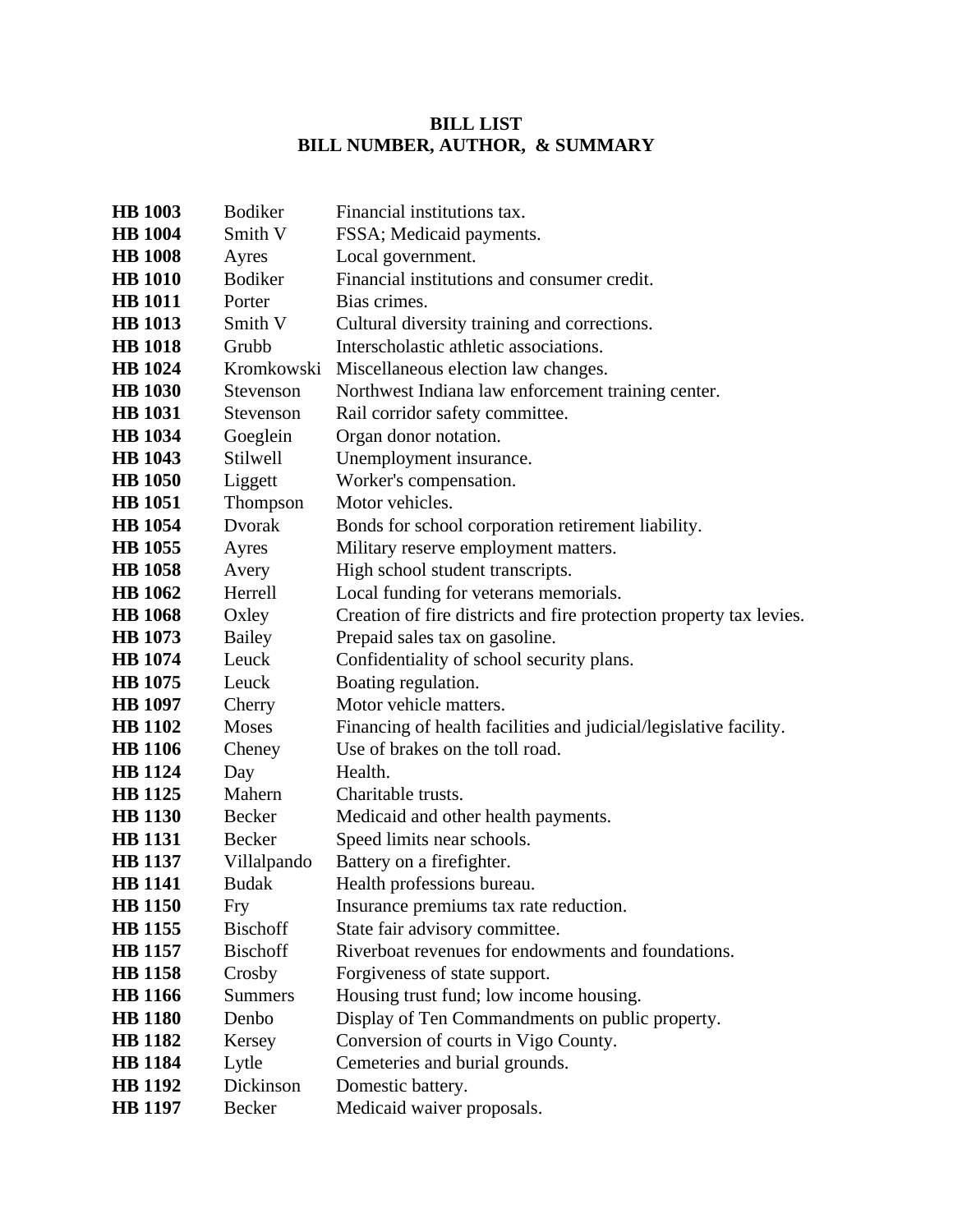| <b>HB</b> 1202 | Stilwell        | Township poor relief.                                          |
|----------------|-----------------|----------------------------------------------------------------|
| <b>HB</b> 1214 | Leuck           | Research and development tax credits.                          |
| <b>HB</b> 1215 | Whetstone       | Practice of dentistry.                                         |
| <b>HB</b> 1221 | Ripley          | Membership of advisory plan commission.                        |
| <b>HB</b> 1222 | <b>Ripley</b>   | Insurance continuing education and licensure.                  |
| <b>HB</b> 1228 | <b>Moses</b>    | Consensual annexations.                                        |
| <b>HB</b> 1231 | Avery           | Professional sports and convention areas.                      |
| <b>HB</b> 1239 | Dvorak          | Definition of bomb.                                            |
| <b>HB</b> 1241 | Stevenson       | Library tax, insurance, and accounting procedures.             |
| <b>HB</b> 1247 | Lytle           | Dairy industry development board.                              |
| <b>HB</b> 1248 | Lytle           | Regional water, sewer, and solid waste districts.              |
| <b>HB</b> 1267 | Frenz           | School bus identification markings.                            |
| <b>HB</b> 1271 | Cochran         | Tuition exemption for veterans' children.                      |
| <b>HB</b> 1278 | Day             | Higher education awards for military personnel.                |
| <b>HB</b> 1279 | Pond            | CLEO program and alternative dispute resolution pilot project. |
| <b>HB</b> 1283 | Dickinson       | Retirement contributions.                                      |
| <b>HB</b> 1293 | Ruppel          | Colorectal cancer testing.                                     |
| <b>HB</b> 1295 | <b>Sturtz</b>   | Violent crime victims compensation fund.                       |
| <b>HB</b> 1297 | Weinzapfel      | Use of fingerprint records.                                    |
| <b>HB</b> 1311 | <b>Moses</b>    | Medicaid information regarding staffing levels.                |
| <b>HB</b> 1316 | Lawson L        | Contract carriers transporting railroad employees.             |
| <b>HB</b> 1326 | Dvorak          | Uniform Commercial Code.                                       |
| <b>HB</b> 1328 | Kruzan          | Indiana emergency medical services commission.                 |
| <b>HB</b> 1329 | Kruzan          | Hospice licensure.                                             |
| <b>HB</b> 1330 | Kruzan          | Ivy Tech State College board of trustees.                      |
| <b>HB</b> 1334 | <b>Bardon</b>   | Interest on loans to insurance companies.                      |
| <b>HB</b> 1343 | Wolkins         | Environmental notices, reports, penalties, and permits.        |
| <b>HB</b> 1352 | Crawford        | Disproportionate share hospital (DSH) payments.                |
| <b>HB</b> 1354 | Cochran         | EDGE credits.                                                  |
| <b>HB</b> 1376 | Smith V         | Safety deposit boxes.                                          |
| <b>HB</b> 1387 | Klinker         | Respiratory care practitioners.                                |
| <b>HB</b> 1391 | Scholer         | Motor vehicle highway account distributions for debt service.  |
| <b>HB</b> 1393 | Hasler          | Housing trust fund.                                            |
| <b>HB</b> 1395 | <b>Bottorff</b> | Uniform electronic transactions act.                           |
| <b>HB</b> 1397 | <b>Bottorff</b> | Economic development.                                          |
| <b>HB</b> 1398 | <b>Bottorff</b> | Wireless emergency telephone system fund.                      |
| <b>HB</b> 1419 | Grubb           | Anatomical gift funding.                                       |
|                |                 |                                                                |

| SB <sub>1</sub> | <b>Bray</b> | Blood and breath alcohol concentration tests. |
|-----------------|-------------|-----------------------------------------------|
| SB <sub>7</sub> | Wyss        | Murder prosecutions.                          |
| SB <sub>8</sub> | Mills       | Internal Revenue Code update.                 |
| SB <sub>9</sub> | Mills       | School funding.                               |
| <b>SB</b> 12    | Kenley      | Technical corrections.                        |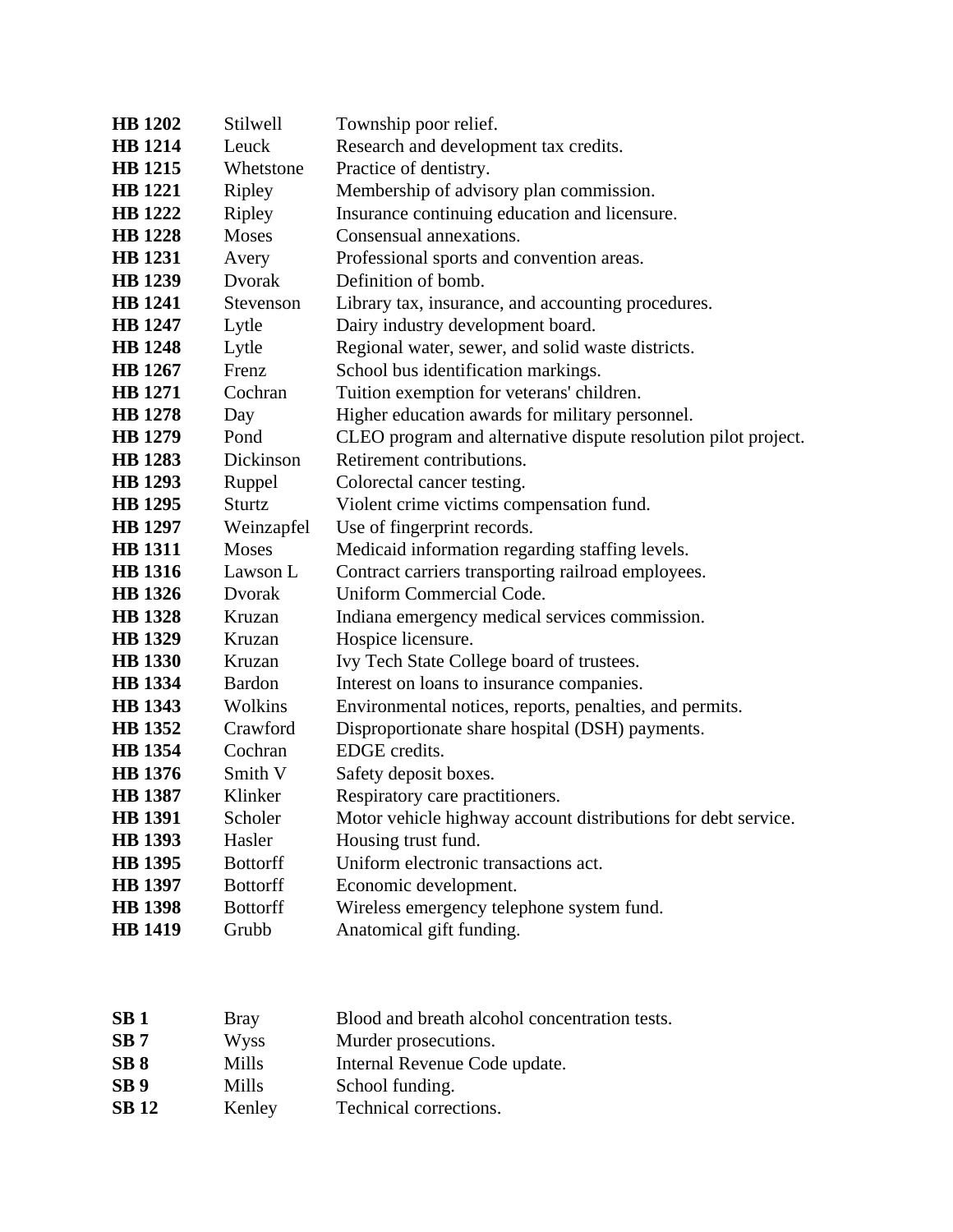| <b>SB 14</b>  | Skillman     | Tax abatement; research and development.                    |
|---------------|--------------|-------------------------------------------------------------|
| <b>SB 24</b>  | Wyss         | Court alcohol and drug programs.                            |
| <b>SB</b> 33  | Clark        | Mutual insurance holding companies.                         |
| <b>SB 40</b>  | Wheeler      | Minors at recreational facilities.                          |
| <b>SB 44</b>  | Meeks R      | Public freshwater lakes.                                    |
| <b>SB 46</b>  | Meeks R      | Lake management work group.                                 |
| <b>SB 62</b>  | Harrison     | PERF and TRF annuity savings account.                       |
| <b>SB 64</b>  | Harrison     | PERF and TRF administration.                                |
| <b>SB 73</b>  | Long         | OWI and driving while suspended.                            |
| <b>SB</b> 74  | Long         | Public indecency.                                           |
| <b>SB</b> 76  | Meeks C      | Death benefit for probation officers.                       |
| <b>SB</b> 79  | Simpson      | Medicaid.                                                   |
| <b>SB</b> 96  | Lawson C     | Health finance commission.                                  |
| <b>SB 108</b> | <b>Borst</b> | Tobacco settlement money.                                   |
| <b>SB</b> 114 | Landske      | Various election law matters.                               |
| <b>SB 117</b> | Landske      | Public question ballot language.                            |
| <b>SB 118</b> | Landske      | State certifying official references.                       |
| <b>SB 134</b> | Miller       | Podiatric physicians.                                       |
| <b>SB 143</b> | Craycraft    | Delaware County courts.                                     |
| <b>SB 146</b> | Meeks R      | Motor carrier inspector special death benefits.             |
| <b>SB 147</b> | Meeks C      | Regulation of laser pointers.                               |
| <b>SB 158</b> | Jackman      | Veterinarians.                                              |
| <b>SB 162</b> | Server       | School treasurers.                                          |
| <b>SB</b> 171 | Skillman     | Enterprise zones.                                           |
| <b>SB</b> 175 | Riegsecker   | Developmentally disabled and criminal justice system study. |
| <b>SB</b> 178 | Meeks R      | Hypnotists.                                                 |
| <b>SB 186</b> | Alting       | Alcoholic beverage license revocation.                      |
| <b>SB 187</b> | Meeks C      | Property taxes.                                             |
| <b>SB 204</b> | Meeks R      | Prepaid funeral contracts.                                  |
| <b>SB 205</b> | Landske      | Nonresident youth hunting licenses.                         |
| <b>SB 212</b> | Wheeler      | Insurance coverage for treatment of morbid obesity.         |
| <b>SB 216</b> | Wyss         | Allen County food and beverage tax.                         |
| <b>SB 218</b> | Riegsecker   | Recreational vehicles and extra heavy duty highways.        |
| <b>SB 222</b> | Skillman     | Commissary funds and inmate trust funds.                    |
| <b>SB 224</b> | Wyss         | Military access to student information.                     |
| <b>SB 227</b> | Simpson      | Unclaimed property and unpaid checks.                       |
| SB 233        | Paul         | Viatical settlement contracts.                              |
| <b>SB 244</b> | Lubbers      | Landscape architects.                                       |
| <b>SB 262</b> | Gard         | Releases from underground storage tanks.                    |
| <b>SB 278</b> | Weatherwax   | Ivy Tech assessment and training services.                  |
| <b>SB 315</b> | Landske      | Midwest interstate passenger rail compact.                  |
| <b>SB 317</b> | Gard         | Operator certification.                                     |
| <b>SB 318</b> | Gard         | Hospital council.                                           |
| <b>SB 322</b> | Miller       | State board of nursing.                                     |
| <b>SB 330</b> | Wolf         | Children.                                                   |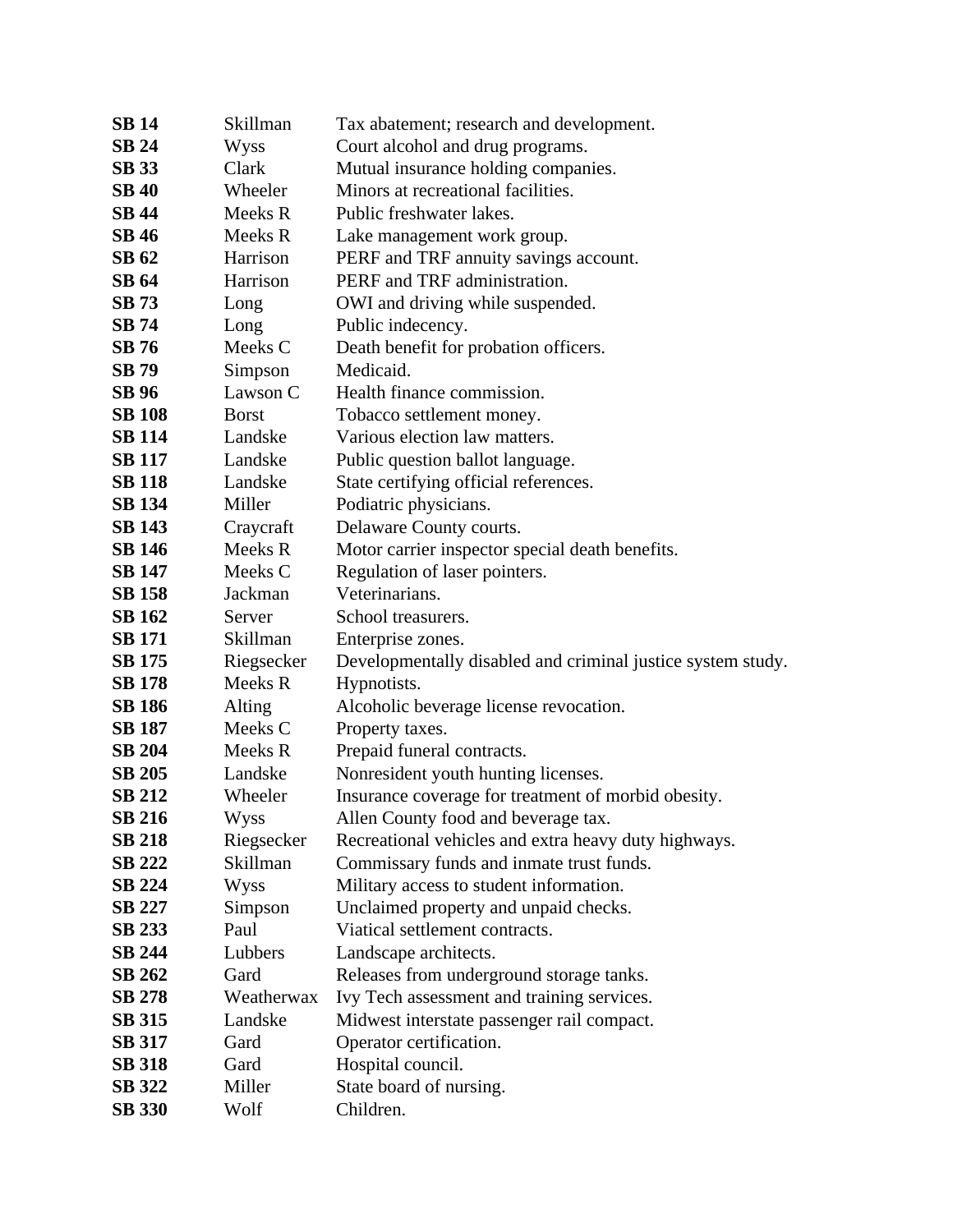| <b>SB 331</b> | Wolf          | Fishing license exemption.                               |
|---------------|---------------|----------------------------------------------------------|
| <b>SB 351</b> | Clark         | Sweep account references.                                |
| <b>SB 352</b> | Clark         | The teaching of reading.                                 |
| <b>SB 353</b> | Clark         | Alcoholic beverage sales.                                |
| <b>SB 355</b> | <b>Bowser</b> | Meetings of airport boards.                              |
| <b>SB 372</b> | Riegsecker    | Special waste and industrial waste.                      |
| <b>SB</b> 373 | Jackman       | Save Indiana program.                                    |
| <b>SB 393</b> | Johnson       | Disposition of universal service fund savings.           |
| <b>SB 401</b> | Server        | Athletic trainer licensure.                              |
| <b>SB 408</b> | Mills         | IDFA educational facility projects.                      |
| <b>SB 411</b> | Kenley        | Welfare and poor relief.                                 |
| <b>SB 418</b> | Clark         | Intangible assets of an insurance subsidiary.            |
| <b>SB 419</b> | Lewis         | Validation of bonds and other agreements.                |
| <b>SB 431</b> | Gard          | Water quality standards and combined sewer overflows.    |
| <b>SB 433</b> | Kenley        | Community transition program.                            |
| <b>SB 442</b> | Lewis         | Deputy prosecuting attorneys.                            |
| <b>SB 447</b> | Zakas         | Participation in board for depositories meetings.        |
| <b>SB 455</b> | Smith S       | Disproportionate share providers.                        |
| <b>SB 469</b> | Johnson       | Dental limited service health maintenance organizations. |
| <b>SB 470</b> | Ford          | Identifying information on farm trucks.                  |
| <b>SB 489</b> | Mills         | School funding.                                          |
| <b>SB 490</b> | Mills         | Water utilities.                                         |
| <b>SB 504</b> | Miller        | Children's health insurance program.                     |
| <b>SB 508</b> | Mills         | School corporation budget matters.                       |
| <b>SB 511</b> | Simpson       | Hazardous waste manifests.                               |
| <b>SB 515</b> | Wolf          | Transfer of Wolcott home.                                |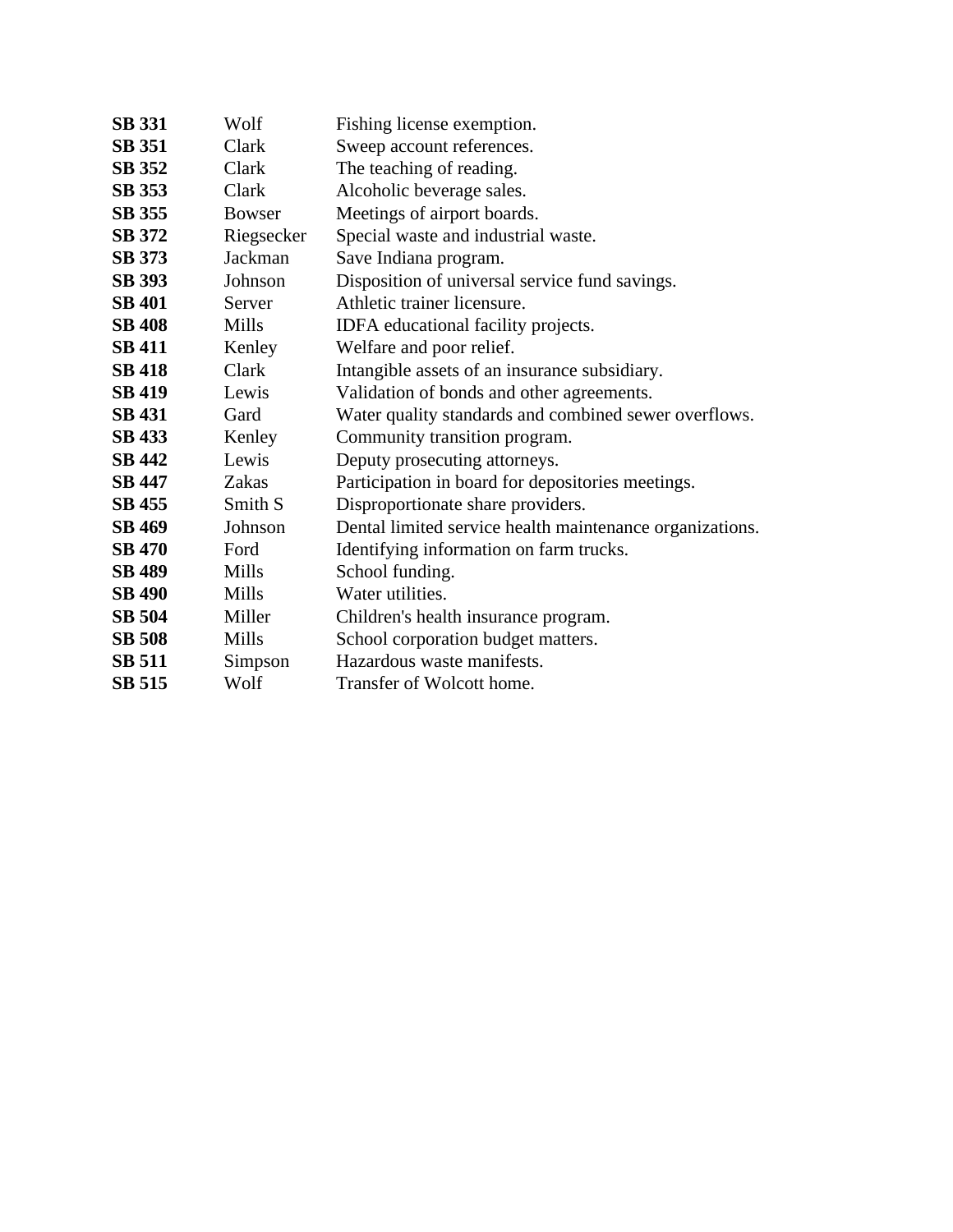## **SB 1**

**Author(s): Bray; Wyss; Alexa; Antich; Landske**

**Sponsor(s): Kuzman; Thompson; Tincher; Foley**

**Citations Affected: IC 4-31-8-4; IC 9-13- 2; IC 9-24-6-15; IC 9-30; IC 14-15-8; IC 35-33-1.**

## **Effective: Upon Passage; July 1, 2000.**

Blood and breath alcohol concentration tests. Changes references in provisions concerning blood alcohol content from a percentage of alcohol by weight in grams in a person's blood or breath to grams of alcohol in a person's blood or breath. (51)

#### **SB 7**

**Author(s): Wyss; Meeks R; Meeks C; Alexa; Ford; Zakas; Antich; Landske**

**Sponsor(s): Dvorak; Foley**

**Citations Affected: IC 35-41-4-2.**

#### **Effective: July 1, 2000.**

Murder prosecutions. Specifies that a prosecution for murder may be commenced at any time regardless of the amount of time that passes between: (1) the date a person allegedly commits the elements of murder; and (2) the date the alleged victim of the murder dies. (69)

## **SB 8**

#### **Author(s): Mills; Simpson; Landske**

## **Sponsor(s): Bauer; Espich**

**Citations Affected: IC 6-3-1-11**

#### **Effective: January 1, 1999 (retroactive)**

Internal Revenue Code update. Updates the references to the Internal Revenue Code. (58)

**SB 9**

## **Author(s): Mills; Breaux; Landske; Long; Lubbers; Skillman; Wheeler**

**Sponsor(s): Bauer; Espich; Alderman; Atterholt; Ayres; Becker; Behning; Bosma; Buell; Burton; Numerous other Sponsors**

**Citations Affected: IC 21**.

## **Effective: January 1, 2000 (retroactive); January 1, 2001; January 1, 2002.**

School funding. Changes the effective date of the provisions of the 1999 budget bill that changed the primetime education funding formula from a school year formula to a calendar year formula. Provides that the previous year distribution for primetime calculations is before any assessed penalty. Provides that, subject to approval by the state board of education, a school corporation may include a classroom instructional aide as one-third of a teacher for primetime compliance. Corrects references to ADM and adjusted ADM and adds a reference to primetime in the school funding formula. Changes the Lake County supplemental property tax for schools to use ADM instead of the additional pupil count. Moves from October 1 to April 1 the date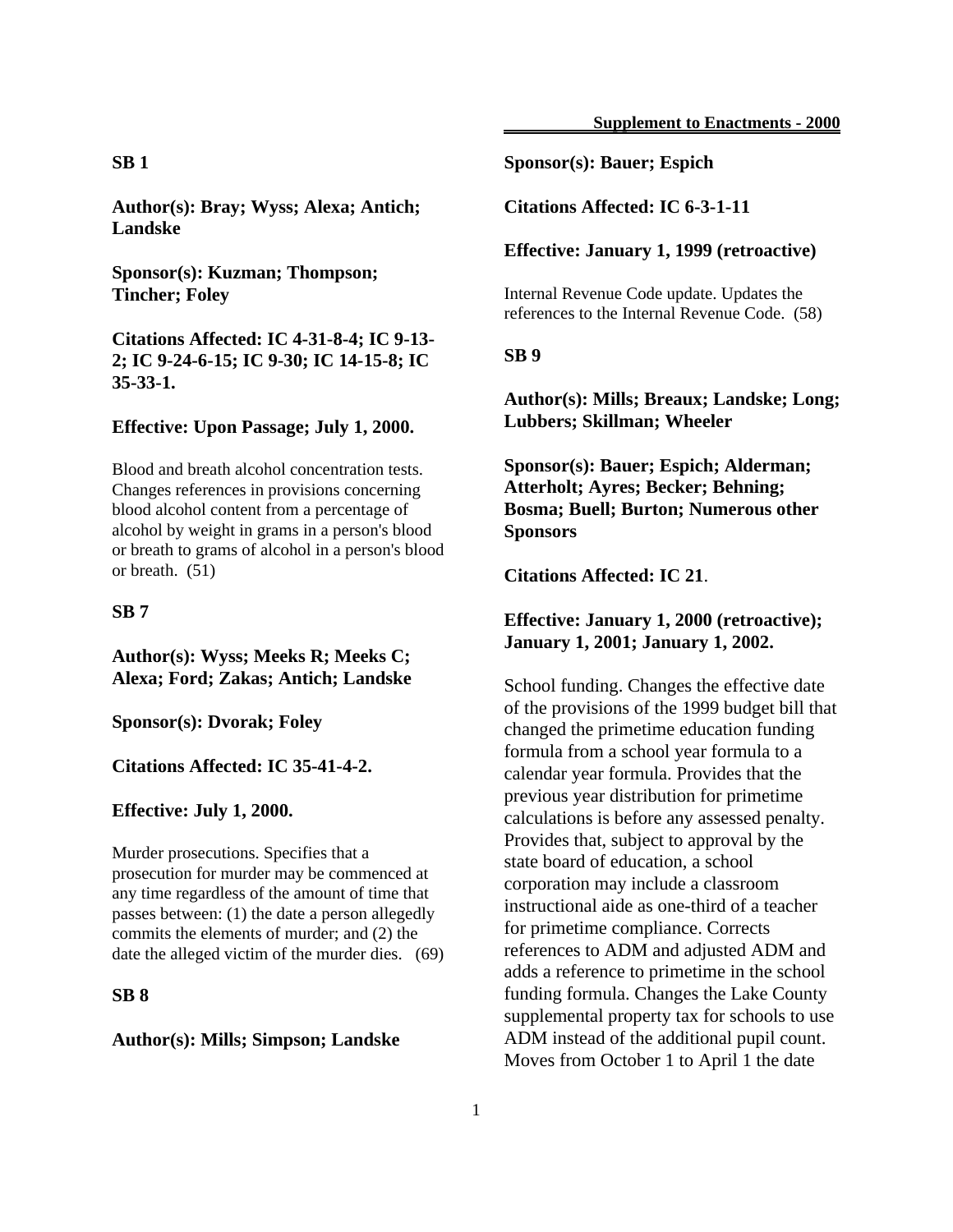for the department of workforce development to report on labor demand categories under the vocational education formula. Increases the vocational education grant from \$1,638 to \$1,680 per pupil. (58)

## **SB 12**

**Author(s): Kenley; Smith**

**Sponsor(s): Kuzman; Foley**

**Citations Affected: Numerous provisions throughout the Indiana code.**

**Effective: January 1, 1999 (retroactive); December 31, 1999 (retroactive); January 1, 2000 (retroactive); upon passage.**

Technical corrections. Makes numerous technical corrections to the Indiana Code. (93)

## **SB 14**

**Author(s): Skillman; Lubbers; Blade; Alting; Paul; Kenley; Long; Zakas**

**Sponsor(s): Leuck; Summers; Wolkins; Crosby; Alderman; Atterholt; Ayres; Becker; Behning; Bosma; Numerous other Sponsors**

**Citations Affected: IC 6-1.1-12.1; IC 6- 3.1-4-6.**

## **Effective: December 30, 1999; July 1, 2000.**

Tax abatement; research and development. Provides that property tax abatement deductions may be granted for any number of years less than or equal to ten years. (Current law limits

the abatement deduction to three, six, or ten years for real property and five or ten years for personal property.) Provides that certain research and development equipment is eligible for property tax abatement deductions. Allows the abatement deduction for research and development equipment only if the equipment is used in research and development activities devoted directly and exclusively to experimental or laboratory research and development for new products, new uses of existing products, or improving or testing existing products. Provides that the research expense credit against gross income taxes, adjusted gross income taxes, and supplemental corporate net income taxes expires December 31, 2002 (instead of December 31, 1999). (73)

## **SB 24**

**Author(s): Wyss; Alexa**

**Sponsor(s): Dvorak; Foley**

**Citations Affected: IC 9-24; IC 9-30.**

**Effective: July 1, 2000.**

Court alcohol and drug programs. Amends provisions concerning motor vehicles to specify that certain individuals with suspended driving privileges required to participate in court alcohol and drug programs in order to obtain a restricted driving permit or a restricted driver's license may participate in programs certified by either the division of mental health or the Indiana Judicial Center. (76)

#### **SB 33**

## **Author(s): Clark; Alting; Kenley; Howard; Borst; Breaux; Lewis; Long; Lubbers; Merritt; Miller; Mills**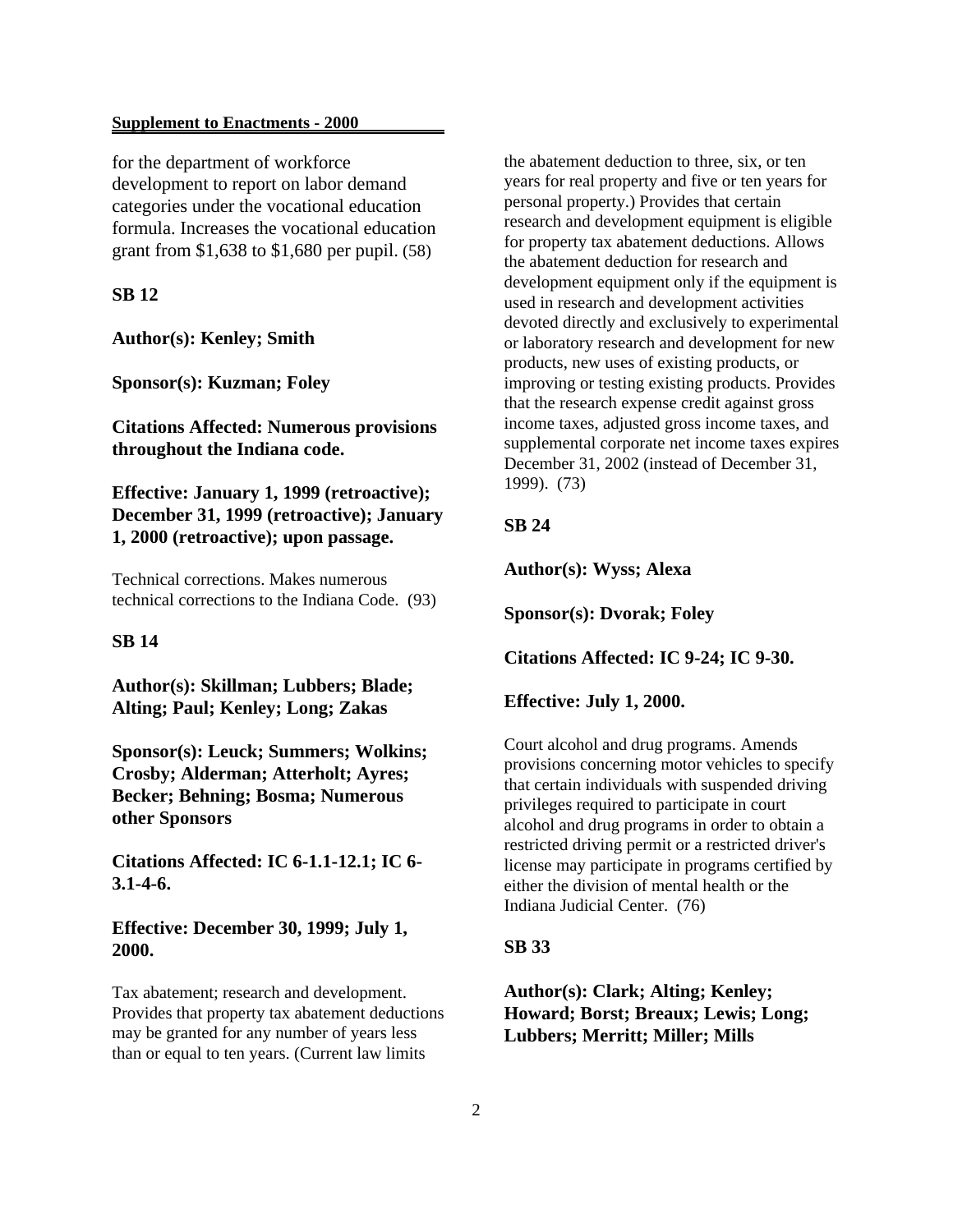## **Sponsor(s): Fry; Smith M; Mannweiler; Porter; Atterholt; Behning; Bosma; Buell; Crawford; Day; Numerous other Sponsors**

**Citations Affected: IC 27-9; IC 27-14; noncode.**

#### **Effective: Upon passage.**

Mutual insurance holding companies. Establishes a mechanism under which a mutual insurance company (MIC) may reorganize as a mutual insurance holding company (MIHC). Requires the MIC to submit a plan of reorganization for approval by the commissioner of the department of insurance. Requires a public hearing and notice to members of the MIC regarding the reorganization. Requires a two-thirds vote in favor of the reorganization by those members voting. Specifies rules for the operation of the MIHC, including limits on the issuance and ownership of stock associated with the MIHC. (97)

#### **SB 40**

**Author(s): Wheeler**

**Sponsor(s): Kuzman**

**Citations Affected: IC 7.1-5.**

**Effective: July 1, 2000.**

Minors at recreational facilities. Allows minors to be present in indoor golf facilities and recreational facilities such as a golf courses, bowling centers or similar facilities where alcoholic beverages are sold. (22)

## **SB 44**

#### **Author(s): Meeks R; Wolf**

## **Sponsor(s): Leuck; Kruse**

**Citations Affected: IC 14-26.**

## **Effective: July 1, 2000.**

Public freshwater lakes. Requires the department of natural resources to adopt rules to assist in the administration of the lake preservation law (IC 14-26-2), to provide objective standards for licensing the placement of a structure or material or the extraction of material over, along, or within a shoreline or waterline, and to establish a process for dispute mediation among riparian owners or between owners and the department of natural resources. (22)

#### **SB 46**

**Author(s): Meeks R; Wheeler**

**Sponsor(s): Leuck; Kruse**

**Citations Affected: Noncode.**

**Effective: Upon passage.**

Lake management work group. Establishes the lake management work group to monitor implementation of various recommendations concerning public freshwater lakes. (77)

## **SB 62**

**Author(s): Harrison; Lutz L; Weatherwax; Craycraft; Sipes**

**Sponsor(s): Kromkowski; Buell; Mangus; Liggett**

**Citations Affected: IC 2-3.5; IC 5-10.2; IC 5-10.3; IC 36-8; noncode.**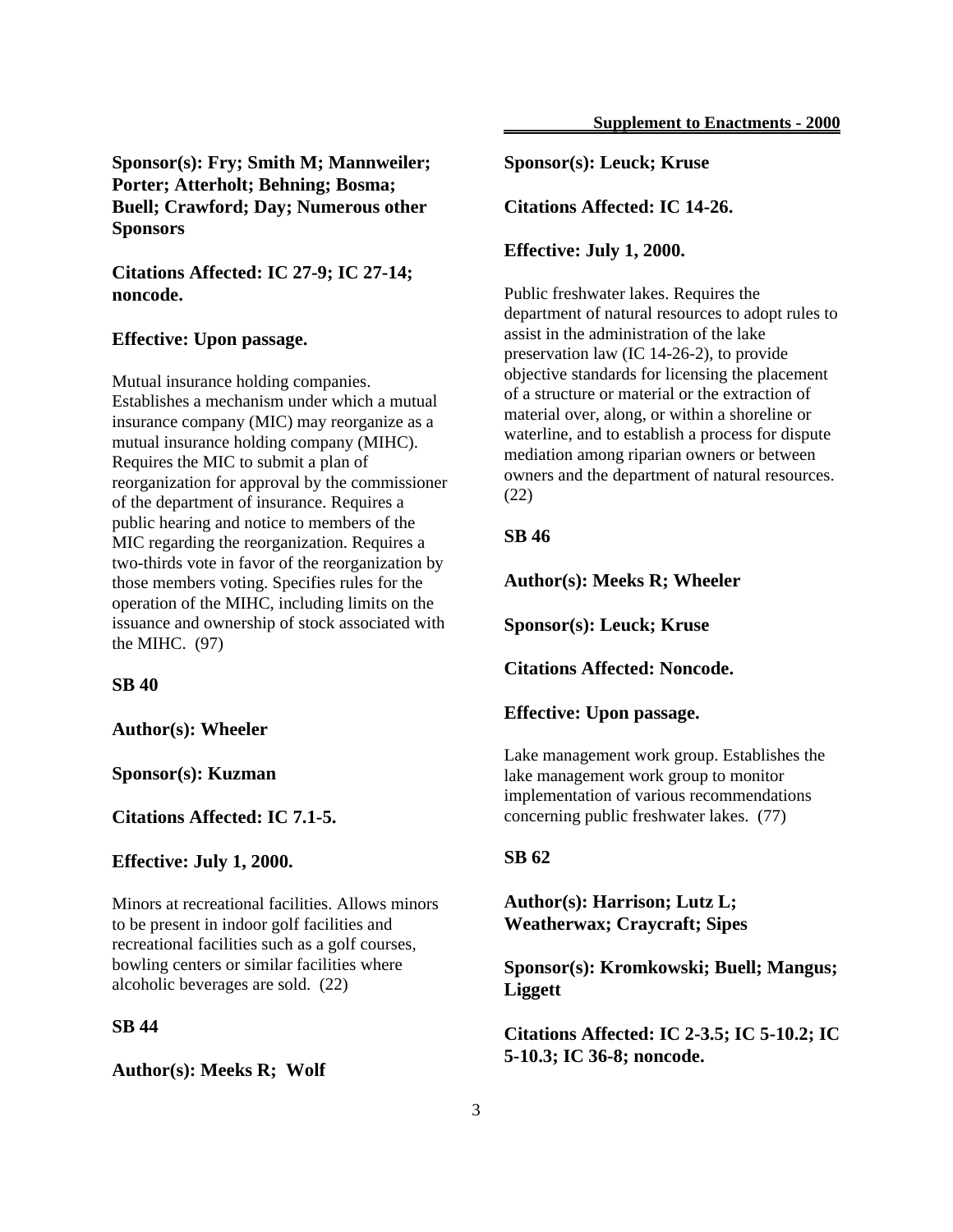## **Effective: July 1, 1999 (retroactive); July 1, 2000.**

Public pensions. Provides that in the legislators' retirement system, if a member does not make an investment selection of the alternative investment programs, the member's account shall be invested in the PERF board's general investment fund. PERF and TRF annuity savings account. Provides that if the designated beneficiary of a deceased PERF or TRF member's annuity savings account is not entitled to a survivor's benefit, the designated beneficiary may elect to receive over a period of up to five years the total amount credited to the deceased member in the member's annuity savings account. (Current law requires that the amount be paid in a lump sum.) Separates the provisions concerning survivors' benefits for police officers and firefighters into separate sections based on whether the death was in the line of duty or not in the line of duty. Makes the definition of "dies in the line of duty" used in the survivors' benefits statutes uniform for all police officers and uniform for all firefighters. Separates the provisions concerning disability benefits for police officers and firefighters into separate provisions based on whether the disability was in the line of duty or not in the line of duty. Specifies that if a local pension board determines that a police officer or firefighter has a disability, the local board shall also make a recommendation to the 1977 fund advisory committee concerning whether the disability occurred in the line of duty. Requires the 1977 fund advisory committee to review the recommendations and make a finding concerning whether the disability occurred in the line of duty. Provides that a police officer or firefighter who is receiving disability benefits is transferred from disability to regular retirement status when the member becomes 55 years of age. (The introduced version of this bill was prepared by the pension management oversight commission.) (73)

#### **SB 64**

**Author(s): Harrison; Lutz L; Weatherwax; Craycraft**

**Sponsor(s): Kromkowski; Buell; Mangus; Liggett**

**Citations Affected: IC 4-15; IC 5-10.2; IC 5-10.3; IC 21-6.1; IC 36-8.**

#### **Effective: Upon passage; July 1, 2000.**

PERF and TRF administration. Provides that the public employees' retirement fund (PERF) and the Indiana state teachers' retirement fund (TRF) are independent bodies corporate and politic, and not departments or agencies of the state. Specifies that PERF and TRF are independent instrumentalities exercising essential government functions. Provides that the PERF board and the TRF board shall each adopt a budget for its respective fund. Requires the PERF board and the TRF board to report annually to the governor, the state budget committee, and the pension management oversight commission. Specifies information that must be reported. Specifies that employees of PERF or TRF who are employed within a classification covered by a labor agreement to which the state is a party remain subject to the terms and conditions of that agreement and any successor labor agreements. Specifies that the police officer and firefighter members of the 1977 fund advisory committee may be active or retired members of police and firefighter retirement funds. (The introduced version of this bill was prepared by the pension management oversight commission.) (73)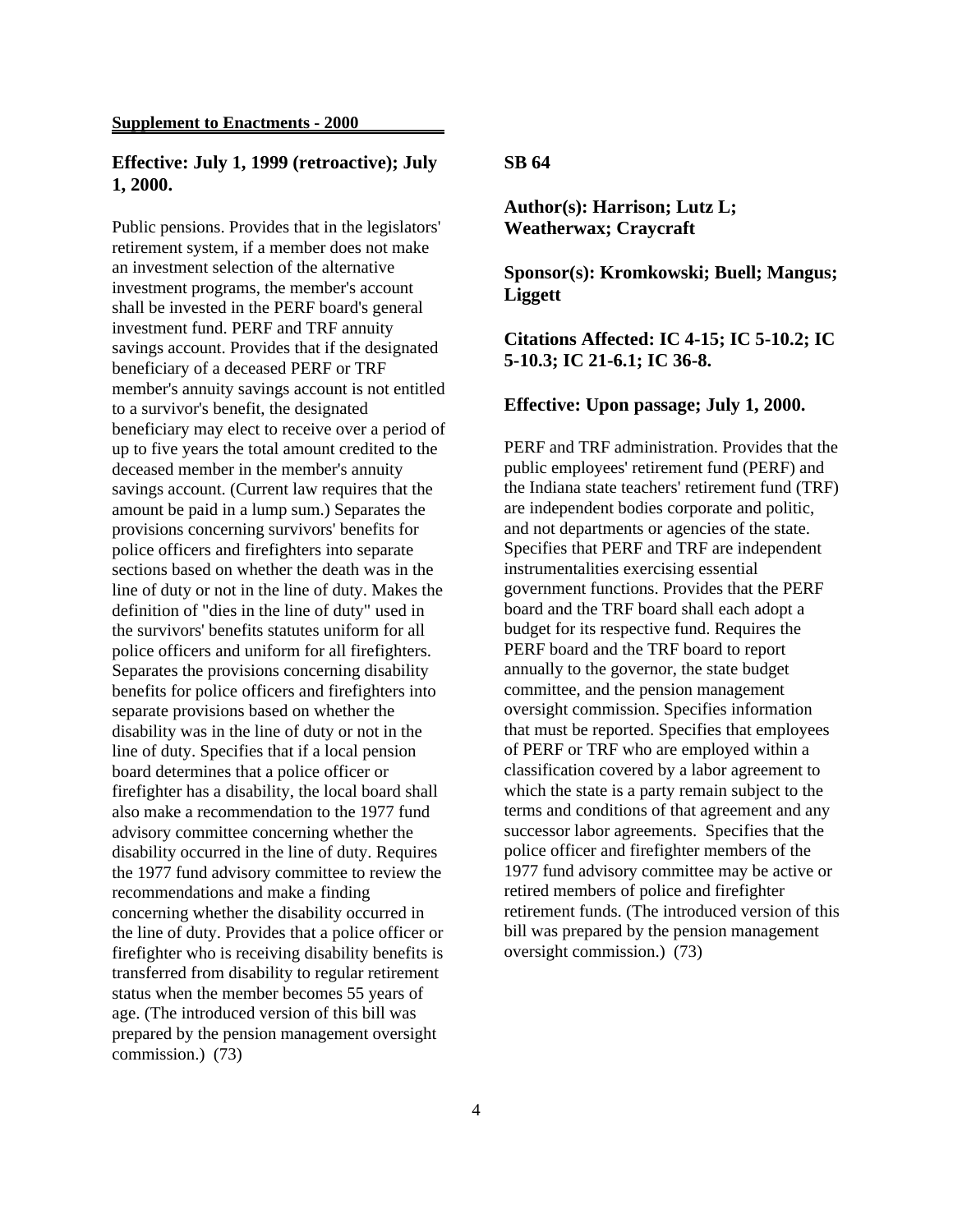## **SB 73**

**Author(s): Long; Meeks R; Wyss; Alexa**

## **Sponsor(s): GiaQuinta; Dvorak; Alderman; Pond**

**Citations Affected: IC 9-30-5-5; IC 9-30- 10-16.**

#### **Effective: July 1, 2000.**

OWI and driving while suspended. Provides that a person who causes the death of another person while operating a motor vehicle with a certain controlled substance or its metabolite in the person's body commits a Class C felony. Provides that a person who operates a motor vehicle: (1) while the person's driving privileges are validly suspended under certain circumstances and the person knows that the person's driving privileges are suspended; or (2) in violation of restrictions imposed by habitual offender laws and the person knows of the restrictions; commits a Class D felony. Specifies that service by the bureau of motor vehicles of the suspension or restriction of the person's driving privileges in compliance with certain requirements establishes a rebuttable presumption that the person knows that the person's driving privileges are suspended or restricted. (76)

## **SB 74**

**Author(s): Long; Meeks R; Craycraft; Riegsecker; Meeks C; Wyss; Antich**

**Sponsor(s): Moses; Dvorak; Goeglein; Espich**

**Citations Affected: IC 35-45.**

**Effective: July 1, 2000.**

Public indecency. Increases the penalty for public indecency from a Class A misdemeanor to a Class D felony if the person commits the offense: (1) in a public park; (2) in or on school property; or (3) in department of natural resources owned or managed property; and the person has a prior, unrelated public indecency conviction that was entered after June 30, 2000. (76)

#### **SB 76**

**Author(s): Meeks C; Alexa; Craycraft; Bowser**

**Sponsor(s): Moses; GiaQuinta; Pond; Alderman**

**Citations Affected: IC 5-10; noncode.**

**Effective: April 27, 1997 (retroactive).**

Death benefit for probation officers. Retroactively expands the law to provide that survivors of a probation officer who dies in the line of duty are entitled to receive certain death benefits. Provides that a probation officer killed in the line of duty after April 27, 1997, and before January 1, 1998, is entitled to a \$150,000 special death benefit. (The introduced version of this bill was prepared by the probation services study committee.) (76)

## **SB 79**

**Author(s): Simpson; Miller; Lawson C; Craycraft; Breaux; Blade; Hume; Wyss; Gard**

**Sponsor(s): Welch; Goeglein; Crosby; Behning; Brown C; Hasler; Becker; Brown T; Budak; Crawford; Day; Frizzell; Fry; Moses; Saunders**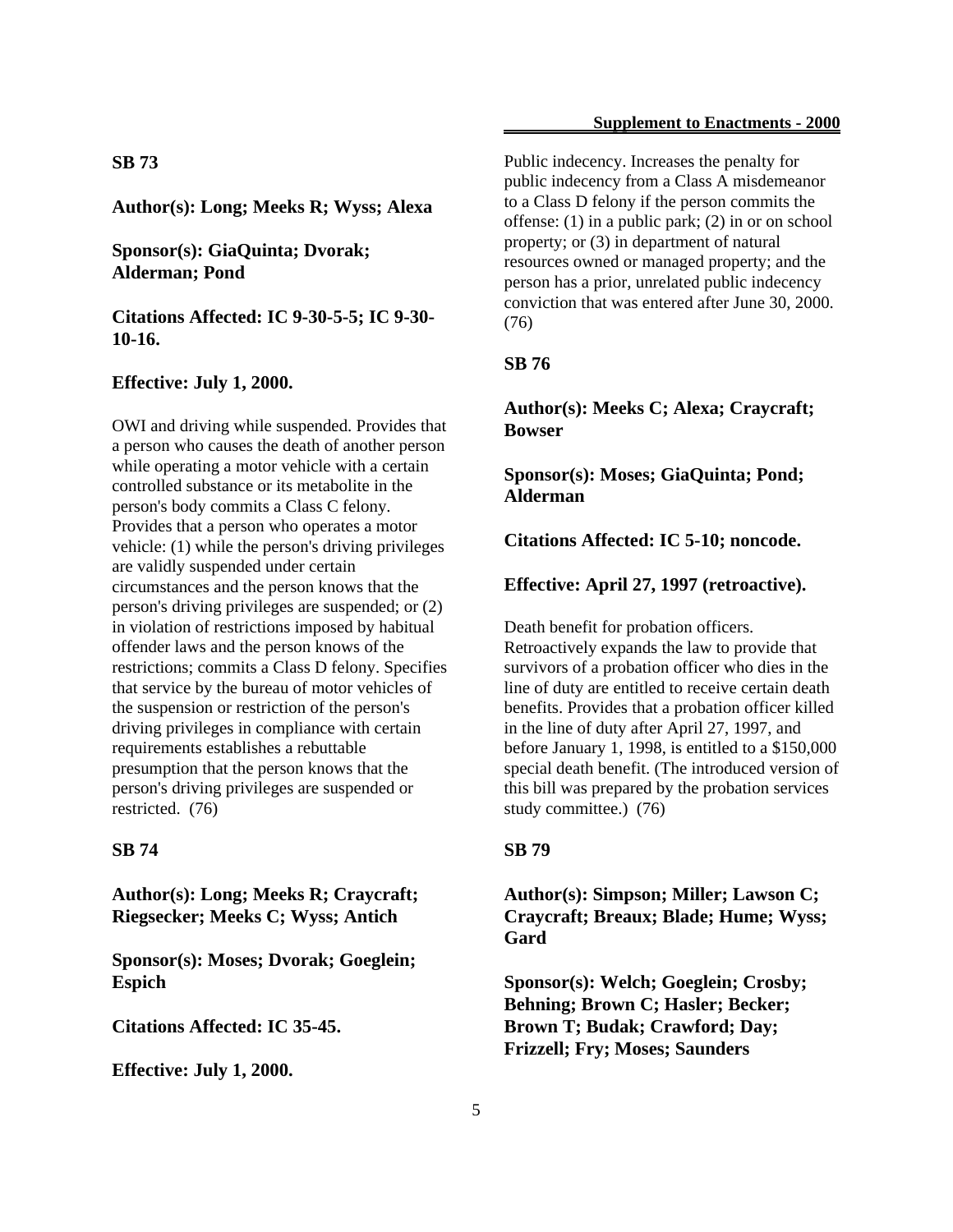## **Citations Affected: IC 12-14; IC 12-15.**

## **Effective: July 1, 2000; January 1, 2001.**

Medicaid. Amends the definition of "disabled person", which is used for purposes of determining eligibility under the Medicaid program and the supplemental assistance for individuals with disabilities program, to include an individual who has a physical or mental impairment, disease, or loss that appears reasonably certain to result in death or to last for a continuous period of at least four years without significant improvement. (Current law requires that the impairment, disease, or loss continue throughout the individual's lifetime.) Allows verification of a qualifying diagnosis of a mental impairment, disease, or loss to be made by a psychologist. Eliminates a provision requiring that the income of parents of blind and disabled Medicaid applicants who are between 18 and 21 years of age and who regularly attend a school, college, university, or course of vocational or technical training be considered when determining the applicants' eligibility for Medicaid. (88)

### **SB 96**

## **Author(s): Lawson C; Breaux**

## **Sponsor(s): Brown C; Crosby**

#### **Citations Affected: IC 2-5.**

#### **Effective: July 1, 2000.**

Health finance commission. Amends the health finance commission statute to reflect the change in membership from the senate planning and public services committee to the senate health and provider services committee. (97)

#### **SB 108**

**Author(s): Borst; Johnson; Miller; Simpson**

**Sponsor(s): Brown C; Murphy**

**Citations Affected: IC 4-12; IC 12-10; IC 24; noncode.**

## **Effective: Upon passage; July 1, 2000.**

Disposition of tobacco settlement funds. Establishes the Indiana tobacco master settlement agreement fund. Provides that all money received by the state under the master settlement agreement shall be deposited in the fund. Establishes limitations on the expenditure of money that is deposited in the fund. Prohibits expenditure of interest on the fund unless specifically appropriated. Establishes a tobacco use prevention and cessation executive board and trust fund to provide grants to implement a long range state plan to reduce the use of tobacco and tobacco products. Provides that expenditures of state funds by state agencies or other public or private entities for programs concerning reduction of tobacco usage are subject to approval by the executive board. Establishes other funds to provide distributions for certain health care programs, biomedical technology and basic research initiatives, local health departments, assistance to low-income senior citizens in purchasing prescription drugs, and assistance to farmers in transitioning from tobacco to other commodities. Provides that certain cigarettes may not be sold in Indiana. Makes transitional amendments concerning the existing tobacco settlement fund and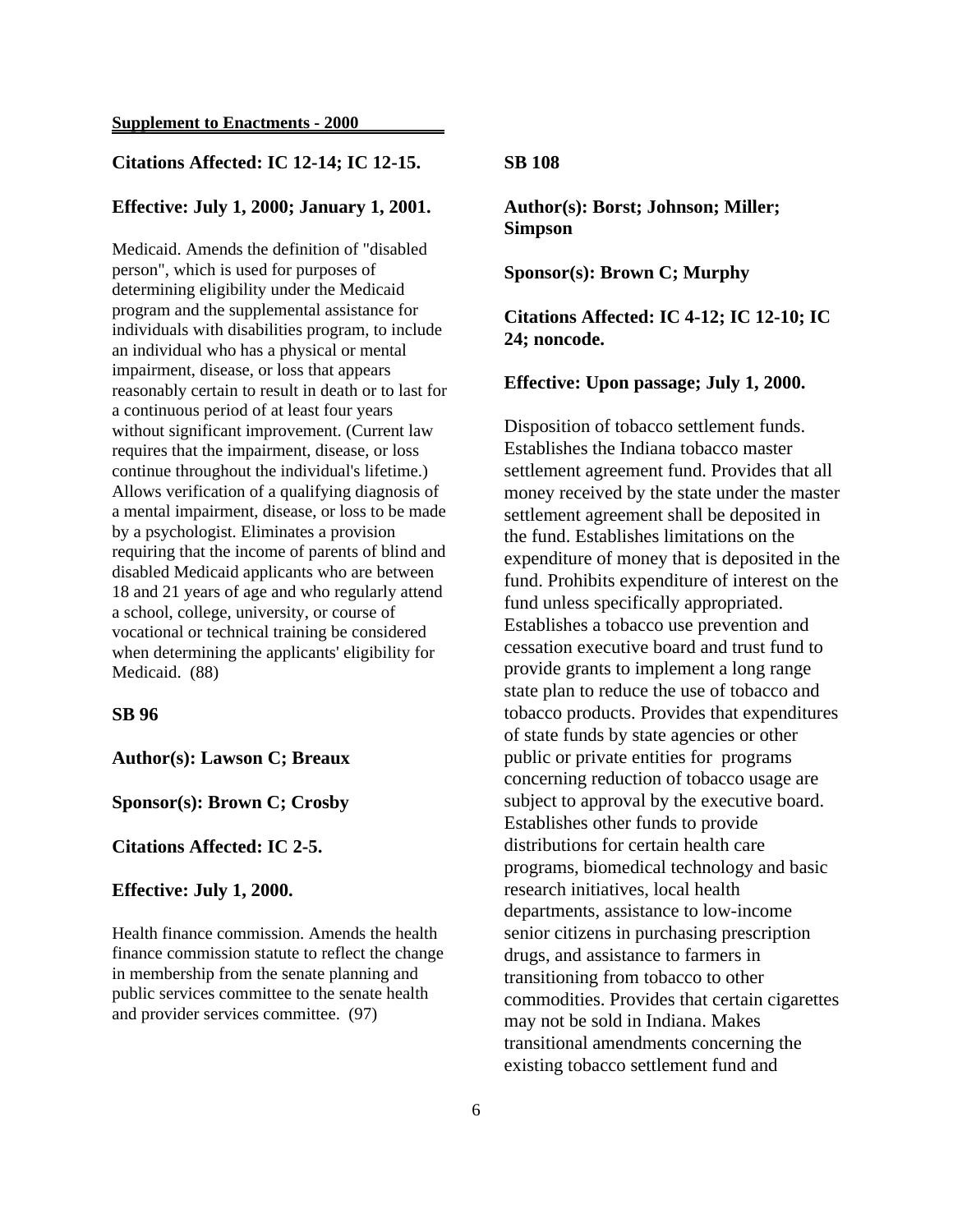appropriations made by the 1999 budget for the children's health insurance program. Makes various appropriations from the Indiana tobacco master settlement agreement fund. Provides that the family and social services administration is to establish a prescription drug program implementing the recommendations from a prescription drug advisory committee. (44)

## **SB 114**

**Author(s): Landske; Craycraft; Skillman; Breaux**

**Sponsor(s): Kromkowski; Richardson; Whetstone**

**Citations Affected: IC 3-5; IC 3-6; IC 3-7; IC 3-8; IC 3-10; IC 9-13; IC 12-7; IC 16- 18; IC 20-3; IC 20-4; IC 36-2; IC 36-6.**

## **Effective: Upon passage; July 1, 2000.**

Various election law matters. Updates certain reference dates relating to election law. Makes other technical changes. (75)

## **SB 117**

**Author(s): Landske; Craycraft; Skillman; Breaux; Bowser**

**Sponsor(s): Kromkowski; Richardson**

**Citations Affected: Noncode.**

**Effective: Upon passage.**

Public question ballot language. Establishes the ballot language for submission of an amendment to the Constitution of the State of Indiana concerning taking appeals of criminal

convictions to the Supreme Court of Indiana. (The introduced version of this bill was prepared by the census data advisory committee). (75)

#### **SB 118**

**Author(s): Landske; Craycraft; Skillman; Breaux**

**Sponsor(s): Kromkowski; Richardson; Whetstone**

**Citations Affected: IC 36-2; IC 36-3; IC 36-4; IC 36-5; IC 36-6.**

## **Effective: Upon passage.**

State certifying official references. Changes references to the "state certifying official" in the Indiana Code to "the office of the secretary of state". (75)

## **SB 134**

**Author(s): Miller; Craycraft**

**Sponsor(s): Crawford; Becker**

**Citations Affected: IC 24-5.**

#### **Effective: Upon passage.**

Podiatric physicians. Makes it an incurable deceptive act for an individual to claim to be a podiatric physician unless the individual holds a license as a podiatrist. Makes a technical correction. (101)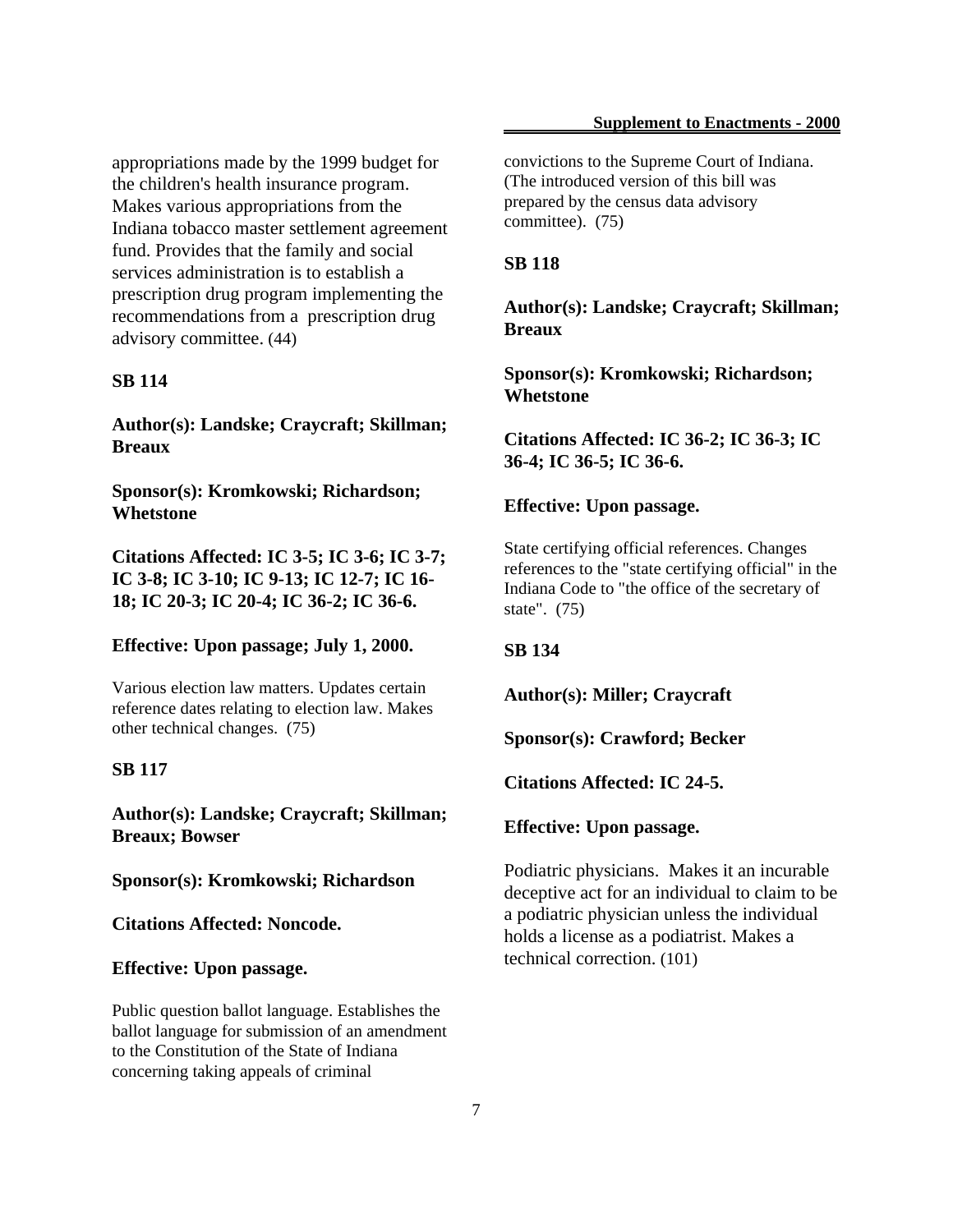## **SB 143**

**Author(s): Craycraft; Bray; Ford**

**Sponsor(s): Adams T; Munson**

**Citations Affected: IC 33-4; IC 33-5.**

**Effective: Upon passage; July 1, 2000.**

Delaware County courts. Establishes a unified court for Delaware County by combining the current Delaware circuit court and the four Delaware superior courts into a unified circuit court with five judges. Specifies that the superior court judges serving on June 30, 2000, serve as judges of the unified Delaware circuit court. Eliminates the jurisdiction of the Floyd superior court over probate and trust matters. Provides for the orderly transfer of cases to the Floyd circuit court. Authorizes the Huntington superior court to appoint a referee and other personnel. (51)

#### **SB 146**

**Author(s): Meeks R; Craycraft**

### **Sponsor(s): Tincher**

**Citations Affected: IC 10-1.**

#### **Effective: Upon passage.**

Motor carrier inspector special death benefits. Provides that a state police motor carrier inspector who dies in the line of duty is entitled to the death benefit payable from the special death benefit fund. (44)

## **SB 147**

## **Author(s): Meeks C;; Meeks R; Long;**

## **Wyss**

**Sponsor(s): Cook; Ayres; Ruppel**

**Citations Affected: IC 35-47.**

#### **Effective: July 1, 2000.**

Regulation of laser pointers. Makes it a Class B misdemeanor for a person to knowingly or intentionally direct light from a laser pointer amplified by the stimulated emission of radiation that is visible to the human eye or any other electromagnetic radiation at a public safety officer. Makes it a Class B misdemeanor for a person to manufacture, possess, display, offer, sell, lend, give away, or purchase any knife with a blade that may be propelled by hand pressure applied to a button, device containing gas, spring, or other device in the handle of the knife. (100)

#### **SB 158**

**Author(s): Jackman**

**Sponsor(s): Leuck; Grubb; Cherry**

**Citations Affected: IC 15-5; IC 25-1; noncode**

#### **Effective: July 1, 2000**

Veterinarians. Allows a person in the person's last term of study at an accredited veterinary school to substitute a letter from the dean of the school for a transcript when submitting an application for a license. Provides for an inactive status of a veterinary license or registration certificate under certain conditions. Provides a procedure for placing a license or registration certificate on inactive status. Requires the Indiana board of veterinary medical examiners (board) to waive continuing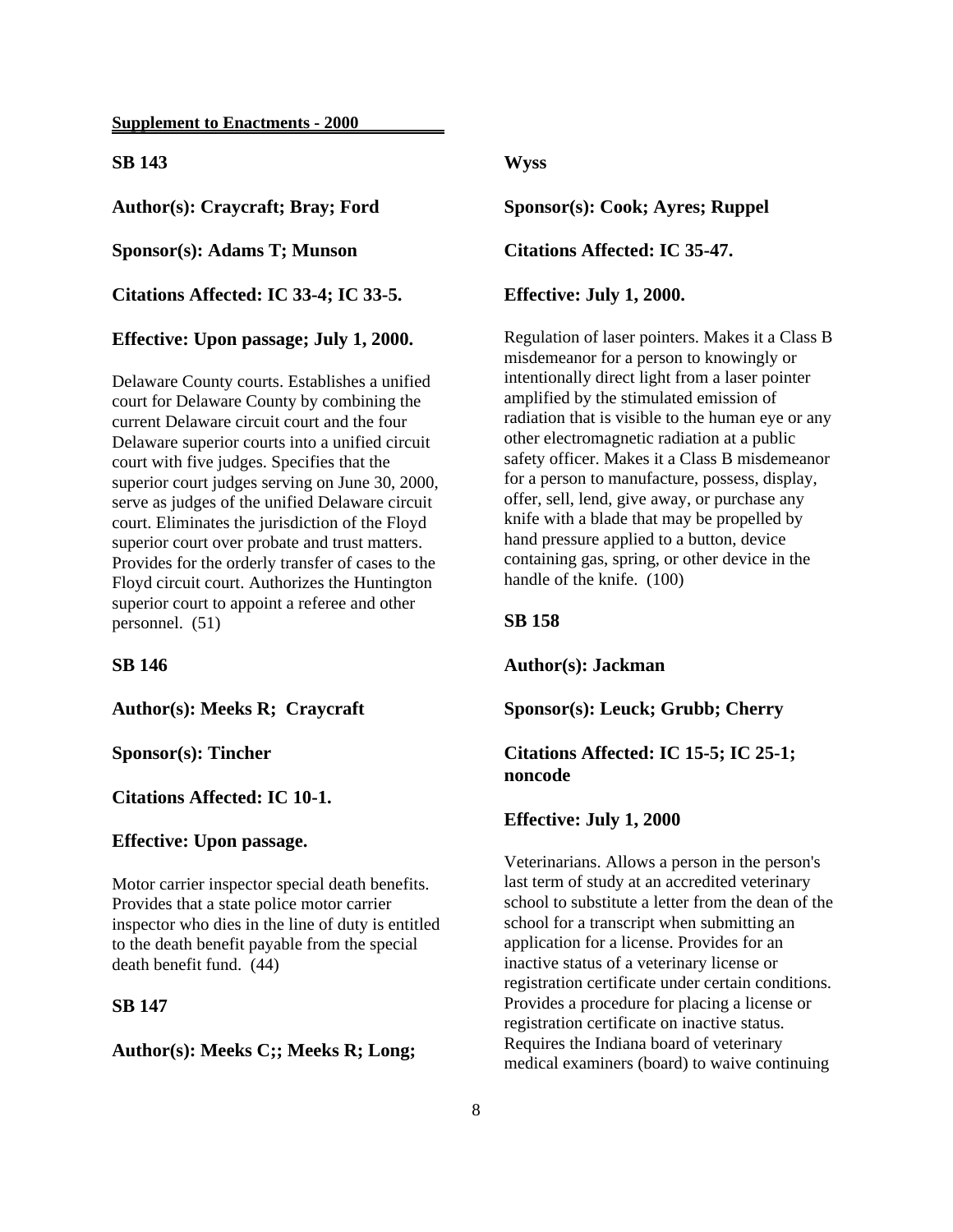education requirements and renewal fees during a period the board places a license or registration on inactive status. Provides due process procedures the consumer protection division of the attorney general's office must follow before the board summarily suspends a practitioner's license. Provides the board with authority to determine the deadlines for applying to take licensing examinations. Allows the board to renew and place on inactive status a license or registration that expired in 1999 if the former licensee or registrant requests renewal and inactive status not later than July 1, 2001. (101)

## **SB 162**

#### **Author(s): Server**

**Sponsor(s): Porter; Becker**

**Citations Affected: IC 20-5.**

#### **Effective: July 1, 2000.**

School treasurers. Allows a school corporation to appoint assistant or deputy treasurers. Provides that the term "treasurer" includes an assistant or a deputy treasurer. (44)

## **SB 171**

**Author(s): Skillman; Simpson; Blade; Alting; Merritt; Long; Kenley**

**Sponsor(s): Bottorff; Steele; Klinker**

**Citations Affected: IC 4-4-6.1-1.1; IC 6- 3.1-7-2.**

#### **Effective: January 1, 2000 (retroactive).**

Enterprise zones. Provides that for purposes of the enterprise zone statutes, the term "zone

business" includes an entity that claims certain tax benefits available to businesses located in an enterprise zone. Specifies that before a taxpayer may claim the enterprise zone loan interest credit, the taxpayer must: (1) pay the enterprise zone registration fee; (2) provide the additional assistance to urban enterprise associations that is required from zone businesses; and (3) comply with requirements adopted by the enterprise zone board for taxpayers claiming the credit. (The introduced version of this bill was prepared by the interim study committee on economic development issues.) (73)

## **SB 175**

**Author(s): Riegsecker; Gard; Antich; Howard**

**Sponsor(s): Klinker; Alderman**

**Citations Affected: Noncode.**

## **Effective: Upon passage.**

Developmentally disabled and criminal justice system study. Requires the department of correction, in cooperation with the office of the secretary of family and social services, to conduct a study regarding certain persons with developmental disabilities who are incarcerated. Requires that the results of the study, including recommendations for a more comprehensive study, be presented to the Indiana commission on mental retardation and developmental disabilities not later than September 30, 2000. (The introduced version of this bill was prepared by the Indiana commission on mental retardation and developmental disabilities.) (98)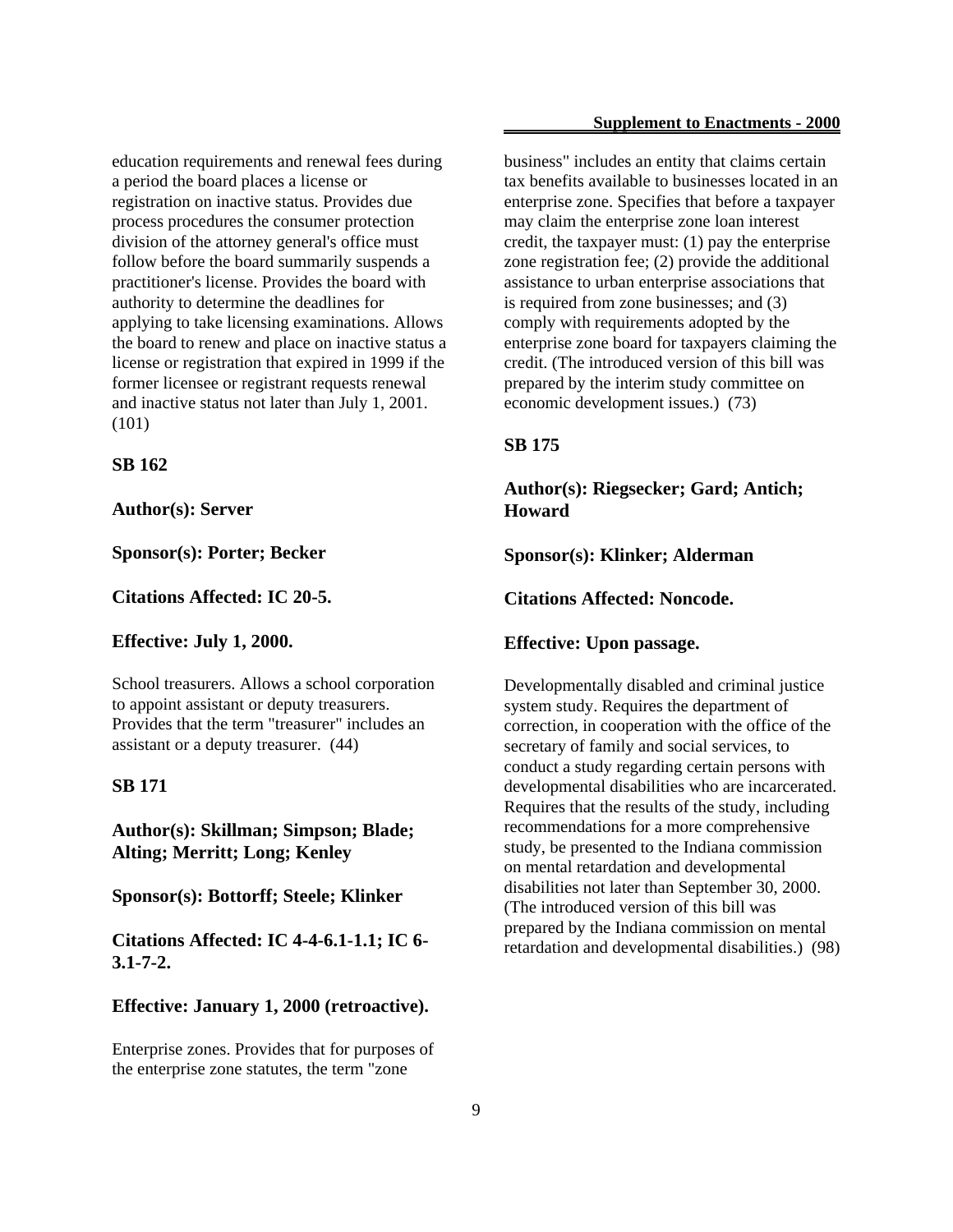**SB 178**

**Author(s): Meeks R; Simpson**

**Sponsor(s): Klinker; Wolkins**

**Citations Affected: IC 25-20.5; noncode.**

**Effective: Upon passage; July 1, 2000.**

Hypnotists. Amends the definition of hypnotism. Provides that no two members of the Indiana hypnotist committee may belong to the same professional hypnosis association. Provides that the hours of hypnotism education completed by an individual who applies for a certificate as a hypnotist must be from an Indiana school or program of hypnotism approved by the Indiana commission on proprietary education or from certain other state approved schools or programs. Prohibits advocating certain practices if a person is engaged in the practice of hypnotism or is advertising hypnotism services. (100)

## **SB 186**

**Author(s): Alting; Meeks C; Wyss**

**Sponsor(s): Kuzman; Klinker; Scholer**

**Citations Affected: IC 7.1-3; IC 7.1-5.**

#### **Effective: July 1, 2000.**

Alcoholic beverage license revocation. Requires the Indiana alcoholic beverage commission to revoke an employee's permit or a temporary bartender's permit if the permit holder is convicted of a Class B misdemeanor for serving an alcoholic beverage to an intoxicated person knowing the person to be intoxicated. Requires the commission to hold a hearing if an individual has been charged with knowingly

serving an alcoholic beverage to an intoxicated person, and allows the commission to suspend the individual's permit until the disposition of the charges. . (100)

#### **SB 187**

**Author(s): Meeks C; Meeks R; Smith**

**Sponsor(s): Bauer; GiaQuinta; Kruse**

**Citations Affected: IC 4-4; IC 6-1.1; noncode.**

**Effective: January 1, 1998 (retroactive); January 1, 1999 (retroactive); January 1, 2000 (retroactive); upon passage; July 1, 2000; January 1, 2001.**

Property taxes. Provides an exemption from personal property tax for commercial passenger airplanes that are not subject to the aircraft excise tax and are located in St. Joseph County or Allen County for maintenance. Increases the acreage of property that may be exempt from 50 to 200 acres if it is owned by a 4-H association. Provides that, in St. Joseph County, a designating body may, before September 1, 2000, approve a property tax abatement deduction for the redevelopment or rehabilitation of real property consisting of residential facilities that are located in unincorporated areas of the county if the designating body makes a finding that the facilities are needed to serve disabled persons or elderly persons who are predominately lowincome or moderate-income, or both. Provides that the designating body may adopt an ordinance approving such a deduction only one time. Provides local designating bodies the option of allowing new manufacturing equipment to be moved without losing the assessed value deduction. Specifies that the provision limiting a property tax abatement for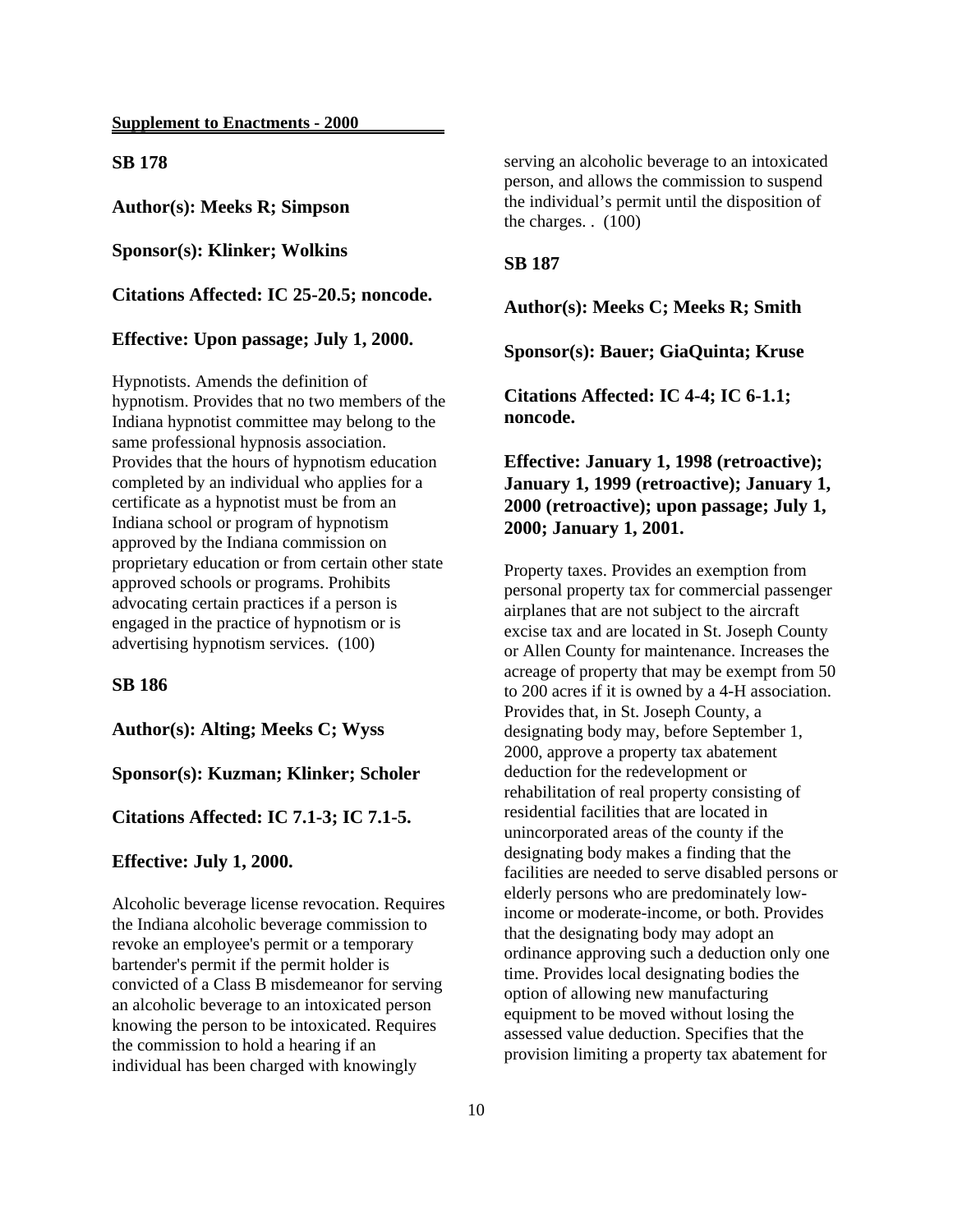new manufacturing equipment to the extent that it would cause the assessed value of all personal property of the owner in the taxing district in which the equipment is located to be less than the assessed value of all personal property of the owner in that taxing district in the immediately preceding year does not apply to new manufacturing equipment located in a particular township if the total original cost of all new manufacturing equipment placed into service by the owner during the preceding 60 months exceeds \$50,000,000, and if the economic revitalization area in which the new manufacturing equipment was installed was approved by the designating body before September 1, 1994. Legalizes certain abatement of property taxes in a consolidated city if the property owner and city complete all required procedures before July 1, 2000 (retroactive to 1997). Requires a commitment by a business receiving Training 2000 training assistance to continue operations at any site where the training assistance is used for at least five years after the date the training assistance expires. Provides that if a business fails to comply with this commitment, the department of commerce shall require the business to repay the training assistance provided to it under the Training 2000 program. Requires the department of commerce to establish a public information page on its current Internet site on the world wide web to provide information on incentives awarded. (73)

**SB 204**

**Author(s): Meeks R; Craycraft**

**Sponsor(s): Lytle; Lutz J**

**Citations Affected: IC 30-2.**

**Effective: July 1, 2000.**

Prepaid funeral contracts. Provides that if a

contract for prepaid funeral services is funded by a previously issued insurance policy, any policy amounts remaining in trust after the funeral services or merchandise are paid for must be paid to the entity or individual named as the beneficiary of the insurance death benefit proceeds not later than 60 days after receipt and deposit of the proceeds by the seller. Specifies that the seller may not qualify as a beneficiary of the remaining amount. Eliminates a provision that allows a seller of prepaid or at-need funeral services or merchandise to charge an in-state successor seller of prepaid or at-need funeral services or merchandise a transfer fee not to exceed 5% of the contract price. (87)

**SB 205**

**Author(s): Landske**

**Sponsor(s): Lytle; Hoffman**

**Citations Affected: IC 14-22.**

**Effective: July 1, 2000.**

Nonresident youth hunting licenses. Allows a nonresident youth to obtain a resident fishing, hunting, or trapping license if the youth's parent, grandparent, or guardian is a resident of Indiana. (77)

## **SB 212**

**Author(s): Wheeler; Lewis; Antich; Gard**

**Sponsor(s): Crosby; Dillon**

**Citations Affected: IC 5-10; IC 27-8; IC 27-13; noncode.**

**Effective: July 1, 2000.**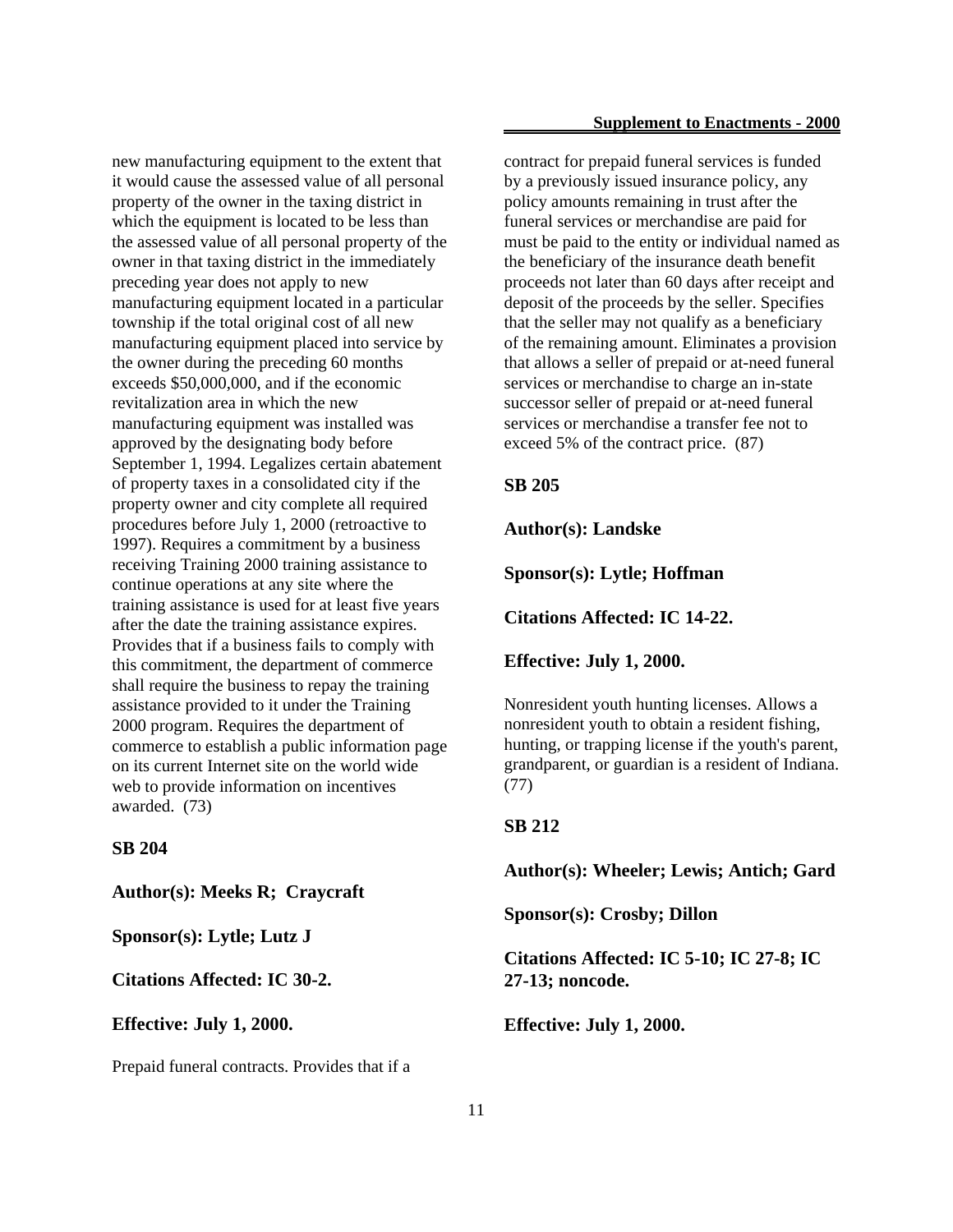Insurance coverage for treatment of morbid obesity. Requires the state to provide coverage under group insurance plans for public employees for the treatment of morbid obesity. Requires an insurer that issues an accident and sickness insurance policy and a health maintenance organization that provides coverage for basic health care services under a group contract to offer coverage for the treatment of morbid obesity. Provides that coverage for morbid obesity is for nonexperimental, surgical treatment by a health care provider if the obesity has persisted for at least 5 years and non-surgical treatment supervised by a physician for at least 18 months has been unsuccessful. Provides that the definition of "health care provider" includes a licensed physician or a hospital that provides health care services for surgical treatment of morbid obesity. (100)

## **SB 216**

**Author(s): Wyss; Meeks C; Long**

**Sponsor(s): GiaQuinta; Espich; Moses; Goeglein**

## **Citations Affected: IC 6-9**

#### **Effective: Upon passage**

Allen County food and beverage tax. Allows the Allen County fiscal body to impose a supplemental food and beverage tax at a rate not to exceed 1%. Provides that the current Allen County food and beverage tax and the supplemental tax may not be in effect at the same time. Provides that the revenue from the new supplemental tax must be used only for any acquisition, improvement, remodeling, or expansion of an athletic and exhibition coliseum. Establishes the conditions under which the current food and beverage tax or the new supplemental food and beverage tax will

terminate. (58)

## **SB 218**

**Author(s): Riegsecker; Zakas; Craycraft**

**Sponsor(s): Cook; Fry; Mock; Ulmer**

**Citations Affected: IC 9-20.**

#### **Effective: July 1, 2000.**

Recreational vehicles and extra heavy duty highways. Permits a recreational vehicle not longer than 45 feet to operate on a highway. Permits a recreational vehicle with appurtenances or the motor vehicle providing motive power for a recreational vehicle with appurtenances to exceed the maximum width limitation of 102 inches under certain circumstances. Permits the department of transportation to issue permits for transporting recreational vehicles that exceed the maximum width limitation from the manufacturing facility to the person taking title to the vehicle. Designates a portion of State Road 912 and a portion of U.S. 20 as extra heavy duty highways. (96)

## **SB 222**

## **Author(s): Skillman; Kenley; Howard; Simpson**

**Sponsor(s): Welch; Ripley**

**Citations Affected: IC 36-8.**

#### **Effective: July 1, 2000.**

Commissary funds and inmate trust funds. Provides that the requirement to establish a jail commissary fund applies to all counties that have a jail commissary that sells merchandise to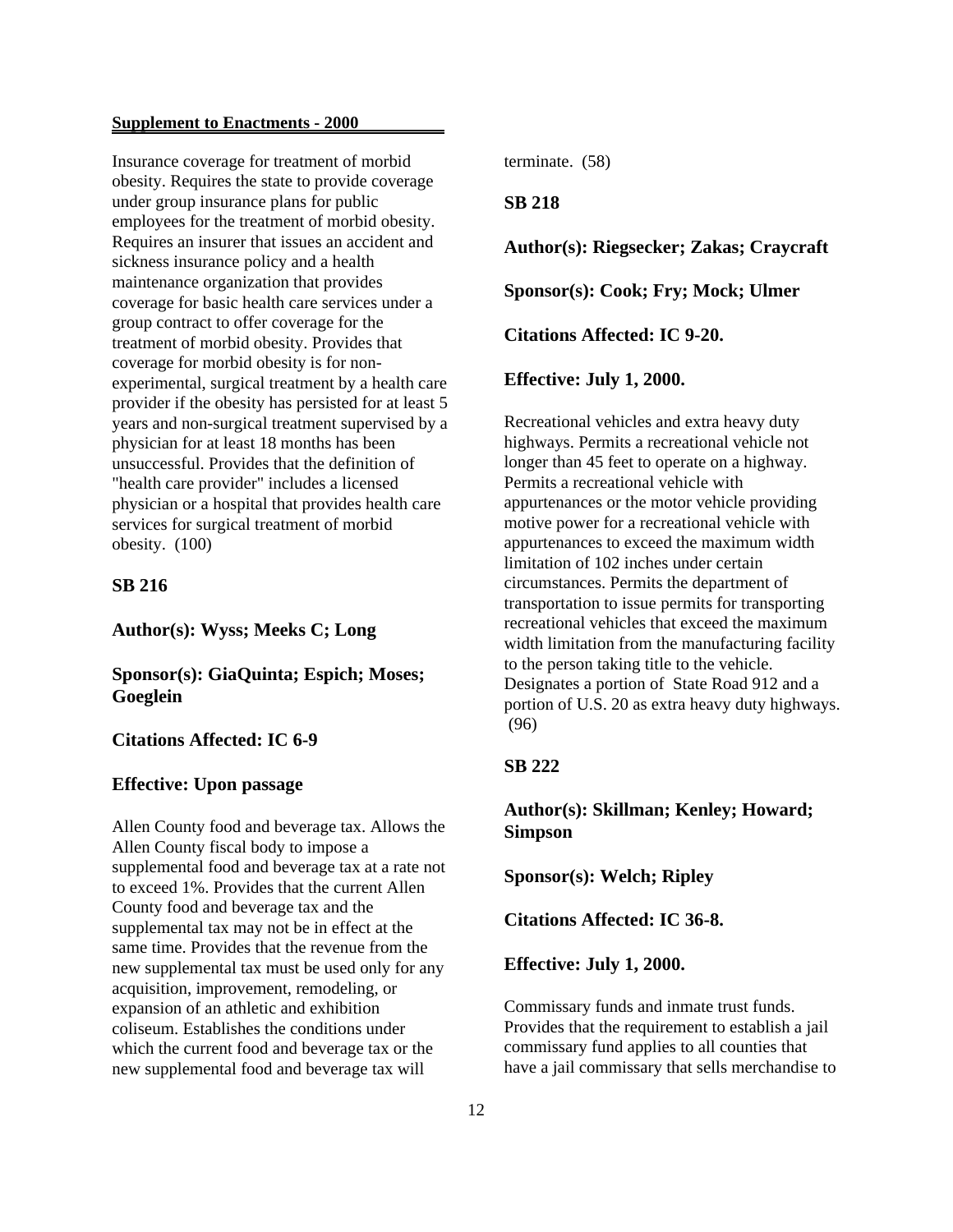inmates. (Current law requires only counties with a population of more than 50,000 that have a jail commissary to establish the fund.) Provides that the requirement of a county jail inmate trust fund applies to all counties that operate a county jail. (Current law requires only counties with a population of more than 50,000 to establish the fund.) Enumerates an expanded list of specifically approved uses of the fund including any purpose that benefits the sheriff's department that is mutually agreed upon by the county fiscal body and the county sheriff. Specifies that money disbursed from the fund must be supplemental or in addition to, rather than a replacement for, regular appropriations made to carry out the purposes of the fund. (92)

## **SB 224**

**Author(s): Wyss; Craycraft; Meeks C; Ford; Alting; Meeks R; Paul; Kenley; Landske**

**Sponsor(s): Kuzman; Atterholt; Bailey; Torr**

## **Citations Affected: IC 20-10.1.**

## **Effective: July 1, 2000.**

Military access to student information. Requires a public high school to provide access to the high school campus and student directory information to official recruiting representatives of the armed forces, the Indiana Air and Army National Guards, and the service academies of the armed forces of the United States. Provides for exceptions. Allows public high schools to charge official recruiting representatives a fee to cover copying and mailing costs. (69)

## **SB 227**

#### **Author(s): Simpson; Mills**

**Sponsor(s): Dvorak; Atterholt; Foley**

**Citations Affected: IC 4-10; IC 5-11; IC 32-9.**

#### **Effective: July 1, 2000; January 1, 2002.**

Unclaimed property and unpaid checks. Provides a limit on the amount of compensation that may be paid to recover funds from an unpaid or outstanding warrant or check issued by the state or a political subdivision. Requires that certain elements must be in agreement to recover an unpaid or outstanding warrant or check issued by the state or a political subdivision. Makes changes to Indiana's unclaimed property law to conform with portions of the uniform unclaimed property act. Changes the time period requirement for written notice from the holder of property presumed abandoned to the apparent owner and attorney general. Provides that property and proceeds held by a court or a court clerk do not become unclaimed property until 5 years after the property or proceeds become distributable. Provides that property and proceeds related to child support that are held by a court or a court clerk do not become unclaimed property until 10 years after the property or proceeds become distributable. Requires that tangible property held in a safe deposit box be held for at least 120 days after the property is reported to the attorney general. Removes the requirement that the attorney general publish a notice relating to a traveler's check, money order, or similar instrument presumed abandoned. Requires the attorney general to give notice approving or denying a claim within 90 days after the claim is filed. Excludes from the definition of "property" in the unclaimed property law a transaction between business entities and motor carriers. Provides for a judicial appeal of an adverse unclaimed property decision. (94)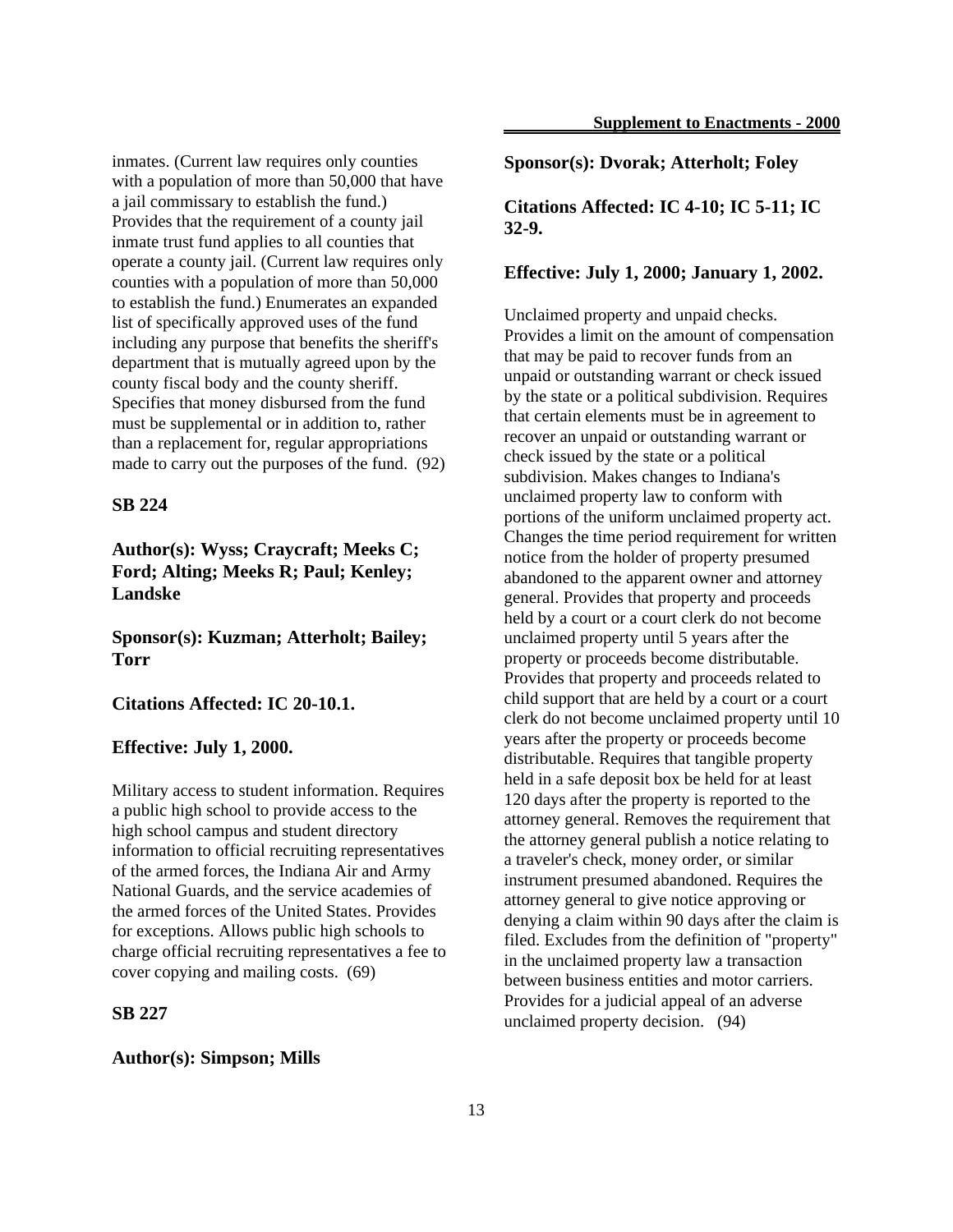**SB 233**

**Author(s): Paul; Mrvan**

**Sponsor(s): Fry; Smith M**

**Citations Affected: IC 23-2; IC 27-8.**

#### **Effective: Upon passage.**

Viatical settlement contracts. Amends the definition of "security" in the Indiana securities law to include viatical settlement contracts or interests in viatical settlement contracts. Amends the definition of "viatical settlement contract" and excludes from the definition certain agreements and the provision of accelerated benefits under a life insurance policy. (97)

## **SB 244**

**Author(s): Lubbers; Alexa**

**Sponsor(s): Klinker; Kruse**

**Citations Affected: IC 23-1.5; IC 25-1; IC 25-4; noncode.**

## **Effective: July 1, 2000.**

Landscape architects. Changes the name of the board of registration for architects to the board of registration for architects and landscape architects. Requires that two members of the board must be registered landscape architects and have at least ten years of active landscape architectural practice. Requires the state to allow the employment of a landscape architect for work within the field of landscape architecture. Repeals the authorization for issuance of a temporary certificate of registration to an out-of-state landscape architect. Makes conforming amendments.

(100)

**SB 262**

**Author(s): Gard**

**Sponsor(s): Sturtz; Wolkins**

**Citations Affected: Noncode.**

## **Effective: On passage.**

Releases from underground storage tanks. Directs the department of environmental management to develop a nonrule policy document before September 1, 2000, to address circumstances in which a spill or release from an underground storage tank may have migrated offsite. Designates the subjects to be addressed by the document, including: (1) the need for access by a responsible party to the offsite property; (2) the issuance of orders by the department for access to the offsite property; (3) the department's exercising of its discretion in pursuing an enforcement action against a responsible party for failing to determine the extent of offsite contamination; and (4) when the department and its excess liability trust fund may approve reimbursement of a responsible party's costs of investigation and remediation. Directs the department to work with interested stakeholders in developing the document and to keep the environmental quality service council apprised of its efforts to develop the document. (69)

### **SB 278**

**Author(s): Weatherwax**

**Sponsor(s): Porter; Behning; Scholer**

**Citations Affected: IC 20-12-61-2; noncode.**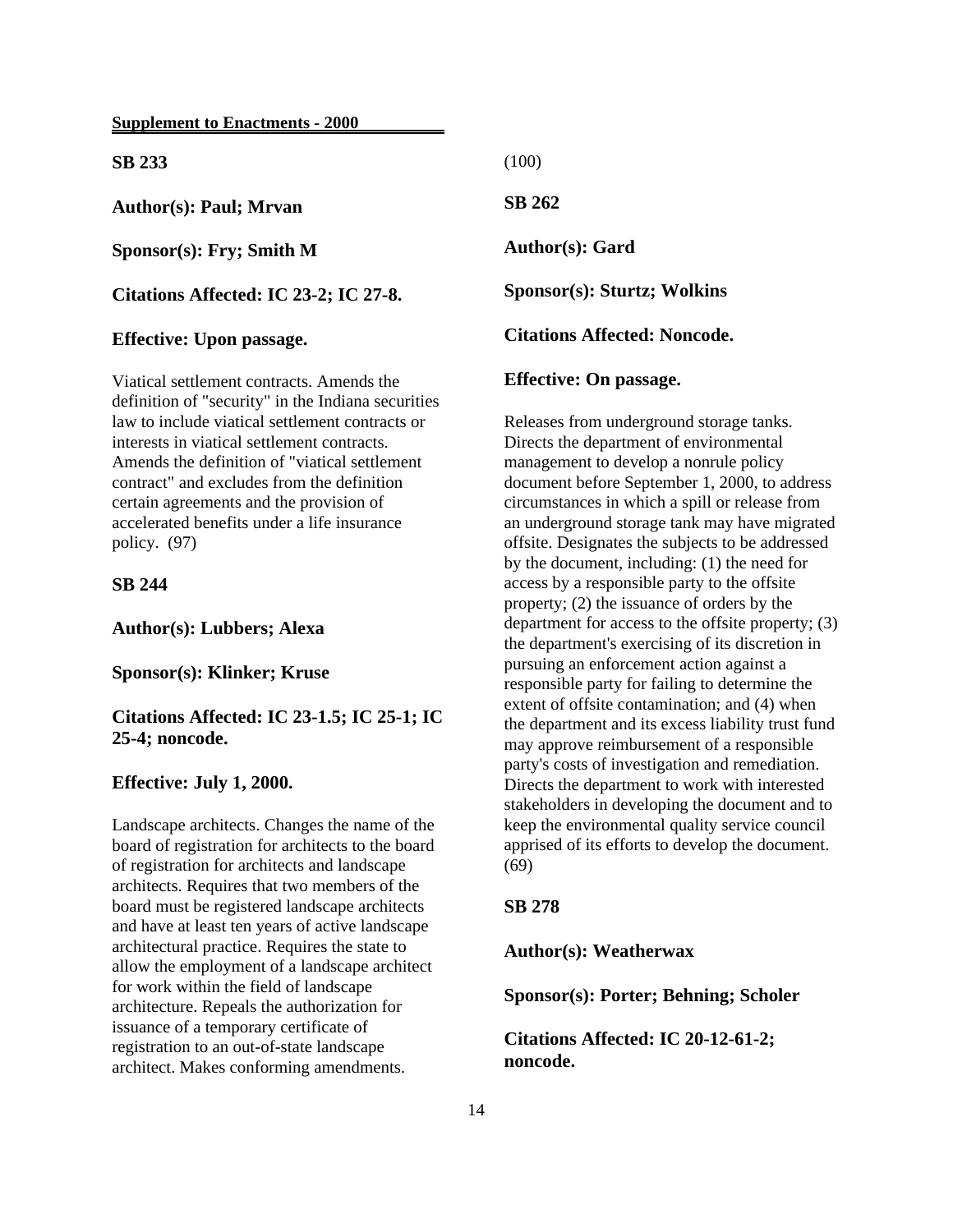## **Effective: Upon passage.**

Ivy Tech assessment and training services. Clarifies that Ivy Tech State College's mission to promote economic development includes the provision of certain assessment and training services. Specifies that the community college policy committee may not consider assessment and training services provided by Ivy Tech in developing a community college system and that Ivy Tech may not use the provision of assessment and training services in negotiating or developing any aspect of the community college system. (22)

#### **SB 315**

**Author(s): Landske; Jackman; Mrvan; Riegsecker**

**Sponsor(s): Stevenson; Ayres; Brown c; Leuck; Pelath; Mock; Lawson l; Kersey; Duncan; Cherry; McClain; Adams t**

**Citations Affected: IC 8-3.**

#### **Effective: July 1, 2000.**

Midwest interstate passenger rail compact. Establishes the Midwest interstate passenger rail compact. Creates the Midwest interstate passenger rail compact commission. Provides for the membership and administration of the commission. (94)

#### **SB 317**

## **Author(s): Gard**

**Sponsor(s): Sturtz; Wolkins**

**Citations Affected: IC 13-11-2-237.5; IC 13-18–11.**

## **Effective: September 1, 2000.**

Operator certification. Provides that the law concerning water distribution system operator certification applies to nontransient, noncommunity water systems and community water systems. Directs the department of environmental management to adopt regulations to implement certification programs for operators. Provides that a certified water treatment plant operator or water distribution system operator may renew the operator's certification every three years instead of every two years by: (1) paying a renewal fee; and (2) meeting any continuing education requirements established by the department of environmental management. (Provides that a certified wastewater treatment plant operator must still renew the operator's certificate every two years by paying a renewal fee.) Allows the commissioner of the department of environmental management to suspend the certificate of a water treatment plant operator, water distribution system operator, or wastewater treatment plant operator under certain circumstances. Allows the commissioner to issue a water treatment plant operator or water distribution system operator certificate to a person under certain circumstances if the person is an operator in responsible charge of a water treatment plant or water distribution system that was required by the United States Environmental Protection Agency to have a certified operator for the first time after February 5, 1999. Allows a water treatment plant or water distribution system that would otherwise not be able to operate to continue operating if the plant or system: (1) meets certain conditions; and (2) applies to the commissioner for certification of the operator in responsible charge of the water treatment plant or water distribution system. (69)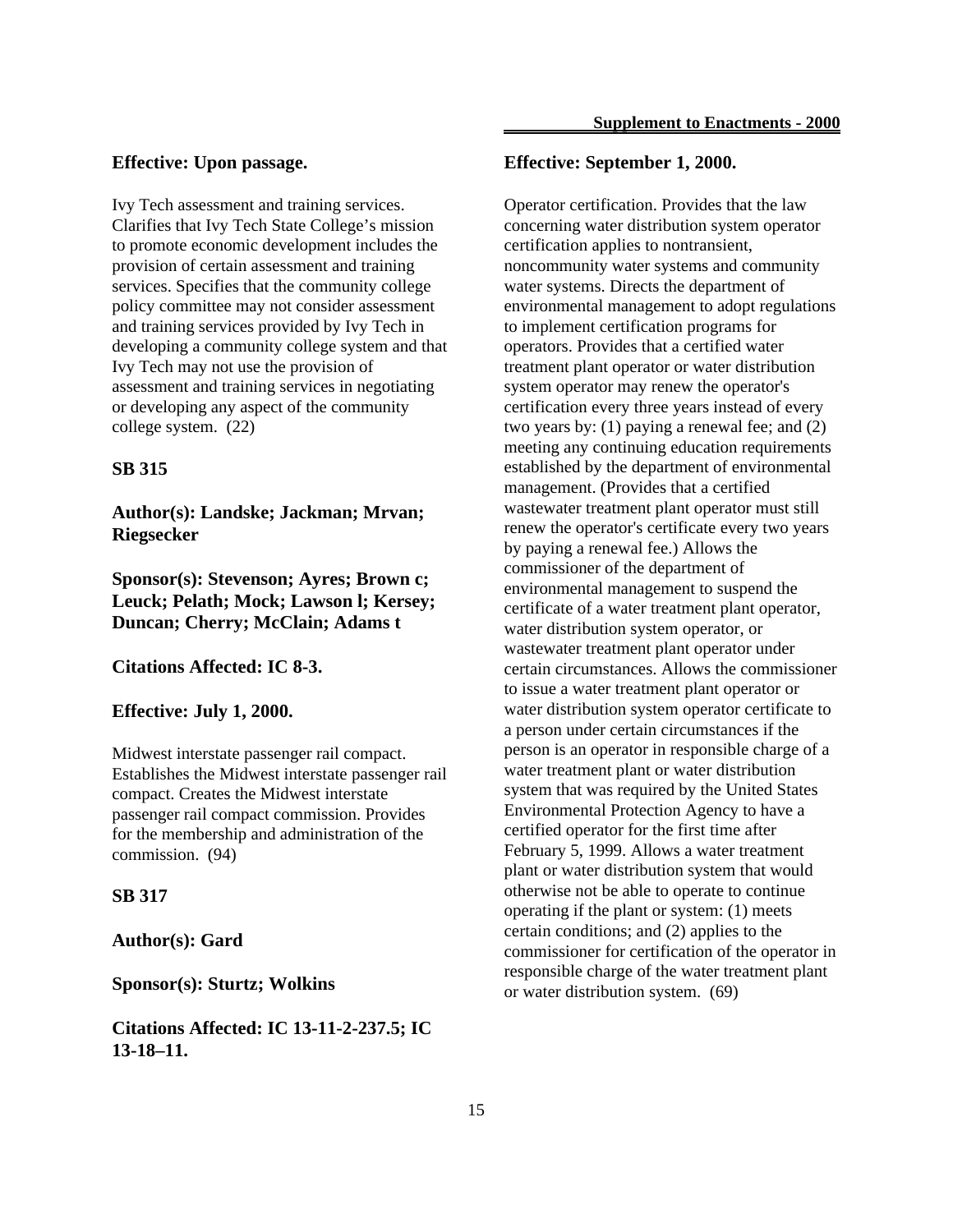**SB 318**

**Author(s): Gard**

**Sponsor(s): Crosby; Richardson**

**Citations Affected: IC 16-21.**

**Effective: July 1, 2000.**

Hospital council. Requires the appointment to the hospital council of an additional member who is engaged in administering freestanding ambulatory outpatient surgical centers. (88)

#### **SB 322**

**Author(s): Miller; Breaux**

**Sponsor(s): Brown C; Becker**

**Citations Affected: IC 25-23.**

#### **Effective: July 1, 2000.**

State board of nursing. Amends the continuing education requirements for advanced practice nurses to renew their authority to prescribe legend drugs. (100)

## **SB 330**

**Author(s): Wolf; Nugent; Merritt; Miller**

**Sponsor(s): Klinker; Duncan**

**Citations Affected: IC 31-9; IC 31-34; IC 31-35; IC 35-46.**

### **Effective: July 1, 2000.**

Children. Allows an emergency medical services (EMS) provider to take custody of an abandoned infant under specified conditions. Provides that voluntarily leaving a child with an EMS provider is a defense to a child neglect prosecution. Requires a juvenile court hearing regarding an abandoned infant on the next business day after the infant is taken into custody. Makes other provisions relating to the emergency custody of an abandoned infant. Requires a county office of family and children (COFC) to provide a foster parent notice of certain hearings involving a child in need of services (CHINS) by certified mail or face to face contact. Provides that the right to be heard in a proceeding involving a CHINS includes the right to submit a written statement to the court. Requires continuance of a hearing if the COFC does not provide documentation that the foster parent received notice of the hearing at least five business days before the hearing, unless the foster parent appears. Allows a foster parent, except a foster parent who has been the subject of a substantiated report of child abuse or neglect or convicted of certain felonies, to petition a court to request intervention as a party in a CHINS proceeding and allows the court to grant the petition if the court determines that intervention is in the child's best interests. (98)

## **SB 331**

**Author(s): Wolf; Meeks R; Wheeler**

**Sponsor(s): Lytle; Leuck; Kruse**

**Citations Affected: IC 14-22.**

**Effective: July 1, 2000.**

Fishing license exemption. Exempts a developmentally disabled person from the requirement to have a fishing license if the person: (1) is a resident of Indiana; and (2) is fishing with a person who holds a fishing license or who is exempt from holding a license because they are at least 65 years old. (77)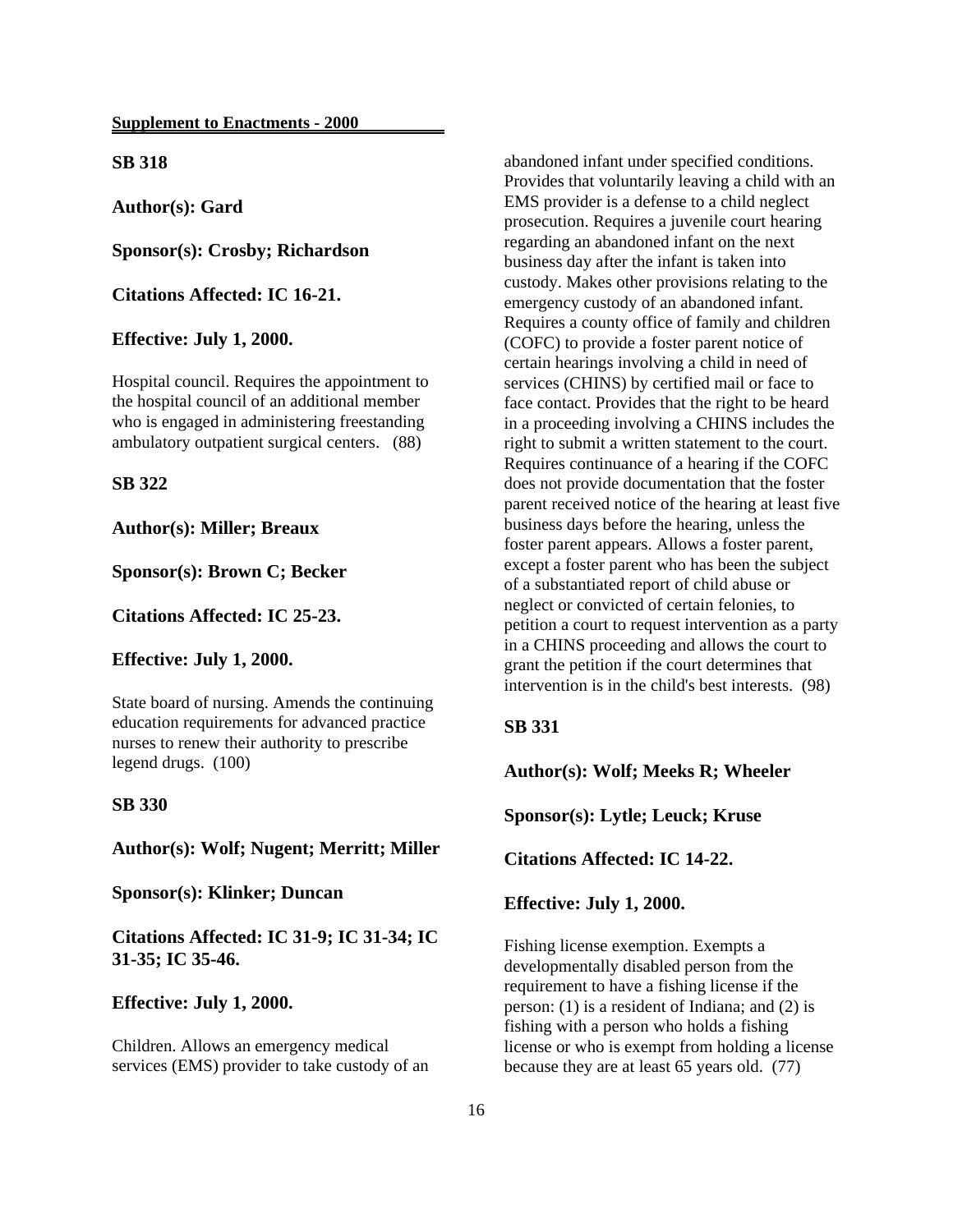**Author(s): Clark; Lewis**

**Sponsor(s): Bodiker; Yount; Ruppel**

**Citations Affected: IC 5-13.**

**Effective: July 1, 2000.**

Sweep account references. Eliminates references to sweep accounts in the language on the investment of public funds. (94)

#### **SB 352**

**Author(s): Clark; Miller; Howard; Breaux; Sipes; Alting; Long**

**Sponsor(s): Porter; Atterholt; Bodiker; Bosma**

**Citations Affected: IC 20-6.1.**

## **Effective: July 1, 2001.**

The teaching of reading. Provides that an individual seeking licensure as an elementary teacher must demonstrate proficiency in comprehensive reading instruction skills, including phonemic awareness and phonics instruction, through a written examination or other procedures prescribed by the professional standards board. (71)

#### **SB 353**

**Author(s): Clark; Wyss**

**Sponsor(s): Kuzman; Young M; Alderman**

**Citations Affected: IC 7.1-3; IC 7.1-5.**

## **Effective: Upon passage; July 1, 2000.**

Alcoholic beverage sales. Revises the description of auto racing facilities in the law concerning the time to begin Sunday sales of alcoholic beverages so that the law is not limited to an oval track. Provides that at certain auto racing facilities, the owner or operator may permit a person to enter with an alcoholic beverage for consumption at the facility, and that a person may carry on, convey to, or consume on or about the facility, an alcoholic beverage that was not then and there purchased at the facility. Provides that the Indiana alcoholic beverage commission may issue a three-way special catering hall permit to an applicant to sell alcoholic beverages for on premises consumption on premises used for private catered events as a catering hall that has accommodations for at least two hundred fifty (250) individuals. Provides that a permit for the retail sale of alcoholic beverages on the premises of a marina owned by Gary, Hammond, Michigan City, or Portage, or owned or leased by the city of East Chicago may include the carryout sale of alcoholic beverages but may not include at-home delivery of alcoholic beverages. (22)

#### **SB 355**

**Author(s): Bowser; Riegsecker; Antich**

**Sponsor(s): Pelath; Budak**

**Citations Affected: IC 8-22.**

**Effective: July 1, 2000.**

Meetings of airport boards. Allows a board of aviation commissioners to hold regular or special meetings at the office of the board or at another public place in any county in which the board owns or operates an airport. Allows a board of an airport authority to hold regular or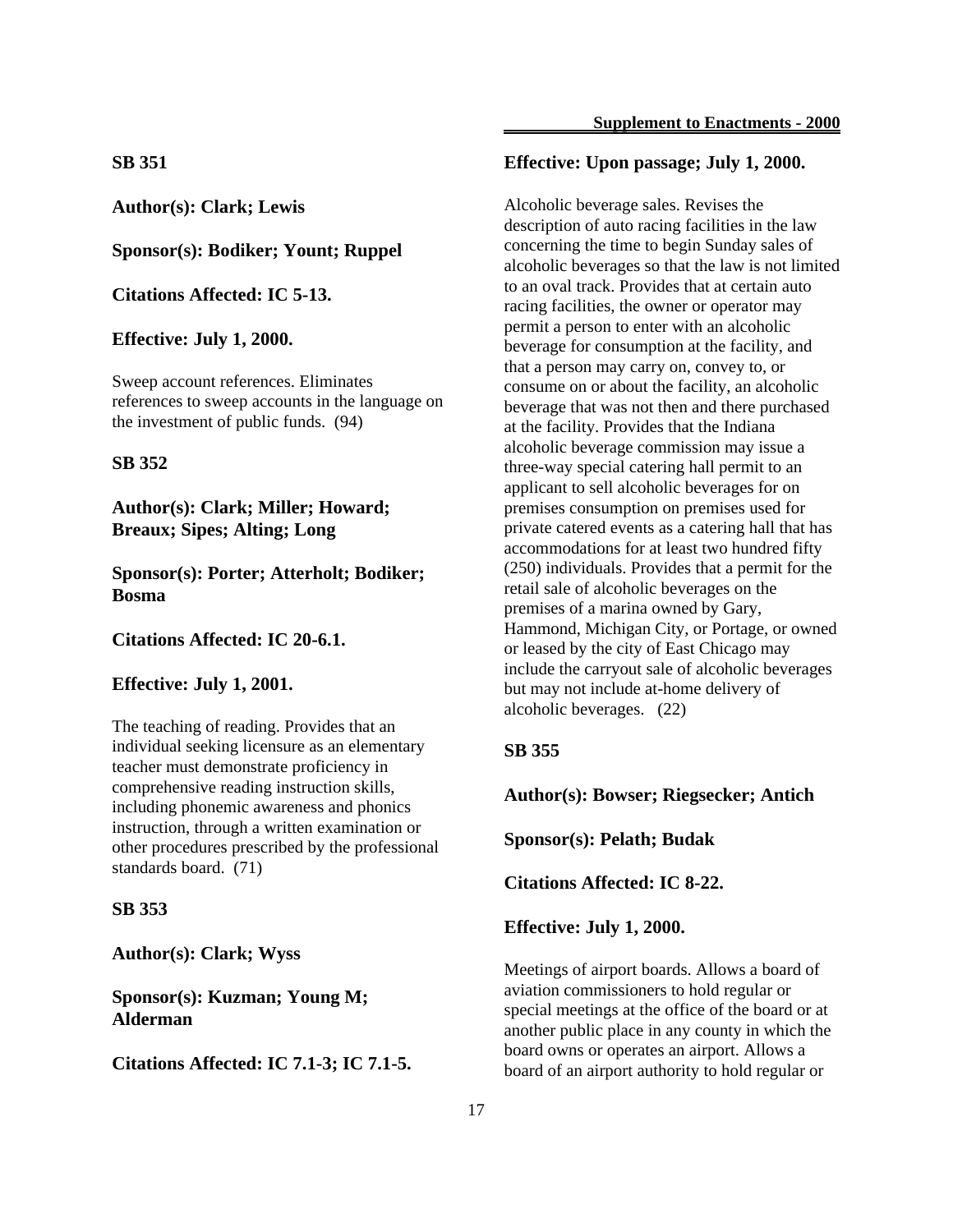special meetings at the office of the board or at another public place in any county in which the board owns or operates an airport. (94)

### **SB 372**

**Author(s): Riegsecker**

**Sponsor(s): Wolkins; Sturtz**

**Citations Affected: IC 13-11-2; IC 13-15- 4-1; IC 13-20.**

#### **Effective: July 1, 2000.**

Special waste and industrial waste. Eliminates the designation of certain waste as special waste. Defines industrial waste and establishes standards for the disposal of industrial waste. Requires that industrial waste must be disposed of at a solid waste landfill cell or unit that meets certain requirements of federal law unless: (1) the department of environmental management issues a permit providing otherwise; or (2) the industrial waste is generated by a generator that generates not more than 220 pounds of industrial waste per month and is disposed of at a state permitted landfill or waste-to-energy facility. Requires a generator of industrial waste to perform an appropriate waste determination. Requires a generator of industrial waste to notify the landfill that the industrial waste is not hazardous waste and inform the landfill of any special handling requirements. Provides interim standards for the disposal of waste formerly classified as special waste. Provides that a transfer station may not accept industrial waste unless the transfer station is permitted by the department of environmental management to accept the waste. Directs the solid waste management board to adopt rules before July 1, 2001, to reflect the elimination of references in the Indiana code to special waste and the addition of references to industrial waste. (69)

## **SB 373**

**Author(s): Jackman; Weatherwax; Breaux**

**Sponsor(s): Klinker; Atterholt**

**Citations Affected: IC 21-9; noncode.**

**Effective: June 30, 2000; July 1, 2000.**

Save Indiana program. Repeals the save Indiana program of the Indiana education savings authority and makes conforming changes. Extends from July 1, 2000, to July 1, 2001, the expiration date of a noncode provision that requires the treasurer of state, the board for depositories, the commission for higher education, and the state student assistance commission to provide certain administrative and financial support to the Indiana education savings authority. (44)

**SB 393**

**Author(s): Johnson**

**Sponsor(s): Crosby; Scholer**

**Citations Affected: IC 21-2.**

#### **Effective: January 1, 2000 (retroactive).**

Disposition of universal service fund savings. Establishes a method for determining the amount of money saved by a school corporation as the result of universal service discounts under the federal Telecommunications Act of 1966, which the school corporation is required to transfer to the school technology fund. Delays the deadline for the initial filing of school corporation reports concerning technology expenditures from February 15, 2000, until February 15, 2001. Delays the deadline for the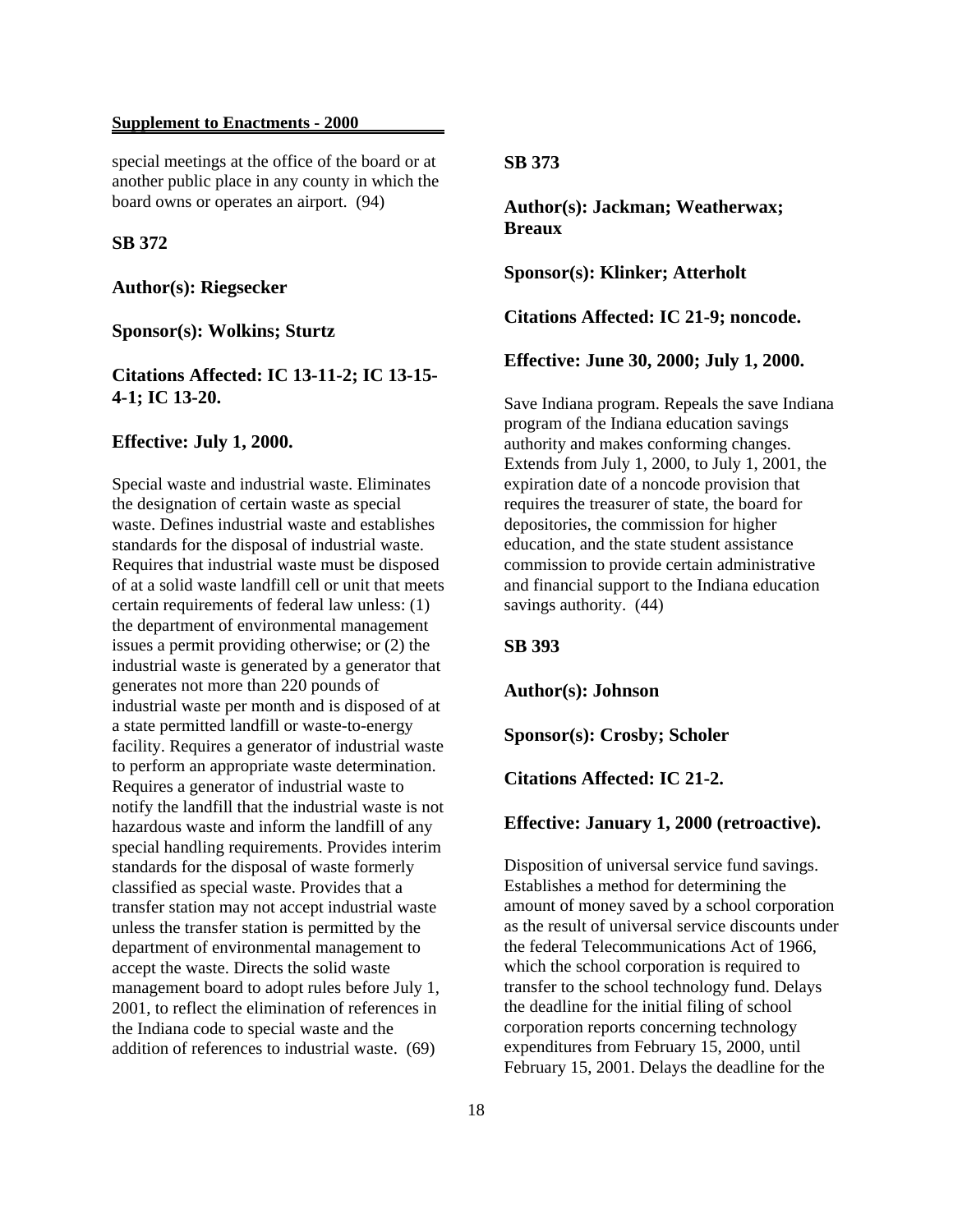initial compilation of the school corporation reports from April 1, 2000, until April 1, 2001. (44)

#### **SB 401**

**Author(s): Server; Jackman**

**Sponsor(s): Dobis; Whetstone; Welch; Klinker**

**Citations Affected: IC 25-5.1.**

#### **Effective: July 1, 2000.**

Athletic trainer licensure. Removes the athletic trainer residency requirement. Exempts certain nonresident athletic trainers from licensure. Provides an exemption for student athletic trainers. Prohibits an individual who is not a licensed athletic trainer from practicing athletic training or using certain terms to indicate the individual is an athletic trainer. Provides that an individual who knowingly violates the athletic trainer statute commits a Class B misdemeanor. (77)

## **SB 408 (VETOED)**

**Author(s): Mills**

**Sponsor(s): Bauer; Buell**

**Citations Affected: IC 4-4; noncode.**

**Effective: Upon passage; July 1, 2000.**

IDFA educational facility projects. Expands the definition of "educational facility project" for purposes of the Indiana development finance authority (IDFA) law to permit the authority to provide funding to certain nonprofit corporations for real property and improvements, personal property, and

noncapital costs to fund a judgment, settlement, or other cost or liability. Provides for bonding authority to the state office building commission for a judicial/legislative building. (44)

#### **SB 411**

**Author(s): Kenley; Blade**

**Sponsor(s): Giaquinta; Young D; Dvorak**

**Citations Affected: IC 12-19; IC 31-16.**

#### **Effective: July 1, 2000.**

Welfare and poor relief. Includes assistance awarded by a county to a destitute child under IC 12-17-1 and child welfare services as described in IC 12-17-3 within the definition of child services payable from a county family and children's fund. Allows money transferred to the state from a county welfare fund or appropriated to the state for services formerly paid from a county welfare fund to be distributed to any county's family and children's fund. Indicates that a court may order the payment of child support payments to a township trustee. Requires certain individuals to contribute financial support for a parent's burial if a trustee paid for the parent's burial. (88)

#### **SB 418**

**Author(s): Clark**

**Sponsor(s): Bardon; Ripley**

**Citations Affected: IC 27-1; noncode.**

#### **Effective: January 1, 2000 (retroactive).**

Intangible assets of an insurance subsidiary. Authorizes the insurance commissioner to increase to an amount not to exceed 20% of an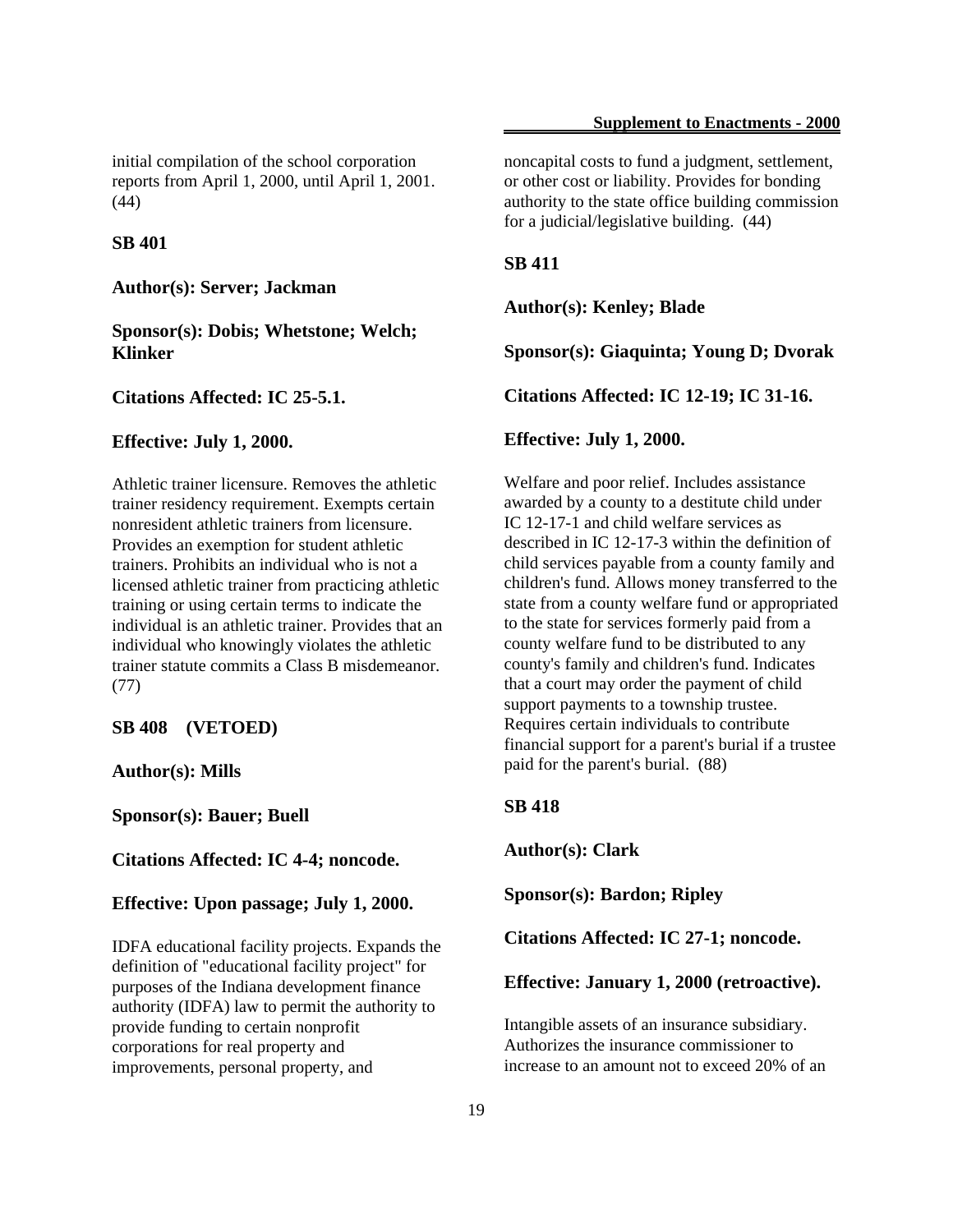insurer's capital and surplus the current statutory limit on the total value of goodwill, trade names, and other intangible assets that can be recognized as admitted assets if: (1) the insurer's assets include goodwill, trade names, and other intangible assets that are attributable to the insurer's acquisition of another insurer or a health maintenance organization after December 31, 1998; and (2) as of the date of the initial request for an increase, the total adjusted capital of the insurer is at least 400% of the authorized control level risk based capital of the insurer as most recently reported. (The current statutory limit provides that the total value of goodwill, trade names, and other intangible assets of an insurer that can be recognized as admitted assets of the insurer cannot exceed 10% of the insurer's capital and surplus.) (47)

#### **SB 419**

**Author(s): Lewis; Merritt**

**Sponsor(s): Robertson; Richardson**

**Citations Affected: IC 5-1.**

#### **Effective: Upon passage.**

Validation of bonds and other agreements. Legalizes and validates the following obligations or agreements if executed or entered into before March 15, 2000: (1) Bonds, notes, evidences of indebtedness, leases, or other written obligations issued by or in the name of a state or local government entity. (2) Contracts for the purchase of electric power and energy or utility capacity or service entered into by a joint agency for the purpose of securing payment of principal and interest on bonds or other written obligations. (3) All interlocal cooperation agreements entered into by political subdivisions or governmental entities.  $(44)$ 

## **SB 431**

**Author(s): Gard; Young R; Lawson C; Johnson; Wolf**

**Sponsor(s): Sturtz; Wolkins; Herrell; Stilwell; Mahern**

**Citations Affected: IC 13-11; IC 13-18; noncode.**

#### **Effective: Upon passage; July 1, 2000.**

Water quality standards and combined sewer overflows. Various amendments to water quality and combined sewer overflow laws. Establishes procedures and criteria for listing of impaired waters by the department of environmental management for compliance with federal law. Establishes procedures concerning the development of maximum pollutant loads with respect to the impaired waters. Establishes procedures and criteria for the designation of a water body as an outstanding state resource water by the water pollution control board, and for the designation of a water body as an outstanding national resource water by the general assembly upon recommendation of the department and the environmental quality service council. Designates the extent to which certain water bodies must be maintained without degradation of water quality. Directs the department to develop and maintain a quality assurance program plan and information management system to assess the validity and reliability of the data used in the listing of impaired waters and the special designation of waters. Directs the environmental quality service council to appoint a water data task force to assess the program. Provides for the application to exceptional use waters of certain standards applicable to outstanding state resource waters, and for the possible future designation of exceptional use waters as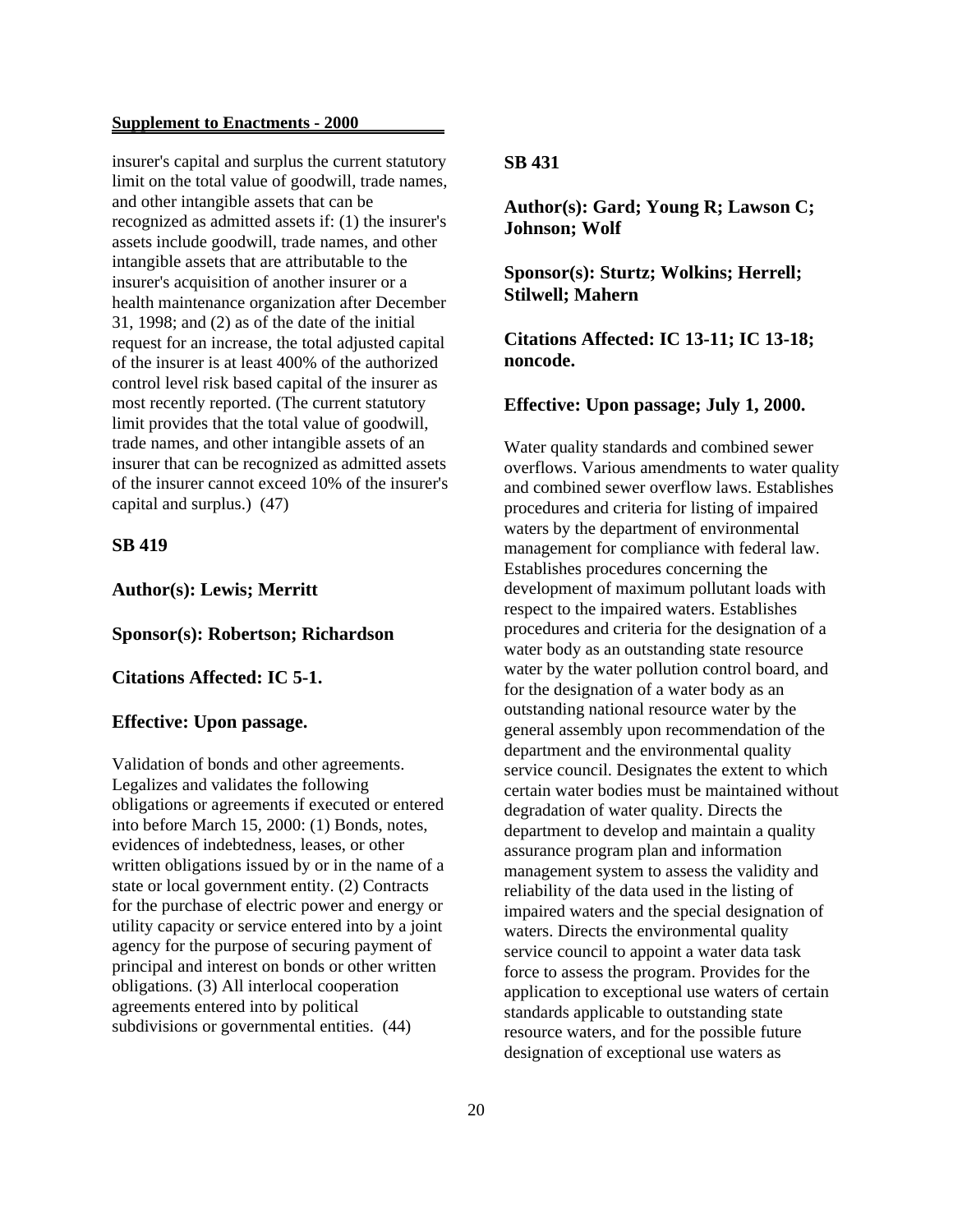outstanding state resource waters. Requires the water pollution control board to establish policies and rules to govern total maximum daily load requirements. Directs the department to appoint a working group with respect to the implementation of maximum daily load requirements, establishes the duties of the working group, designates the interest groups from which certain members must be drawn, and establishes criteria for the designation of other members. Establishes the circumstances under which a long term control plan for a combined sewer system is considered to fulfill the water quality goals of the state with respect to wet weather discharges that result from overflows from the system. Directs a permit holder to review periodically additional or new measures for the control of wet weather flows, to update the long term control plan with any cost effective measures, and to submit any amendments to the plan to the department for approval. Requires the department of to temporarily suspend designated uses on a site specific basis with respect to any water affected by discharges from a combined sewer system by wet weather events if the NPDES permit holder has fulfilled certain requirements and if suspension is permitted under federal law. Provides that the temporary suspension may not extend for more than four days after the combined sewer overflow discharge ends. Directs a permit holder to review periodically its use attainability analysis and to report the results of its review to the department. Allows a permit holder to appeal a determination by the department that suspended uses are attainable. Allows the water pollution control board to adopt rules concerning temporary suspensions, and directs the board to adopt rules concerning community notice of combined sewer overflows. Allows the department to issue NPDES permits that contain conditions that include alternate water quality based effluent limits that: (1) are based on certain receiving water flows; or  $(2)$  provide increased mass limitations, concentration limitations, or mass

and concentration limitations for publicly owned treatment works. Directs the department of environmental management to provide guidance to combined sewer overflow communities for compliance with certain requirements of law. (69)

#### **SB 433**

**Author(s): Kenley; Meeks C; Washington; Alexa**

**Sponsor(s): Mellinger; Sturtz; Foley**

**Citations Affected: IC 11; IC 35.**

#### **Effective: Upon passage.**

Community transition program. Terminates the authority of the department of correction to assign to a community transition program an offender against whom a court imposed a sentence of less than two years. Provides that an offender who resides outside of Indiana is not eligible for a community transition program. Provides that a person assigned to a community transition program is responsible for the person's own medical care while in the program. Provides that if the person is unable to pay for the person's necessary medical care, the department of correction is responsible for the medical care. Allows the department to return an offender to a facility operated by the department of correction for necessary medical care. Requires an offender to agree in writing: (1) to abide by the rules and conditions of the community transition program; and (2) to voluntarily participate in the program; before the offender may be allowed to participate in the program. Requires the community transition program, upon a finding of probable cause that the offender failed to comply with a rule or condition of the program, to cause the department to: (1) immediately return the offender to the department; and (2) reassign the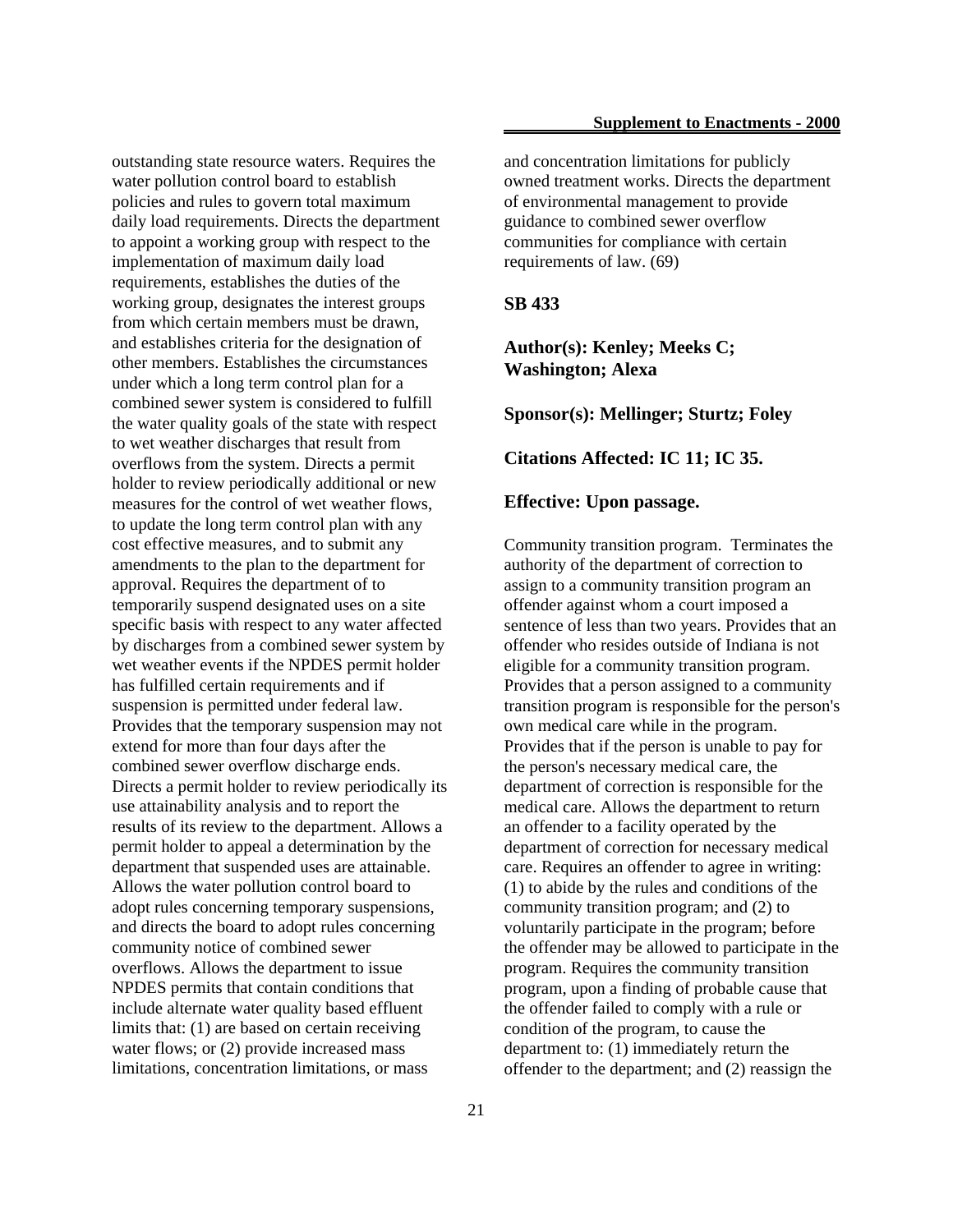offender to a program or facility administered by the department. Allows a sentencing court to transfer a person assigned to a community transition program to a community corrections program where the person resides under certain circumstances. Requires the department of correction to notify a victim and the offender of the person's right to submit a written statement regarding the offender's assignment to a community transition program or other work release program. Allows the prosecuting attorney to inspect and copy all information submitted with a notice sent by the department of correction to the sentencing court. Prohibits an offender from earning education credit time that would allow the offender to be released or assigned to a community transition program in less than 45 days after the offender earns the credit. Makes related changes. (76)

## **SB 442 (VETOED)**

## **Author(s): Lewis; Nugent**

#### **Sponsor(s): Lytle; Cherry**

**Citations Affected: IC 33-14.**

## **Effective: July 1, 1999 (retroactive).**

Deputy prosecuting attorneys. Provides that a deputy prosecuting attorney appointed under a statute permitting appointment of additional deputies in counties containing state institutions with certain populations may continue to serve for the remainder of the term of office of the prosecuting attorney who made the appointment if the population of the state institution decreases below the original population under which the appointment was made. (13)

## **SB 447**

#### **Author(s): Zakas; Mrvan**

## **Sponsor(s): Mahern; Smith M**

**Citations Affected: IC 5-13.**

#### **Effective: July 1, 2000.**

Participation in board for depositories meetings. Permits a member of the board for depositories who is not physically present at a board meeting to participate in the meeting by using a means of communication that permits all other board members and members of the public physically present at the meeting to simultaneously communicate with each other during the meeting. Provides that at least five members of the board (a quorum of the board) must be physically present at the place where the meeting is conducted. Provides that a member who is not physically present may vote on a matter before the board only if that matter is voted on by at least five members who are physically present at the meeting. Provides that a member who is not physically present may not cast the deciding vote. (44)

#### **SB 455**

## **Author(s): Smith S; Rogers; Breaux; Miller**

**Sponsor(s): Brown C**

## **Citations Affected: IC 12-7; IC 12-15; noncode.**

## **Effective: Upon passage.**

Disproportionate share providers. Requires the office of Medicaid policy and planning's (OMPP) managed care contractor to consider disproportionate share hospitals in East Chicago and Gary as contracted providers in the Medicaid managed care program to provide medical services to certain individuals. Provides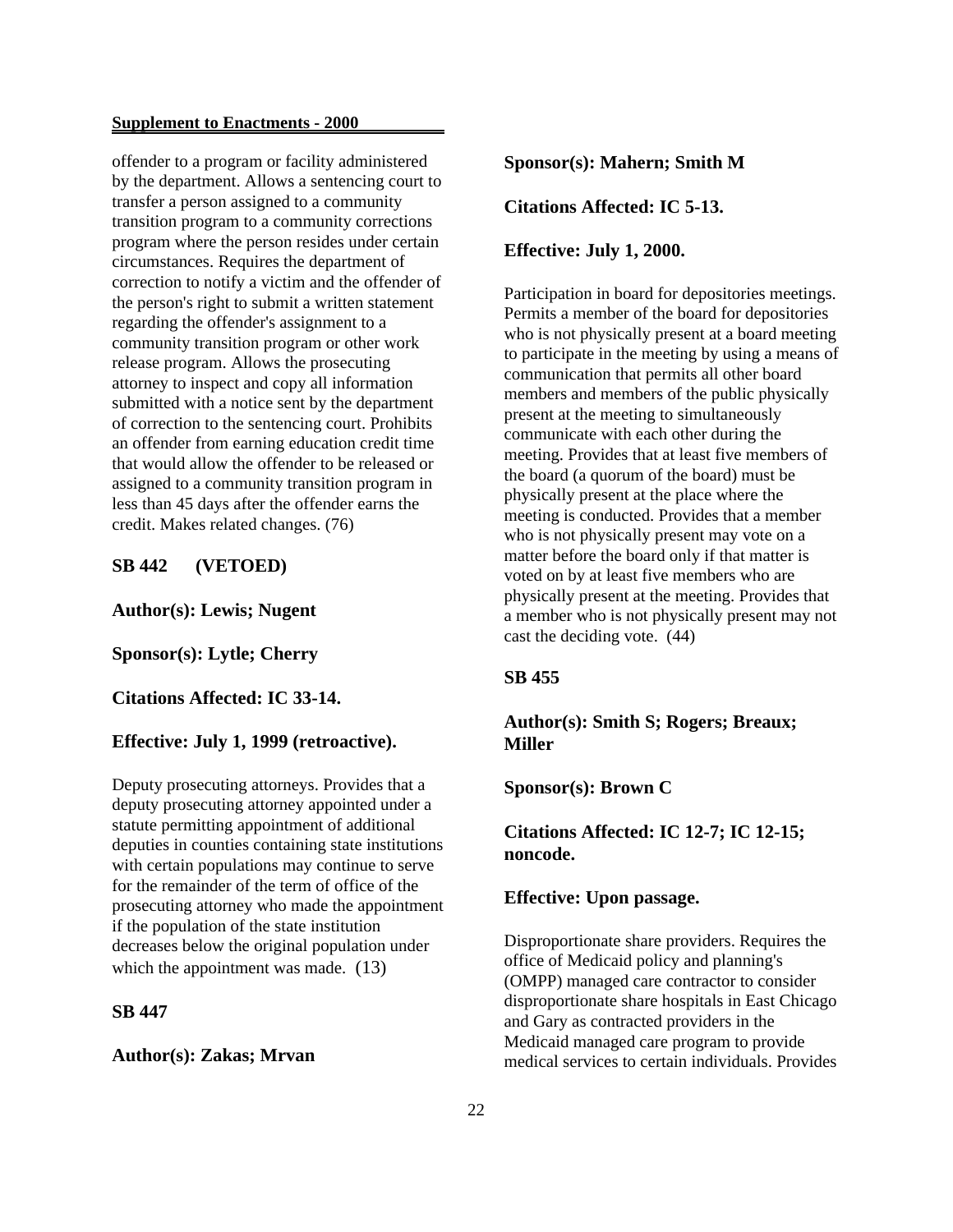that neither OMPP nor its managed care contractor may provide incentives or mandates to influence primary medical providers to direct individuals to hospitals located anywhere other than the city where the individual resides. Establishes reimbursement procedures for certain disproportionate share hospitals that do not have a contract with OMPP's managed care contractor but that previously contracted to provide medical services under OMPP's managed care program. Establishes procedures for resolving a disputed claim for reimbursement between certain disproportionate share hospitals and the office's managed care contractor. Requires that a contract entered into by certain disproportionate share hospitals with the office's managed care contractor to provide medical services under the office's managed care program must contain a dispute resolution procedure that includes certain provisions, including arbitration, to resolve all disputed claims for reimbursement between the hospital and the managed care contractor. (88)

**SB 469**

**Author(s): Johnson; Craycraft; Breaux**

**Sponsor(s): Pelath; Linder**

**Citations Affected: IC 27-13.**

## **Effective: July 1, 2000.**

Dental limited service health maintenance organizations. Requires a limited service health maintenance organization that provides dental care services (LSHMO) to appoint a licensed dental director. Provides that the dental director is responsible for oversight of policies, procedures, quality assurance, credentialing, and utilization management decisions with input from participating providers. Requires an LSHMO to respond to requests for reconsideration of adverse utilization review

decisions. Requires the department of insurance to classify complaints regarding an LSHMO and provide the information to the public. Requires an LSHMO to offer a point-of-service product, a preferred provider plan, and an accident and sickness insurance policy that provides dental care services beginning July 1, 2001. (97)

**SB 470**

**Author(s): Ford**

**Sponsor(s): Leuck; Cherry**

**Citations Affected: IC 8-2.1.**

**Effective: July 1, 2000.**

Identifying information on farm trucks. Provides that the commercial vehicle marking requirements of the code of federal regulations that are incorporated by reference to apply to intrastate carriers do not apply to motor vehicles operated by intrastate carriers or guest users as a farm vehicle in connection with agricultural pursuits usual and normal to the user's farming operation or for personal purposes. (Current law exempts such users from the requirement of marking the vehicle with an Indiana department of transportation number.) (92)

## **SB 489**

**Author(s): Mills; Simpson**

**Sponsor(s): Bauer; Espich**

**Citations Affected: IC 21-3; noncode.**

## **Effective: January 1, 2000 (retroactive); July 1, 2000; January 1, 2001.**

School funding. Increases the tuition support cap for calendar year 2000. Provides that in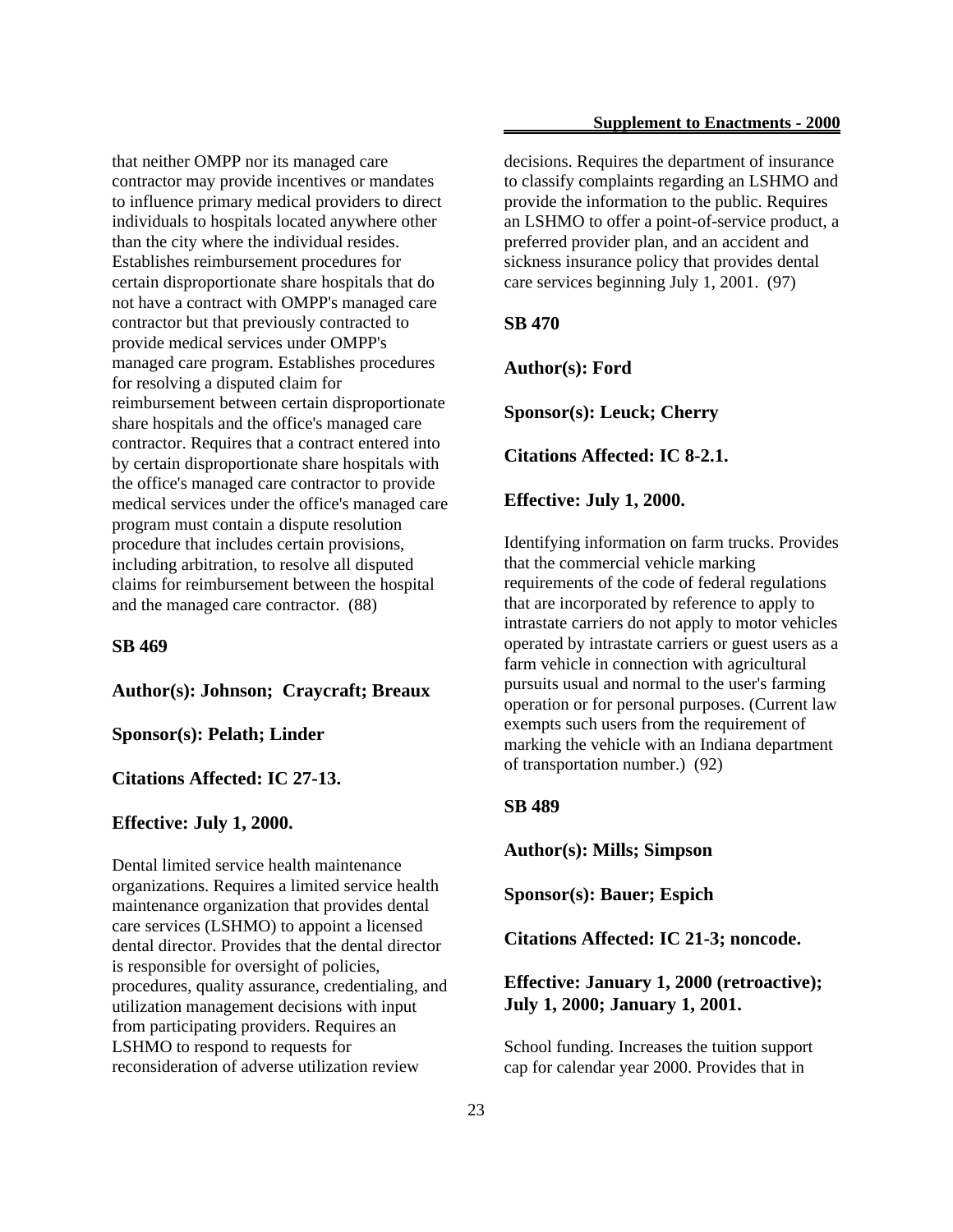determining average daily membership, beginning with 2001 funding, an eligible pupil who is enrolled in a public school and in a nonpublic school shall be counted on a full-time equivalency basis with a 5% add-on. Phases in the impact of this change over three years. Provides that this change does not apply to the calculation of 2000 tuition support, 2000 at-risk distributions, or 2000 primetime distributions. Provides that these pupils are not considered in the calculation of a school corporation's enrollment adjustment grant. Provides that the definition of "eligible pupil" includes certain students who are placed in a facility or foster family home located in a transferee school corporation's attendance area by a parent or guardian. (58)

#### **SB 490**

## **Author(s): Mills; Howard**

#### **Sponsor(s): Mahern; Behning; Bottorff**

## **Citations Affected: IC 8-1; noncode.**

## **Effective: July 1, 2000.**

Water utilities. Allows a public water utility to apply to the Indiana utility regulatory commission (IURC) for an increase in its rates, in the form of a distribution system improvement charge (DSIC), to recover the costs of improvements to its distribution system under certain circumstances. Prohibits a public utility from filing a petition for a DSIC or a change in DSIC in the same calendar year in which the public utility has filed a request for a general increase in the basic rates and charges of the public utility. Provides that a public utility may file a petition for a change in its DSIC not more than one time every twelve months. Authorizes a health agency and the IURC to order a local water utility to extend service to an area that is located within a city or within a

county containing a consolidated city and that is served by private wells if the health agency finds that: (1) the area suffers from a health hazard due to the presence of at least one contaminant; and (2) the area lies in at least one census track or block having a median household income of less than 200% of the most recently determined federal income poverty level. (75)

#### **SB 504**

**Author(s): Miller; Simpson**

**Sponsor(s): Crosby; Becker; Budak**

**Citations Affected: IC 12-7; IC 12-17.6.**

**Effective: July 1, 2000.**

Children's health insurance program. Defines "emergency" for purposes of the children's health insurance program (CHIP). Prohibits cost sharing under CHIP for emergency services provided within a hospital emergency department. (97)

#### **SB 508**

**Author(s): Mills**

**Sponsor(s): Porter; Behning**

**Citations Affected: IC 6-1.1; IC 21-2; noncode.**

#### **Effective: July 1, 2000; January 1, 2001.**

School corporation budget matters. Repeals the requirement for school corporations to change to a July-June budget year. Removes the expiration provision for the July-June budget year pilot project. Changes the date back to September 20 for public hearings on proposed plans for school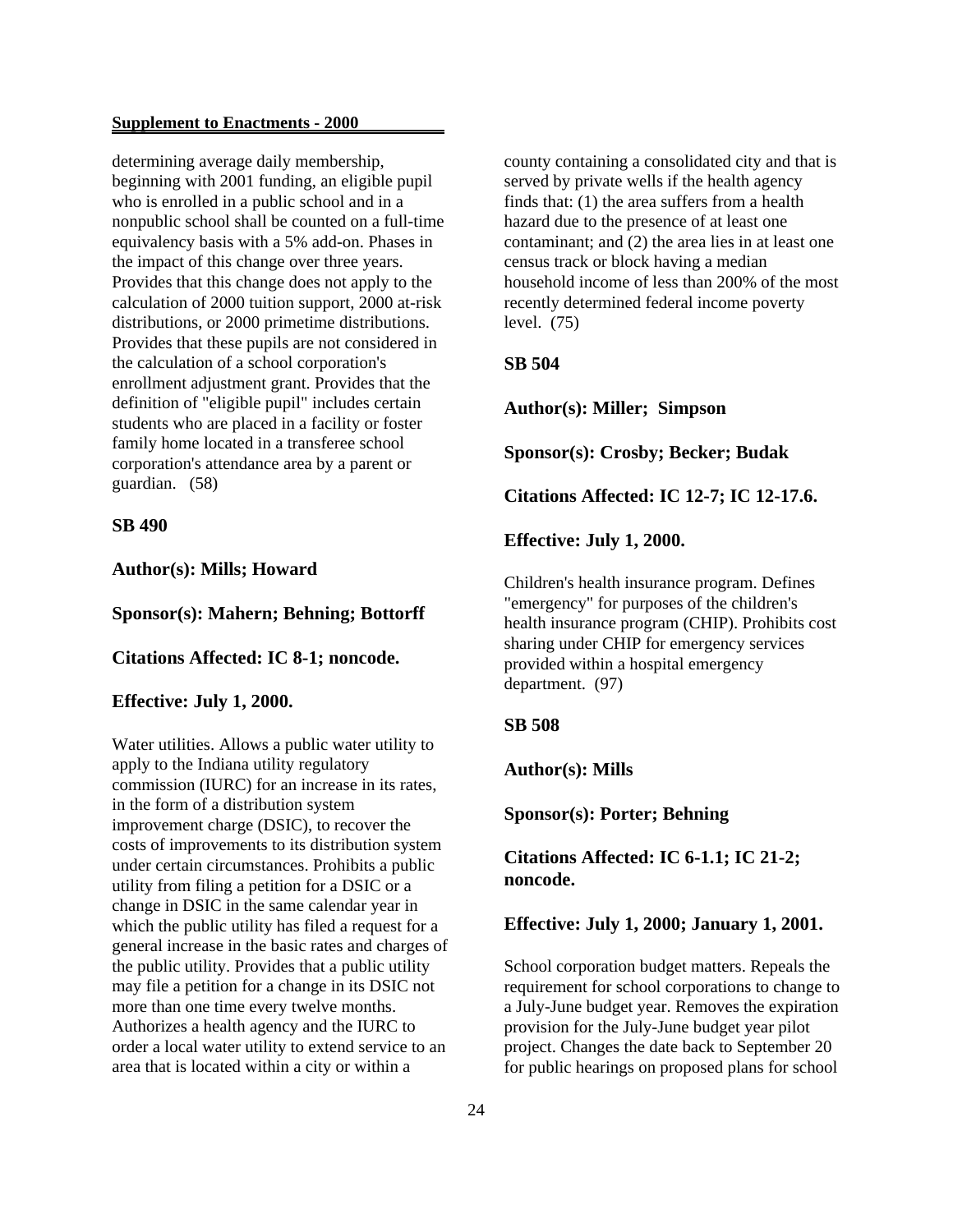bus replacement and capital projects. Provides that a school corporation must establish a school bus replacement fund that is separate from the existing school transportation fund. (58)

#### **SB 511**

## **Author(s): Simpson; Gard**

#### **Sponsor(s): Kruzan; Wolkins**

**Citations Affected: IC 13-11-2-1.5; IC 13- 14-12-1; IC 13-22.**

## **Effective: January 1, 2001; January 1, 2002.**

Hazardous waste manifests. Repeals provisions that require the solid waste management board to adopt a manifest form that concerns hazardous waste that is transported to a treatment, storage, or disposal facility located at a site other than the site where the waste was generated. Requires a person that generates hazardous waste that is transported to one of these facilities to: (1) use the Uniform Hazardous Waste Manifest form adopted by the United States Environmental Protection Agency for purposes of the transportation of hazardous waste; and (2) enter on the form the waste codes for each hazardous waste in a shipment that is transported to the facility. Repeals provisions that require: (1) generators of hazardous waste that is shipped to a facility; and (2) owners and operators of the facility; to submit a copy of each hazardous waste manifest to the department of environmental management. Specifies requirements for reporting of hazardous waste by persons that generate or accumulate certain types and quantities of hazardous waste, and by hazardous waste treatment, storage, and disposal facilities. Requires the first report to be submitted before March 1, 2002. (69)

## **SB 515**

**Author(s): Wolf; Alting**

**Sponsor(s): Leuck**

**Citations Affected: Noncode.**

**Effective: July 1, 2000.**

Transfer of Wolcott home. Allows the Princeton Township trustee in White County to transfer certain historical property to the Anson Wolcott Historical Society. (77)

#### **HB 1003**

**Author(s): Bodiker; Avery; Adams T; Alderman; Atterholt; Ayres; Bailey; Bardon; Becker; Behning; Bischoff; Bosma; Buck; Buell; Burton; Cheney; Cherry; Crawford; Crosby; Dillon; Dumezich; Duncan; Espich; Foley; Friend; Frizzell; Grubb; Hasler; Herrell; Kruse; Lawson L; Leuck; Liggett; Linder; Lutz J; Lytle; Mahern; Mangus; Mannweiler; Mellinger; Mock; Murphy; Pond; Richardson; Ripley; Ruppel; Saunders; Scholer; Smith M; Steele; Stevenson; Sturtz; Thompson; Torr; Turner; Ulmer; Welch; Young M; Yount**

**Sponsor(s): Kenley; Blade; Simpson; Zakas**

**Citations Affected: IC 6-5.5.**

#### **Effective: January 1, 1999 (retroactive).**

Financial institutions tax. Treats resident financial institutions the same as nonresident financial institutions for purposes of the financial institutions tax by providing that the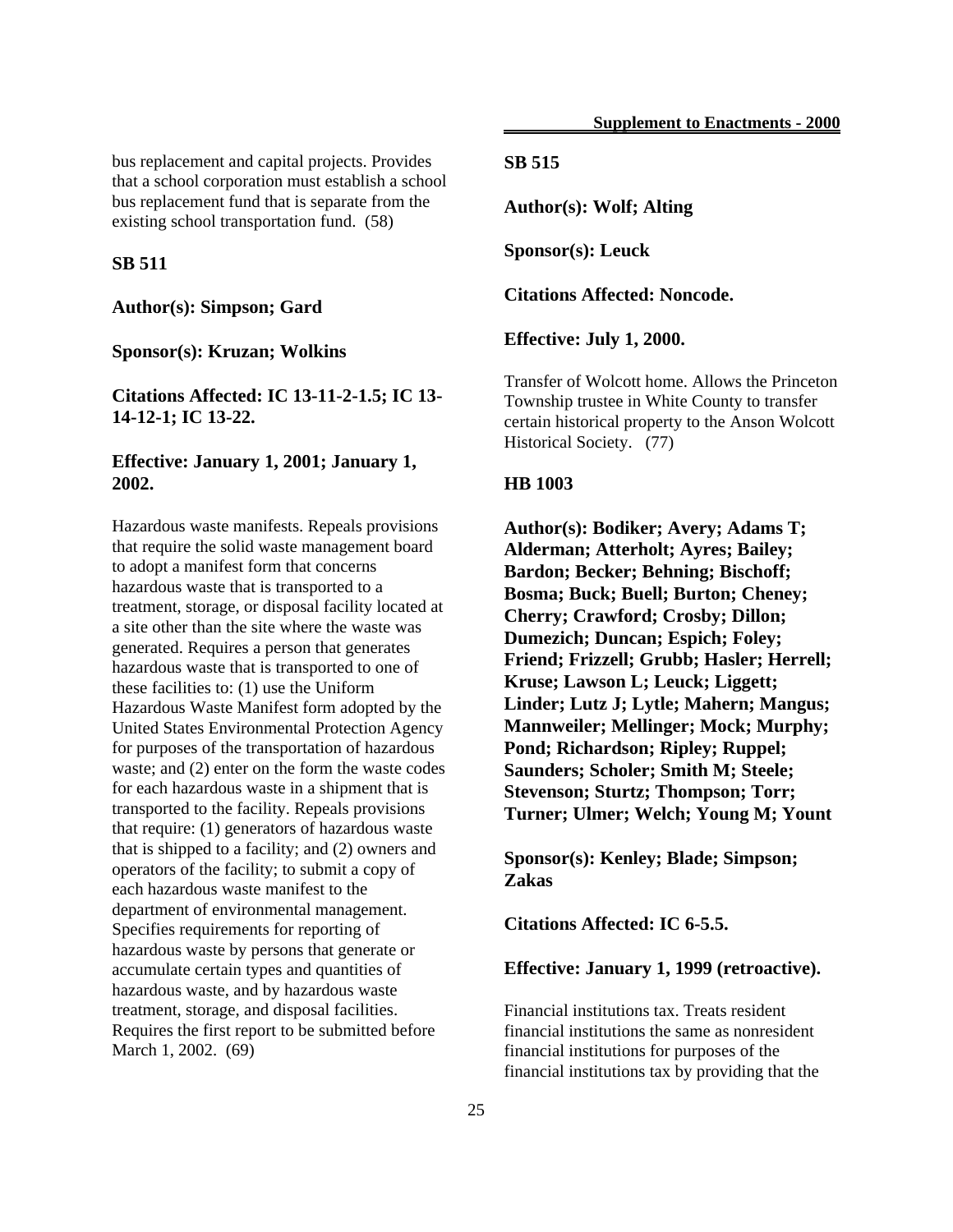tax is imposed upon the apportioned Indiana income of financial institutions. (Current law imposes the financial institutions tax on the adjusted gross income of resident financial institutions.) (92)

### **HB 1004**

## **Author(s): Smith V; Adams T; Ayres; Bailey; Bardon; Bischoff; Bodiker; Cheney; Crawford; Duncan; Herrell**

**Sponsor(s): Miller; Rogers; Riegsecker; Breaux; Blade**

**Citations Affected: IC 12-8; Noncode.**

## **Effective: June 30, 1999 (retroactive).**

FSSA; Medicaid payments. Extends the current administrative structure of the office of the secretary of family and social services until July 1, 2001. (Current law provides for the expiration of the administrative structure on July 1, 1999.) Requires the office of the secretary of family and social services to implement methods to facilitate the payment of providers under Medicaid. (97)

### **HB 1008**

**Author(s): Ayres; Stevenson; Leuck; Goeglein; Hasler**

**Sponsor(s): Skillman; Merritt; Wolf; Smith S; Lawson C**

**Citations Affected: IC 5; IC 6; IC 8-17; IC 13-21; IC 32-1; IC 33; IC 34-30; IC 36.**

**Effective: January 1, 2000 (retroactive); Upon passage; July 1, 2000.**

Local government. Provides that a city, town, or school corporation may post notices at a post office, bank, or public building in which the respective governing bodies meet only if the city or town does not have a city or town hall, or the school district does not have an administration building. Prohibits a person who owes delinquent property taxes from purchasing real property at a tax sale or at a sheriff's sale of real property to which the county has obtained title. Revises the procedure for refunding inheritance tax that has been erroneously or illegally collected. Requires a change in city, town, or school corporation notice postings. Provides that a local official who attends a state called conference is entitled to receive reimbursement for meals. Specifies that a county is responsible for the construction, reconstruction, maintenance, and operation of the roads, including the ditches and signs for the roads, that make up the southern and eastern boundaries of the county. Adds city clerk and town clerk to the list of officials before whom the recording of a real property conveyance may be proved. Allows a township trustee in Adams county that is not served by a public library to pay the cost of a library card for a resident of the township. Cross references to a provision that allows legislators and certain others to prove a conveyance. Removes municipal courts from the distribution of the qualified municipality share of court fees. Requires that funds appropriated for clerk-treasurer legal expenses be allocated to the clerk-treasurer. Provides that a county clerk is not personally liable for dishonored checks presented for the payment of fees, court ordered payments, or licenses. Provides that if an infraction allegedly took place on a public highway that runs on and along a common boundary shared by two or more judicial circuits, a prosecuting attorney for any judicial circuit sharing the common boundary may bring the action. Provides that if a person commits a crime on a public highway that runs on and along a common boundary shared by at least two counties, the person's trial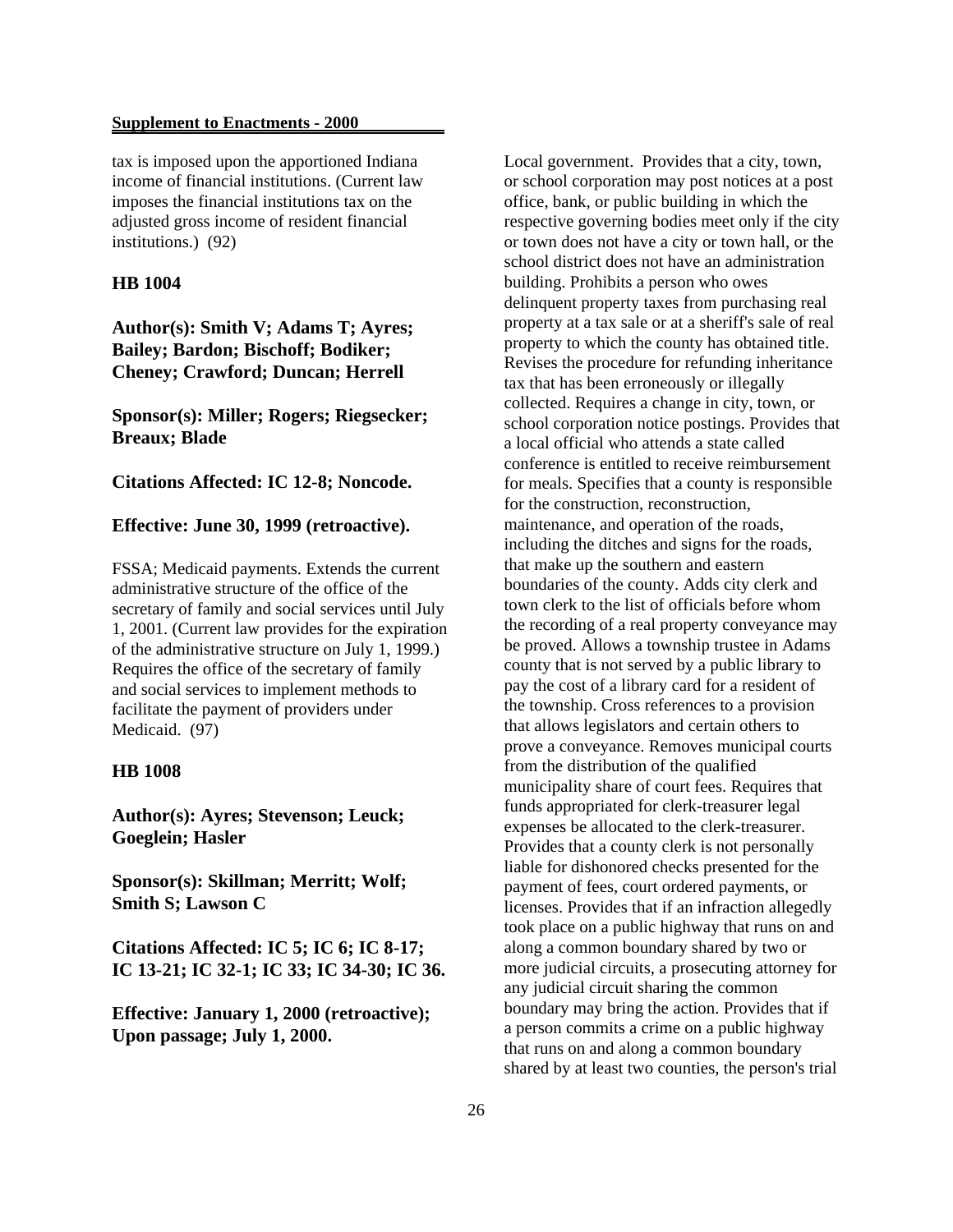may be held in any county that shares the common boundary. Requires that one copy of the financial records of each agency, board, commission or district or other municipal entity must be filed with the municipal fiscal officer. Provides that a county recorder is not personally liable for dishonored checks presented for the payment of fees. Provides that a county treasurer is not personally liable for an act or omission occurring in connection with the performance of the county treasurer's official duties, except under certain circumstances. Requires that documents submitted to a county recorder must be legible. Repeals statute requiring the county auditor to collect a fee for each assessed value deduction application received from a property taxpayer. Makes changes regarding filings to collect delinquent municipal sewer fees. Allows a solid waste management district in Vanderburgh County to provide grants and loans to plant and maintain trees on rights-of-way, public property, and vacant property. Requires each county, municipality, and township to forward matters related to dishonored checks to the prosecuting attorney. Requires the secretary of the township legislative body to: (1) provide copies of the legislative body's meeting minutes to each legislative body member; and (2) place the minutes in the permanent record book after the minutes are approved by the legislative body. Specifies that a township representative attending a meeting, conference, or other similar activity approved by the township trustee shall be allowed reimbursement for all necessary and legitimate expenses incurred. Requires expenses to be paid in accordance with the township's reimbursement policy which may include an established per diem rate, as recommended by the township trustee and adopted by the township legislative body. Allows a town board of metropolitan police commissioners to provide for a one year probationary period for town police officers. Provides that the county executive must publish a statement of the county's receipts and expenditures during the

preceding calendar year including the total compensation paid to all county officers, deputies and employees. Allows Indian Creek township of Pulaski County to transfer \$8,200 from the township's fire fund to the township general fund. Allows Indian Creek Township in Pulaski County to reduce the maximum permissible levy for the township's fire fund by \$4,000 and increase the maximum permissible levy for the township's general fund by \$4,000. (94)

### **HB 1010**

### **Author(s): Bodiker; Burton; Ruppel**

**Sponsor(s): Paul; Lanane; Mrvan**

## **Citations Affected: IC 24-4.5; IC 28-10; IC 33-16.**

### **Effective: Upon passage; July 1, 2000.**

Financial institutions and consumer credit. Provides that in the Indiana law based on the Uniform Consumer Credit Code, a reference to a federal law is a reference to the federal law in effect December 31, 1999. Specifies that the total credit service charge may not exceed the maximum charge allowed by law. Requires a creditor to provide accurate payoff information to the debtor. Specifies that a person may not regularly engage in the business of making consumer loans unless the person is a supervised financial institution or is licensed by the department of financial institutions. Specifies that the three month window to operate without an approved license to make consumer loans applies only to lenders taking assignment of mortgages. Requires a creditor to make the proceeds of a transaction available for disbursement within a specified time. Defines mortgage servicer. Adds mortgage servicer to creditor penalty provisions concerning a failure to provide accurate payoff information. Provides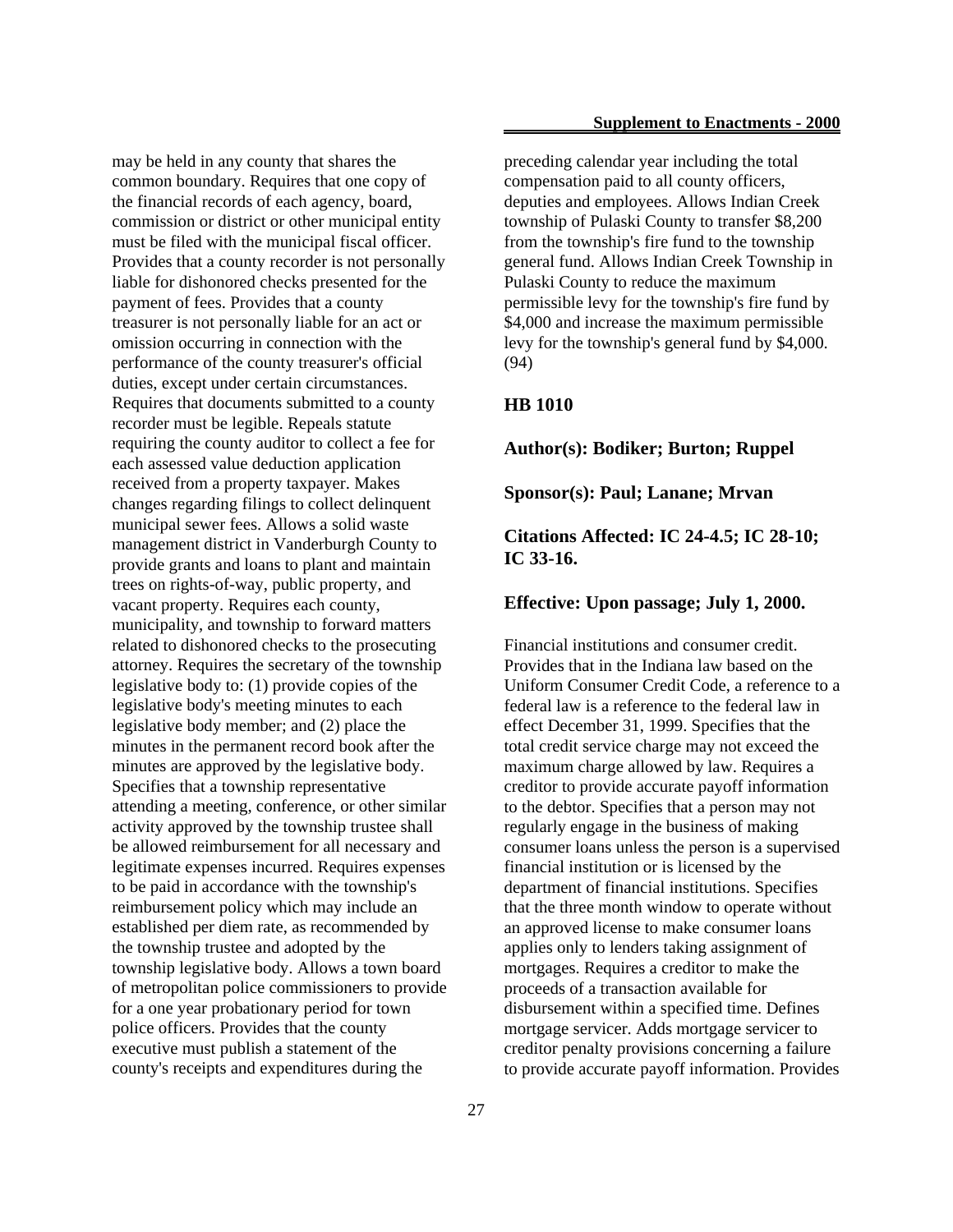that a penalty for a creditor or mortgage servicer who fails to provide accurate payoff information to a debtor is an excess charge under the Uniform Consumer Credit Code. Allows the department of financial institutions to obtain a criminal record history from certain license applicants. Provides that in the Indiana financial institutions law, a reference to a federal law or federal regulation is a reference to the federal law or regulation in effect January 1, 2000. Allows a bank officer to serve as a notary public. (55)

### **HB 1011**

**Author(s): Porter; Fry; Summers; Crawford; Brown C**

### **Sponsor(s): Washington; Howard**

### **Citations Affected: IC 5-2-5.**

### **Effective: July 1, 2000.**

Bias crimes. Defines a bias crime as an offense in which the person who committed the offense knowingly or intentionally selected the person injured or damaged or otherwise affected property: (1) because of the color, creed, disability, national origin, race, religion, or sexual orientation of the injured person or of the owner or occupant of the affected property; or (2) because the injured person or owner or occupant of the affected property was associated with any other recognizable group or affiliation. Requires law enforcement agencies to collect and report information concerning bias crimes in the manner and form prescribed by the state police department. Requires the Indiana central repository for criminal history information to submit a compiled report of this information to each law enforcement agency and the legislative council. (69)

### **HB 1013**

**Author(s): Smith V; Crawford; Alderman**

**Sponsor(s): Wyss; Rogers**

**Citations Affected: IC 5-2; IC 11-8.**

**Effective: July 1, 2000.**

Cultural diversity training and corrections. Requires the law enforcement training board to implement a cultural diversity awareness course that must be required for each person accepted for training at a law enforcement training school or academy. Requires the department of correction to conduct a training program on cultural diversity awareness for each employee of the department who has contact with incarcerated persons. (76)

### **HB 1018**

**Author(s): Grubb; Mannweiler; Porter; Linder; Ruppel; Adams T; Atterholt; Becker; Brown T; Buell; Dillon; Foley; Fry; Kuzman; Mock; Pond; Smith V; Steele; Stilwell; Ulmer; Young M**

**Sponsor(s): Harrison; Simpson; Clark; Landske; Rogers**

**Citations Affected: IC 20-5.**

**Effective: July 1, 2000.**

Interscholastic athletic associations. Provides that a school corporation may participate in interscholastic athletic events sponsored by an association only if the association establishes a case review panel composed of parents, high school principals, and athletic directors appointed by the state superintendent of public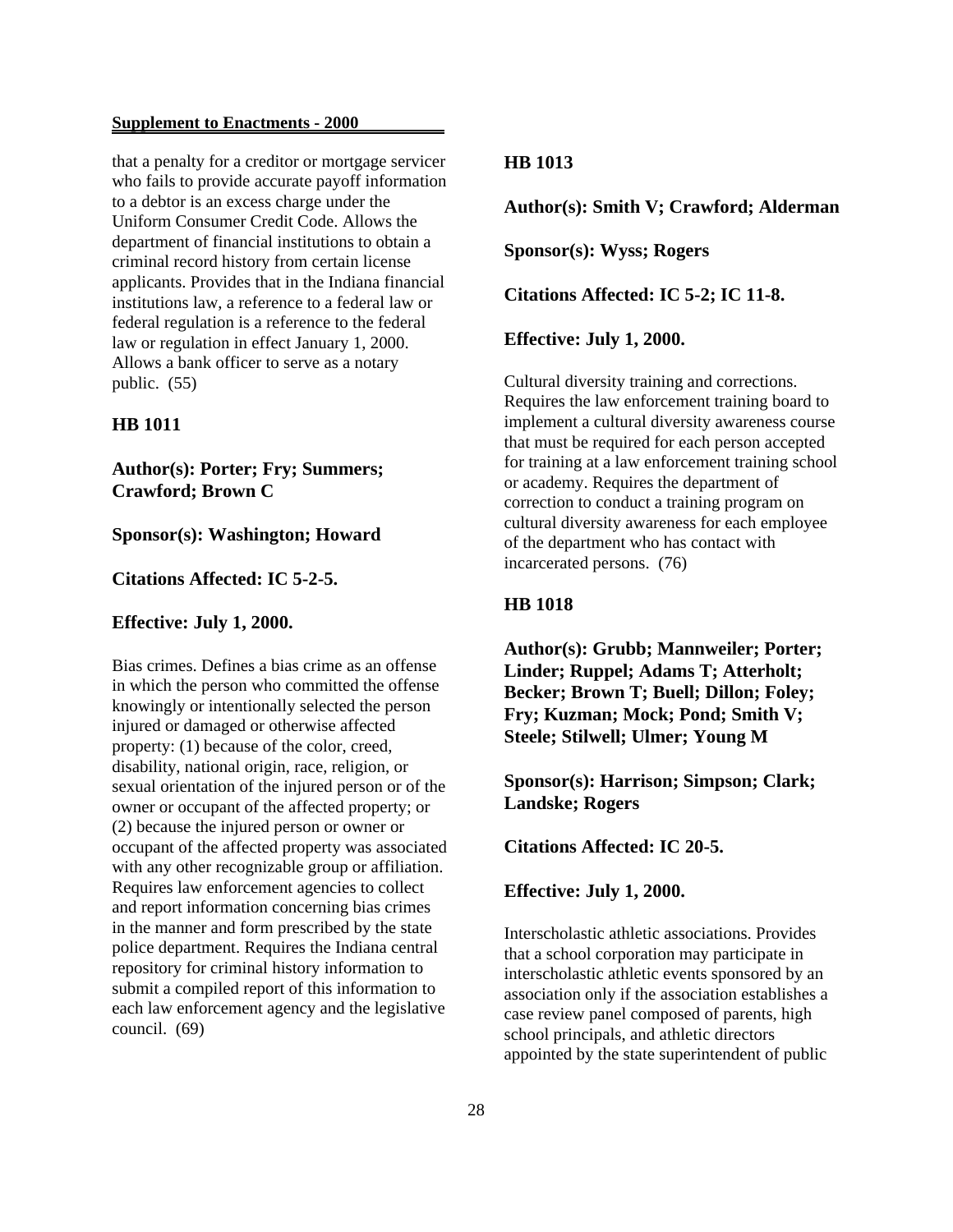instruction to review cases referred to the panel by parents that concern the application or interpretation of a rule of the association to the parents' children and to make decisions that apply only to the individual cases brought to the panel. (71)

#### **HB 1024**

**Author(s): Kromkowski; Richardson; Mahern; Behning**

**Sponsor(s): Landske; Breaux; Skillman; Craycraft**

**Citations Affected: IC 1-1; IC 3-6; IC 3-8; IC 3-9; IC 3-11; IC 3-13; IC 5-4; IC 5-6; IC 5-8; IC 20-3; IC 20-4; IC 21-1; IC 36- 1; noncode.**

**Effective: May 10, 1999 (retroactive); November 1, 1999 (retroactive); upon passage; July 1, 2000; January 1, 2001.**

Miscellaneous election law changes. Provides that an action taken by the state or a political subdivision on a state legal holiday is valid. Provides that precinct vice committeemen are not eligible to participate in a caucus to fill a candidate or an office vacancy except as a proxy for the precinct committeeman. Provides that a general statute relating to changing the structure of the governing body of a school corporation does not apply to the governing body of the Gary school corporation. Revises certain school corporation statutes to reflect current law relating to local public questions. Provides that an employee of a political subdivision may be a candidate for an elected or appointed office and serve in the office without resigning from employment with the political subdivision. Provides that the election division is not required to have an annual meeting of election officials for years in which there are no

elections. Makes other technical changes in Indiana election law including changes in the statute relating to oaths of office and the Lake County board of elections and registration. Provides that a candidate for a local office for which the compensation is less than \$5,000 per year is required to have a principal committee and to file certain campaign finance reports if the candidate receives at least \$500 in contributions or makes at least \$500 in expenditures. Repeals several statutes and amends other statutes relating to requirements for voting systems. Directs the census data advisory committee to study certain issues relating to municipal election calendars and small town conventions. (75)

### **HB 1030**

**Author(s): Stevenson; Ayres; Lawson L; Pelath; Young M**

**Sponsor(s): Landske; Rogers; Smith S; Clark**

**Citations Affected: IC 5-2.**

**Effective: July 1, 2000.**

Northwest Indiana law enforcement training center. Removes the July 1, 2000, expiration date from a provision that allows the northwest Indiana law enforcement training center to provide basic training to a law enforcement officer who meets certain requirements. (87)

### **HB 1031**

**Author(s): Stevenson; Leuck; Alderman; Cherry**

**Sponsor(s): Meeks R.; Craycraft; Antich; Skillman; Hume**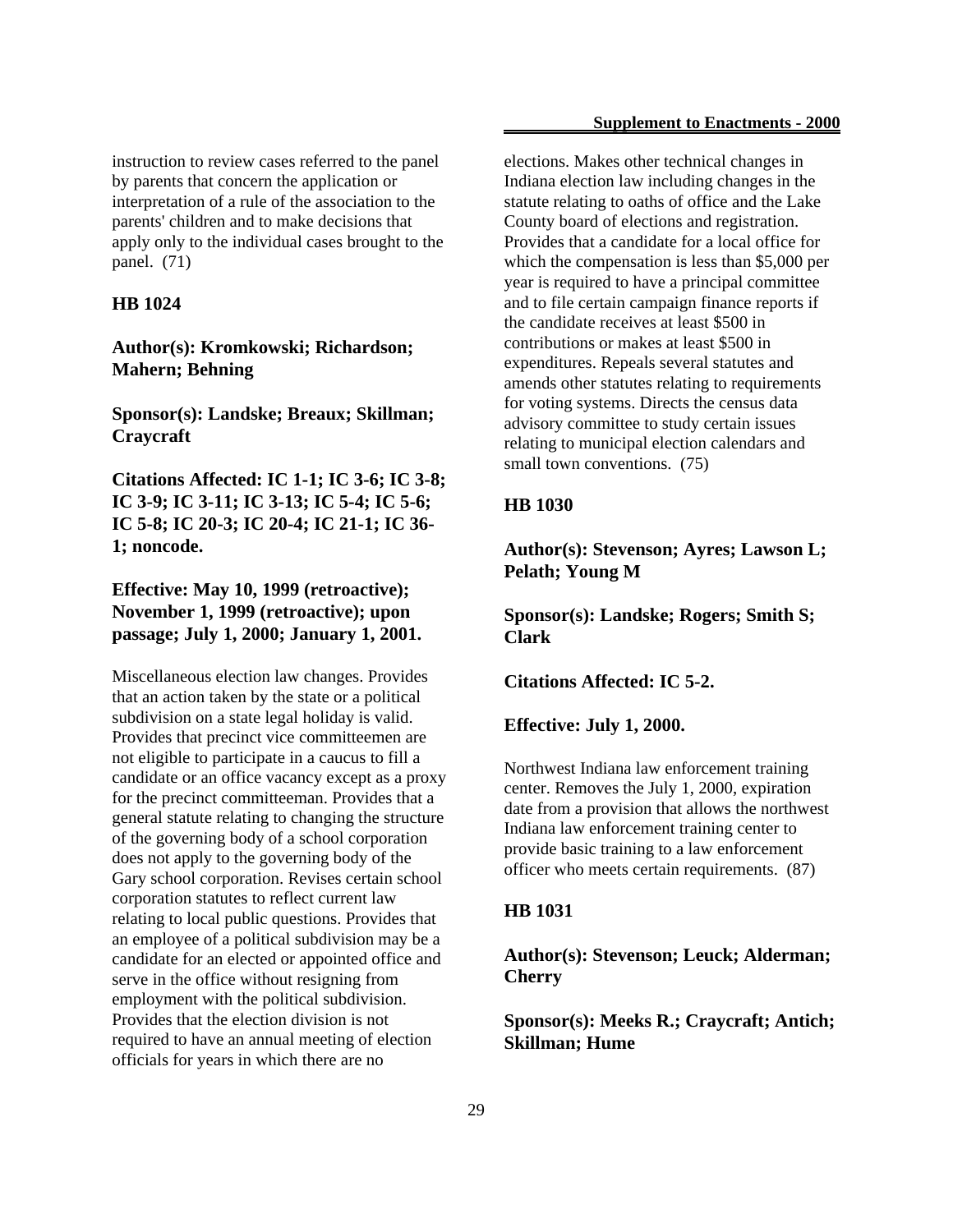### **Citations Affected: Noncode.**

### **Effective: Upon passage.**

Rail corridor safety committee. Establishes the rail corridor safety committee. Provides that the committee expires November 1, 2005. (The introduced version of this bill was prepared by the rail corridor safety committee.) (87)

### **HB 1034**

**Author(s): Goeglein; Grubb; Scholer; GiaQuinta**

**Sponsor(s): Wyss; Harrison; Breaux; Miller**

**Citations Affected: IC 9-18; IC 9-24; IC 29-2.**

### **Effective: July 1, 2000; January 1, 2001.**

Organ donor notation. Requires the bureau of motor vehicles to ask an applicant for a driver's license or an identification card whether the applicant desires to make an anatomical gift. If the individual does desire to make an anatomical gift, requires the bureau of motor vehicles to assist the individual in completing the form by which the individual makes the gift. Permits an individual 18 years of age or more, or if less than 18 years of age, with the consent of the individual's parent or guardian, to give all or any part of the individual's body as an anatomical gift for any purpose. Makes conforming amendments. (96)

## **HB 1043**

### **Author(s): Stilwell; Liggett**

### **Sponsor(s): Harrison**

### **Citations Affected: IC 22-4.**

### **Effective: July 1, 2000.**

Unemployment insurance. Increases the earnings base used to compute unemployment compensation over three years to a maximum of \$7,900 in a calendar quarter. Adjusts the unemployment compensation contribution rate for employers in calendar years 2001 and 2002. (96)

### **HB 1050**

**Author(s): Liggett; Young D; Hasler; Budak; Stevenson**

**Sponsor(s): Harrison; Craycraft**

**Citations Affected: IC 22-3.**

### **Effective: July 1, 2000.**

Worker's compensation. Increases the compensation benefits per degree of permanent impairment and maximum compensation for worker's compensation and occupational disease. Provides increases to the worker's compensation and occupational disease average weekly wage that is used to calculate benefits and the maximum total benefit. Limits the attorney's fees required to be paid by the employer in connection with a third party action to a percentage of the amount of benefits actually repaid, rather than of the amount of reimbursements. Provides that if the treatment to or travel from the place of treatment for an injury or an occupational disease causes a loss of working time to the employee, the employer shall reimburse the employee for the loss of wages using the basis of the employee's average daily wage. Limits to \$20,000 the maximum amount of a bad faith award during the life of the claim for benefits arising for an injury.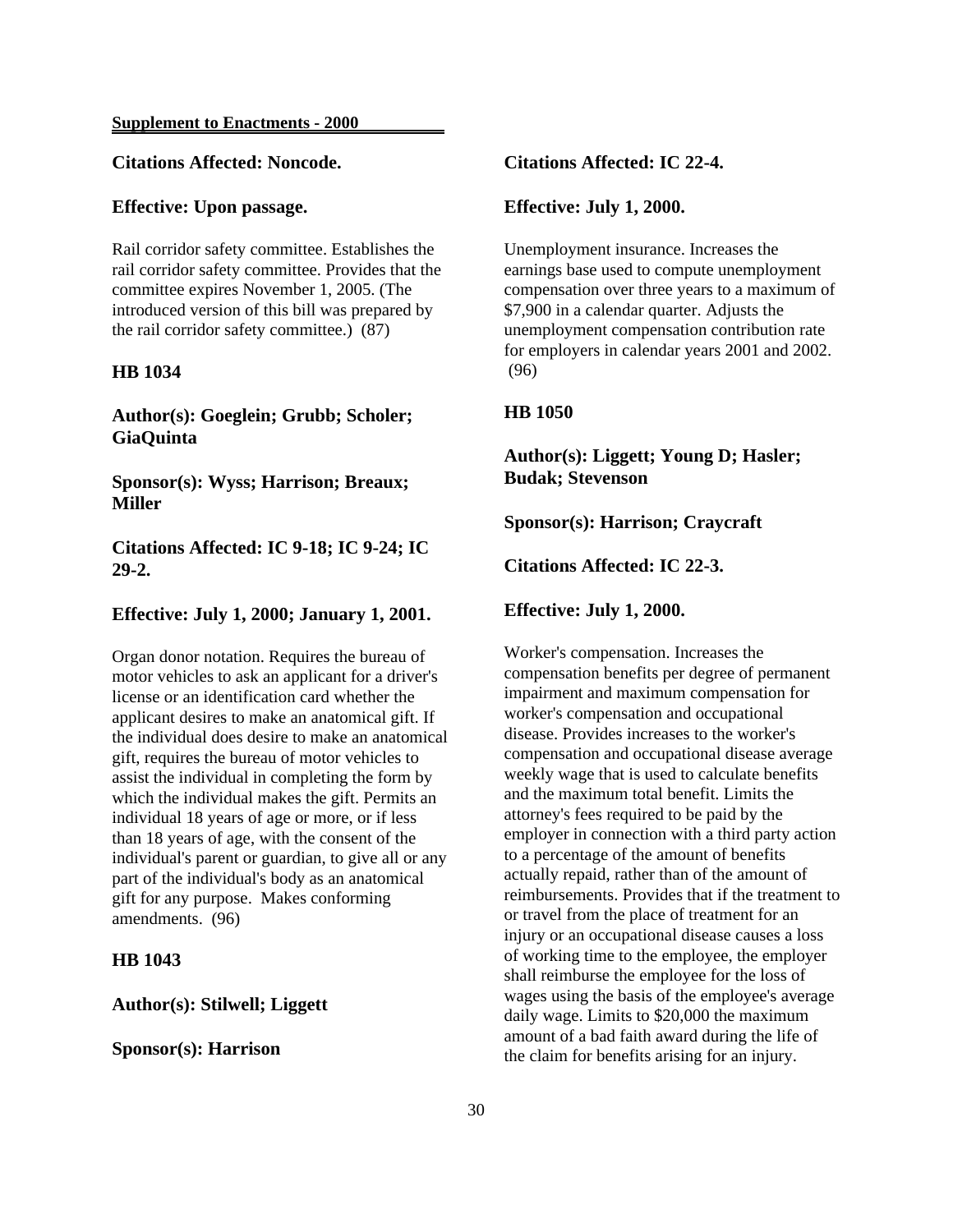Provides that a parent or subsidiary of a corporation or a lessor of employees is the employer for purposes of determining the exclusive remedy under the worker's compensation law. (96)

### **HB 1051**

**Author(s): Thompson; Kuzman; Dillon; Crooks**

**Sponsor(s): Jackman; Blade**

## **Citations Affected: IC 9; IC 11; IC 12-13; IC 14-15; IC 15-5; IC 25; IC 31; IC 35; IC 36-10.**

### **Effective: July 1, 2000.**

Motor vehicles. Specifies that a juvenile court must recommend the immediate suspension of a child's driving privileges if the child is alleged to have committed an act that would be an offense under the law concerning operating a vehicle while intoxicated if committed by an adult. Specifies that a juvenile court must, in addition to any other order or decree the court makes, recommend the suspension of a child's driving privileges if the child is a delinquent child due to the commission of a delinquent act that, if committed by an adult, would be an offense under the law concerning operating a vehicle while intoxicated. Provides procedures for reinstatement of the driver's license. Incorporates various provisions currently applicable to an adult whose license is suspended under IC 9-30-5 to a child whose license is suspended under the juvenile law. Relocates in a new chapter in the Indiana Code penalty provisions for operating a motor vehicle with suspended or revoked driving privileges, licenses, or permits. Makes changes related to the crime of operating a motor vehicle with suspended or revoked driving privileges,

licenses, or permits. Changes the term 'community service' to 'community restitution or service'. (98)

### **HB 1054**

**Author(s): Dvorak; Mock; Fry**

**Sponsor(s): Zakas; Adams; Washington**

**Citations Affected: IC 20-5; noncode.**

#### **Effective: July 1, 2000; December 2, 2000.**

Bonds for school corporation retirement liability. Authorizes school corporations in St. Joseph County to issue bonds to implement solutions to contractual retirement or severance liability as it existed on June 30, 1998. Provides that those school corporations may issue bonds for this purpose only one time and that the bonds must be issued before December 2, 2000. Requires a reduction in property tax levies for the school's capital projects fund, transportation fund, or the art and historical society fund to offset the debt service levy needed to pay the bonds. (44)

## **HB 1055**

**Author(s): Ayres; Stevenson; Pelath; Kuzman**

**Sponsor(s): Wyss; Merritt; Wolf; Smith S**

**Citations Affected: IC 10-2.**

#### **Effective: July 1, 2000.**

Military reserve employment matters. Provides that the leave of absence that a public employer is required to grant a public employee who is called into training duties under the order of the governor or as a member of any reserve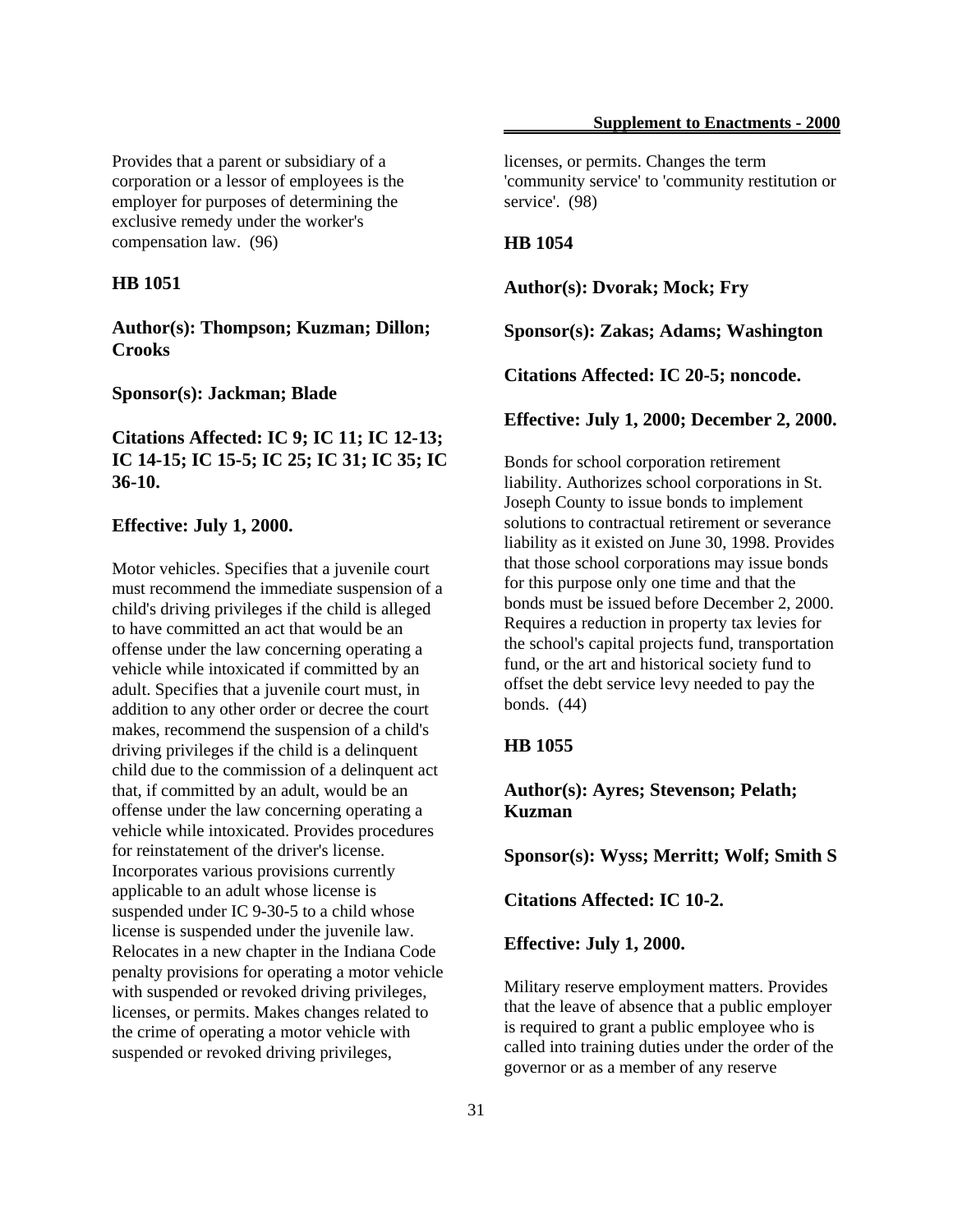component under the order of the reserve component authority, that lasts for consecutive or nonconsecutive periods not to exceed a total of 15 days in any calendar year, is to be without loss of time or pay for the public employee. Provides that the leave of absence that a public employer is required to grant a public employee who is called into state active duty is without loss of time or pay for the public employee at the discretion of the public employer. (94)

### **HB 1058**

**Author(s): Avery; Hoffman; Welch; Oxley**

### **Sponsor(s): Miller; Blade; Server**

#### **Citations Affected: IC 20-8.1.**

#### **Effective: July 1, 2000.**

High school student transcripts. Requires a school corporation to record or include immunization information on a student's high school transcript as taken from the immunization record the student's school is required to keep under current law. Allows school corporations to include information on high school transcripts that is in addition to the minimum statutory requirements. (22)

### **HB 1062**

**Author(s): Herrell; Hasler; Adams T; Alderman; Ayres; Bardon; Bodiker; Budak; Cook; Dickinson; Friend; Frizzell; Fry; GiaQuinta; Grubb; Harris; Klinker; Kromkowski; Kruzan; Kuzman; Lawson L; Liggett; Mellinger; Porter; Ripley; Ruppel; Smith M; Stevenson; Tincher; Weinzapfel; Welch; McClain; Becker**

**Sponsor(s): Johnson; Lewis; Skillman; Paul; Landske; Zakas**

**Citations Affected: IC 10-7.**

### **Effective: July 1, 2000.**

Local funding for veterans memorials. Allows a county, city, town, or township to annually allocate money to a nonprofit veterans organization for the development, establishment, or maintenance of a veterans memorial. (94)

### **HB 1068**

### **Author(s): Oxley; Ruppel; Saunders**

**Sponsor(s): Landske; Young R**

**Citations Affected: IC 6-1.1; IC 36-8; noncode.**

## **Effective: Upon passage; July 1, 2000; January 1, 2001.**

Creation of fire districts and fire protection property tax levies. Allows a municipality that is located in two counties to establish a fire protection district. Repeals a conflicting provision. Provides that the property tax levy limits do not apply to property taxes imposed by a fire protection district for a cumulative firefighting building and equipment fund. Specifies that money in a fire protection territory equipment replacement fund may be used to purchase housing. Provides that a dissolution of a fire district takes effect three months after the latter of the adoption of the ordinance to dissolve the district or the payment of the district's liabilities. (Current law provides that the dissolution takes effect three moths after the adoption of the ordinance to dissolve the district.) (87)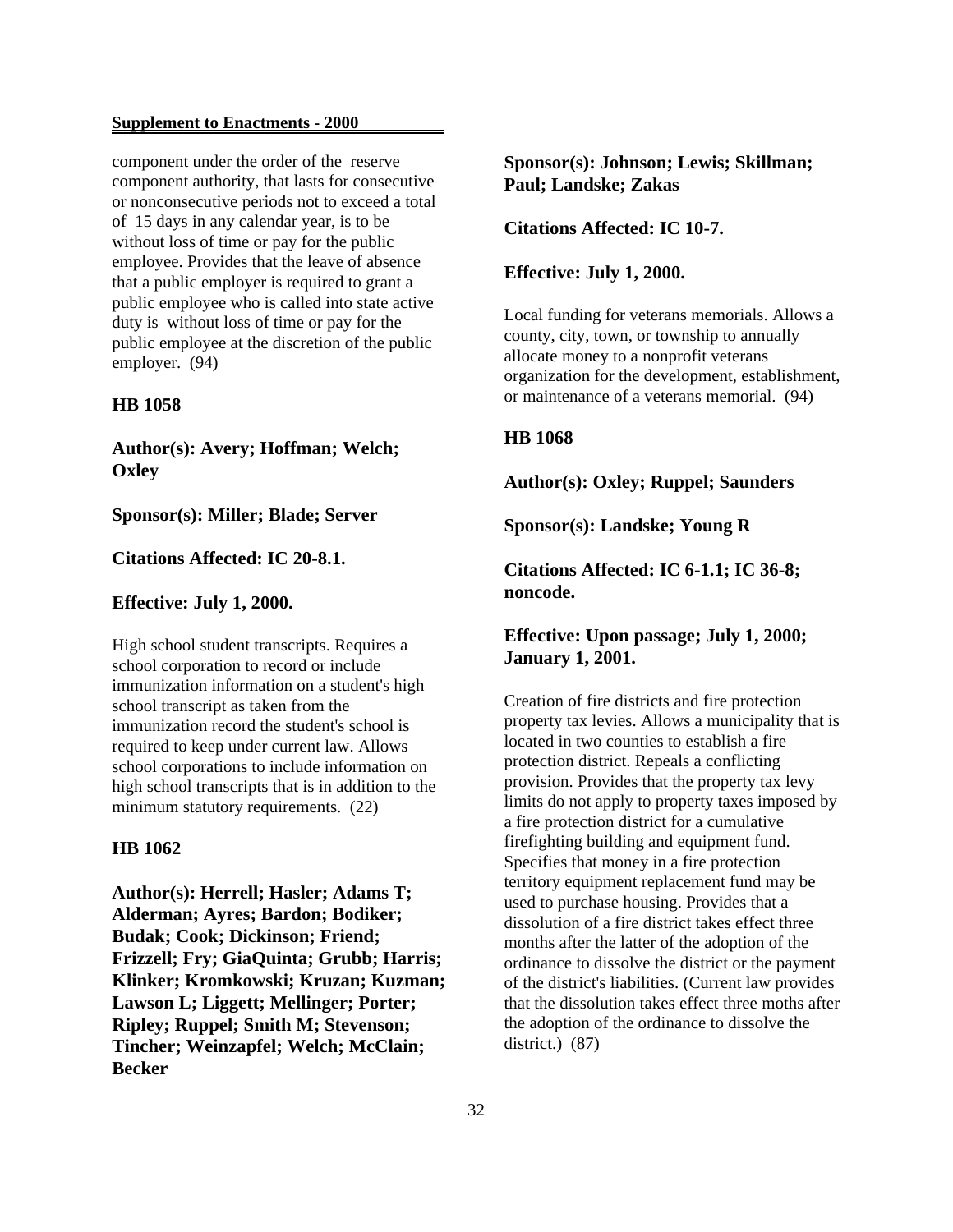## **HB 1073 (VETOED)**

**Author(s): Bailey; McClain; Buck; Frenz**

**Sponsor(s): Weatherwax; Hume; Skillman; Kenley; Zakas; Lanane**

**Citations Affected: IC 6-2.5.**

**Effective: January 1, 2001.**

Prepaid sales tax on gasoline. Repeals the prepaid sales tax on gasoline. Reverts to the previous system in which the sales tax was collected on the actual retail transaction. (92)

### **HB 1074**

**Author(s): Leuck; Mellinger; Scholer**

**Sponsor(s): Weatherwax**

**Citations Affected: IC 5-14; IC 20-6.1; IC 33-2.1.**

## **Effective: July 1, 2000.**

Confidentiality of school security plans. Provides that an executive session may be held to discuss the assessment, design, and implementation of school safety and security measures, plans, and systems. Provides that school safety and security measures, plans, and systems, including emergency preparedness plans, are confidential at the discretion of the public agency.

Requires the superintendent of a school corporation or equivalent authority of an accredited nonpublic school to notify the state superintendent of public instruction when the administrator knows that a current or former employee with a teacher's license has been convicted of an offense for which a teacher loses a license. (87)

## **HB 1075**

**Author(s): Leuck; Kruse**

**Sponsor(s): Meeks R; Wolf; Alting**

**Citations Affected: IC 14-8; IC 14-15.**

**Effective: July 1, 2000.**

Boating regulation. Requires boats to be equipped and operated with specific types of personal flotation devices. Reduces, from ten miles per hour to idle speed, the speed at which a motorboat may operate within a specified distance of the shoreline of a lake or channel of a lake. Provides that the department of natural resources (DNR) may adopt rules concerning the establishment of zones where the use of watercraft may be limited or prohibited and the regulation of watercraft engaged in organized activities or tournaments. (22)

## **HB 1097**

**Author(s): Cherry; Cook; Mellinger**

**Sponsor(s): Jackman; Lewis; Meeks R**

**Citations Affected: IC 9-14; IC 9-21; IC 9-23; IC 9-24.**

#### **Effective: July 1, 2000; January 1, 2001.**

Motor vehicle matters. Requires an applicant for a driver's license or permit or state identification card to enter the applicant's mailing address, and if different, the residence address on an application made to the bureau of motor vehicles. Allows persons licensed to engage in the business of buying or selling motor vehicles to provide proof of insurance with a liability insurance policy. (Current law requires proof of a garage liability insurance policy.) Requires the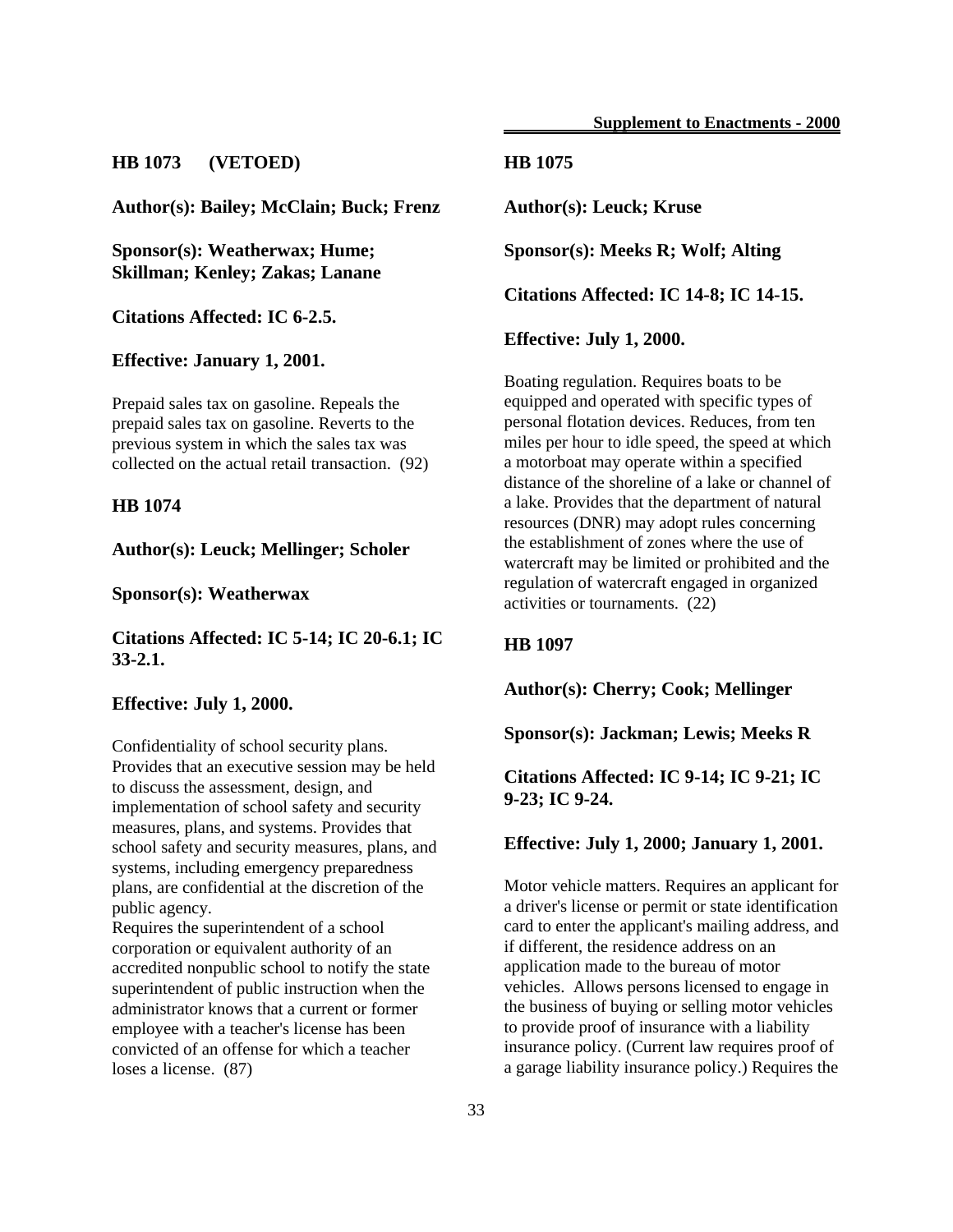driver of a vehicle approaching a stationary recovery vehicle or a stationary highway maintenance vehicle to change lanes if possible or to reduce the speed of the vehicle if changing lanes would be impossible or unsafe when the stationary vehicle is alternately flashing amber lights. Provides that a violation of this provision is a Class A infraction and provides that when a violation of this provision results in damage to the property of another person of at least \$250, the court shall recommend that the violator's driving privilege be suspended for not less than 90 days and no more than one year. Makes conforming amendments to the statutes governing motor vehicle records to comply with federal privacy requirements. (96)

## **HB 1102 (VETOED)**

## **Author(s): Moses; Becker; Brown C; Buell**

**Sponsor(s): Miller; Rogers; Howard**

### **Citations Affected: IC 5-1; noncode.**

### **Effective: Upon passage; July 1, 2000.**

Financing of health facilities and judicial/legislative facility. Permits the Indiana health facility financing authority to provide bond financing for facilities outside Indiana if: (1) the borrower is an Indiana health care provider or is owned or controlled by, affiliated with, or part of an obligated group that includes an Indiana health care provider that operates a substantial facility in Indiana; and (2) the financing for the out-of-state facility also includes an Indiana facility. Permits the authority to conduct certain public hearings as required by federal law for issuance of the bonds. Provides for indemnification of the authority and the state with respect to any legal action arising out of issuance of the bonds. Authorizes the state office building commission to provide a judicial/legislative facility. (44)

### **HB 1106**

**Author(s): Cheney; Ayres; Mock; Villalpando**

**Sponsor(s): Zakas; Antich**

**Citations Affected: IC 8-15; noncode.**

**Effective: Upon passage; July 1, 2000.**

Use of brakes on the toll road. Requires the department of transportation to adopt rules to control the use of compression release engine brakes when a motor vehicle is using the Indiana toll road in Porter County. The rules must include the limitation of the use of the compression release engine brakes instead of the service brake system, except in the case of failure of the service brake system. (96)

**HB 1124 (VETOED)**

**Author(s): Day; Becker; Frizzell**

**Sponsor(s): Miller; Bowser; Simpson**

**Citations Affected: IC 2-5; IC 16-21; IC 16-28.**

## **Effective: July 1, 2000; September 1, 2000.**

Health. Requires a hospital with at least 100 beds to have in place policies governing immediate response to inpatient medical emergencies and specifies certain issues that the policies must address. Allows oral allegation of a breach of the laws or rules governing health facilities. Requires the state department of health to investigate all breach allegations. Establishes the quality improvement and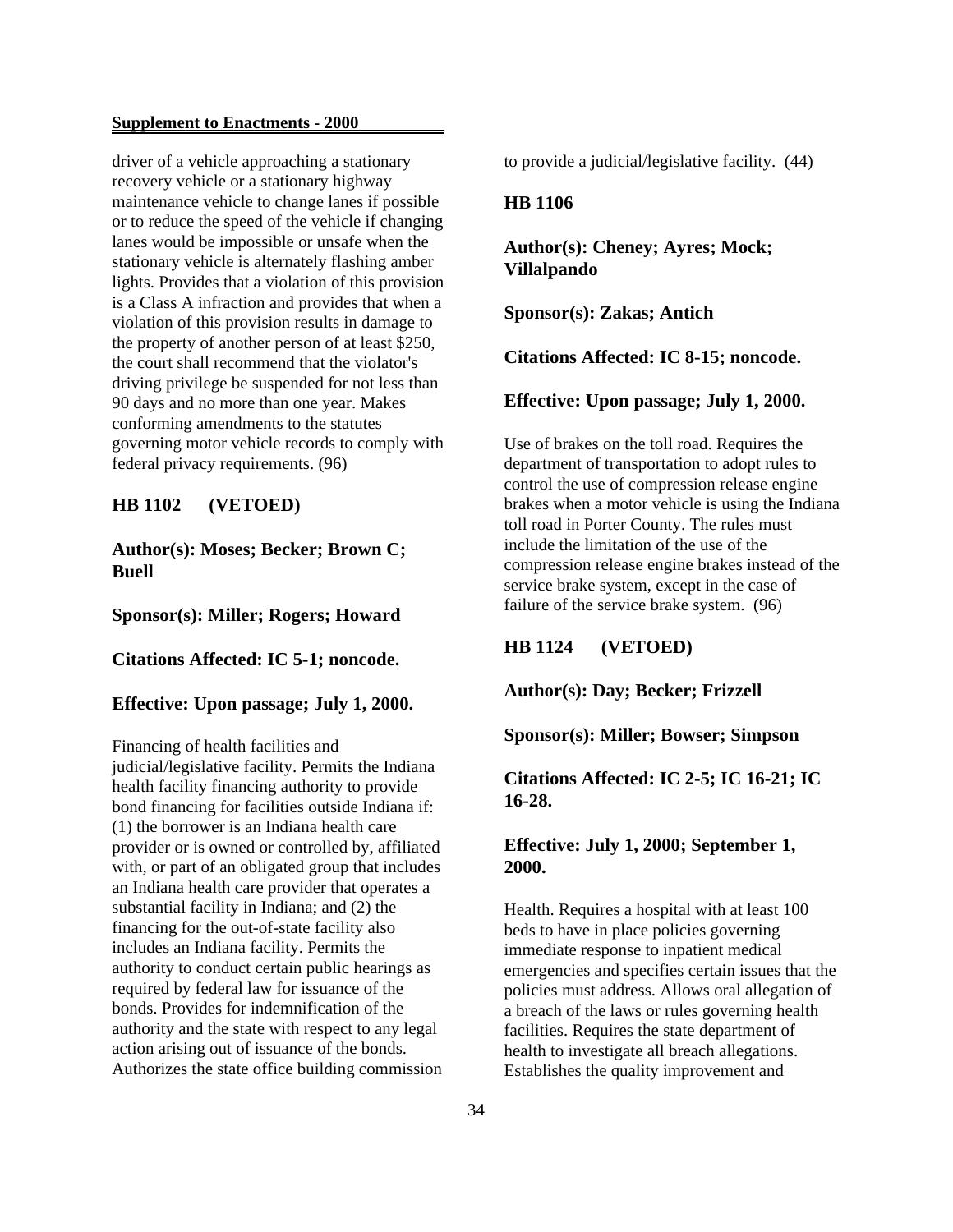education fund. Requires that 50% of the fines collected for violations by health facilities be deposited in this fund. Specifies that a penalty may be imposed for each violation or repeat of a violation. Prohibits the collection from certain facilities of a fine under state law in addition to a monetary penalty under federal law. (98)

## **HB 1125**

**Author(s): Mahern; Foley**

**Sponsor(s): Zakas; Antich; Kenley**

### **Citations Affected: IC 30-4.**

### **Effective: July 1, 2000.**

Charitable trusts. Provides that the trust code applies to charitable trusts. Defines "charitable trust". Defines "trust for a benevolent public purpose". Requires the trustee of a trust for a benevolent public purpose to certify to the attorney general that a written statement of accounts has been prepared and is available to the attorney general and the general public upon request if the charitable trust has assets of at least \$500,000. Allows an heir of the settlor or a living beneficiary named in a trust agreement to present evidence to the court of the person's opinion of the settlor's intent and the person's wishes when: (1) property is given to a trust for a benevolent public purpose; (2) the property is to be applied to a particular charitable purpose; (3) it is impossible to carry out that particular purpose; (4) and the court considers applying the Cy Pres doctrine to direct the application of the property to some charitable purpose within the general charitable intention of the settlor. (87)

### **HB 1130 (VETOED)**

**Author(s): Becker; Crawford; Yount; Welch; Budak; Brown C; Goeglein**

**Sponsor(s): Miller; Server**

**Citations Affected: IC 12-15; IC 12-26; noncode.**

## **Effective: January 1, 2000 (retroactive); Upon passage; July 1, 2000; July 1, 2001**

Medicaid and other health payments. Requires that payment for emergency services provided in a hospital's emergency department to certain individuals for the evaluation or stabilization of an emergency medical condition must be equal to the current Medicaid fee for service reimbursement rates for emergency services. Requires the office of Medicaid policy and planning (OMPP) to base adjustments to payment rates for certain providers that are reimbursed through the resource based relative value scale on relative value units, factoring in particular cost indices and conversion factors. Requires the office to update these payment rates at least once every two years. Limits payments that a court may order to be made from a county general fund to facilities for the comfort and care provided to certain mentally ill individuals. Requires OMPP to make additional payments to certain providers during state fiscal year 2001 that increase state expenditures by not less than \$2,000,000. Reestablishes the select joint committee on Medicaid oversight. Requires the office of the secretary of family and social services to submit proposals regarding certain Medicaid waivers to the select joint committee for review by the select joint committee before submitting the proposals to the federal Health Care Financing Administration. (98)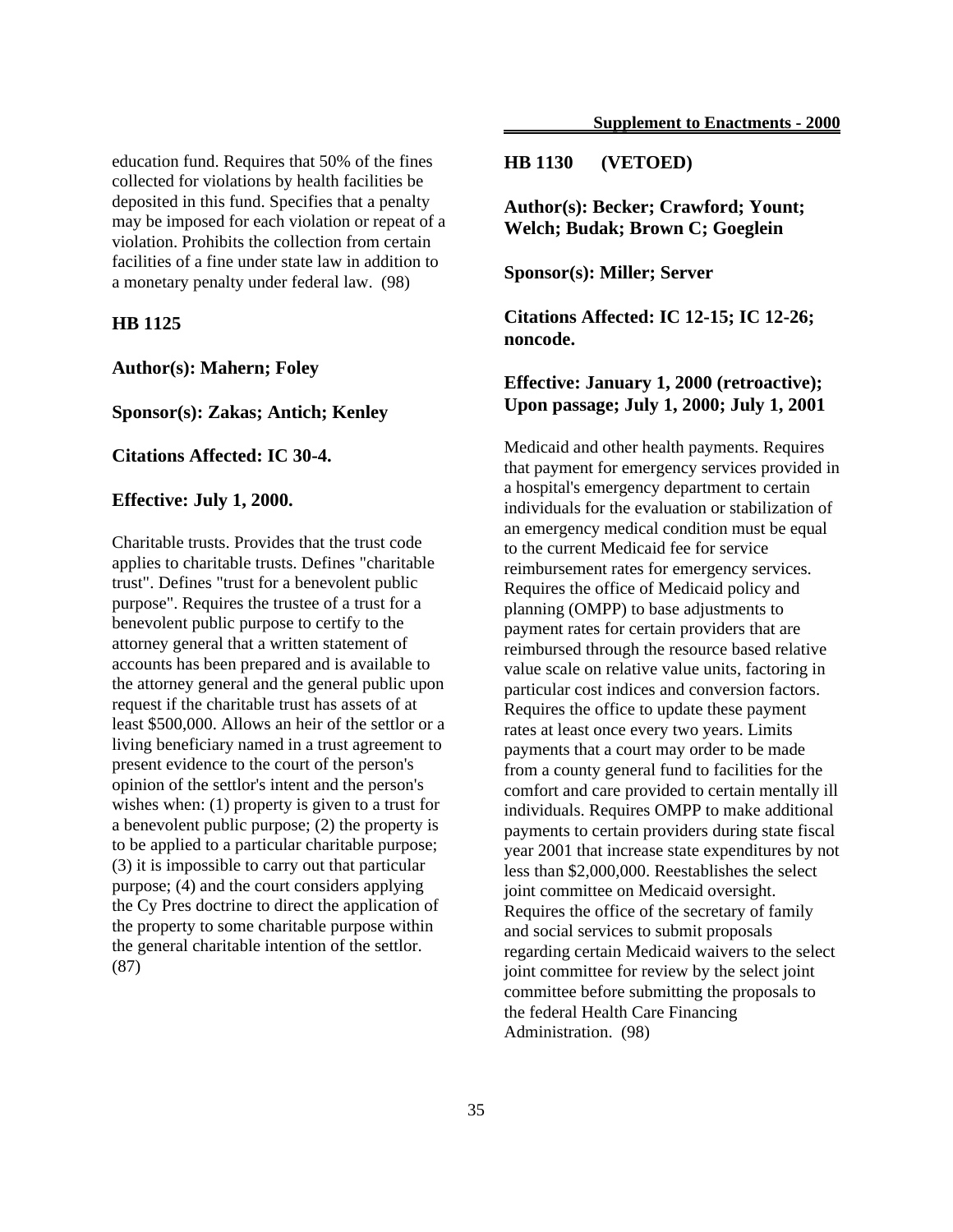**HB 1131**

**Author(s): Becker; Hasler**

**Sponsor(s): Server**

**Citations Affected: IC 9-21-5-13.**

**Effective: July 1, 2000.**

Speed limits near schools. Makes it a Class B infraction (subject to a maximum civil judgment of \$1,000) instead of a Class C infraction (subject to a maximum civil judgment of \$500) for a person to violate a speed limit that is imposed in the immediate vicinity of a school when children are present. (69)

### **HB 1137**

**Author(s): Villalpando; Ayres; Steele**

**Sponsor(s): Zakas; Craycraft; Lutz L; Alting**

**Citations Affected: IC 35-42.**

**Effective: July 1, 2000.**

Battery on a firefighter. Creates the offense of battery on a firefighter. Makes the offense a Class A misdemeanor if it is committed against a firefighter while the firefighter is engaged in the execution of the firefighter's official duty. Makes the offense a class D felony if it results in the bodily injury of a firefighter. (100)

### **HB 1141**

**Author(s): Budak; Becker; Brown C; Goeglein**

**Sponsor(s): Miller**

**Citations Affected: IC 25-1; IC 25-13; IC 25-14.**

#### **Effective: July 1, 2000.**

Health professions bureau. Requires the health professions bureau to process an application for a renewal license or certificate not later than ten days after receiving the required forms and evidence or within 24 hours after the time that an applicant for renewal appears in person at the bureau with all required forms and evidence. (98)

**HB 1150 (VETOED)**

**Author(s): Fry; Smith M; Herrell; Kruse; Young M; Buck**

**Sponsor(s): Paul; Simpson; Meeks R; Zakas**

**Citations Affected: IC 27-1-6-21; IC 27-1- 18-2.**

**Effective: July 1, 2000; January 1, 2001.**

Insurance premiums tax rate reduction. Reduces the insurance premium tax rate from 2% to 1.3% over a five year phase-in period. Provides that certain insurance companies domiciled in Indiana must maintain in Indiana: (1) a physical presence that provides an economic benefit to Indiana; and (2) company records. (73)

### **HB 1155**

**Author(s): Bischoff; Friend; Ruppel; Thompson**

**Sponsor(s): Merritt; Wolf; Ford; Craycraft**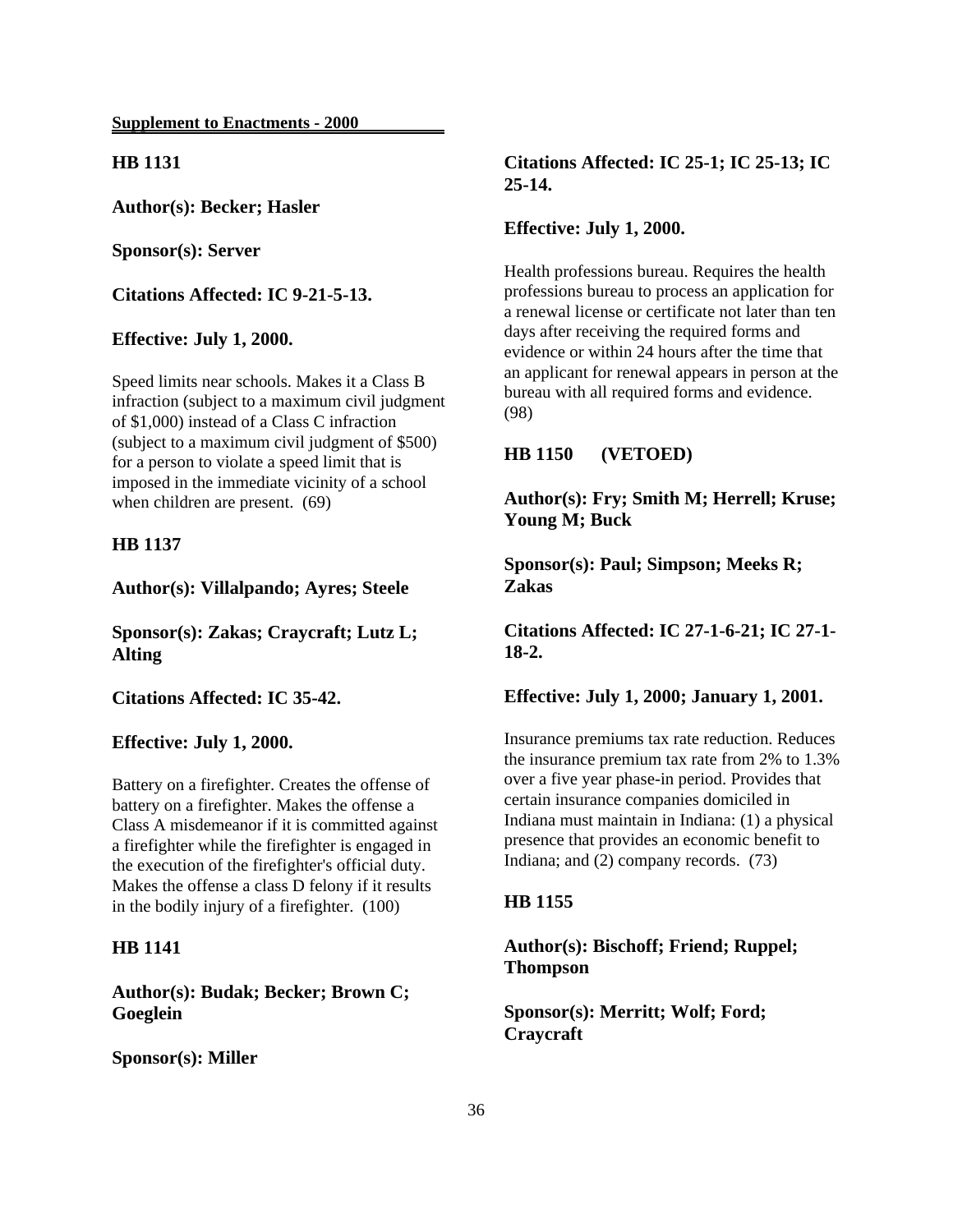### **Citations Affected: IC 15-1; IC 15-1.5.**

### **Effective: Upon passage; July 1, 2000.**

State fair advisory committee. Requires the state fair advisory committee to oversee the activities and affairs of the trustees of the center for agricultural science and heritage. Requires the trustees of the center for agricultural science and heritage to report to the state fair advisory committee, at the state fair advisory committee's first meeting each year, the previous year's activities of the center for agricultural science and heritage. Requires the state fair commission to report to the state fair advisory committee at the state fair advisory committee's first meeting each year, instead of before March 1 of each year. (96)

### **HB 1157**

**Author(s): Bischoff; Hoffman; Becker; Kruse**

**Sponsor(s): Nugent; Lewis; Server**

**Citations Affected: IC 20-5; IC 36-1; noncode.**

### **Effective: July 1, 2000.**

Riverboat revenues for endowments and foundations. Allows a political subdivision to donate proceeds from riverboat gaming to public school endowment corporations that meet certain conditions. Permits a local unit of government to donate riverboat gaming revenue to a charitable nonprofit community foundation under certain conditions. (44)

#### **HB 1158**

**Author(s): Crosby; Foley; Whetstone; Tincher**

### **Sponsor(s): Lawson C; Bray**

**Citations Affected: IC 21-3; noncode.**

## **Effective: December 31, 1999 (retroactive); January 1, 2000 (retroactive); upon passage.**

Forgiveness of state support. Releases a school corporation offering vocational education through programs offered by the Area 30 Career Center from its obligation to repay state support received before January 1, 2000, that was attributable to students participating in the alternative education program provided by the Area 30 Career Center. Provides that a school corporation may not include a student participating in an alternative education program offered through the Area 30 Career Center in the school corporation's average daily membership, average daily attendance, or additional pupil count unless the student meets the requirements for counting. Provides that the school corporation may not include the student in the school corporation's previous year average daily membership, average daily attendance, additional pupil count, or the school corporation's previous year revenue for the purposes of school funding. Makes a technical correction to conform to the continuation of using the additional pupil count for vocational education funding in SEA 9-2000. (92)

### **HB 1166**

**Author(s): Summers; Crawford; Buell**

**Sponsor(s): Clark; Howard; Breaux; Washington**

**Citations Affected: IC 6-1.1; IC 36-3; IC 36-7; noncode.**

**Effective: July 1, 2000; January 1, 2001.**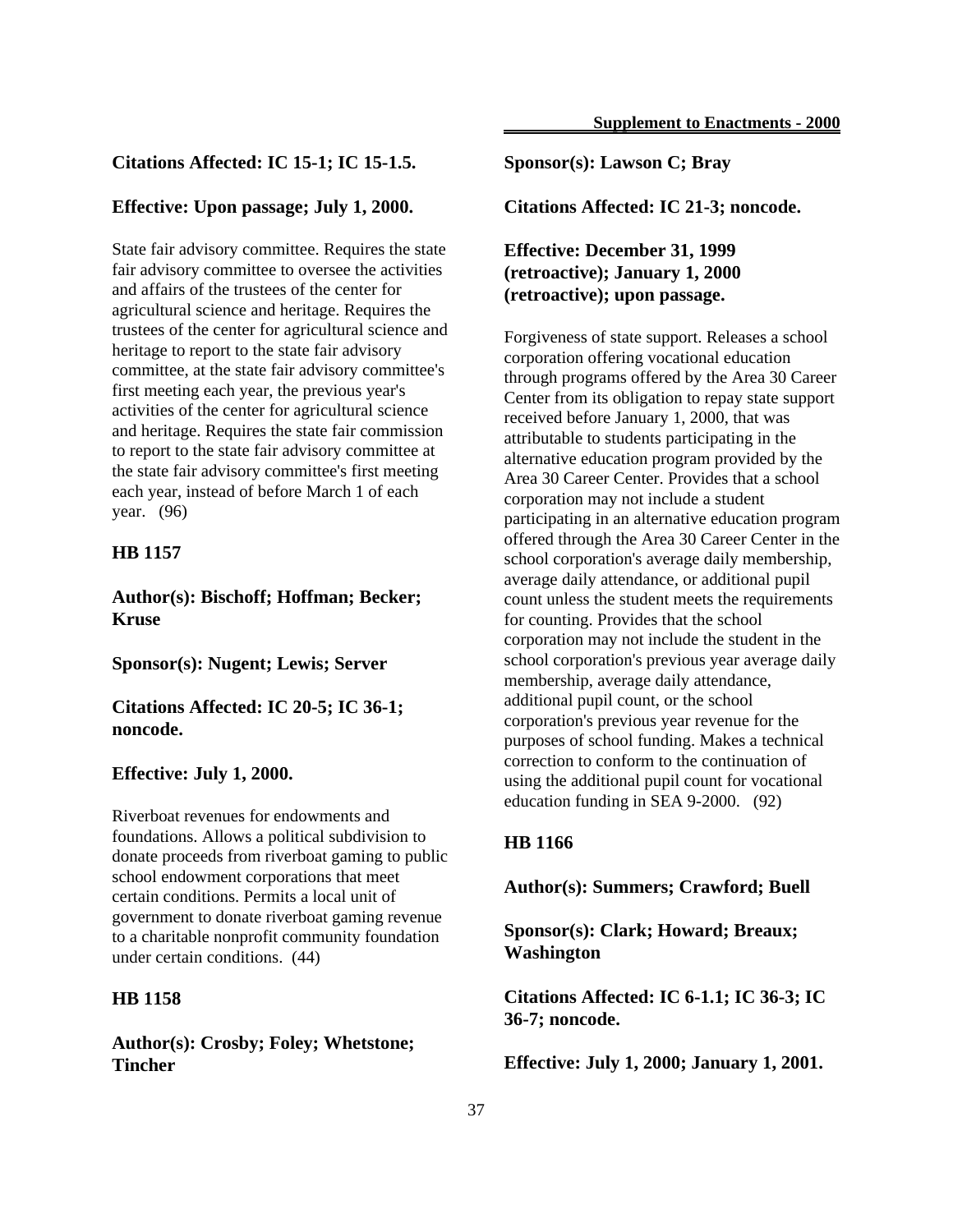Housing trust fund; low income housing. Establishes a property tax exemption for certain real property located in Marion County that was constructed, rehabilitated, or acquired to provide housing to income eligible persons under the federal low income housing tax credit program if the owner has entered into an agreement to make payments in lieu of taxes. Permits the citycounty council in Marion County to enter into agreements concerning payments in lieu of taxes for the same real property, and provides that the payments are to be deposited in the housing trust fund. Permits the Marion County metropolitan development commission to establish a supplemental housing program and a tax increment allocation area for the purpose of providing financial assistance to low-income individuals and families to enable them to purchase or lease residential units. Requires the Marion County metropolitan development commission to establish a housing trust fund. Restricts the use of the proceeds of the trust fund to individuals and families who are at or below certain income levels and to certain other cases. Provides for the administration of the trust fund. Creates the low income housing trust fund advisory committee. (44)

### **HB 1180**

**Author(s): Denbo; Whetstone; Cook; Mock; Adams T; Alderman; Atterholt; Ayres; Bailey; Becker; Numerous other Authors**

**Sponsor(s): Adams K; Craycraft**

**Citations Affected: IC 4-20.5; IC 36-1.**

**Effective: July 1, 2000.**

Display of Ten Commandments on public property. Authorizes the display of the Ten Commandments on real property owned by the state or a political subdivision as part of an exhibit displaying other documents of historical significance that formed and influenced the United States legal or governmental system. (75)

## **HB 1182**

**Author(s): Kersey; Ayres; Tincher**

**Sponsor(s): Bray; Blade; Skillman**

**Citations Affected: IC 33-5; IC 33-10.5.**

#### **Effective: July 1, 2000; January 1, 2001.**

Conversion of courts in Vigo County. Eliminates two county courts in Vigo County. Adds two superior courts in Vigo County and gives each court a small claims and misdemeanor division. Repeals an obsolete transitional position. Converts the following county courts into superior courts: (1) Blackford county court; (2) Dearborn county court; (3) Orange county court; and (4) Rush county court. Gives the newly created superior court in Blackford County, Dearborn County, Orange County, and Rush County a small claims and misdemeanor division. Gives the circuit court in Blackford County, Dearborn County, and Orange County exclusive jurisdiction over juvenile matters.(The introduced version of this bill was prepared by the commission on courts.) (100)

### **HB 1184**

**Author(s): Lytle; Bischoff; Dillon; Stevenson**

**Sponsor(s): Wheeler; Merritt; Lewis; Craycraft; Smith**

**Citations Affected: IC 14-8; IC 14-21.**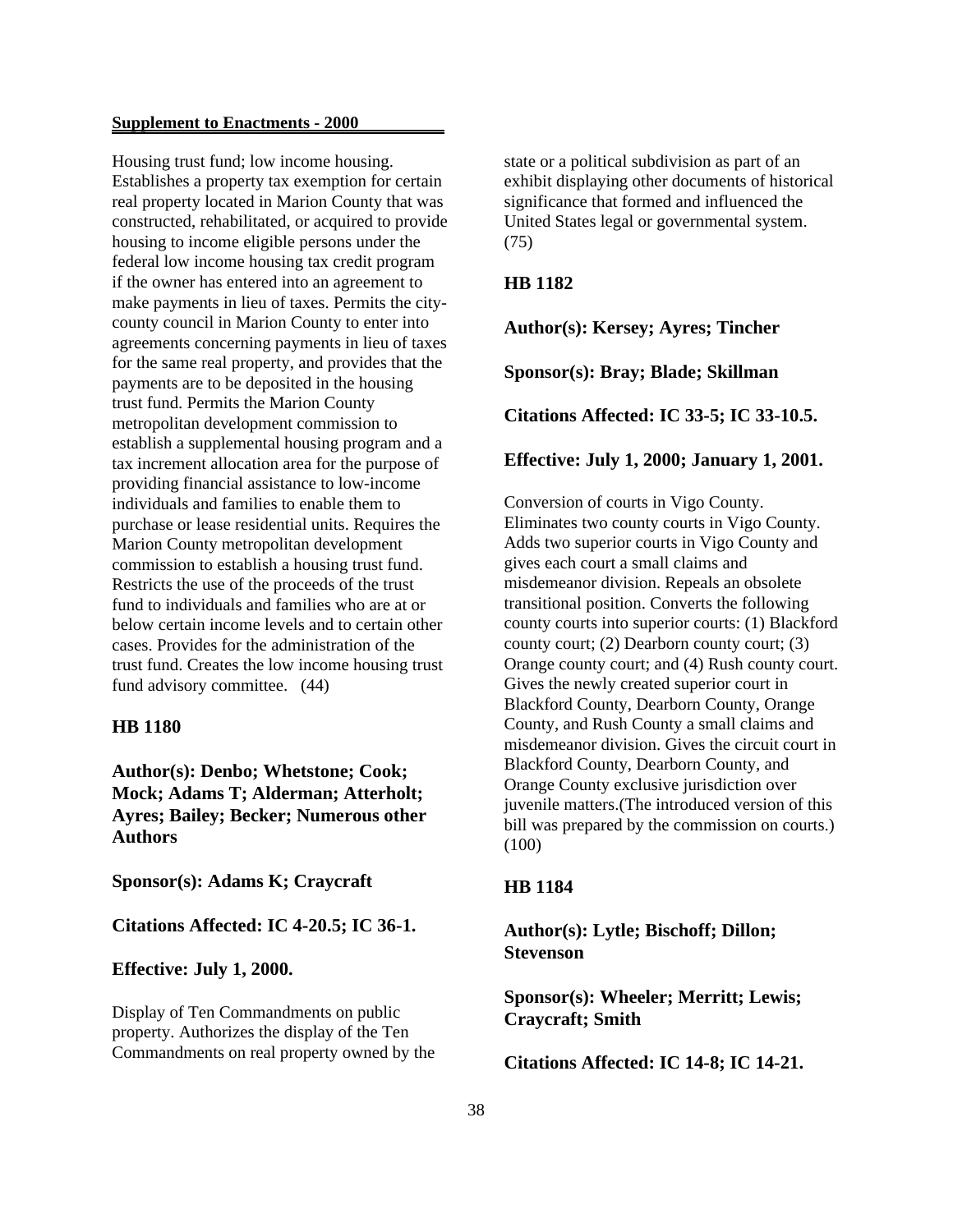#### **Effective: July 1, 2000.**

Cemeteries and burial grounds. Provides that the department of natural resources (DNR) alone or with the assistance of certain entities may survey and register all cemeteries and burial grounds in Indiana in a registry that the DNR establishes and maintains. Allows the DNR to accept donations and establish a trust fund for the cemetery survey. Requires a person who wishes to disturb the ground within 100 feet of a recorded cemetery or burial ground for erecting, altering, or repairing a structure to submit a development plan to the DNR for approval according to standards established by rule. Makes certain exceptions. Requires the DNR to review the development plan not later than 60 days after the plan is submitted. Provides a separate approval procedure for plans of governmental entities. Requires a person who records any interest in property where a burial ground or cemetery is known to be located to record the deed to the property with the appropriate county recorder. Requires that the deed must indicate that the deed pertains to property on which a burial ground or cemetery is known to be located. Requires the county auditor to send a copy of the deed to: (1) the department of natural resources; and (2) the local cemetery board, or if no local cemetery board exists, to the county commissioners; not later than thirty (30) days after the deed is recorded. (22)

### **HB 1192**

**Author(s): Dickinson; Lawson L; Summers; Foley**

**Sponsor(s): Clark; Simpson; Miller**

**Citations Affected: IC 33-19; IC 35-33; IC 35-42.**

### **Effective: July 1, 2000.**

Domestic battery. Requires a court to order a person who commits domestic battery to pay a domestic violence prevention and treatment fee of \$50 if the victim: (1) is a spouse or former spouse of the person who commits the domestic battery; (2) is or was living as if a spouse of the person who commits the domestic battery; or (3) has a child in common with the person who commits the domestic battery. Allows a law enforcement officer to arrest a person for domestic battery without obtaining a warrant. Makes a technical correction. (76)

#### **HB 1197**

**Author(s): Becker; Welch; Brown C; Budak; Behning; Moses; Goeglein**

**Sponsor(s): Server; Craycraft; Miller; Long**

**Citations Affected: Noncode.**

### **Effective: Upon passage.**

Medicaid waiver proposals. Requires the office of the secretary of family and social services (office) to develop proposals to do the following: (1) Fund adult foster care and assisted living services through the Medicaid waiver program. (2) Expand adult day care services available through the Medicaid aged and disabled waiver. Requires that these proposals be reviewed by the community and home options to institutional care for the elderly and disabled (CHOICE) advisory board and submitted to the federal Health Care Financing Administration (HCFA) before October 1, 2000. Provides that the office may submit these proposals to HCFA as amendments to existing waivers. Requires the office to report to the legislative council, the governor, and the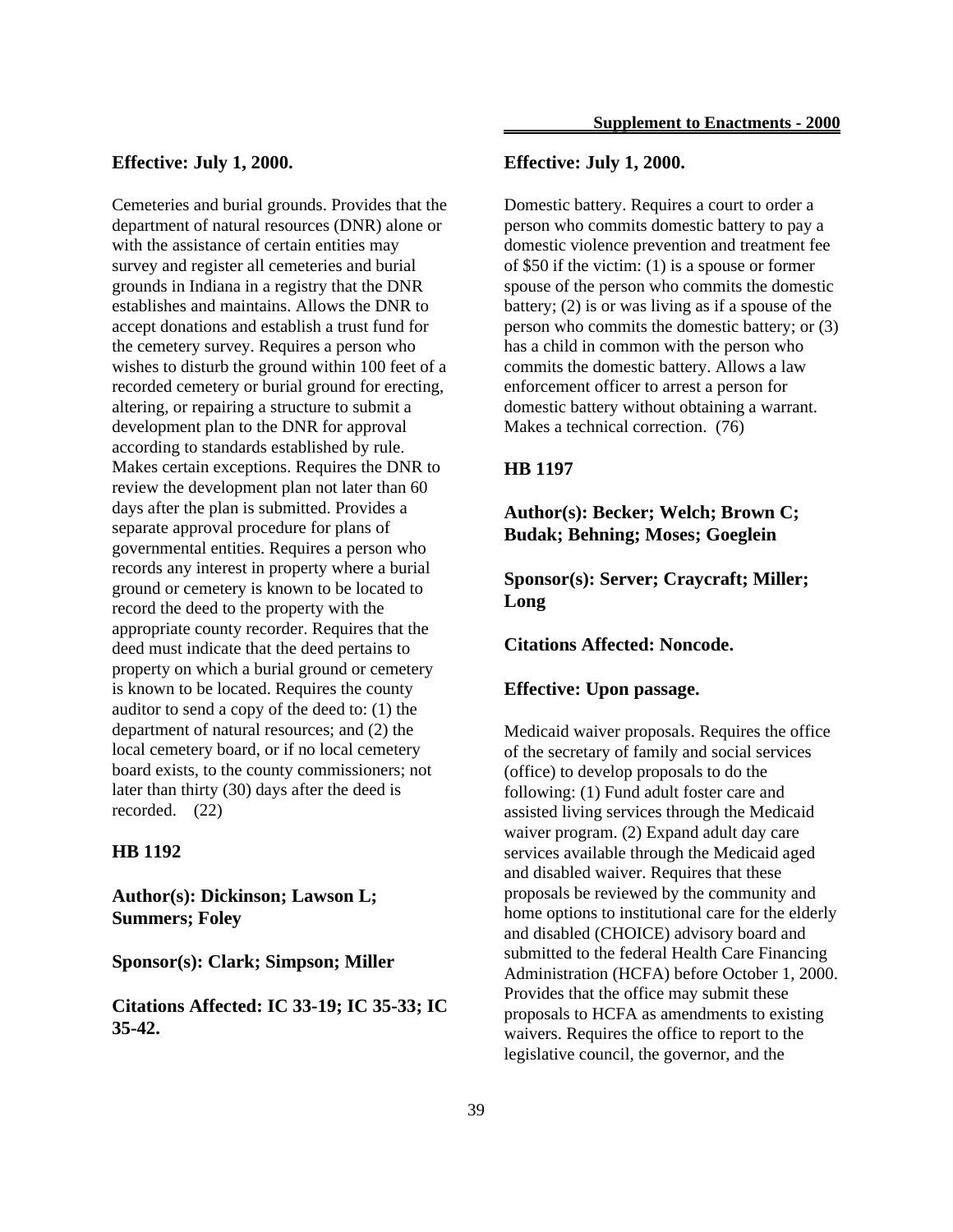CHOICE board before January 1, 2001, regarding these proposals. Requires the office to receive input from affected providers and consumers when drafting the language of applications for certain Medicaid waivers. (88)

### **HB 1202**

**Author(s): Stilwell; Saunders**

**Sponsor(s): Skillman; Blade**

### **Citations Affected: IC 12-20; noncode.**

#### **Effective: January 1, 2001.**

Township poor relief. Provides for uniform poor relief distribution procedures for all townships. (Current law requires different procedures for townships having a population of less than 20,000.) Requires the township trustee to pay claims against the township for poor relief in the same manner that other claims against the township are paid. Provides that if a township board does not borrow money for township poor relief, the county commissioners in a county other than Marion County may borrow money or otherwise provide the money. Provides that if a township board does not borrow money for township poor relief, the Marion County board of commissioners shall borrow money or otherwise provide the money. Requires the county commissioners to use certain quarterly reports filed by the township trustee to determine whether there will be insufficient money in the township poor relief fund to provide money to the townships for poor relief purposes; (92)

### **HB 1214 (VETOED)**

## **Author(s): Leuck; Wolkins; Kersey; Yount**

## **Sponsor(s): Skillman; Blade; Lubbers; Simpson; Kenley**

**Citations Affected: IC 6-3.1; noncode.**

### **Effective: January 1, 2000 (retroactive).**

Research and development tax credits. Modifies the research expense tax credit by repealing the apportionment limit. Requires a statement to be filed with the department of commerce setting forth the amount of research and expense income tax credit claimed. Provides that a taxpayer's credit is based solely on the taxpayer's Indiana qualified research expenses. (For a taxpayer with income apportioned to Indiana, this provision previously limited the credit to the lesser of the taxpayer's Indiana qualified research expenses or its apportioned research expenses for the year.)  $(73)$ 

### **HB 1215**

**Author(s): Whetstone; Brown C; Welch**

**Sponsor(s): Simpson; Lawson; Wyss**

**Citations Affected: IC 25-14; noncode.**

**Effective: Upon passage; July 1, 2001.**

Practice of dentistry. Provides that a person who does any of the following is practicing dentistry, for purposes of the law prohibiting the practice of dentistry without a license: (1) Is the employer of a dentist hired to provide dental services. (2) Directs or controls the use of dental equipment or dental material used to provide dental services. (3) Directs, controls, or interferes with a dentist's clinical judgment. (4) Exercises direction or control over a dentist through a written contract concerning certain areas of a dental practice. Allows certain retired dentists to be reclassified as inactive by the state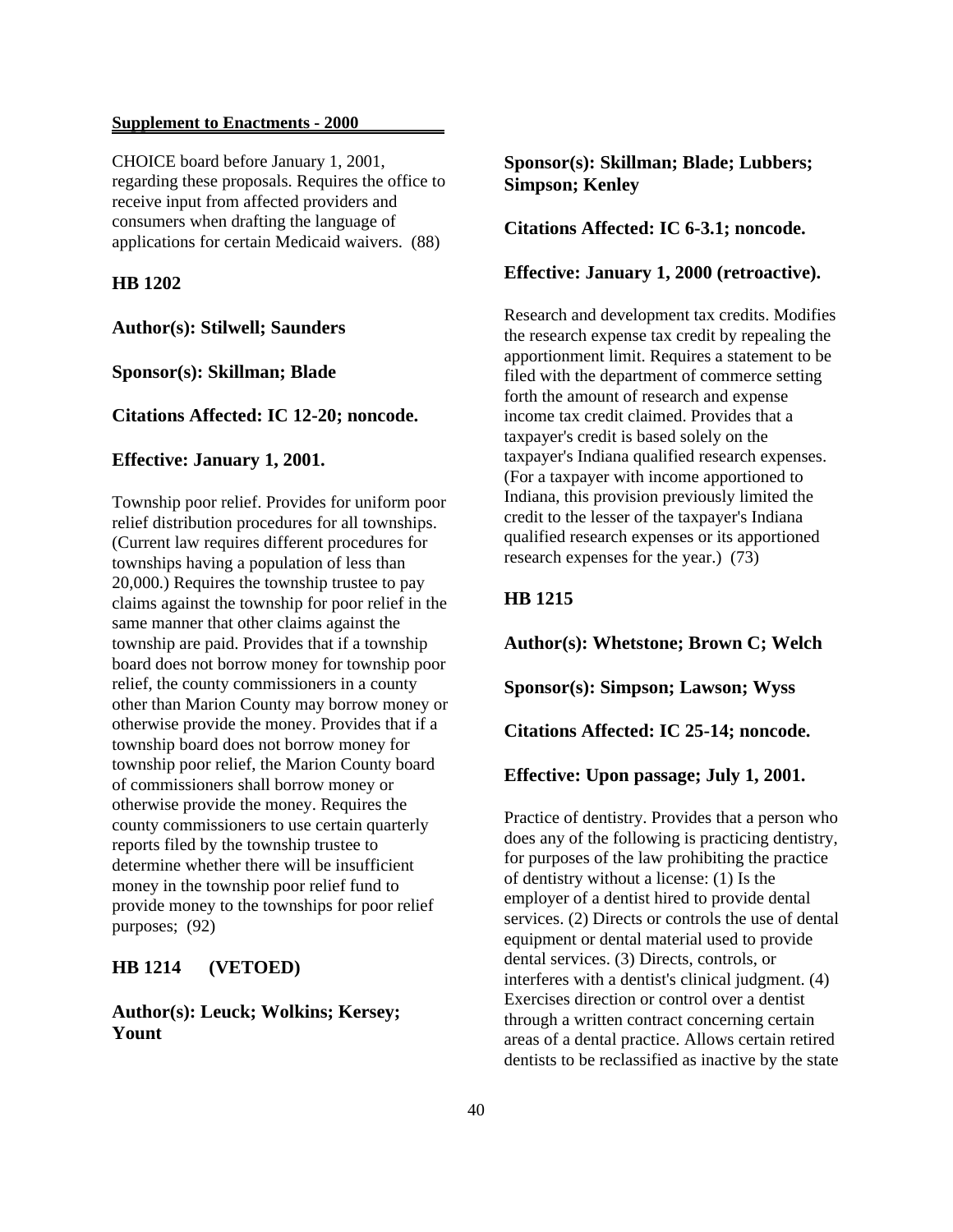board of dental examiners. (77)

### **HB 1221**

**Author(s): Ripley; Stevenson; Cherry; Mellinger**

### **Sponsor(s): Ford; Skillman; Lewis**

**Citations Affected: IC 36-7; IC 36-8; noncode.**

## **Effective: September 30, 1999 (retroactive); upon passage; July 1, 2000.**

Membership of advisory plan commission. Allows the county commissioners to appoint five citizen members to the county plan commission instead of four citizen members and a township trustee. Specifies that each member appointed to a county plan commission is entitled to be compensated at the same rate for mileage and receive the same compensation for serving on the commission as a county official who is also a member of the county plan commission. Legalizes the acts of a county plan commission that did not have a township trustee appointed to its membership on October 1, 1999. (87)

### **HB 1222**

**Author(s): Ripley; Fry**

**Sponsor(s): Zakas; Lutz**

**Citations Affected: IC 27-1; noncode.**

#### **Effective: July 1, 2000; January 1, 2001.**

Insurance continuing education and licensure. Provides that an insurance agent may charge a commercial insured for certain services relating to property and casualty insurance. Allows an

insurance agent to charge a limited late fee on overdue accounts. Specifies approval requirements for the form of a written agreement used by an insurance consultant. Provides that a limited insurance representative's license and an insurance agent's license must be renewed every 48 months. (Current law requires renewal every 24 months.) Exempts a limited insurance representative who only negotiates or solicits credit life insurance or credit disability insurance from continuing education requirements. Provides that an insurance agent must have at least 40 hours of continuing education per license renewal period. (Current law provides for at least 30 hours of continuing education in the 24 month renewal period.) Makes a conforming amendment. (97)

### **HB 1228**

**Author(s): Moses; Alderman**

**Sponsor(s): Long; Lewis; Antich**

**Citations Affected: IC 36-4.**

**Effective: July 1, 2000.**

Consensual annexations. Provides that if an annexation is with the written consent of all property owners within the area to be annexed, notice of the public hearing on the annexation must be: (1) published one time at least twenty days before the hearing; and (2) given to the property owners within the area to be annexed not later than twenty days before the hearing. (Current law provides that notice by publication and by certified mail must be at least 60 days before the hearing.) (87)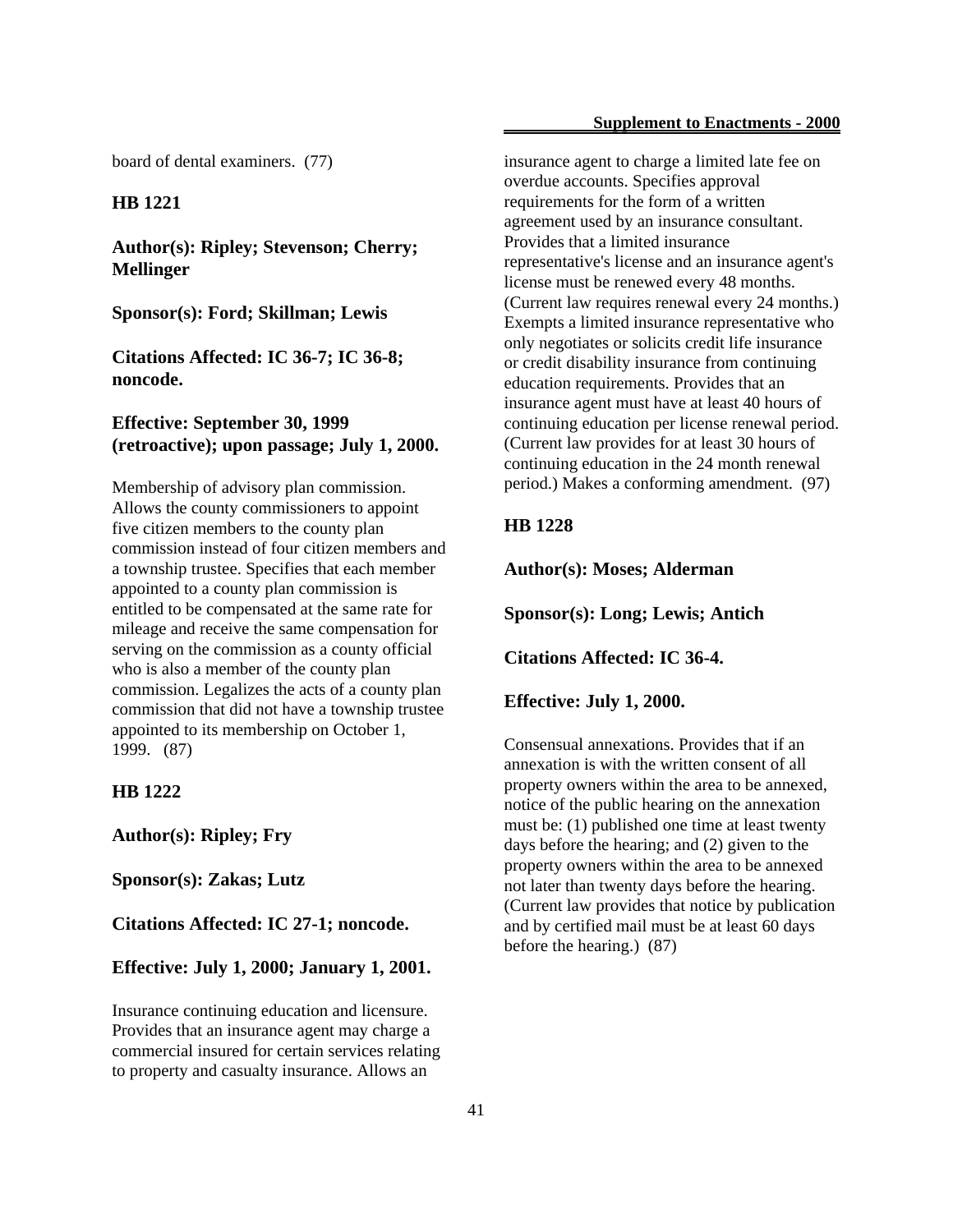**HB 1231 (VETOED)**

**Author(s): Avery; Espich; GiaQuinta**

**Sponsor(s): Wyss; Hume; Server; Landske; Paul; Long; C.Meeks**

**Citations Affected: IC 36-7.**

### **Effective: July 1, 2000.**

Professional sports and convention areas. Makes changes regarding the professional sports and convention development tax area law applicable outside Marion County to require that at least one facility must be used by a professional sports franchise (this requirement does not apply to a tax area located in Fort Wayne), that facilities for convention or tourism related events must serve national or regional markets, and that an agreement must exist regarding tax distributions if there is a mix of facility owners. Eliminates food and beverage taxes as "covered taxes" that are deposited in the professional sports and convention development area fund. Provides that only those covered taxes attributable to the convention or sports related facilities may be allocated to the fund. Allows the governing body that establishes an area to establish as part of a professional sports and convention development area a facility owned by a county building authority. Expands the types of facilities that may be included in an area. Limits the designation of areas to one per county. (58)

### **HB 1239**

## **Author(s): Dvorak; Weinzapfel**

### **Sponsor(s): Zakas; Alting**

**Citations Affected: IC 35-41-1; IC 35-47- 5.**

### **Effective: July 1, 2000.**

Definition of bomb. Defines "bomb" for purposes of criminal law and procedure statutes. Provides that certain criminal statutes relating to machine guns and bombs do not apply to lawful manufacture, transportation, distribution, use, or possession of a material, substance, or device, for the sole purpose of industrial, agricultural, mining, construction, educational, or any other lawful use. (69)

### **HB 1241**

### **Author(s): Stevenson; Scholer; Adams T**

**Sponsor(s): Clark; Blade; Gard**

## **Citations Affected: IC 5-10; IC 5-11; IC 6-1.1; IC 20-14; noncode.**

### **Effective: July 1, 2000.**

Library tax, insurance, and accounting procedures. Specifies that a public library may provide group insurance for its employees and retired employees. Changes the time within which a public library must file a financial report with the state examiner of the state board of accounts from 30 days after the end of each fiscal year to 60 days after the end of each calendar year. Changes the date of a county board of tax adjustment's first annual meeting from September 18 to September 22. Establishes a new procedure for the appointment of members to a library board in a library district that: (1) is located in a county having a population of more than 45,000 but less than 47,000; and (2) contains all or part of the territory of each school corporation in the county. Provides that under the new procedure each of the following may appoint one member to the library board: (1) The executive of the county in which the library district is located.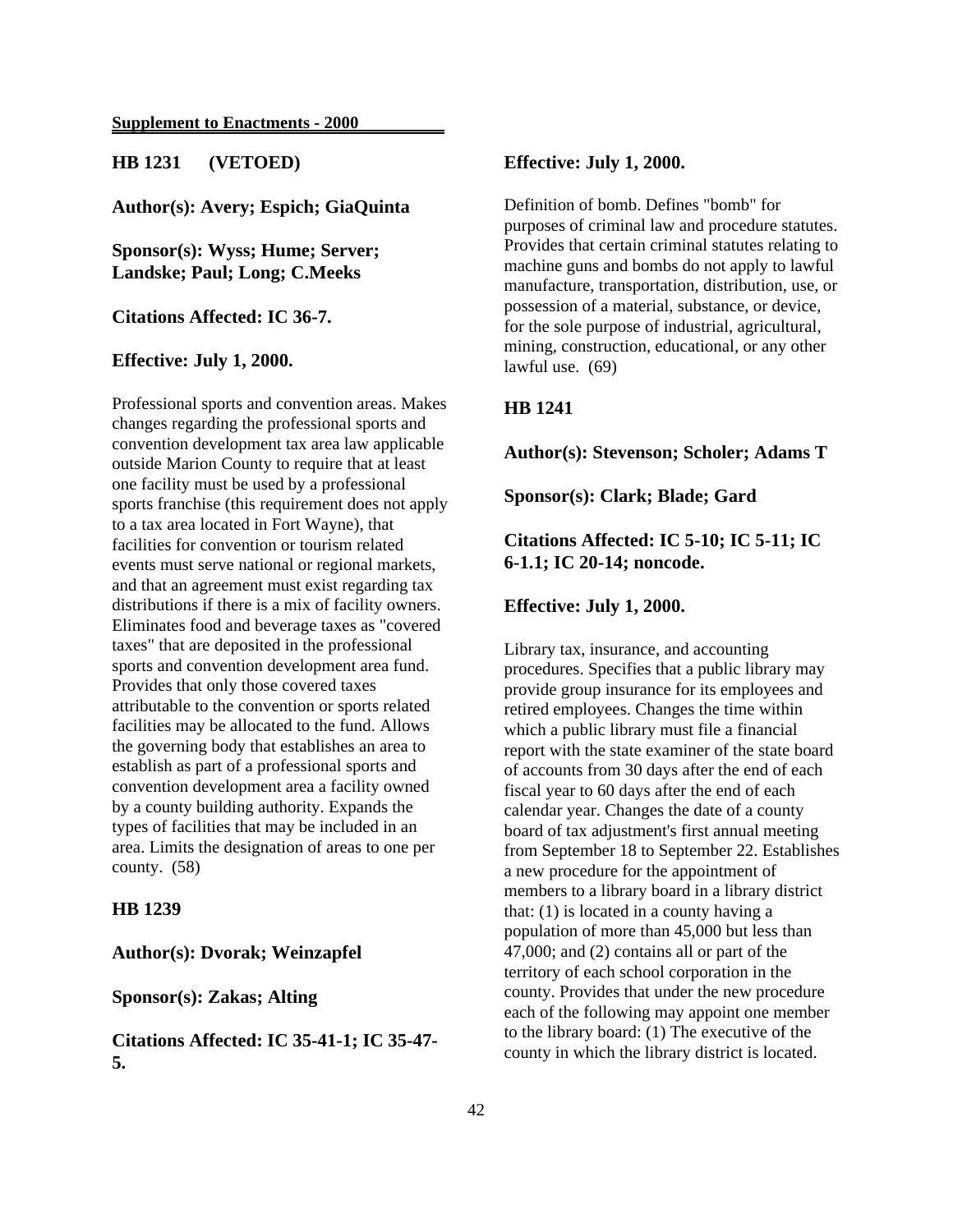(2) The fiscal body of the county in which the library district is located. (3) The legislative body of the most populous city in the library district. (4) The school board of each school corporation having territory in the library district. Requires a person who is appointed under the new procedure to report annually before March 1 to the member's appointing authority concerning the work of the library board and the finances of the library, including the rate of taxation, during the previous calendar year. Allows a member appointed before the new procedure takes effect to continue to serve on the library board until the normal expiration of the member's term and provides procedures for filling the vacancy created by the expiration of the member's term. Provides that the last preceding annual appropriation and tax levy are renewed for a public library if the library board fails to: (1) give a first notice of its proposed budget and tax levy for the ensuing year at least ten days before the public hearing on those matters and a second notice at least three days before the hearing; or (2) finally adopt the budget and tax levy not later than September 20. Requires the treasurer of the library board to report to the county auditor not later than September 20 if the annual appropriation and tax levy are continued. (Current law provides that the last annual appropriation and tax levy are renewed if the board fails to: (1) give notice of its proposed budget and tax levy at least 21 days before the second Monday in September; or (2) finally adopt the budget and tax levy at least two days before the second Monday in September.) (101)

### **HB 1247**

**Author(s): Lytle; Mangus**

**Sponsor(s): Mills; Riegsecker**

**Citations Affected: IC 15-6; noncode.**

## **Effective: January 1, 2000 (retroactive).**

Dairy industry development board. Creates the Indiana dairy industry development board. Establishes the procedure for selection of board members and operation of the board. Imposes an assessment of \$0.10 per hundredweight on all milk produced in Indiana for commercial use. Establishes the dairy industry development fund and requires that all assessments be deposited in the fund. Allows the board to use money from the fund to sponsor projects for advertising and promotion, market research, nutrition and product research and development, and nutrition and educational programs. Requires the board to file an annual report. Establishes a procedure for the initial selection of the board and terms of initial board members. (98)

## **HB 1248**

**Author(s): Lytle; Mellinger; Kruse; Scholer**

**Sponsor(s): Nugent; Lewis; Lanane.**

**Citations Affected: IC 13-26-2-6.**

### **Effective: Upon passage.**

Regional water, sewer, and solid waste districts. Makes numerous changes to the notice requirements for establishing a regional water, sewage, and solid waste district. (69)

### **HB 1267**

**Author(s): Frenz; Kersey; Saunders**

**Sponsor(s): Riegsecker; Waterman; Hume Citations Affected: IC 20-9.1.**

**Effective: January 1, 2001.**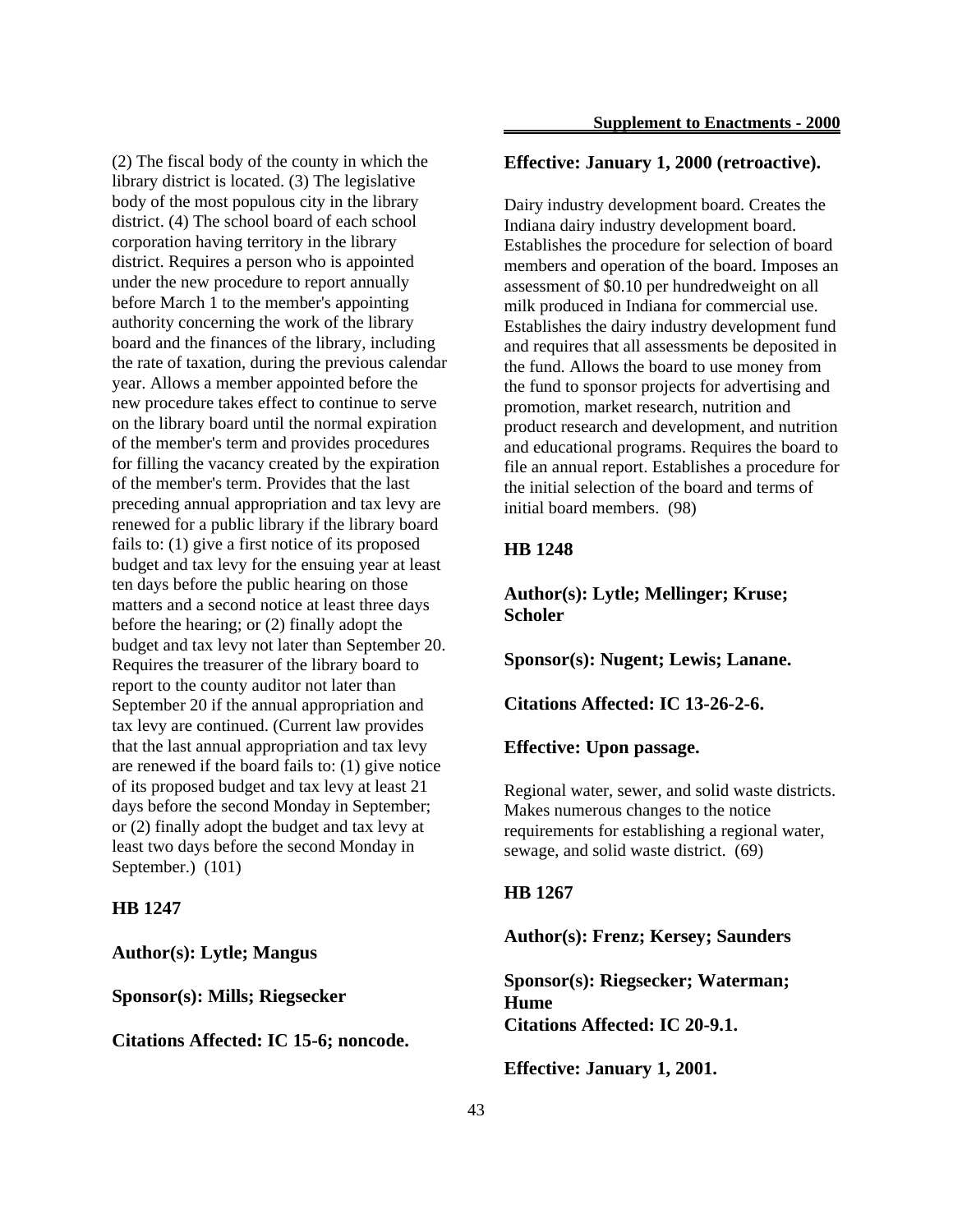School bus identification markings. Requires the state school bus committee to adopt and enforce rules requiring each new school bus operated on or behalf of a school corporation to bear: (1) the name of the school district on the top of the school bus; and (2) the number of the school district on the back of the school bus in black letters that are four to six inches high. (96)

## **HB 1271**

**Author(s): Cochran; Kruse; Frenz; Scholer**

**Sponsor(s): Paul; Wyss; Sipes; Alting; Craycraft; Miller**

## **Citations Affected: IC 20-12; noncode.**

### **Effective: July 1, 2000; August 1, 2000.**

Tuition exemption for veterans' children. Provides that the tuition exemption for children of certain veterans who attend state educational institutions exempts the child from the payment of mandatory fees (rather than fees paid into the general fund of the institution). Requires the commission for higher education, in consultation with the state student assistance commission, to define "mandatory fees". Adopts standard terminology to refer collectively to all state educational institutions. Adds provisions for considering other assistance when determining the amount of the higher education benefit for children of veterans and children and spouses of law enforcement officers killed in the line of duty. Specifies that mandatory fees are covered by the assistance for children of veterans, children and spouses of law enforcement officers killed in the line of duty, and for national guard members. (22)

**HB 1278 (VETOED)**

**Author(s): Day; Buell**

**Sponsor(s): Wyss; Alexa**

**Citations Affected: IC 20-12; noncode.**

**Effective: July 1, 2001.**

Higher education awards for military personnel. Provides that an Indiana resident who is: (1) serving in the armed forces of the United States; (2) stationed outside Indiana; and (3) otherwise qualified to receive a higher education award; may receive and use a higher education award or freedom of choice grant at an educational institution that is located outside Indiana. Limits the total amount that may be awarded to students who meet these requirements during the 2001-2002 fiscal year to \$240,000. (71)

## **HB 1279**

**Author(s): Pond; GiaQuinta; Villalpando**

**Sponsor(s): Long; Meeks C; Wyss; Washington**

**Citations Affected: IC 33-2.1; P.L.199- 1997.**

### **Effective: June 1, 2000; July 1, 2000.**

CLEO program and alternative dispute resolution pilot project. Amends the law concerning the Indiana conference for legal education opportunity (CLEO) to: (1) require the program to provide financial assistance in the form of an annual stipend instead of an annual living expense stipend; (2) allow the advisory committee to waive the requirement that a certified graduate must enroll on a fulltime basis; and (3) allow the advisory committee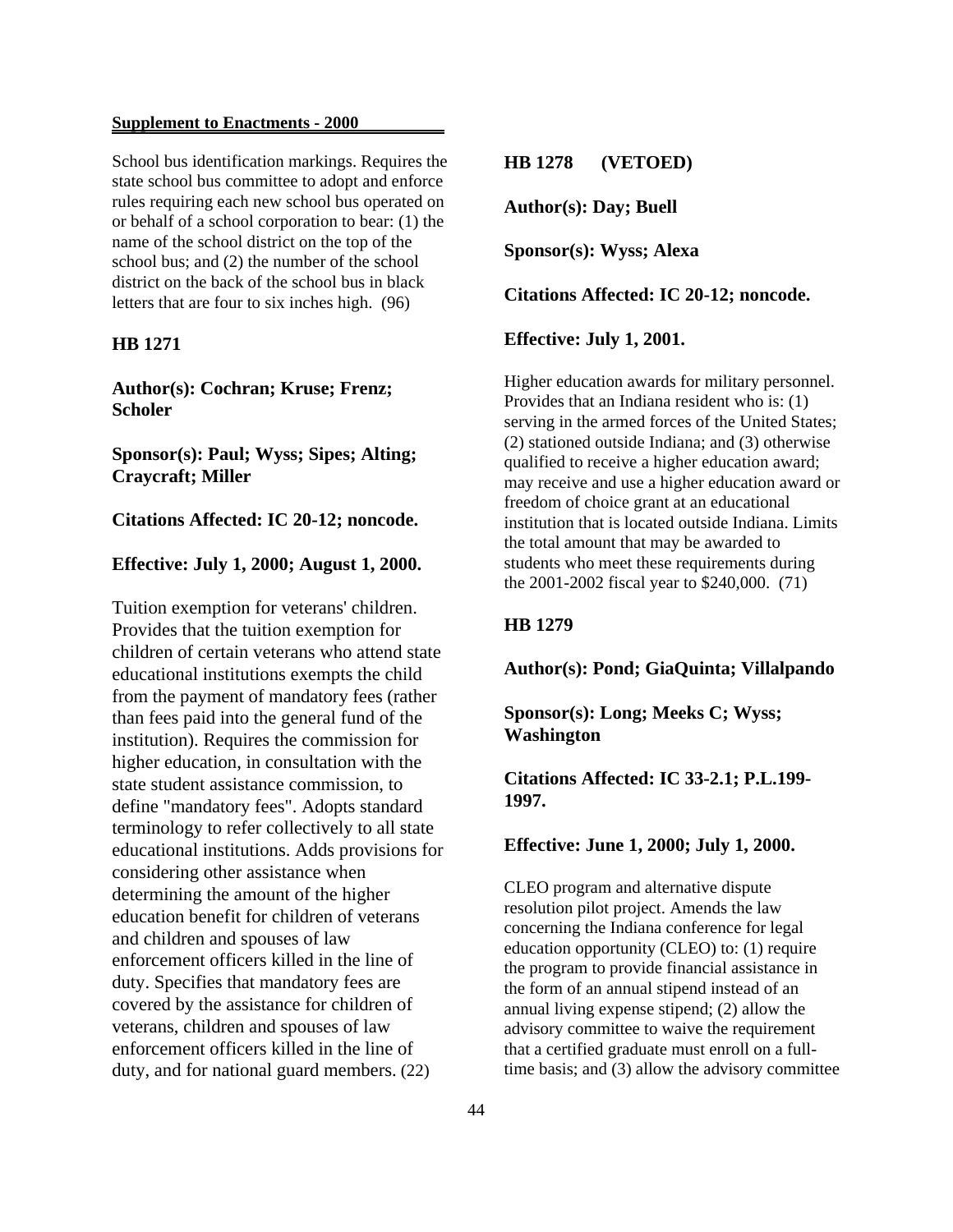to approve the award of a stipend to a student for more than three successive academic years if the student requires more than three successive academic years to earn a law degree and the total amount of the stipend that is awarded to the student does not exceed the amount the student would have been awarded if the student had been enrolled on a full-time basis for up to three successive academic years. Extends the alternative dispute resolution fund pilot project and the imposition of related court fees for two additional years. (51)

### **HB 1283**

**Author(s): Dickinson; Porter; Klinker; Dillon**

**Sponsor(s): Weatherwax; Rogers; Breaux; Waterman**

### **Citations Affected: IC 5-10.2.**

### **Effective: July 1, 2000.**

Retirement contributions. Allows a member of the Indiana state teachers' retirement fund (TRF) or the public employees' retirement fund (PERF) to make contributions to the member's annuity savings account in addition to the member's required contributions. Provides that the total amount contributed by a member (including any amounts contributed on behalf of the member) may not exceed 10% of the member's compensation. Allows an employer to pick-up and pay these additional contributions made by a PERF or TRF member to the member's annuity savings account. Requires the employer to reduce the member's compensation by an amount equal to the amount of the member's contributions that are picked-up by the employer in this manner. (73)

### **HB 1293**

**Author(s): Ruppel; Welch; Ayres; Fry; Ulmer; Crosby; Duncan; Becker; Budak; Dillon; Kruzan; Goeglein**

**Sponsor(s): Miller; Simpson; Rogers; Wheeler**

**Citations Affected: IC 5-10; IC 27-8; IC 27-13.**

### **Effective: July 1, 2000.**

Colorectal cancer testing. Requires the group self-insurance program for state employees and any contract under which a health maintenance organization (HMO) provides health care services to state employees to provide coverage for colorectal cancer examinations and laboratory tests according to the current guidelines of the American Cancer Society. Requires a group accident and sickness insurance policy to provide coverage for colorectal cancer examinations and laboratory tests according to the current guidelines of the American Cancer Society. Requires a group HMO contract that is employer based to provide colorectal cancer testing as a covered service according to the current guidelines of the American Cancer Society. Provides that an accident and sickness insurer or an HMO is required only to offer to provide coverage or services for colorectal cancer screening in the case of a group accident and sickness insurance policy or a group HMO contract that is not employer based. (77)

### **HB 1295**

**Author(s): Sturtz; Budak; Leuck; Steele**

**Sponsor(s): Bray; Alexa; Meeks C; Meeks R; Miller; Zakas**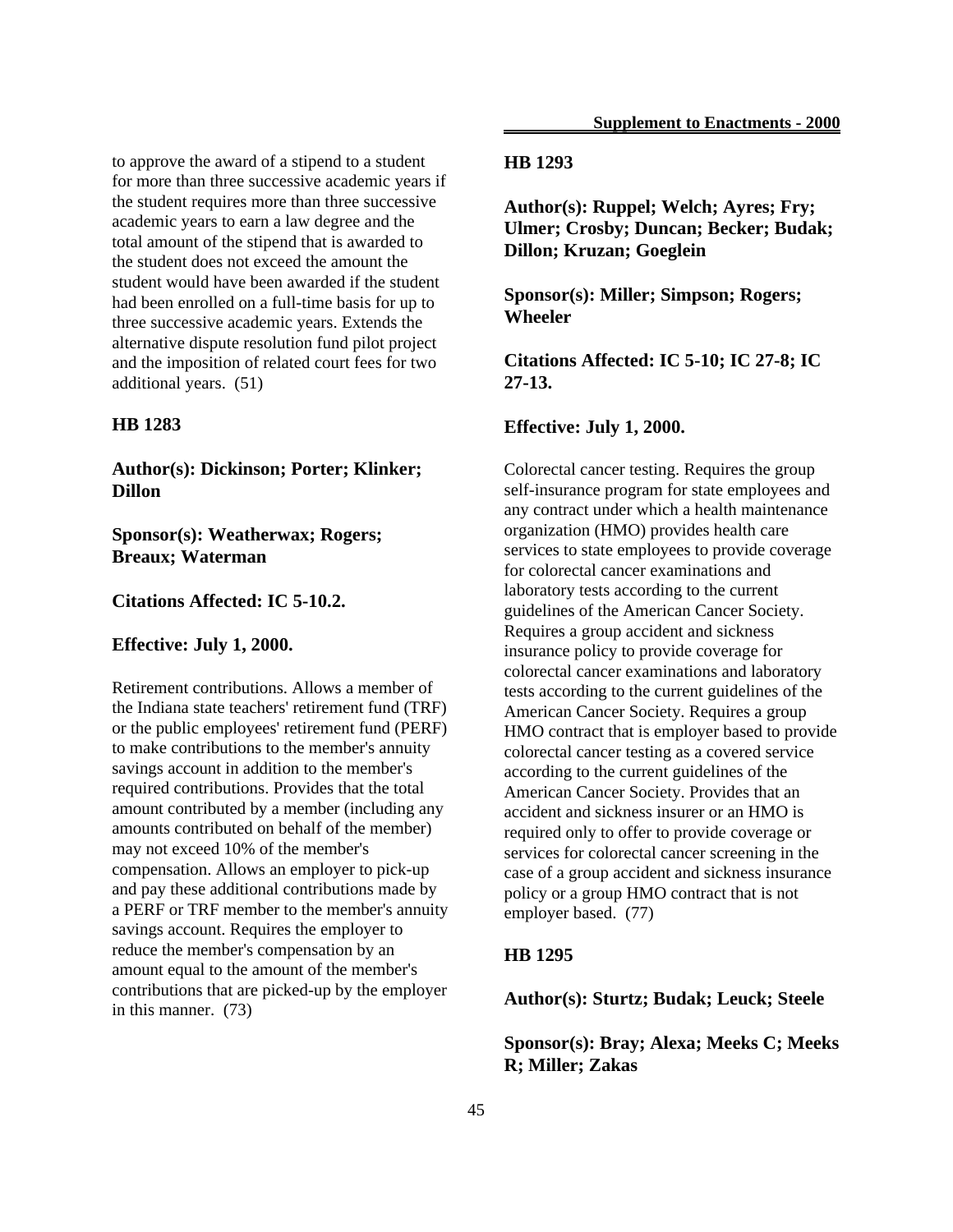## **Citations Affected: IC 5-2.**

### **Effective: July 1, 2000.**

Violent crime victims compensation fund. Increases from \$10,000 to \$15,000 the maximum award available to each person who is eligible for financial assistance from the violent crime victims compensation fund. (44)

### **HB 1297**

**Author(s): Weinzapfel**

**Sponsor(s): Server; Lutz L**

**Citations Affected: IC 5-2-5-14.**

### **Effective: July 1, 2000.**

Use of fingerprint records. Allows a local law enforcement agency to use fingerprints submitted for the purpose of identification in a request related to the issuance, reinstatement, or renewal of a taxicab driver or massage therapist license. (51)

### **HB 1311**

**Author(s): Moses; Brown C; Frizzell**

**Sponsor(s): Miller**

**Citations Affected: IC 12-24; IC 16-19; IC 16-28.**

### **Effective: July 1, 2000.**

Medicaid information regarding staffing levels. Requires Medicaid certified comprehensive care health facilities, state institutions, and special institutions to make available to residents, legal representatives of residents, and other

individuals designated by residents certain information regarding staffing levels. Requires the office of Medicaid policy and planning to semiannually prepare reports regarding staffing levels at Medicaid certified comprehensive care health facilities. Requires the state department of health, the division of disability, aging, and rehabilitative services, and the division of mental health to semiannually prepare reports regarding staffing levels at state institutions and special institutions. Requires that a compilation of these reports be distributed to certain entities. Requires Medicaid certified comprehensive care health facilities, state institutions, and special institutions to post notices informing residents, legal representatives of residents, and other individuals designated by residents of the availability of the information and reports. Provides conditions these notices must meet. (77)

### **HB 1316**

**Author(s): Lawson L; Liggett**

**Sponsor(s): Landske; Craycraft; Wheeler; Hume L**

**Citations Affected: IC 8-9.**

**Effective: July 1, 2000.**

Contract carriers transporting railroad employees. Requires contract carriers that transport railroad employees to limit the hours of service by the contract carriers' drivers. (94)

### **HB 1326**

**Author(s): Dvorak; Foley; Villalpando**

**Sponsor(s): Simpson; Bray; Kenley**

**Citations Affected: IC 4; IC 6; IC 8; IC 9;**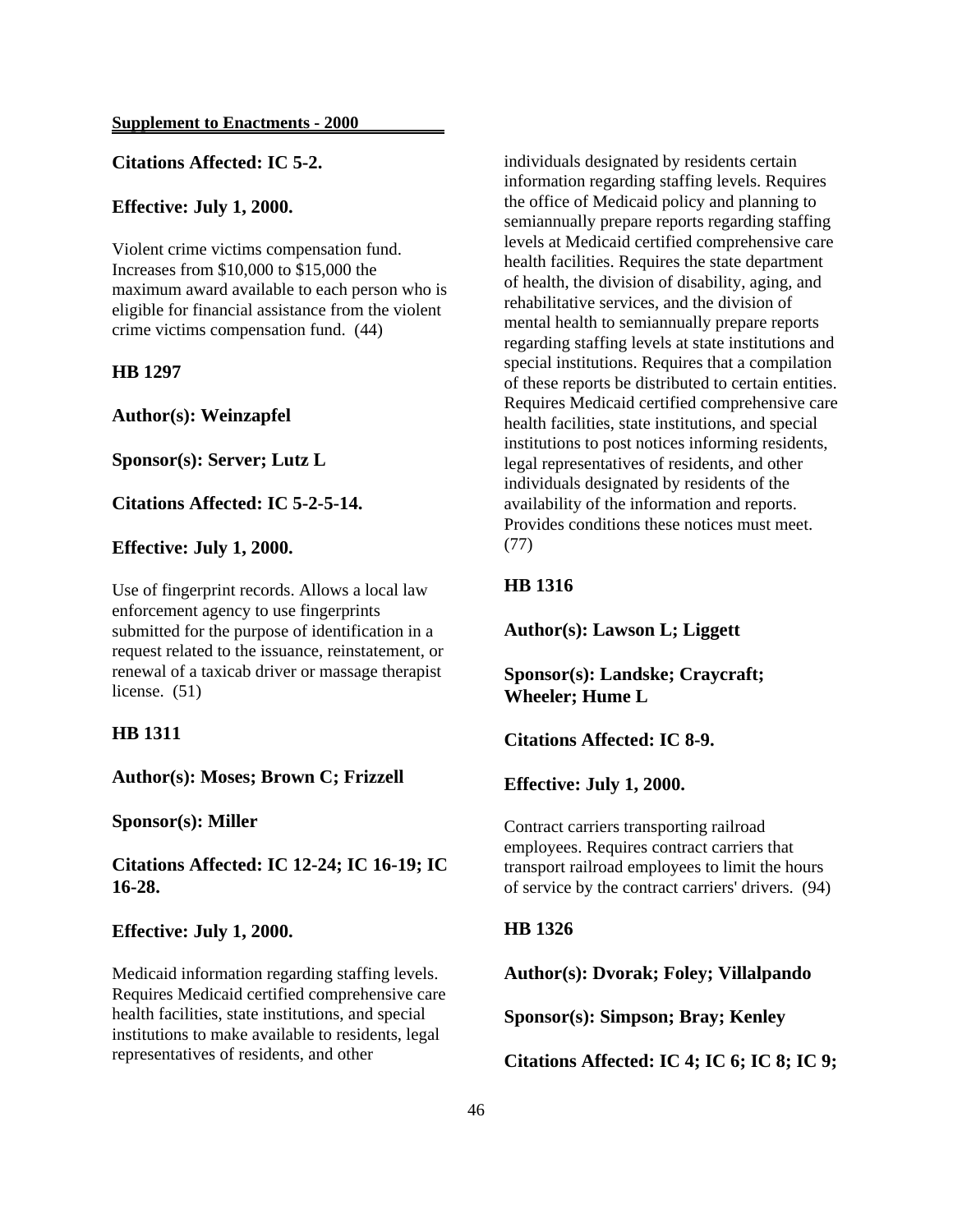### **IC 12; IC 20; IC 24; IC 26; IC 32.**

### **Effective: July 1, 2001.**

Uniform Commercial Code. Adopts a revised Article 9 of the Uniform Commercial Code concerning secured transactions. Makes conforming amendments. (69)

## **HB 1328**

**Author(s): Kruzan; Whetstone; Ruppel**

**Sponsor(s): Merritt; Simpson**

**Citations Affected: IC 16-31.**

#### **Effective: July 1, 2000.**

Indiana emergency medical services commission. Provides that certain members of the Indiana emergency medical services commission must be appointed from entities that provide emergency medical services. (77)

## **HB 1329**

**Author(s): Kruzan; Goeglein; Hasler; Dillon; Brown C; Frizzell; Scholer; Dumezich**

**Sponsor(s): Miller; Simpson; Alexa; Landske; Craycraft; Zakas**

**Citations Affected: IC 16-18; IC 16-25.**

### **Effective: Upon passage.**

Hospice licensure. Exempts licensed hospice programs that furnish inpatient care from the definition of health facility. Provides that laws governing hospice licensure apply to entities providing hospice services in Indiana. Provides that a hospice program includes inpatient services provided by a hospice in compliance with federal regulations. (88)

### **HB 1330**

**Author(s): Kruzan; Welch; Steele; Scholer**

**Sponsor(s): Skillman; Simpson**

**Citations Affected: IC 20-12.**

#### **Effective: Upon passage.**

Ivy Tech State College board of trustees. Provides that the number of members on the Ivy Tech board of trustees must equal the number of regions into which the board has divided the state. (Current law fixes the number of members at 13.) (22)

### **HB 1334**

**Author(s): Bardon**

**Sponsor(s): Clark; Lewis**

**Citations Affected: IC 27-1.**

#### **Effective: Upon passage.**

Interest on loans to insurance companies. Provides criteria that must be met by a formula that applies to the calculation of a variable interest rate on a loan for surplus funds to a mutual or stock insurance company. (97)

### **HB 1343**

**Author(s): Wolkins; Kuzman**

**Sponsor(s): Gard; Simpson**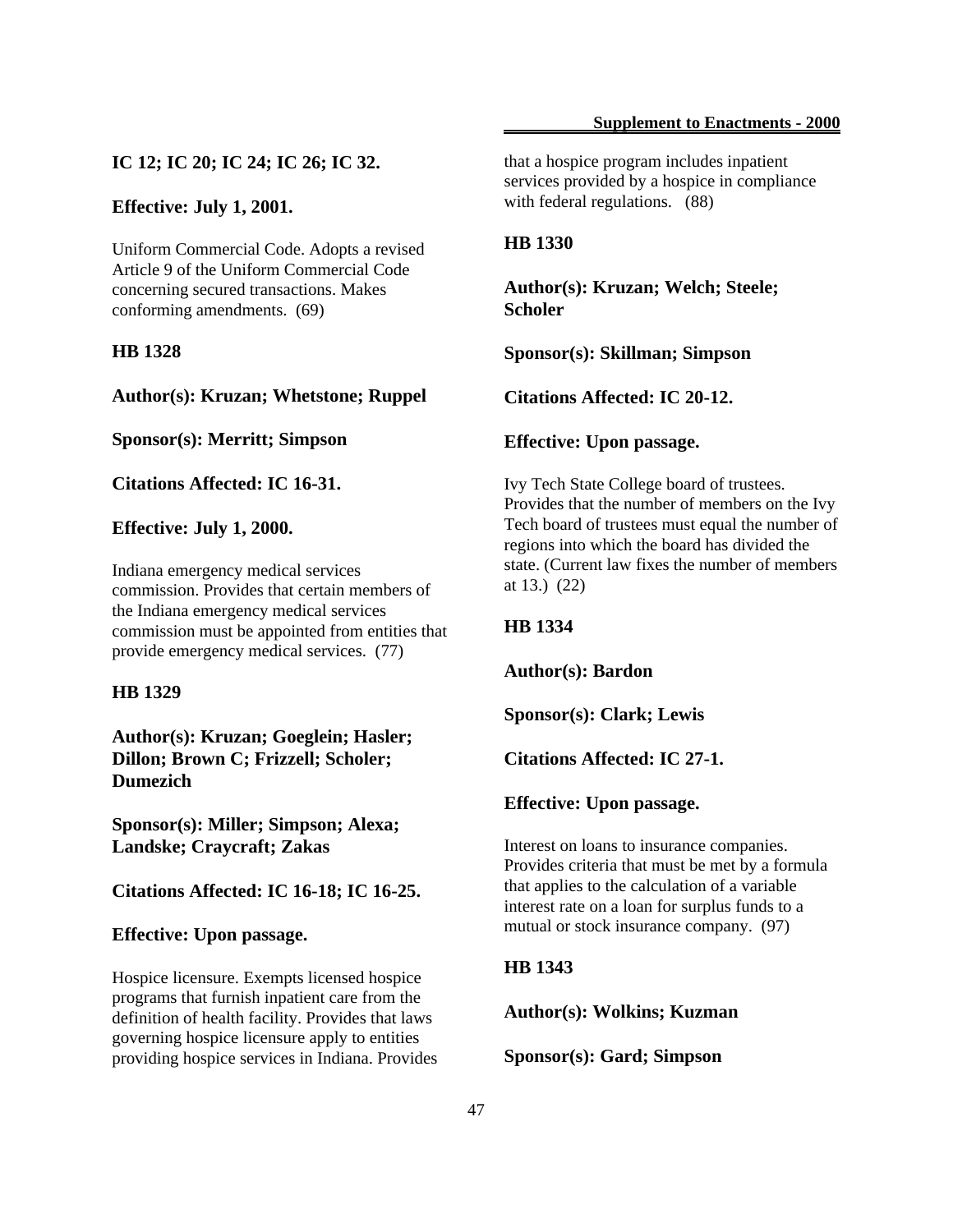## **Citations Affected: IC 13-11-2, IC 13-18- 12; IC 13-30-6; noncode.**

### **Effective: Upon passage, July 1, 2000.**

Environmental notices, reports, penalties, and permits. Requires a publicly owned treatment works permittee that determines that an upset has occurred or is likely to occur and that the upset poses a threat to human health or animal life to notify the department of environmental management under certain circumstances, and requires the department to notify all appropriate state and local government agencies and the media, and to consider whether to provide technical assistance. Doubles the minimum and maximum criminal fine that may be imposed for a person who intentionally, knowingly, or recklessly violates certain environmental laws, rules, and standards. Doubles the maximum criminal fine that may be imposed, and establishes a minimum fine, for certain hazardous waste violations. Requires the department of environmental management to prepare a report concerning: (1) restoration of the White River; (2) means to reduce the probability of contamination events and to improve the timeliness and efficiency of protocols and procedures for notice to affected entities; and (3) identification of all contamination events since 1995 in which fish or other aquatic species were killed and in which civil penalties were imposed. Establishes the distribution of the report, and directs the environmental quality service council to study the report and make recommendations to the general assembly. Voids a subsection of a rule of the air pollution control board, subject to exceptions of certain specified types of construction or modification, that limits in certain circumstances the eligibility of the construction or modification of emission units, operations, or processes for exemption from the requirement to obtain a registration, permit, modification approval, or permit revision.

Provides that the air pollution control board may not adopt limitations of that nature under certain circumstances. Directs the air pollution control board to amend the rule to reflect these provisions. (52)

### **HB 1352**

**Author(s): Crawford; Buell; Porter**

**Sponsor(s): Johnson; Rogers**

**Citations Affected: IC 12-15; IC 12-29.**

## **Effective: July 1, 1994 (retroactive); July 1, 1997 (retroactive); July 1, 1998 (retroactive); July 1, 1999 (retroactive).**

Disproportionate share hospital (DSH) payments. Changes the structure of and payments to providers participating in the DSH program as follows: (1) Eliminates the distinction between basic and enhanced disproportionate share hospitals and provides transitional payment methodology. (2) Provides that DSH payments to certain hospitals will be based on and made as close as possible to the hospital's hospital specific limit. Simplifies administration of the DSH program and shifts implementation and payment detail from statute to the state's Medicaid plan. Eliminates a required independent audit for all qualifying hospitals and provides the office of Medicaid policy and planning (office) with discretion to require independent certification of data provided by a hospital to determine the hospital's hospital specific limit. Provides the office with broad discretion to develop a DSH payment methodology that meets certain criteria. Allows the office, under certain criteria, to expand or establish programs to provide payments to certain hospitals. Modifies the order of payments to various categories of DSH providers during specific years. Makes conforming amendments. (88)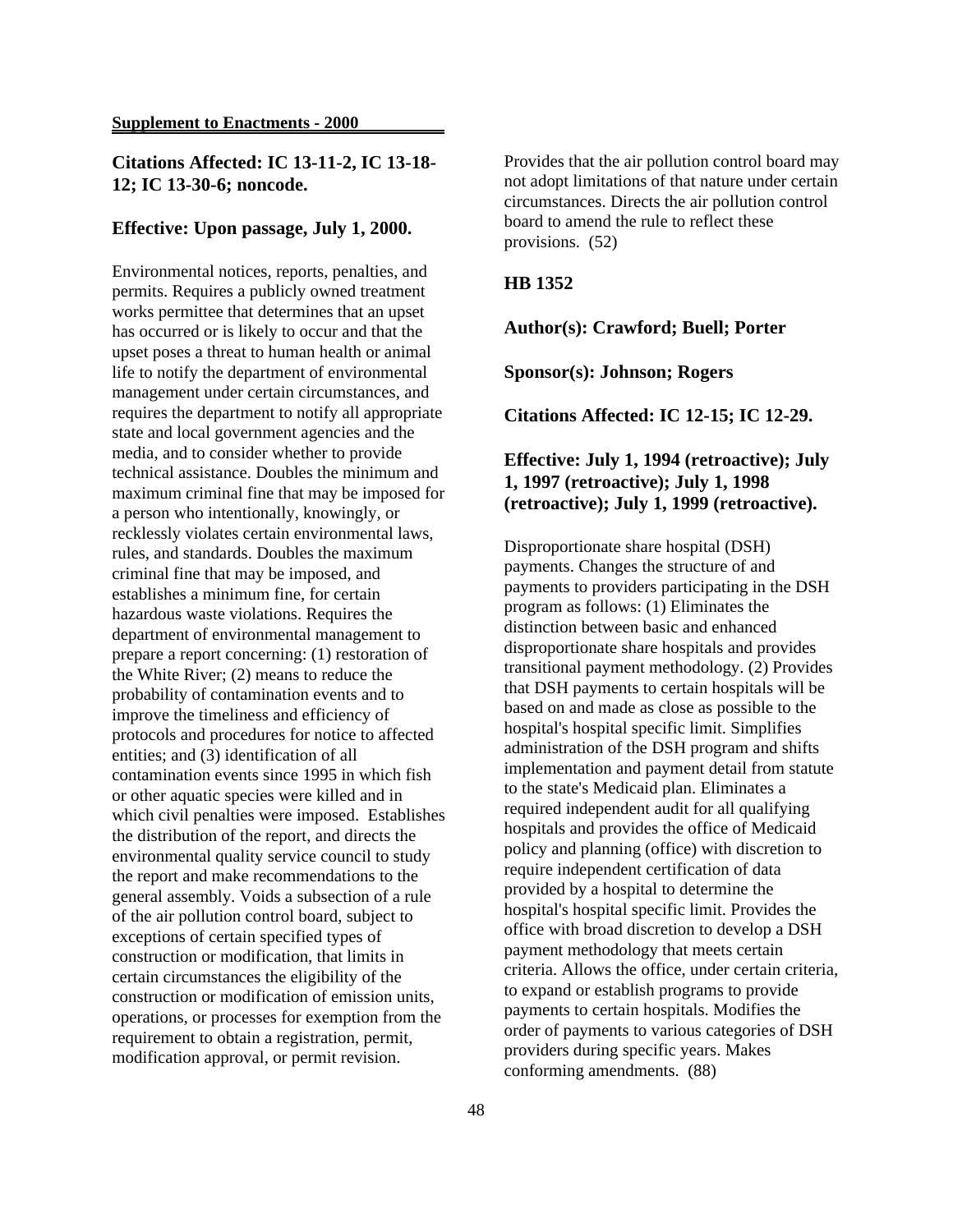## **HB 1354**

**Author(s): Cochran; Torr**

**Sponsor(s): Clark; Sipes; Simpson; Kenley; Lubbers**

## **Citations Affected: IC 6-3.1.**

### **Effective: Upon passage.**

EDGE credits. Provides that the economic development for a growing economy (EDGE) board may award an EDGE tax credit for a project located in Hamilton County to a nonprofit organization that is a high growth company with high skilled jobs if the organization meets certain requirements and if all of the following conditions are satisfied: (1) the wages of at least 75% of the organization's Indiana workforce must be equal to at least 200% of the average county wage in the county where the project will be located; (2) the organization must make an investment of at least \$50,000,000 in capital assets; (3) the affected political subdivision must provide substantial financial assistance to the project; (4) the incremental payroll attributable to the project must be at least \$10,000,000 annually; (5) the organization agrees to pay the ad valorem property taxes on the organization's real and personal property that would otherwise be exempt under IC 6-1.1-10; (6) the organization does not receive any deductions from the assessed value of the organization's real and personal property under IC 6-1.1-12 or IC 6-1.1- 12.1; and (7) the organization pays all of the organization's ad valorem property taxes to the taxing units in the taxing district in which the project is located. (73)

## **HB 1376**

### **Author(s): Smith V; Dobis; Burton;**

## **Dumezich**

**Sponsor(s): Server**

**Citations Affected: IC 29-1.**

#### **Effective: July 1, 2000.**

Safety deposit boxes. Specifies that a small estate affidavit may be used to require a financial institution holding personal property of a decedent in a safety deposit box to deliver the property to the person claiming to be entitled to delivery of property of the decedent. (87)

#### **HB 1387**

**Author(s): Klinker; Ayres; Scholer; Frizzell; Welch; Tincher**

**Sponsor(s): Alting; Rogers; Simpson; Gard**

**Citations Affected: IC 25-34.5; IC 34-6; noncode.**

## **Effective: Upon passage; July 1, 2000; July 1, 2001.**

Respiratory care practitioners. Requires a respiratory care practitioner to be licensed. (Current law requires that these practitioners be certified.) Requires that rules governing respiratory care practitioners include a designation of all tasks. Provides which respiratory care practices are or are not tasks. Allows certain courses to be accepted toward continuing education requirements. Allows an individual who is not a licensed, registered, or certified health care professional to perform respiratory care practices after passage of an examination. Establishes requirements for student permits. Allows an individual who is not a licensed or certified health care professional to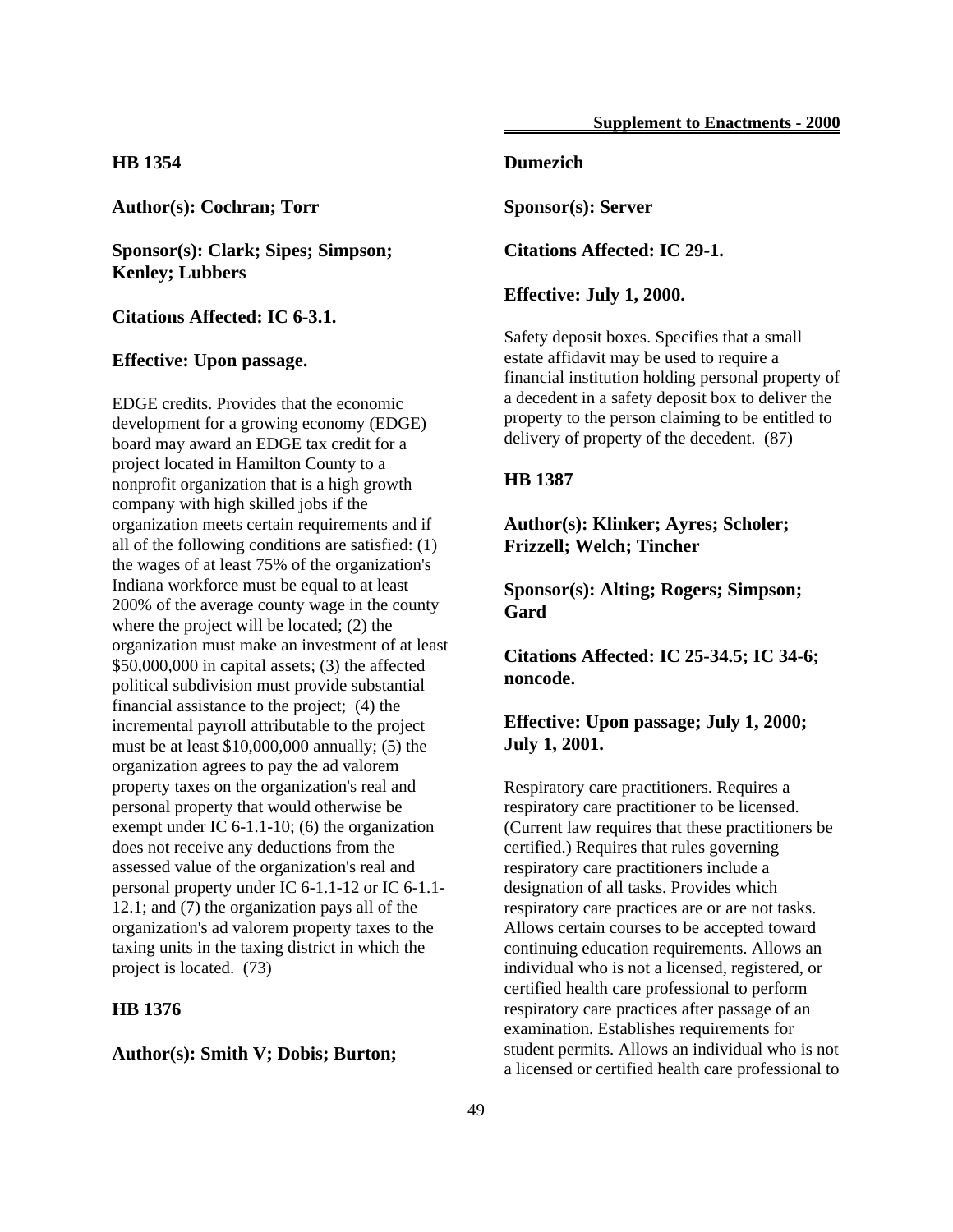perform respiratory care tasks if certain conditions are met. Provides that an individual who holds a valid respiratory care certificate on June 30, 2001, is considered to hold a valid respiratory care license after that date until the certificate's expiration date. Requires that the respiratory care committee propose rules and the medical licensing board adopt rules that designate all respiratory care tasks before July 1, 2001, after receiving feedback from affected health care providers and consulting with certain organizations. (77)

### **HB 1391**

**Author(s): Scholer; Stevenson**

**Sponsor(s): Skillman; Simpson**

### **Citations Affected: IC 8-14.**

**Effective: July 1, 2000.**

Motor vehicle highway account distributions for debt service. Specifies that cities and towns may expend money received from the motor vehicle highway account to pay principal and interest on bonds sold primarily to finance road, street, or thoroughfare projects. (92)

### **HB 1393**

**Author(s): Hasler; Becker; Crawford; Kruse**

**Sponsor(s): Merritt; Alting**

**Citations Affected: IC 5-20.**

**Effective: July 1, 2000.**

Housing trust fund. Establishes the Indiana affordable housing fund. Requires a local unit to allocate at least 50% of the money received in

program grants to a nonprofit corporation, a public housing authority, or a unit of local government. Requires a local unit to allocate at least 50% of the money received for the production, rehabilitation, or purchase of housing to the production, rehabilitation, or purchase of housing units to be occupied by very low income households. Requires local units participating in the affordable housing fund to establish an affordable housing fund advisory committee. Sets forth the membership and duties of an affordable housing fund advisory committee. (92)

### **HB 1395**

**Author(s): Bottorff; Lutz J**

**Sponsor(s): Simpson; Mills**

**Citations Affected: IC 26-2.**

**Effective: July 1, 2000.**

Uniform electronic transactions act. Adds the uniform electronic transactions act. Provides procedures for conducting electronic transactions. Allows governmental agencies to establish procedures for conducting electronic transactions. (94)

**HB 1397 (VETOED)**

**Author(s): Bottorff; Klinker; Lutz J**

**Sponsor(s): Lubbers; Smith S**

**Citations Affected: IC 4-4.**

**Effective: July 1, 2000.**

Economic development. Provides appropriations for local economic development organization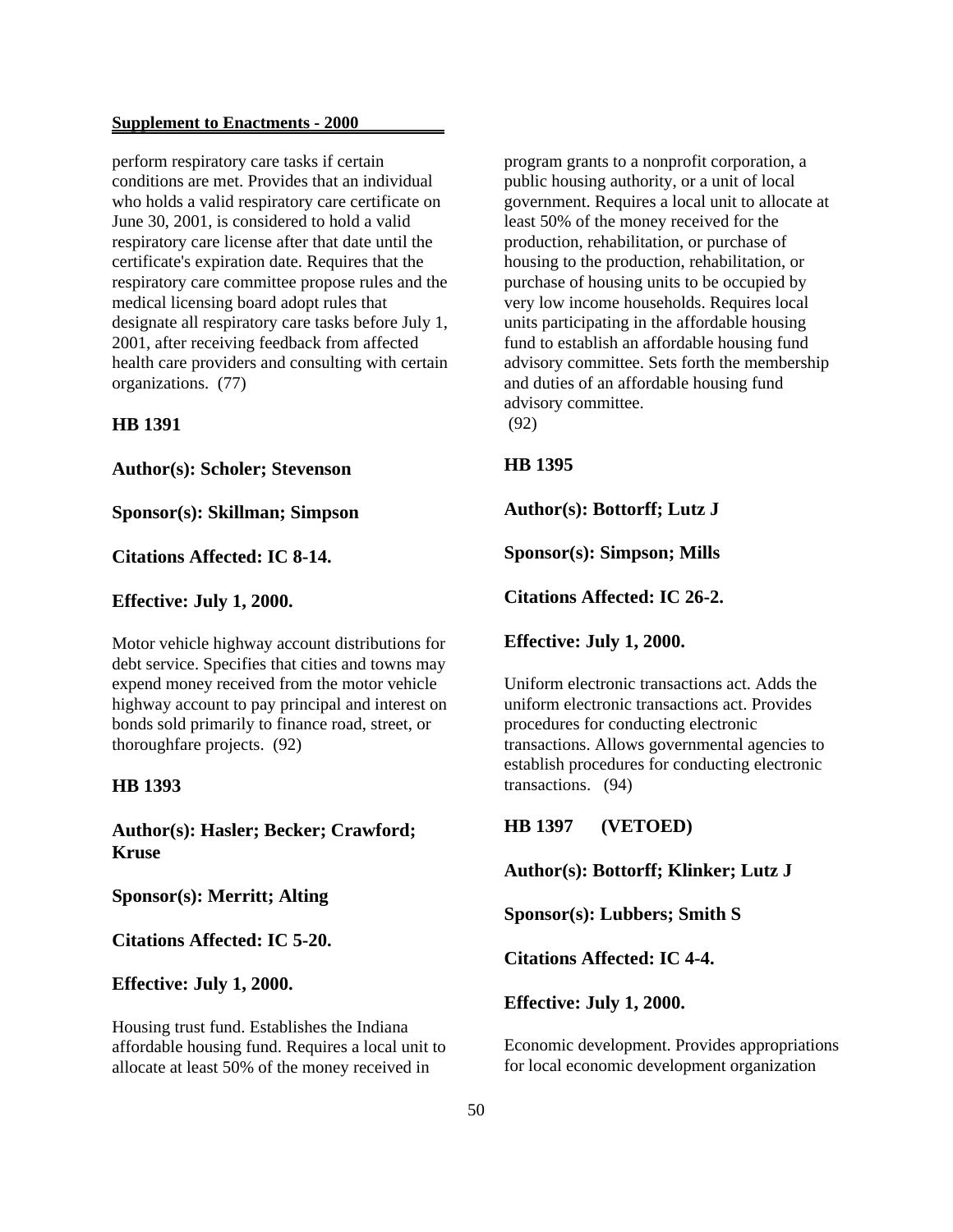grants do not expire or revert. Provides that not more than 25% of the grant amounts awarded may be used for the provision or rehabilitation of low income housing. (73)

#### **HB 1398**

**Author(s): Bottorff; Duncan**

**Sponsor(s): Meeks R; Sipes**

**Citations Affected: IC 14-13; IC 36-8.**

### **Effective: July 1, 2000.**

Wireless emergency telephone system fund. Allows the transfer of money between and among the accounts of the wireless emergency telephone system fund. Provides procedures for the transfers. Requires that transfers be approved by the affirmative vote of at least eight members of the wireless enhanced 911 advisory board. (77)

#### **HB 1419**

**Author(s): Grubb; Dillon; Welch**

**Sponsor(s): Harrison; Breaux**

**Citations Affected: IC 9-18; IC 16-19; noncode.**

#### **Effective: July 1, 2000.**

Anatomical gift funding. Establishes the anatomical gift promotion fund for the purpose of receiving donations of money collected by the bureau of motor vehicles for organizations that promote the procurement of organs for anatomical gifts. Provides that donations of money made in conjunction with vehicle registrations are to be deposited with the treasurer of state and distributed to the

anatomical gift promotion fund by the auditor of state. Provides that the fund is to be administered by the state department of health. Requires the auditor of state to distribute \$50,000 before July 29, 2000, to the Indiana Donation Alliance Foundation to establish a statewide telephone donor and patient referral system. (44)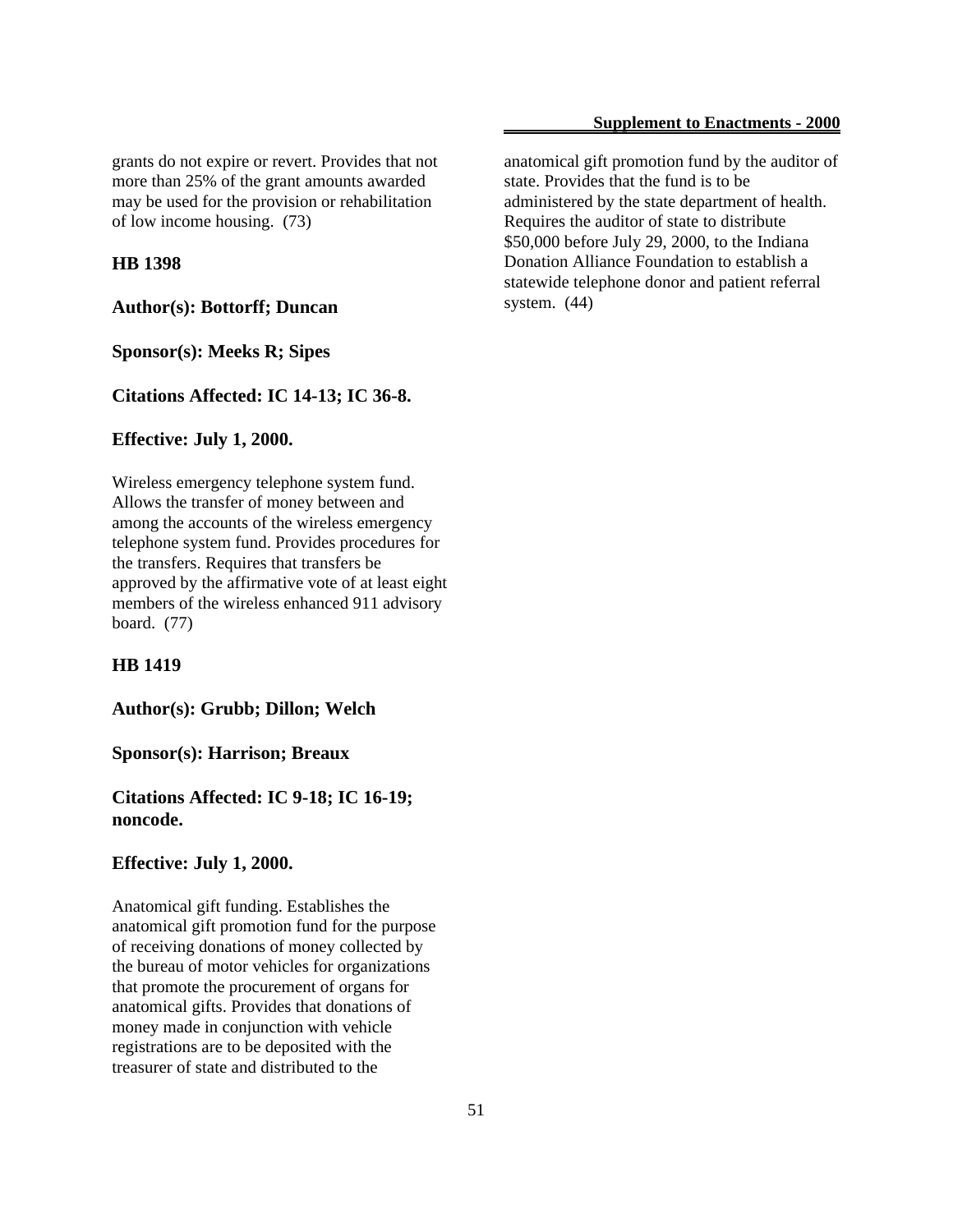# **CITATIONS AFFECTED**

| HB 1024                  |
|--------------------------|
| SB 62                    |
| HB 1124, SB 96           |
| SB 114                   |
| HB 1024, SB 114          |
| SB 114                   |
| HB 1024, SB 114          |
| HB 1024                  |
| SB 114                   |
| HB 1024                  |
| HB 1024                  |
| HB 1326                  |
| HB 1397, SB 187, SB 408  |
| <b>SB</b> 171            |
| SB 227                   |
| <b>SB</b> 108            |
| SB 64                    |
| HB 1180                  |
| SB <sub>1</sub>          |
| <b>HB</b> 1008           |
| HB 1102, SB 419          |
| HB 1013, HB 1030, HB     |
| 1295                     |
| HB 1011                  |
| HB 1297                  |
| HB 1024                  |
| HB 1024                  |
| HB 1024                  |
| HB 1241, HB 1293, SB 76, |
| SB 212                   |
|                          |
|                          |
| HB 1241, SB 227          |
| SB 351, SB 447           |
| HB 1074                  |
| HB 1393                  |
| HB 1008, HB 1326         |
| HB 1068, HB 1166, HB     |
| 1241, SB 187, SB 508     |
| SB 14                    |
|                          |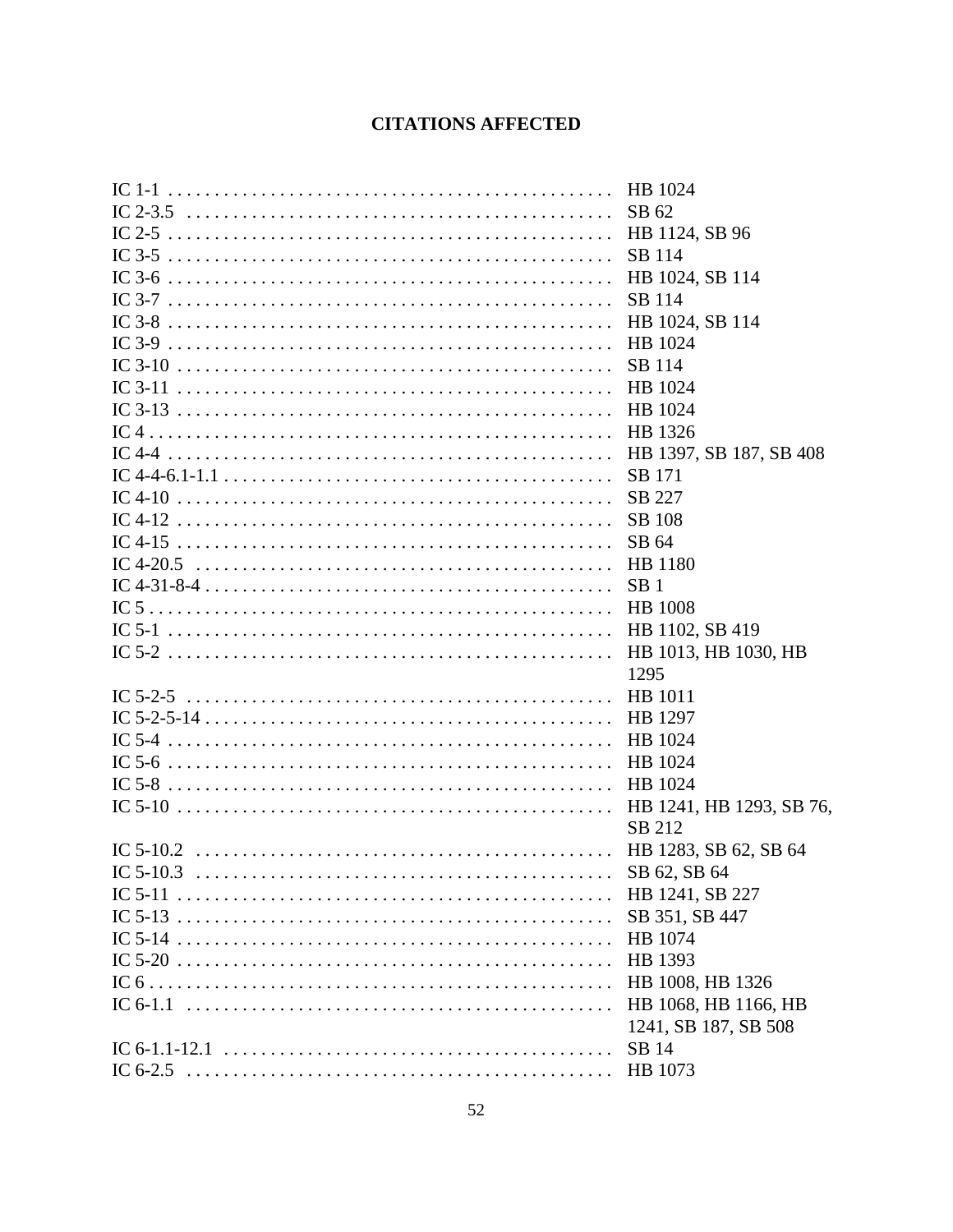|            | SB 8                     |
|------------|--------------------------|
| IC $6-3.1$ | HB 1214, HB 1354         |
|            | SB 14                    |
|            | SB 171                   |
|            | HB 1003                  |
|            | SB 216                   |
|            | SB 186, SB 353           |
|            | SB 40, SB 186, SB 353    |
|            | HB 1326                  |
|            | SB 490                   |
|            | SB 470                   |
|            | SB 315                   |
|            | HB 1316                  |
|            | HB 1391                  |
|            | HB 1106                  |
|            | SB 355                   |
|            | HB 1051, HB 1326         |
|            | SB 114                   |
|            | HB 1097                  |
|            | HB 1034, HB 1419         |
|            | SB 218                   |
|            | HB 1097                  |
|            | HB 1131                  |
|            | HB 1097                  |
|            | HB 1034, HB 1097, SB 24  |
|            | SB 1, SB 24              |
|            | SB 73                    |
|            | SB 73                    |
|            | SB 146                   |
|            | HB 1055                  |
|            | HB 1062                  |
|            |                          |
|            | HB 1051, SB 433          |
|            | HB 1013                  |
|            | HB 1051, HB 1326         |
|            | SB 114, SB 455, SB 504   |
|            | HB 1004                  |
|            | <b>SB</b> 108            |
|            | SB 79                    |
|            | HB 1130, HB 1352, SB 79, |
|            | SB 455                   |
|            | SB 504                   |
|            | SB 411                   |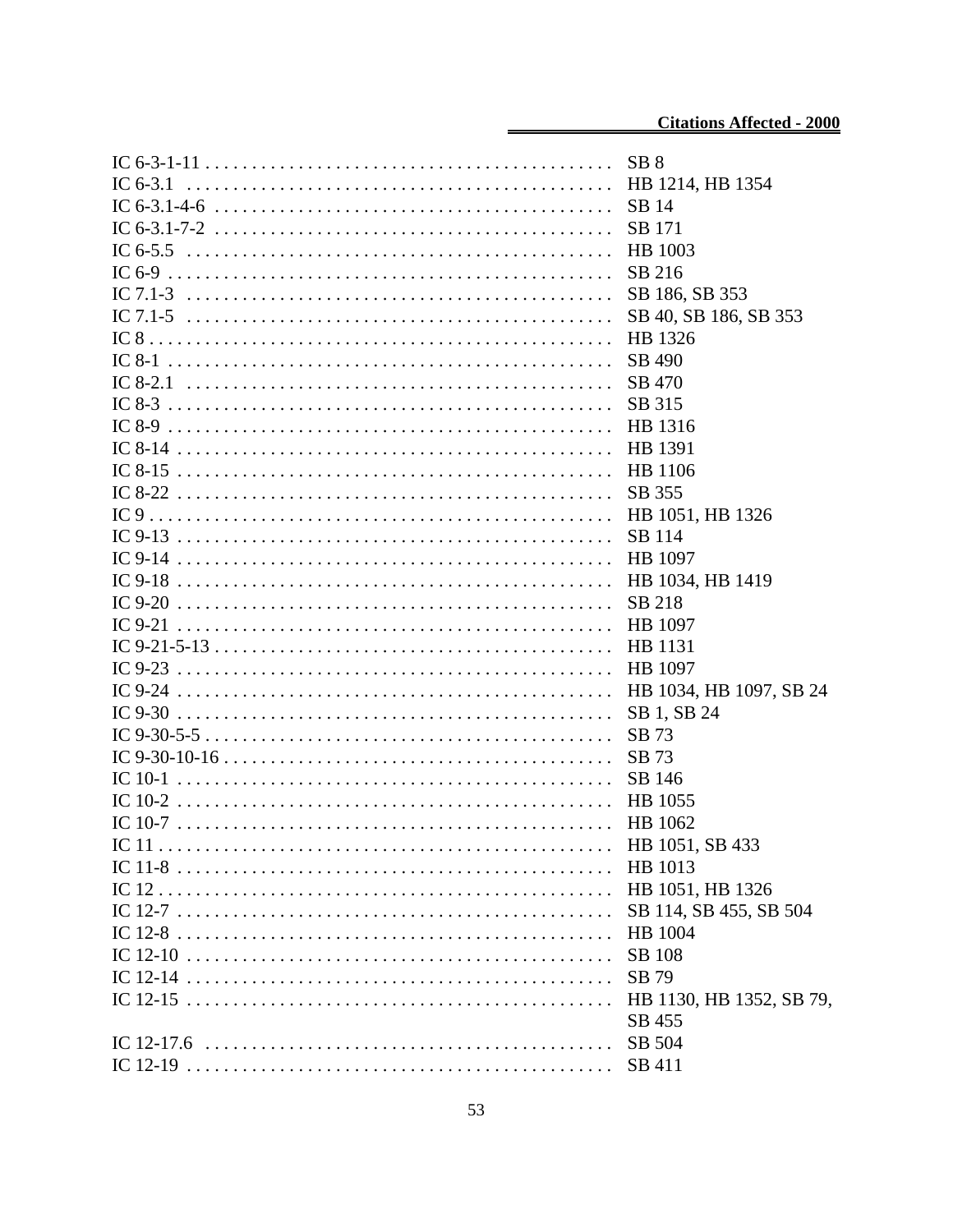# **Citations Affected - 2000**

| SB 431               |
|----------------------|
|                      |
| 1343                 |
| SB 511               |
|                      |
| SB 317               |
| SB 511               |
| SB 372               |
| SB 431               |
| SB 372               |
| <b>HB</b> 1008       |
| SB 511               |
|                      |
|                      |
| SB 317               |
| HB 1051              |
| HB 1075, HB 1184     |
| HB 1398              |
|                      |
| SB <sub>1</sub>      |
| HB 1184              |
| SB 205, SB 331       |
| SB 44                |
| HB 1051              |
|                      |
|                      |
| SB 158               |
|                      |
| HB 1329, SB 114      |
| HB 1311, HB 1419     |
| HB 1124, SB 318      |
| HB 1329              |
|                      |
| HB 1124, HB 1311     |
| HB 1328              |
| HB 1326              |
| HB 1024, SB 114      |
| HB 1024, SB 114      |
| HB 1018, HB 1054, HB |
| 1157, SB 162         |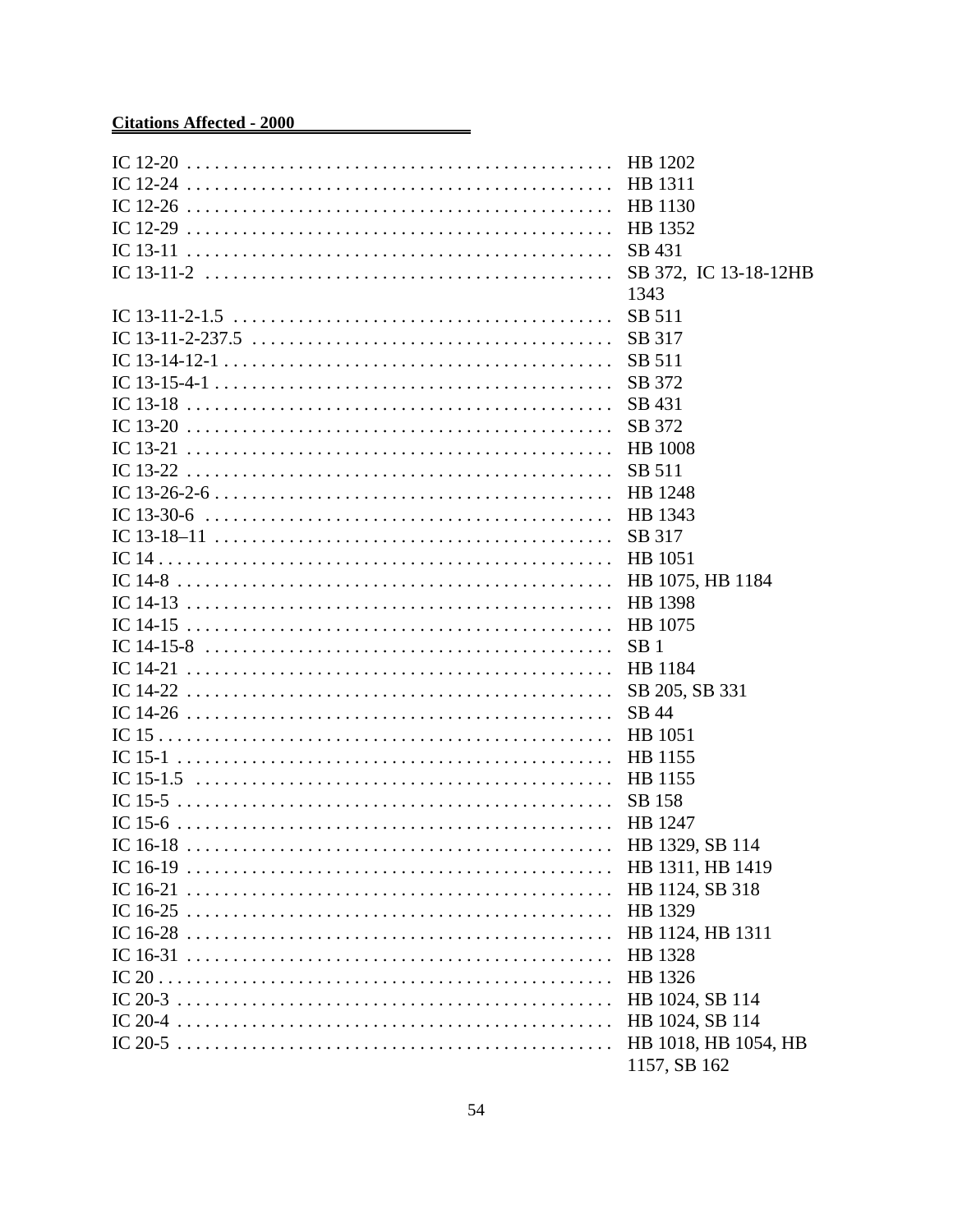|             | HB 1074, SB 352          |
|-------------|--------------------------|
| IC 20-8.1   | HB 1058                  |
| IC $20-9.1$ | HB 1267                  |
|             | SB 224                   |
|             | HB 1271, HB 1278, HB     |
|             | 1330                     |
|             | SB 278                   |
|             | HB 1241                  |
|             | SB <sub>9</sub>          |
|             | HB 1024                  |
|             | SB 393, SB 508           |
|             | HB 1158, SB 489          |
|             | SB 64                    |
|             | SB 373                   |
|             | <b>HB</b> 1050           |
|             | HB 1043                  |
|             | SB 244                   |
|             | SB 233                   |
|             | HB 1326, SB 108          |
|             | <b>HB</b> 1010           |
|             | SB 134                   |
|             | HB 1051                  |
|             | HB 1141, SB 158, SB 244  |
|             | SB 244                   |
| IC $25-5.1$ | SB 401                   |
|             | HB 1141                  |
|             | HB 1141, HB 1215         |
|             | SB 178                   |
|             | SB 322                   |
|             | HB 1387                  |
|             | HB 1326                  |
|             | HB 1395                  |
|             | HB 1222, HB 1334, SB 418 |
|             | HB 1150                  |
|             | HB 1150                  |
|             | HB 1293, SB 212, SB 233  |
|             | SB 33                    |
|             | HB 1293, SB 212, SB 469  |
|             | SB 33                    |
|             | <b>HB</b> 1010           |
|             | HB 1376                  |
|             | HB 1034                  |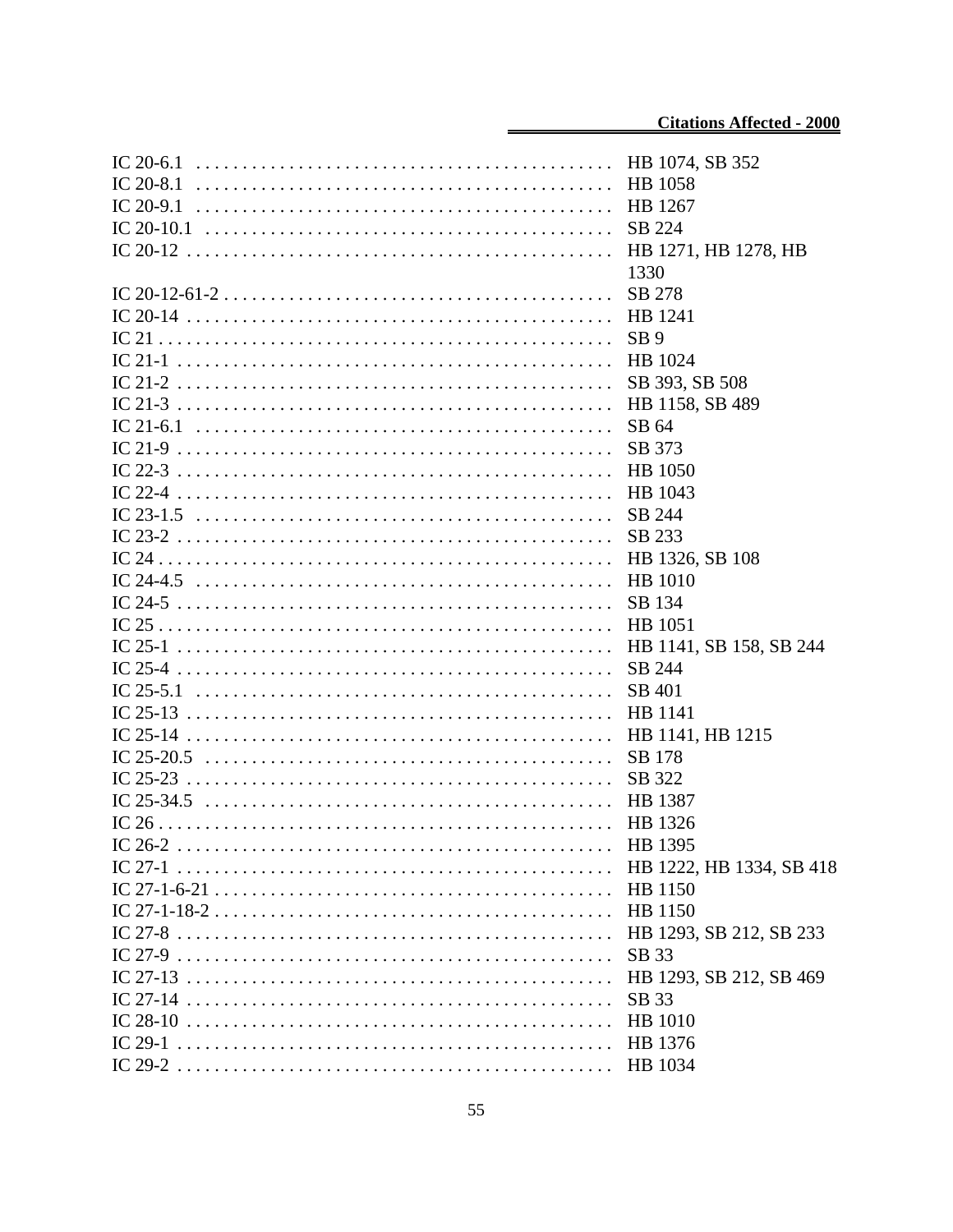# **Citations Affected - 2000**

|              | HB 1125                |
|--------------|------------------------|
|              | HB 1051                |
|              | SB 330                 |
|              | SB 411                 |
|              | SB 330                 |
|              | SB 330                 |
|              | HB 1326                |
|              | <b>HB</b> 1008         |
|              | SB 227                 |
|              | <b>HB</b> 1008         |
|              | HB 1074, HB 1279       |
|              | SB 143                 |
|              | HB 1182, SB 143        |
|              | HB 1182                |
|              | SB 442                 |
|              | HB 1010                |
|              | HB 1192                |
|              | HB 1387                |
|              | <b>HB</b> 1008         |
|              | HB 1051, SB 433        |
|              | HB 1192                |
|              | SB <sub>1</sub>        |
| IC $35-41-1$ | HB 1239                |
|              | SB <sub>7</sub>        |
|              | HB 1137, HB 1192       |
|              | SB 74                  |
|              | SB 330                 |
|              | SB 147                 |
|              | HB 1239                |
|              |                        |
|              |                        |
|              | 1180                   |
|              | SB 114, SB 118         |
|              | HB 1166, SB 118        |
|              | HB 1228, SB 118        |
|              | SB 118                 |
|              | SB 114, SB 118         |
|              | HB 1166, HB 1221, HB   |
|              | 1231                   |
|              | HB 1068, HB 1221, HB   |
|              | 1398, SB 62, SB 64, SB |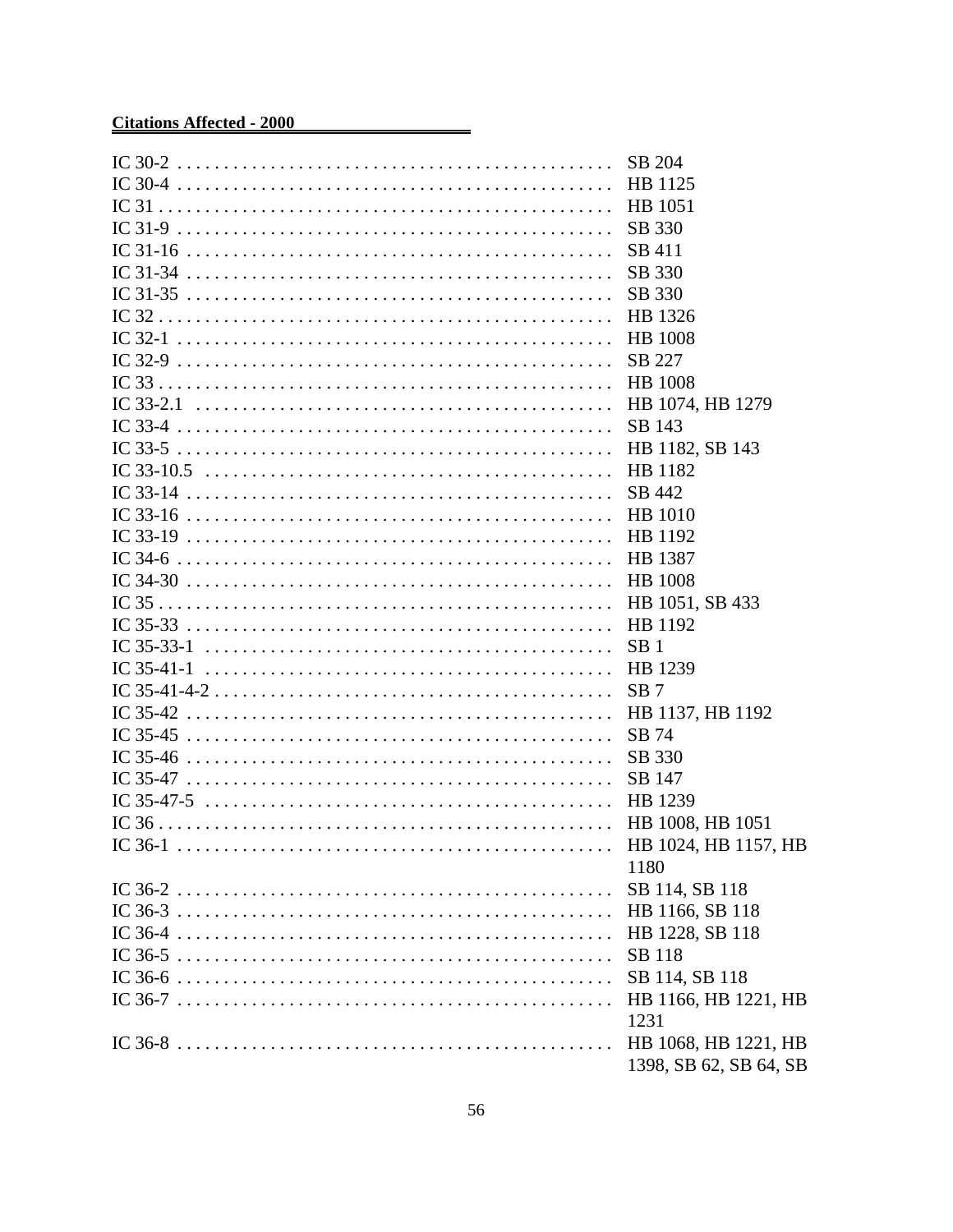|                                                 | 222                      |
|-------------------------------------------------|--------------------------|
|                                                 | HB 1024, HB 1031, HB     |
|                                                 | 1054, HB 1068, HB 1102,  |
|                                                 | HB 1106, HB 1130, HB     |
|                                                 | 1157, HB 1158, HB 1166,  |
|                                                 | HB 1197, HB 1202, HB     |
|                                                 | 1214, HB 1215, HB 1221,  |
|                                                 | HB 1222, HB 1241, HB     |
|                                                 | 1247, HB 1271, HB 1278,  |
|                                                 | HB 1293, HB 1343, HB     |
|                                                 | 1387, HB 1419, SB 33, SB |
|                                                 | 46, SB 62, SB 76 SB 108, |
|                                                 | SB 117, SB 158, SB 175,  |
|                                                 | SB 178, SB 187, SB 212,  |
|                                                 | SB 244, SB 262, SB 278,  |
|                                                 | SB 373, SB 408, SB 418,  |
|                                                 | SB 431, SB 455, SB 489,  |
|                                                 | SB 490, SB 508, SB 515   |
| Numerous provisions throughout the Indiana code | SB 12                    |
| P.L.199-1997                                    | HB 1279                  |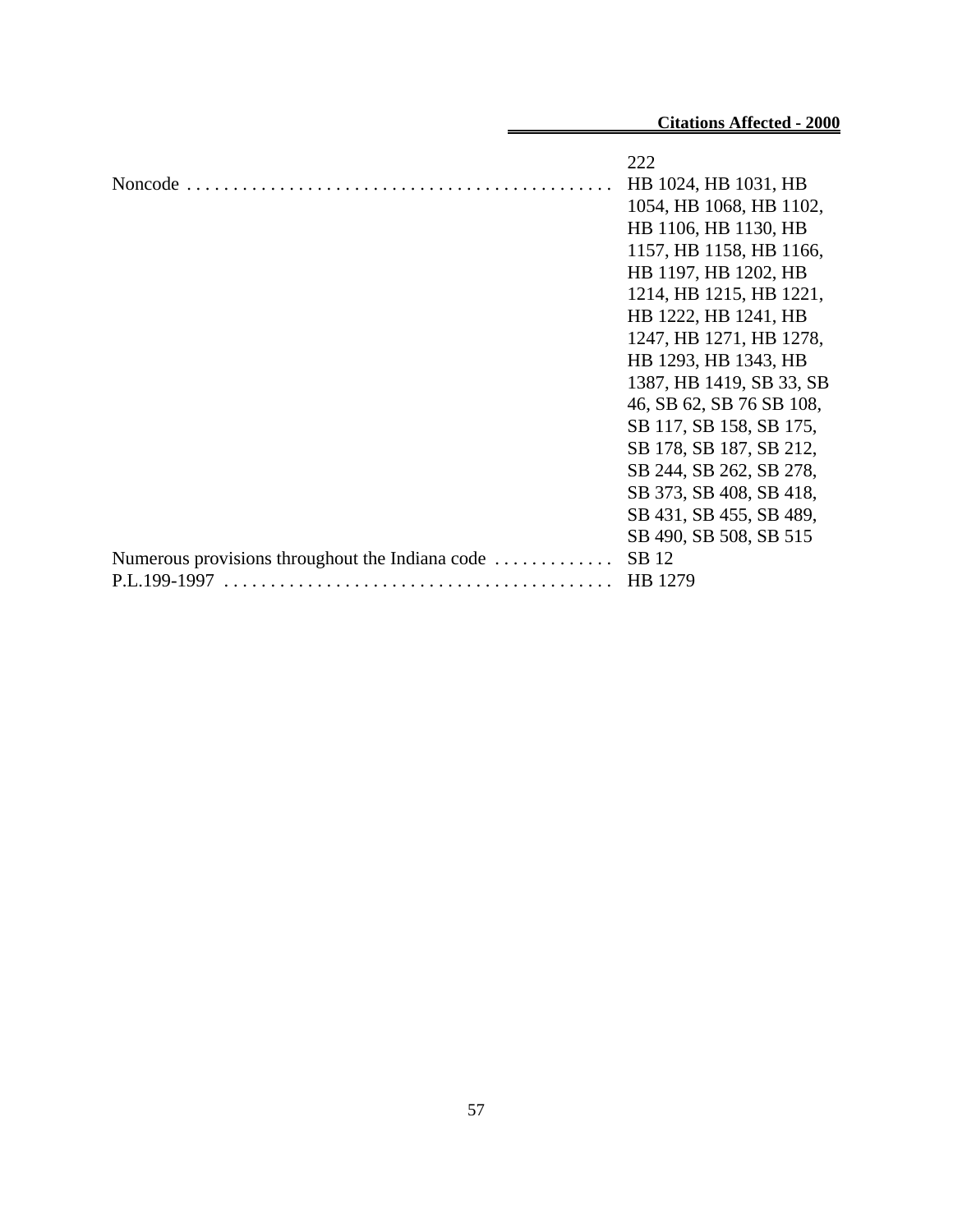## **SUBJECT INDEX**

| ABANDONED OR UNCLAIMED PROPERTY                 |                                                                        |
|-------------------------------------------------|------------------------------------------------------------------------|
| SB 0227                                         | Unclaimed property and unpaid checks.                                  |
|                                                 | ADMINISTRATION, STATE DEPARTMENT OF                                    |
| SB 0064                                         | PERF and TRF administration.                                           |
| SB 0076                                         | Death benefit for probation officers.                                  |
| SB 0351                                         | Sweep account references.                                              |
| SB 0447                                         | Participation in board for depositories meetings.                      |
| <b>AGRICULTURE</b> generally                    |                                                                        |
| SB 0470                                         | Identifying information on farm trucks.                                |
| <b>AGRICULTURE, State Agencies and Programs</b> |                                                                        |
| HB 1155                                         | State fair advisory committee.                                         |
| HB 1247                                         | Dairy industry development board.                                      |
| <b>AIRCRAFT AND AIRPORTS</b>                    |                                                                        |
| SB 0355                                         | Meetings of airport boards.                                            |
|                                                 | ALCOHOLIC BEVERAGES, Crimes and Offenses                               |
| HB 1051                                         | Motor vehicle matters and juveniles.                                   |
| SB 0040                                         | Minors at recreational facilities.                                     |
|                                                 | ALCOHOLIC BEVERAGES, Licenses, Permits, and Taxes                      |
| SB 0186                                         | Alcoholic beverage license revocation.                                 |
| SB 0353                                         | Alcoholic beverages at auto racing facilities.                         |
| <b>ALLEN COUNTY</b>                             |                                                                        |
| HB 1231                                         | Professional sports and convention areas.                              |
| SB 0216                                         | Allen County supplemental food and beverage tax.                       |
| <b>ANATOMICAL GIFTS</b>                         |                                                                        |
| HB 1419                                         | Anatomical gift funding.                                               |
| ANNEXATION OF TERRITORY                         |                                                                        |
| HB 1228                                         | Consensual annexations.                                                |
| ARCHITECTS AND ARCHITECTURE                     |                                                                        |
| SB 0244                                         | Landscape architects.                                                  |
| <b>ATHLETIC TRAINERS</b>                        |                                                                        |
| SB 0401                                         | Athletic trainer licensure.                                            |
| <b>ATTORNEY GENERAL</b>                         |                                                                        |
| HB 1125                                         | Charitable trusts.                                                     |
| <b>AUCTIONEERS AND AUCTIONS</b>                 |                                                                        |
| HB 1398                                         | Transfer of money between accounts of emergency telephone system fund. |
|                                                 |                                                                        |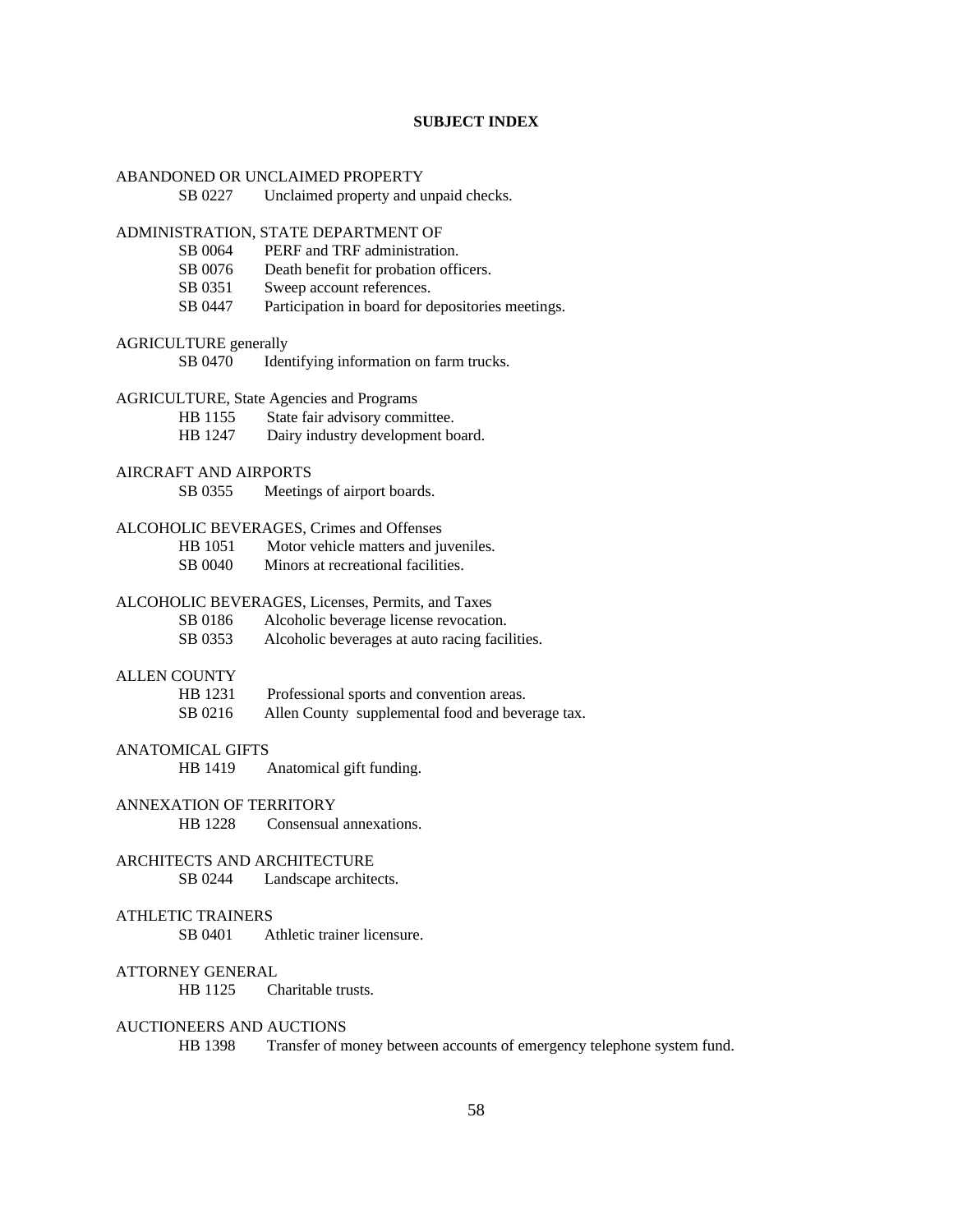| <b>BOATS AND BOATING</b>              |                                                                 |
|---------------------------------------|-----------------------------------------------------------------|
| HB 1075                               | Boating regulation.                                             |
| BONDS, Financial                      |                                                                 |
| HB 1102                               | Financing health facilities $\&$ judicial/legislative facility. |
| SB 0419                               | Validation of bonds and other agreements.                       |
| <b>BUDGETS AND APPROPRIATIONS</b>     |                                                                 |
| HB 1393                               | Housing trust fund.                                             |
| SB 0009                               | School funding.                                                 |
| SB 0108                               | Disposition of tobacco settlement funds.                        |
| <b>CEMETERIES AND DEAD BODIES</b>     |                                                                 |
| HB 1184                               | Cemeteries and burial grounds.                                  |
| <b>CHILDREN AND MINORS generally</b>  |                                                                 |
| SB 0040                               | Minors at recreational facilities.                              |
| SB 0504                               | Children's health insurance program.                            |
|                                       | <b>CHILDREN AND MINORS, Foster Care</b>                         |
| SB 0330                               | Long term foster parent party status.                           |
| <b>CHURCHES AND RELIGIONS</b>         |                                                                 |
| HB 1180                               | Display of Ten Commandments on public property.                 |
|                                       | CIGARETTES, CIGARS, AND TOBACCO; CIGARETTE TAX                  |
| SB 0108                               | Disposition of tobacco settlement funds.                        |
| <b>CITIES AND TOWNS</b>               |                                                                 |
| HB 1068                               | Fire districts; fire protection tax levies.                     |
| HB 1391                               | Motor vehicle highway account distributions for debt service.   |
|                                       | CIVIL RIGHTS AND CIVIL RIGHTS COMMISSION                        |
| HB 1011                               | Bias crimes.                                                    |
| <b>COMPUTERS</b>                      |                                                                 |
| HB 1395                               | Uniform electronic transactions act.                            |
| <b>CONFLICT RESOLUTION</b>            |                                                                 |
| HB 1279                               | CLEO program and alternative dispute resolution pilot project.  |
|                                       | CONSUMER CREDIT AND PROTECTION [includes UCCC]                  |
| HB 1010                               | Financial institutions and consumer credit.                     |
| <b>CORPORATIONS</b>                   |                                                                 |
| SB 0014                               | Tax abatement; research and development.                        |
| <b>CORRECTION, Community Programs</b> |                                                                 |
| SB 0222                               | Commissary funds and inmate trust funds.                        |
| SB 0433                               | Community transition program.                                   |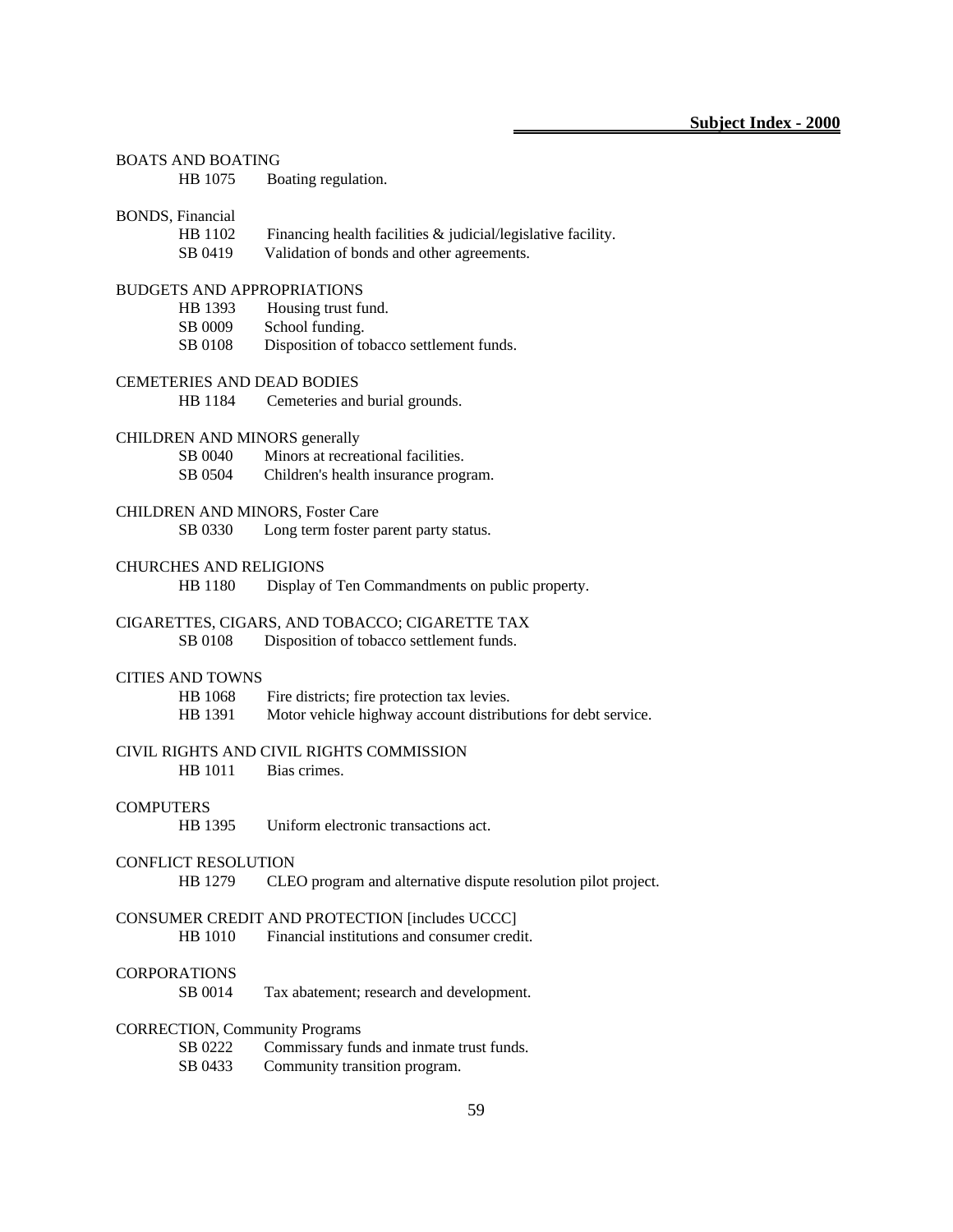# **Subject Index - 2000**

| CORRECTION, Department of          |                                                                  |
|------------------------------------|------------------------------------------------------------------|
| HB 1013                            | Cultural diversity training and corrections.                     |
| SB 0175                            | Developmentally disabled and criminal justice system study.      |
|                                    |                                                                  |
| <b>COUNTY GOVERNMENT</b>           |                                                                  |
| HB 1221                            | Membership of advisory plan commission.                          |
| HB 1231                            | Professional sports and convention areas.                        |
| HB 1241                            | Library tax, insurance, and accounting procedures.               |
|                                    |                                                                  |
| <b>COURTS</b> generally<br>SB 0143 | Delaware County courts.                                          |
|                                    |                                                                  |
|                                    | CRIMES AND OFFENSES generally                                    |
| HB 1295                            | Violent crime victims compensation fund.                         |
|                                    |                                                                  |
|                                    | CRIMES AND OFFENSES, Controlled Substances                       |
| SB 0001                            | Blood and breath alcohol concentration tests.                    |
|                                    |                                                                  |
|                                    | CRIMES AND OFFENSES, Offenses Against Persons<br>Bias crimes.    |
| HB 1011<br>HB 1137                 |                                                                  |
| HB 1192                            | Battery on a firefighter.<br>Domestic battery.                   |
| SB 0007                            | Murder prosecutions.                                             |
| SB 0147                            | Regulation of laser pointers.                                    |
|                                    |                                                                  |
|                                    | CRIMES AND OFFENSES, Offenses Against Property                   |
| HB 1011                            | Bias crimes.                                                     |
|                                    |                                                                  |
|                                    | CRIMES AND OFFENSES, Sentencing                                  |
| SB 0007                            | Murder prosecutions.                                             |
| SB 0433                            | Community transition program.                                    |
|                                    |                                                                  |
| DELAWARE COUNTY<br>SB 0143         | Delaware County courts.                                          |
|                                    |                                                                  |
|                                    | DENTISTS AND DENTISTRY; DENTAL HYGIENISTS                        |
|                                    | HB 1215 Practice of dentistry.                                   |
|                                    | SB 0469 Dental limited service health maintenance organizations. |
|                                    |                                                                  |
|                                    | DRUGS, Drug and Other Substance Abuse                            |
| SB 0001                            | Blood and breath alcohol concentration tests.                    |
| SB 0073                            | OWI causing death.                                               |
|                                    |                                                                  |
|                                    | ECONOMIC DEVELOPMENT generally                                   |
| HB 1397                            | Economic development.                                            |
| SB 0171                            | Enterprise zones.                                                |
|                                    | EDUCATION, State Superintendent, State Department and Boards     |
| HB 1354                            | EDGE credits.                                                    |
|                                    |                                                                  |
|                                    |                                                                  |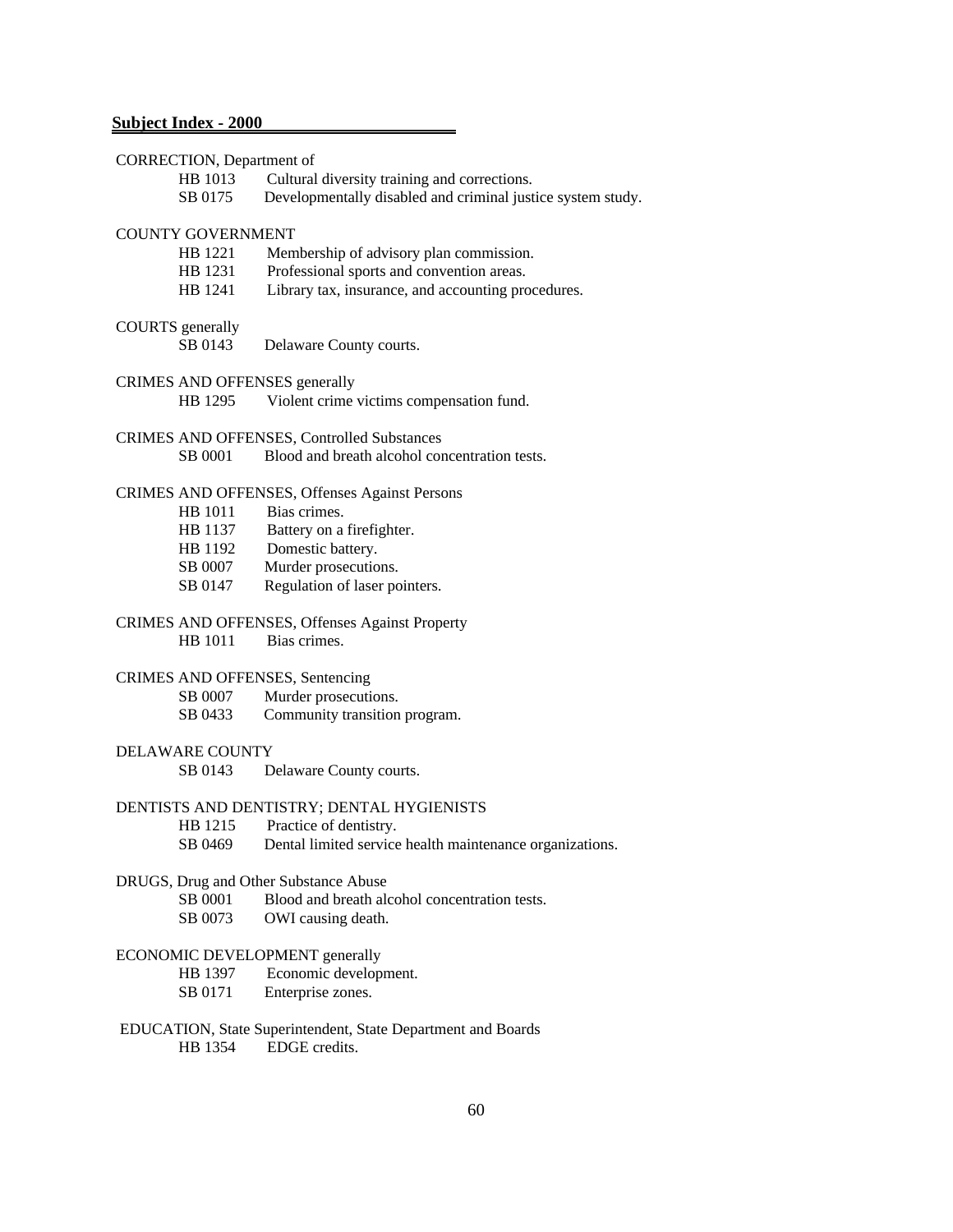| <b>ELECTIONS</b> generally    |                                                              |
|-------------------------------|--------------------------------------------------------------|
| HB 1024                       | Miscellaneous election law changes.                          |
| SB 0114                       | Various election law matters.                                |
| SB 0117                       | Public question ballot language.                             |
| SB 0118                       | State certifying official references.                        |
| <b>ELKHART COUNTY</b>         |                                                              |
| HB 1231                       | Professional sports and convention areas.                    |
|                               | EMERGENCIES AND DISASTERS; STATE EMERGENCY MANAGEMENT AGENCY |
| HB 1074                       | Confidentiality of school security plans.                    |
| <b>ENVIRONMENT</b> generally  |                                                              |
| SB 0262                       | Releases from underground storage tanks.                     |
| SB 0317                       | Operator certification.                                      |
| SB 0372                       | Special waste and industrial waste.                          |
| SB 0431                       | Water quality standards and combined sewers.                 |
| SB 0511                       | Hazardous waste manifests.                                   |
| HB 1343                       | Environmental notices, reports, penalties, and permits.      |
|                               | ENVIRONMENTAL MANAGEMENT, DEPARTMENT AND AGENCIES            |
| HB 1248                       | Regional water, sewer, and solid waste districts.            |
| SB 0262                       | Releases from underground storage tanks.                     |
|                               | <b>FAMILY AND SOCIAL SERVICES ADMINISTRATION</b>             |
| HB 1004                       | FSSA; Medicaid payments.                                     |
| SB 0175                       | Developmentally disabled and criminal justice system study.  |
| <b>FINANCIAL INSTITUTIONS</b> |                                                              |

- HB 1003 Financial institutions tax.
- HB 1010 Financial institutions and consumer credit.
- HB 1376 Safety deposit boxes.

## FINANCIAL INSTITUTIONS, DEPARTMENT OF

SB 0447 Participation in board for depositories meetings.

## FIRE DEPARTMENTS AND DISTRICTS

HB 1068 Fire districts; fire protection tax levies.

## FIREFIGHTERS; FIREFIGHTERS' PENSIONS AND BENEFITS

- HB 1137 Battery on a firefighter.
- SB 0062 Public safety benefits.

### FISH AND WILDLIFE

SB 0331 Fishing license exemption.

## FOODS; FOOD AND BEVERAGE TAXES

- HB 1231 Professional sports and convention areas.
- SB 0216 Allen County supplemental food and beverage tax.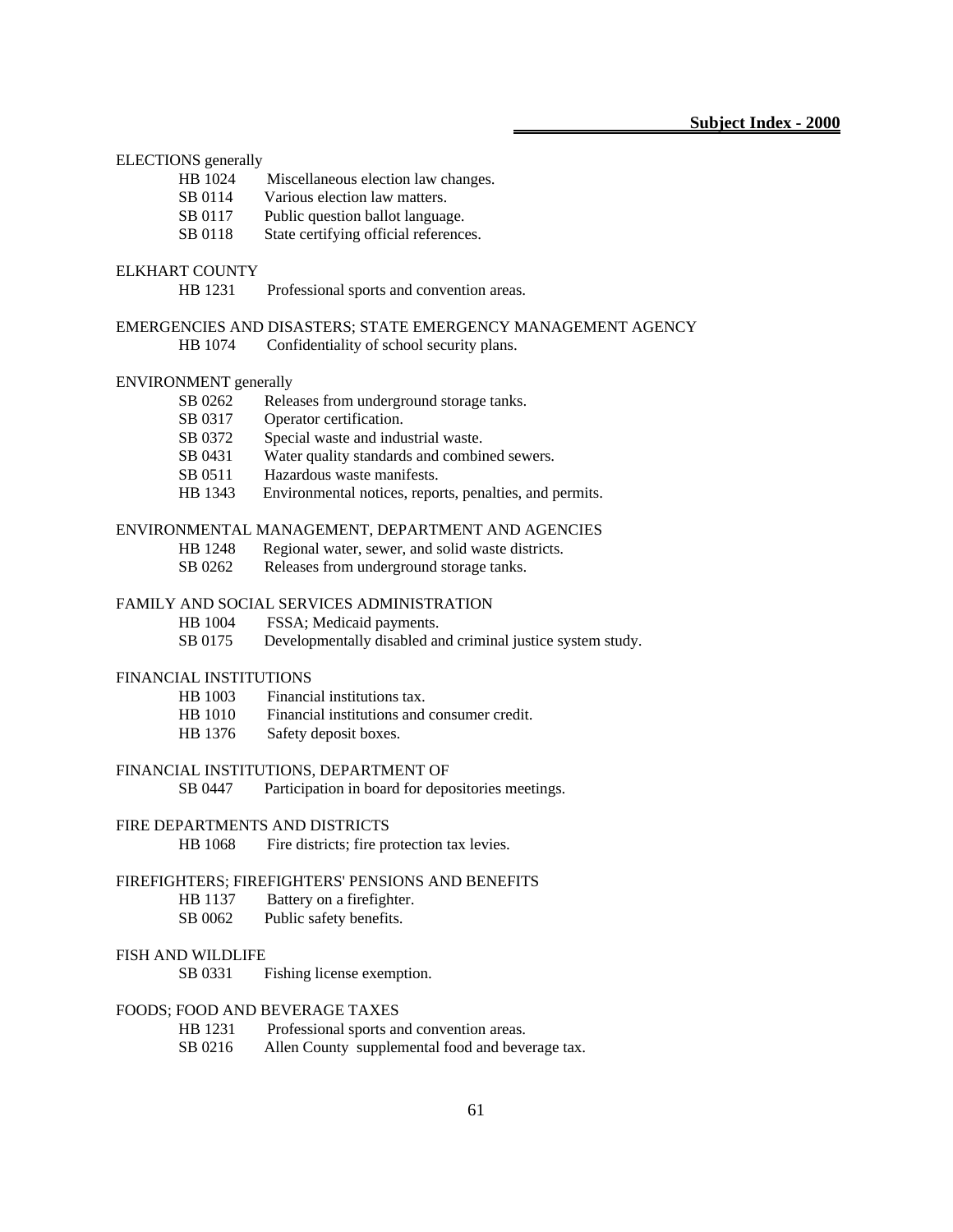| SB 0204                                  | FUNERAL DIRECTORS AND EMBALMERS; FUNERAL EXPENSES<br>Prepaid funeral contracts. |
|------------------------------------------|---------------------------------------------------------------------------------|
|                                          | <b>GAMBLING AND GAMES OF CHANCE</b>                                             |
| HB 1157                                  | Riverboat revenues for endowments and foundations.                              |
| HB 1398                                  | Transfer of money between accounts of emergency telephone system fund.          |
|                                          | GASOLINE AND GASOHOL; FUEL TAXES                                                |
| HB 1073                                  | Prepaid sales tax on gasoline.                                                  |
| <b>GENERAL ASSEMBLY</b>                  |                                                                                 |
| SB 0096                                  | Health finance commission.                                                      |
|                                          |                                                                                 |
| <b>GOLF COURSES</b>                      |                                                                                 |
| SB 0040                                  | Minors at recreational facilities.                                              |
| <b>HANDICAPPED PERSONS</b>               |                                                                                 |
| SB 0079                                  | Medicaid definition of disability.                                              |
|                                          | HEALTH MAINTENANCE ORGANIZATIONS                                                |
| HB 1293                                  | Colorectal cancer testing.                                                      |
|                                          |                                                                                 |
| <b>HEALTH</b> generally                  |                                                                                 |
| HB 1102                                  | Financing health facilities $\&$ judicial/legislative facility.                 |
| SB 0096                                  | Health finance commission.                                                      |
| SB 0212                                  | Insurance coverage for treatment of morbid obesity.                             |
| HEALTH, Disease Control                  |                                                                                 |
| HB 1058                                  | High school student transcripts.                                                |
|                                          |                                                                                 |
|                                          | HEALTH, Health Care Costs; Health Insurance                                     |
| HB 1293                                  | Colorectal cancer testing.                                                      |
| SB 0212                                  | Insurance coverage for treatment of morbid obesity.                             |
| SB 0455                                  | Disproportionate share providers.                                               |
| SB 0469                                  | Dental limited service health maintenance organizations.                        |
| <b>HEALTH, Health Care Professionals</b> |                                                                                 |
|                                          | HB 1141 Health professions bureau.                                              |
| HB 1215                                  | Practice of dentistry.                                                          |
| SB 0134                                  | Podiatric physicians.                                                           |
| HEALTH, Home Health Care                 |                                                                                 |
| HB 1197                                  | Medicaid waiver proposals.                                                      |
|                                          |                                                                                 |
| <b>HEALTH, State Board and Agencies</b>  |                                                                                 |
| HB 1124                                  | Health.                                                                         |
| HB 1141                                  | Health professions bureau.                                                      |
| HIGHER EDUCATION, Adult Education        |                                                                                 |
| SB 0278                                  | Ivy Tech assessment and training services.                                      |
|                                          |                                                                                 |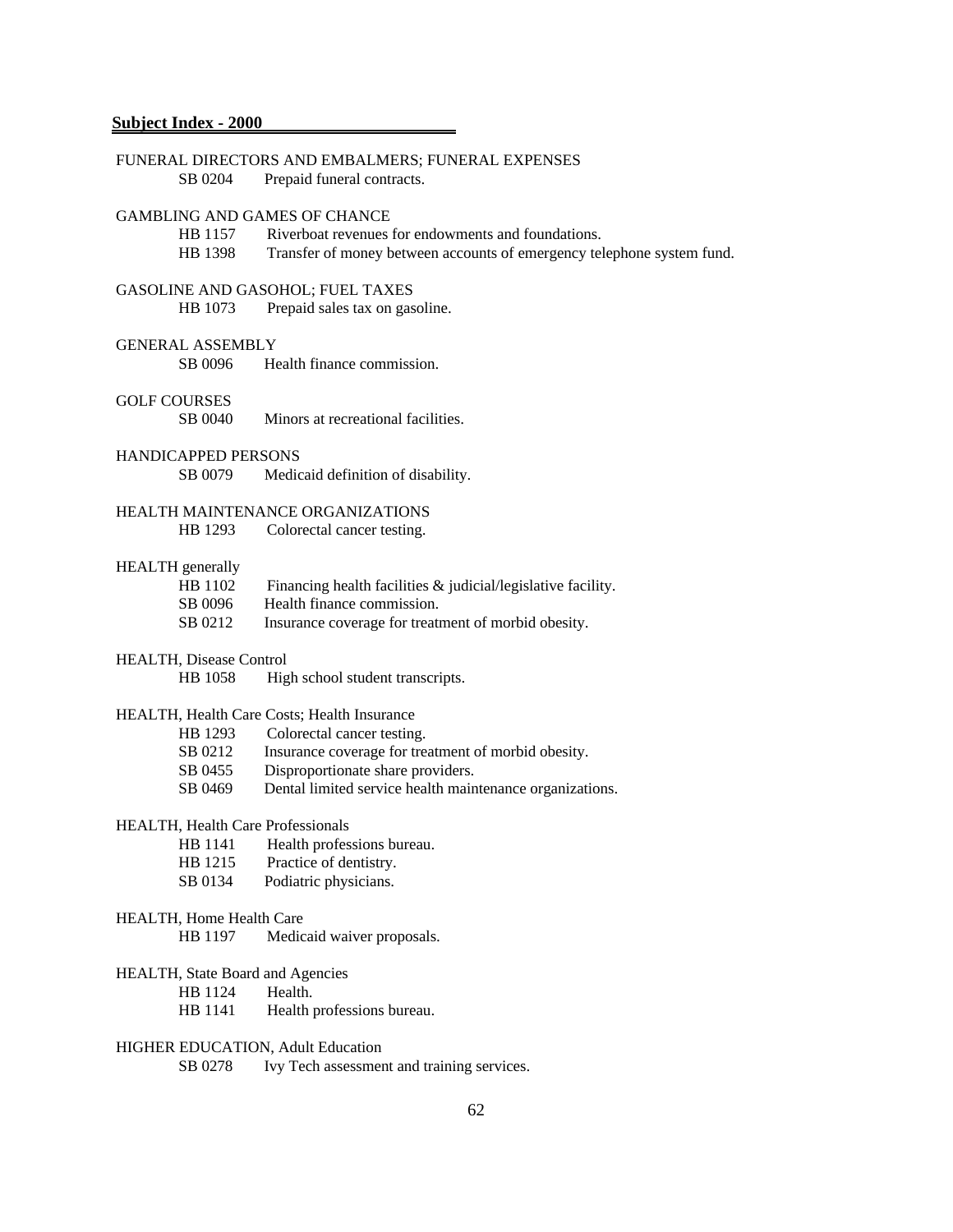|                                                     |                              | HIGHER EDUCATION, Colleges and Universities                  |  |
|-----------------------------------------------------|------------------------------|--------------------------------------------------------------|--|
|                                                     | HB 1271                      | Tuition exemption for veterans' children.                    |  |
|                                                     | HB 1278                      | Higher education awards for military personnel.              |  |
|                                                     | HB 1330                      | Ivy Tech State College board of trustees.                    |  |
|                                                     |                              | HISTORICAL ORGANIZATIONS; HISTORIC SITES AND PRESERVATION    |  |
|                                                     | HB 1184                      | Cemeteries and burial grounds.                               |  |
|                                                     | SB 0515                      | Transfer of Wolcott home.                                    |  |
| <b>HOSPICES</b>                                     |                              |                                                              |  |
|                                                     | HB 1329                      | Hospice licensure.                                           |  |
|                                                     |                              |                                                              |  |
|                                                     |                              | HOSPITALS AND MEDICAL FACILITIES                             |  |
|                                                     | HB 1102                      | Financing health facilities & judicial/legislative facility. |  |
|                                                     | HB 1124                      | Health.                                                      |  |
|                                                     | HB 1352                      | Disproportionate share hospital (DSH) payments.              |  |
|                                                     | SB 0318                      | Hospital council.                                            |  |
| <b>HOUSING</b>                                      |                              |                                                              |  |
|                                                     | HB 1166                      | Housing trust fund.                                          |  |
|                                                     | HB 1393                      | Housing trust fund.                                          |  |
|                                                     |                              |                                                              |  |
|                                                     | <b>HUMAN SERVICES</b>        |                                                              |  |
|                                                     | SB 0079                      | Medicaid definition of disability.                           |  |
|                                                     | SB 0411                      | Welfare and poor relief.                                     |  |
|                                                     | SB 0455                      | Disproportionate share providers.                            |  |
|                                                     | SB 0504                      | Children's health insurance program.                         |  |
| <b>HYPNOTISTS</b>                                   |                              |                                                              |  |
|                                                     | SB 0178                      | Hypnotists.                                                  |  |
|                                                     |                              |                                                              |  |
|                                                     |                              | <b>INCOME TAXES, Adjusted Gross Income Taxes</b>             |  |
|                                                     | HB 1003                      | Financial institutions tax.                                  |  |
|                                                     | <b>INCOME TAXES, Credits</b> |                                                              |  |
|                                                     | HB 1214                      | Research and development tax credits.                        |  |
|                                                     |                              |                                                              |  |
| <b>INDIANA CODE</b>                                 |                              |                                                              |  |
|                                                     | SB 0012                      | Technical corrections.                                       |  |
| <b>INDIANAPOLIS</b>                                 |                              |                                                              |  |
|                                                     | HB 1166                      | Housing trust fund.                                          |  |
|                                                     |                              |                                                              |  |
|                                                     | <b>INSURANCE</b> generally   |                                                              |  |
|                                                     | HB 1150                      | Insurance premiums tax rate reduction.                       |  |
|                                                     | SB 0212                      | Insurance coverage for treatment of morbid obesity.          |  |
|                                                     | SB 0233                      | Viatical settlement contract.                                |  |
| INSURANCE, Insurance Companies, Agents, and Brokers |                              |                                                              |  |
|                                                     | HB 1222                      | Insurance continuing education and licensure.                |  |
|                                                     |                              |                                                              |  |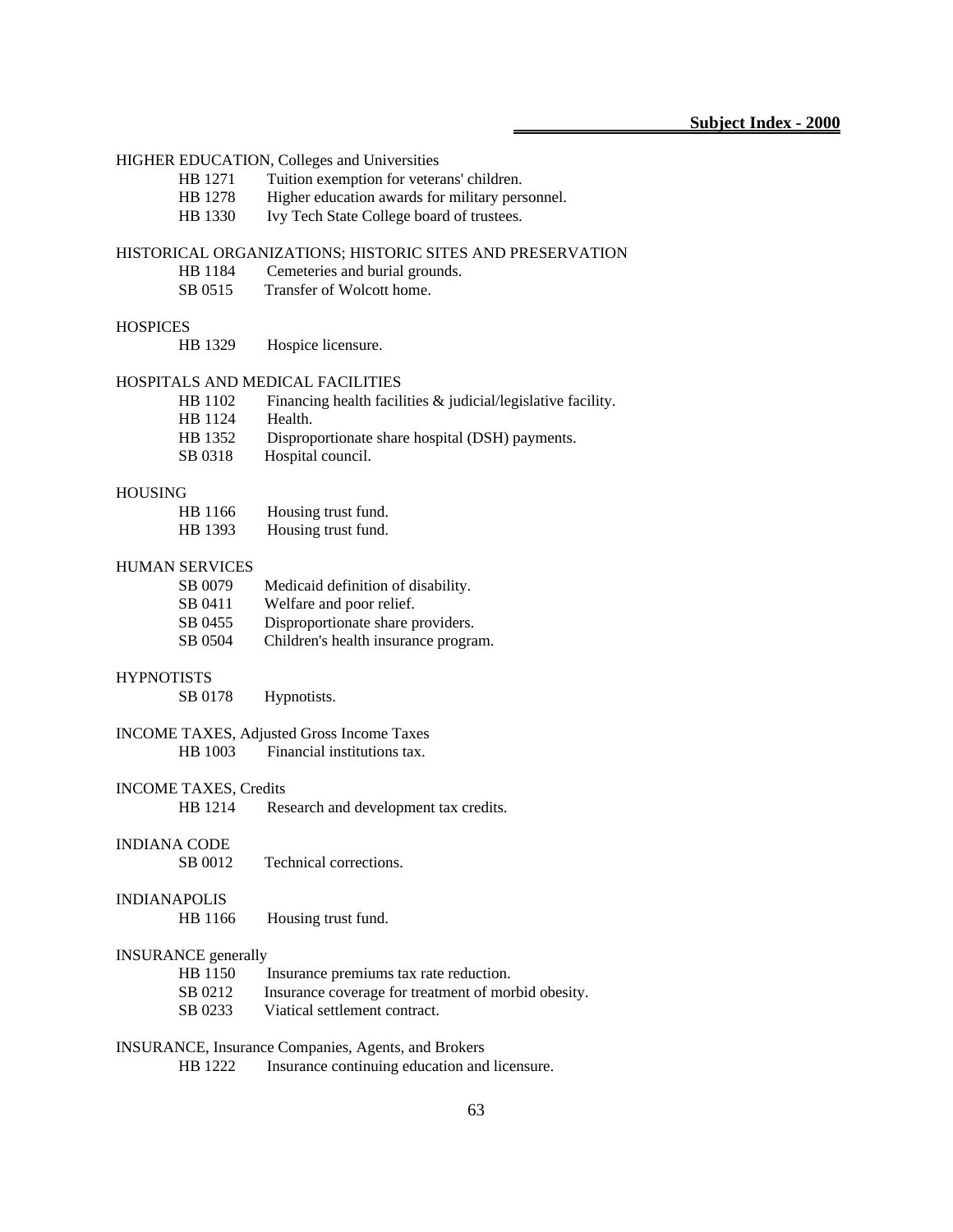|                    | HB 1334<br>SB 0033                              | Interest on loans to insurance companies.<br>Mutual insurance holding companies. |  |  |  |
|--------------------|-------------------------------------------------|----------------------------------------------------------------------------------|--|--|--|
|                    | <b>INSURANCE, State Department and Agencies</b> |                                                                                  |  |  |  |
|                    | SB 0418                                         | Intangible assets of an insurance subsidiary.                                    |  |  |  |
|                    |                                                 | <b>JUVENILES, Courts and Court Proceedings</b>                                   |  |  |  |
|                    | HB 1051                                         | Motor vehicle matters and juveniles.                                             |  |  |  |
|                    |                                                 | LABOR AND EMPLOYMENT, Unemployment Compensation                                  |  |  |  |
|                    | HB 1043                                         | Unemployment insurance.                                                          |  |  |  |
|                    |                                                 | LABOR AND EMPLOYMENT, Worker's Compensation                                      |  |  |  |
|                    | HB 1050                                         | Worker's compensation.                                                           |  |  |  |
| <b>LAKE COUNTY</b> |                                                 |                                                                                  |  |  |  |
|                    | HB 1024                                         | Miscellaneous election law changes.                                              |  |  |  |
|                    | HB 1231                                         | Professional sports and convention areas.                                        |  |  |  |
|                    | <b>LAKES AND PONDS</b>                          |                                                                                  |  |  |  |
|                    | SB 0044                                         | Public freshwater lakes.                                                         |  |  |  |
|                    | SB 0046                                         | Lake management work group.                                                      |  |  |  |
|                    |                                                 | LAW ENFORCEMENT OFFICERS generally                                               |  |  |  |
|                    | HB 1011                                         | Bias crimes.                                                                     |  |  |  |
|                    | HB 1297                                         | Use of fingerprint records.                                                      |  |  |  |
|                    |                                                 | LAW ENFORCEMENT, Academy and Training                                            |  |  |  |
|                    | HB 1011                                         | Bias crimes.                                                                     |  |  |  |
|                    | HB 1013                                         | Cultural diversity training and corrections.                                     |  |  |  |
|                    | HB 1030                                         | Northwest Indiana law enforcement training center.                               |  |  |  |
|                    |                                                 | LAW ENFORCEMENT, Police Pensions and Benefits                                    |  |  |  |
|                    | SB 0062                                         | Public safety benefits.                                                          |  |  |  |
| <b>LIBRARIES</b>   |                                                 |                                                                                  |  |  |  |
|                    | HB 1241                                         | Library tax, insurance, and accounting procedures.                               |  |  |  |
|                    | LICENSES AND LICENSING                          |                                                                                  |  |  |  |
|                    | HB 1141                                         | Health professions bureau.                                                       |  |  |  |
|                    | HB 1215                                         | Practice of dentistry.                                                           |  |  |  |
|                    | HB 1222                                         | Insurance continuing education and licensure.                                    |  |  |  |
|                    | HB 1297                                         | Use of fingerprint records.                                                      |  |  |  |
|                    | HB 1316                                         | Contract carriers transporting railroad employees.                               |  |  |  |
|                    | HB 1387                                         | Respiratory care practitioners.                                                  |  |  |  |
|                    | SB 0178                                         | Hypnotists.                                                                      |  |  |  |
|                    | SB 0322                                         | State board of nursing.                                                          |  |  |  |

SB 0401 Athletic trainer licensure.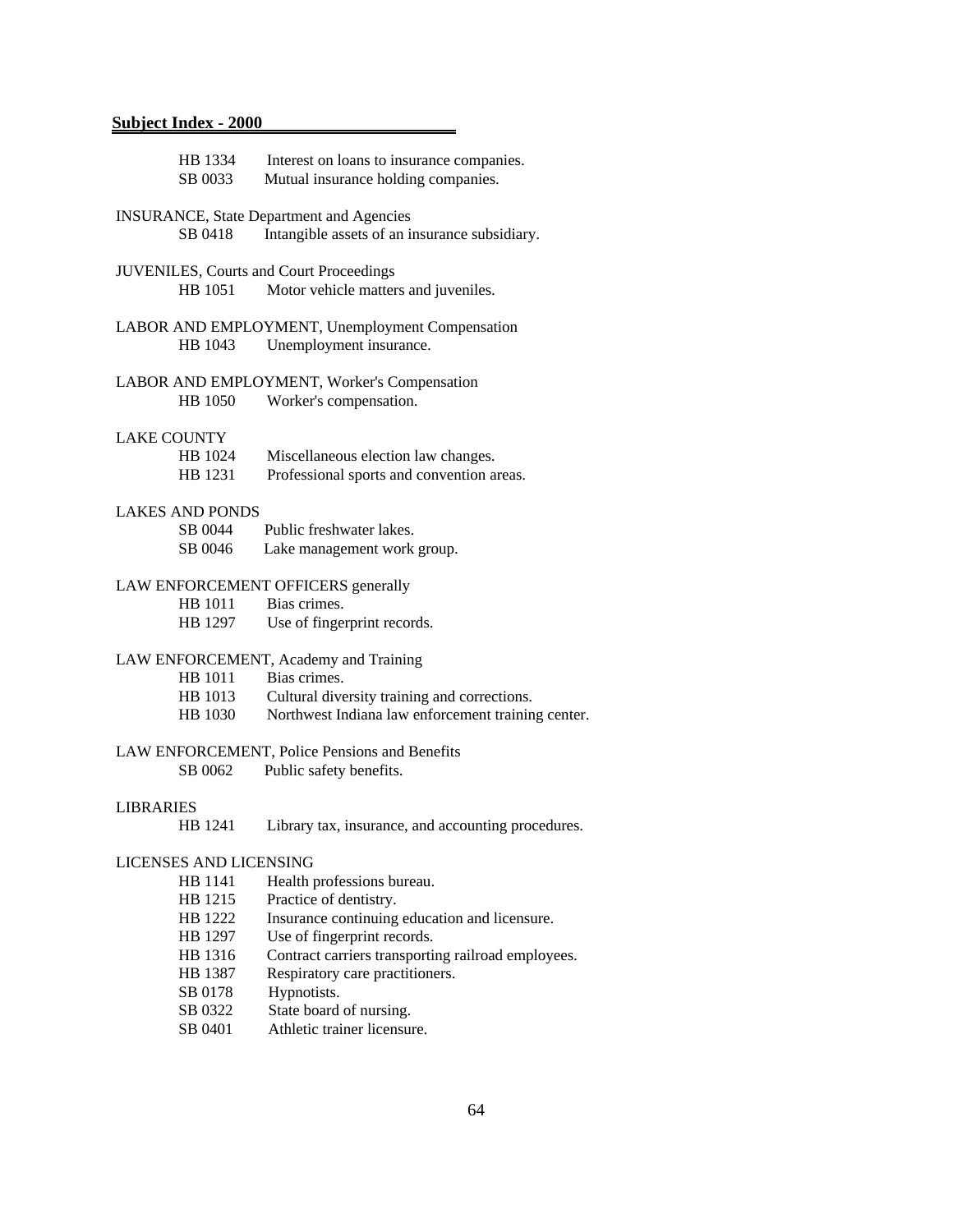| <b>LOCAL GOVERNMENT</b> |                                 |                                                            |  |
|-------------------------|---------------------------------|------------------------------------------------------------|--|
|                         | <b>HB</b> 1008                  | Local government matters.                                  |  |
|                         | HB 1062                         | Local funding for veterans memorials.                      |  |
|                         | HB 1228                         | Consensual annexations.                                    |  |
|                         | SB 0062                         | Public pensions.                                           |  |
|                         | SB 0064                         | PERF and TRF administration.                               |  |
|                         | SB 0076                         | Death benefit for probation officers.                      |  |
|                         | SB 0222                         | Commissary funds and inmate trust funds.                   |  |
|                         | <b>MARRIAGE AND FAMILY LAW</b>  |                                                            |  |
|                         | HB 1192                         | Domestic battery.                                          |  |
|                         |                                 |                                                            |  |
|                         | <b>MILITARY FORCES</b>          |                                                            |  |
|                         | HB 1055                         | Military reserve employment matters.                       |  |
|                         | HB 1278                         | Higher education awards for military personnel.            |  |
|                         | SB 0224                         | Military access to student information.                    |  |
|                         | <b>MOTOR CARRIERS</b>           |                                                            |  |
|                         | SB 0146                         | Motor carrier inspector special death benefits.            |  |
|                         |                                 |                                                            |  |
|                         | <b>MOTOR VEHICLES</b> generally |                                                            |  |
|                         | SB 0218                         | Recreational vehicles and extra heavy duty highways.       |  |
|                         |                                 | MOTOR VEHICLES, Bureau of Motor Vehicles, License Branches |  |
|                         | HB 1034                         | Organ donor notation.                                      |  |
|                         | HB 1097                         | Motor vehicle matters.                                     |  |
|                         |                                 |                                                            |  |
|                         |                                 | <b>MOTOR VEHICLES, Drivers' Licenses</b>                   |  |
|                         | HB 1034                         | Organ donor notation.                                      |  |
|                         | HB 1097                         | Motor vehicle matters.                                     |  |
|                         | SB 0024                         | Court alcohol and drug programs.                           |  |
|                         |                                 |                                                            |  |
|                         |                                 | MOTOR VEHICLES, Size and Weight Limits                     |  |
|                         | SB 0218                         | Recreational vehicles and extra heavy duty highways.       |  |
|                         |                                 | MOTOR VEHICLES, Traffic Rules and Regulations              |  |
|                         | HB 1131                         | Speed limits near schools.                                 |  |
|                         |                                 |                                                            |  |
|                         |                                 | <b>MOTOR VEHICLES, Traffic Violations and Penalties</b>    |  |
|                         | SB 0001                         | Blood and breath alcohol concentration tests.              |  |
|                         | SB 0073                         | OWI and driving while suspended.                           |  |
|                         |                                 |                                                            |  |
|                         | <b>MUNICIPAL COURTS</b>         |                                                            |  |
|                         | <b>HB</b> 1008                  | Local government matters.                                  |  |
|                         |                                 | NATURAL RESOURCES, State Department of                     |  |
|                         | HB 1075                         | Boating regulation.                                        |  |
|                         | HB 1184                         | Cemeteries and burial grounds.                             |  |
|                         | SB 0044                         | Public freshwater lakes.                                   |  |
|                         | SB 0205                         | Nonresident youth hunting licenses.                        |  |
|                         |                                 |                                                            |  |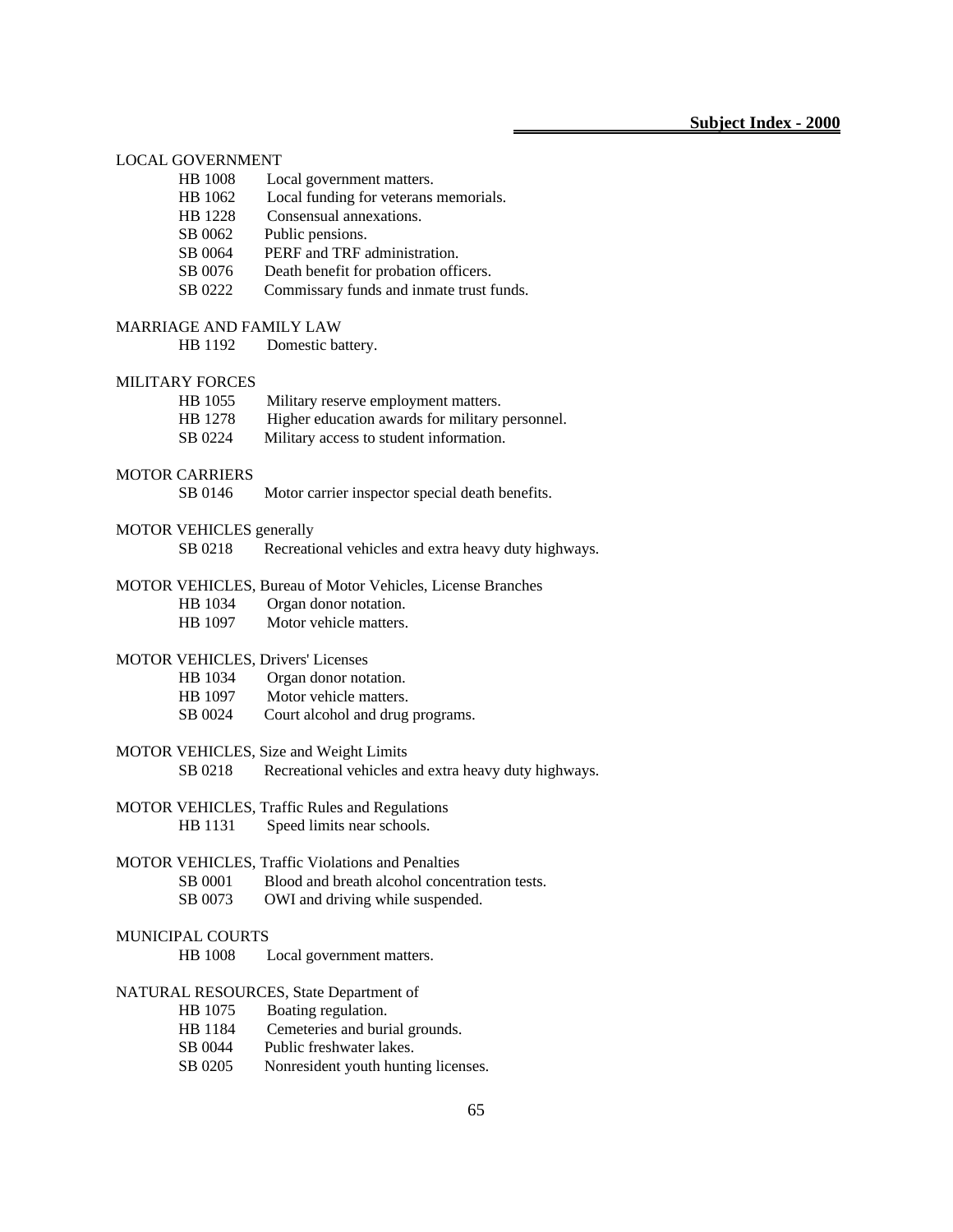| <b>Subject Index - 2000</b> |                                                                   |
|-----------------------------|-------------------------------------------------------------------|
| SB 0331                     | Fishing license exemption.                                        |
| <b>NON-CODE BILLS</b>       |                                                                   |
| HB 1197                     | Medicaid waiver proposals.                                        |
| SB 0046                     | Lake management work group.                                       |
| SB 0117                     | Public question ballot language.                                  |
| SB 0175                     | Developmentally disabled and criminal justice system study.       |
| SB 0515                     | Transfer of Wolcott home.                                         |
|                             | NONPROFIT CORPORATIONS AND ORGANIZATIONS                          |
| HB 1157                     | Riverboat revenues for endowments and foundations.                |
| <b>NURSES AND NURSING</b>   |                                                                   |
| SB 0322                     | State board of nursing.                                           |
| <b>NURSING HOMES</b>        |                                                                   |
| HB 1124                     | Health.                                                           |
| HB 1311                     | Nursing home staffing levels.                                     |
| ORGAN DONOR PROGRAMS        |                                                                   |
| HB 1034                     | Organ donor notation.                                             |
| <b>PARKS</b>                |                                                                   |
| SB 0074                     | Public indecency.                                                 |
| PAROLE AND PROBATION        |                                                                   |
| SB 0076                     | Death benefit for probation officers.                             |
| <b>PENSIONS</b>             |                                                                   |
| SB 0064                     | PERF and TRF administration.                                      |
| <b>PRISON REFORM</b>        |                                                                   |
| HB 1013                     | Cultural diversity training and corrections.                      |
|                             | PROBATE COURTS AND PROCEEDINGS                                    |
|                             | HB 1376 Safety deposit boxes.                                     |
| <b>PROPERTY</b>             |                                                                   |
| SB 0227                     | Uniform unclaimed property act.                                   |
|                             | PROPERTY TAXES, Credits and Deductions                            |
| SB 0187                     | Economic development incentives.                                  |
| PROSECUTING ATTORNEYS       |                                                                   |
| SB 0442                     | Deputy prosecuting attorneys in counties with state institutions. |
| <b>PUBLIC AGENCIES</b>      |                                                                   |
| HB 1055                     | Military reserve employment matters.                              |
| HB 1180                     | Display of Ten Commandments on public property.                   |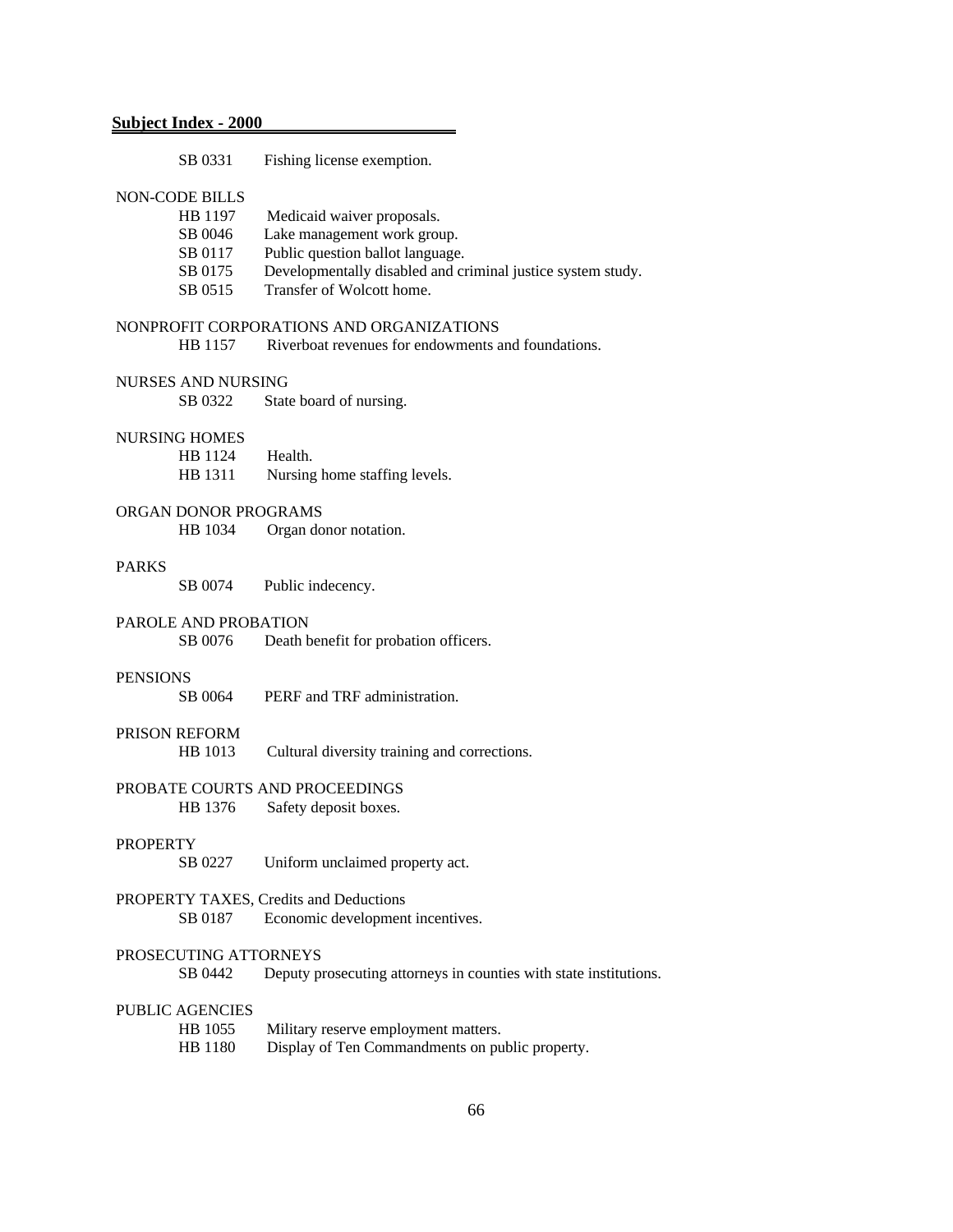|                                     | PUBLIC EMPLOYEES' RETIREMENT FUND (PERF)           |
|-------------------------------------|----------------------------------------------------|
| SB 0064                             | PERF and TRF administration.                       |
|                                     |                                                    |
| <b>PUBLIC FUNDS</b>                 |                                                    |
| SB 0351                             | Sweep account references.                          |
|                                     |                                                    |
|                                     | PUBLIC OFFICERS AND EMPLOYEES                      |
| SB 0146                             | Motor carrier inspector special death benefits.    |
|                                     |                                                    |
| PUBLIC SAFETY                       |                                                    |
| SB 0062                             | Public safety benefits.                            |
|                                     | PUBLIC WORKS AND IMPROVEMENTS; PUBLIC PROPERTY     |
| HB 1180                             | Display of Ten Commandments on public property.    |
| SB 0408                             | IDFA educational facility projects.                |
|                                     |                                                    |
| <b>RAILROADS</b>                    |                                                    |
| HB 1031                             | Rail corridor safety committee.                    |
| HB 1316                             | Contract carriers transporting railroad employees. |
| SB 0315                             | Midwest interstate passenger rail compact.         |
|                                     |                                                    |
| SAFETY generally                    |                                                    |
| HB 1031                             | Rail corridor safety committee.                    |
| HB 1074                             | Confidentiality of school security plans.          |
| SB 0147                             | Regulation of laser pointers.                      |
|                                     |                                                    |
| <b>SALES AND USE TAXES</b>          |                                                    |
| HB 1073                             | Prepaid sales tax on gasoline.                     |
|                                     |                                                    |
| <b>SCHOOLS</b> generally<br>SB 0224 |                                                    |
|                                     | Military access to student information.            |
|                                     | SCHOOLS, Buildings and Grounds                     |
| SB 0074                             | Public indecency.                                  |
| SB 0408                             | IDFA educational facility projects.                |
|                                     |                                                    |
| <b>SCHOOLS</b> , Buses              |                                                    |
| HB 1267                             | School bus identification markings.                |
|                                     |                                                    |
| SCHOOLS, Funds                      |                                                    |
| HB 1158                             | Forgiveness of state support.                      |
| SB 0009                             | School funding.                                    |
| SB 0373                             | Save Indiana program.                              |
| SB 0393                             | Disposition of universal service fund savings.     |
| SB 0489                             | School funding.                                    |
| SB 0508                             | School corporation budget matters.                 |
|                                     |                                                    |
|                                     |                                                    |

### SCHOOLS, Officers and Employees (other than teachers)

SB 0162 School treasurers.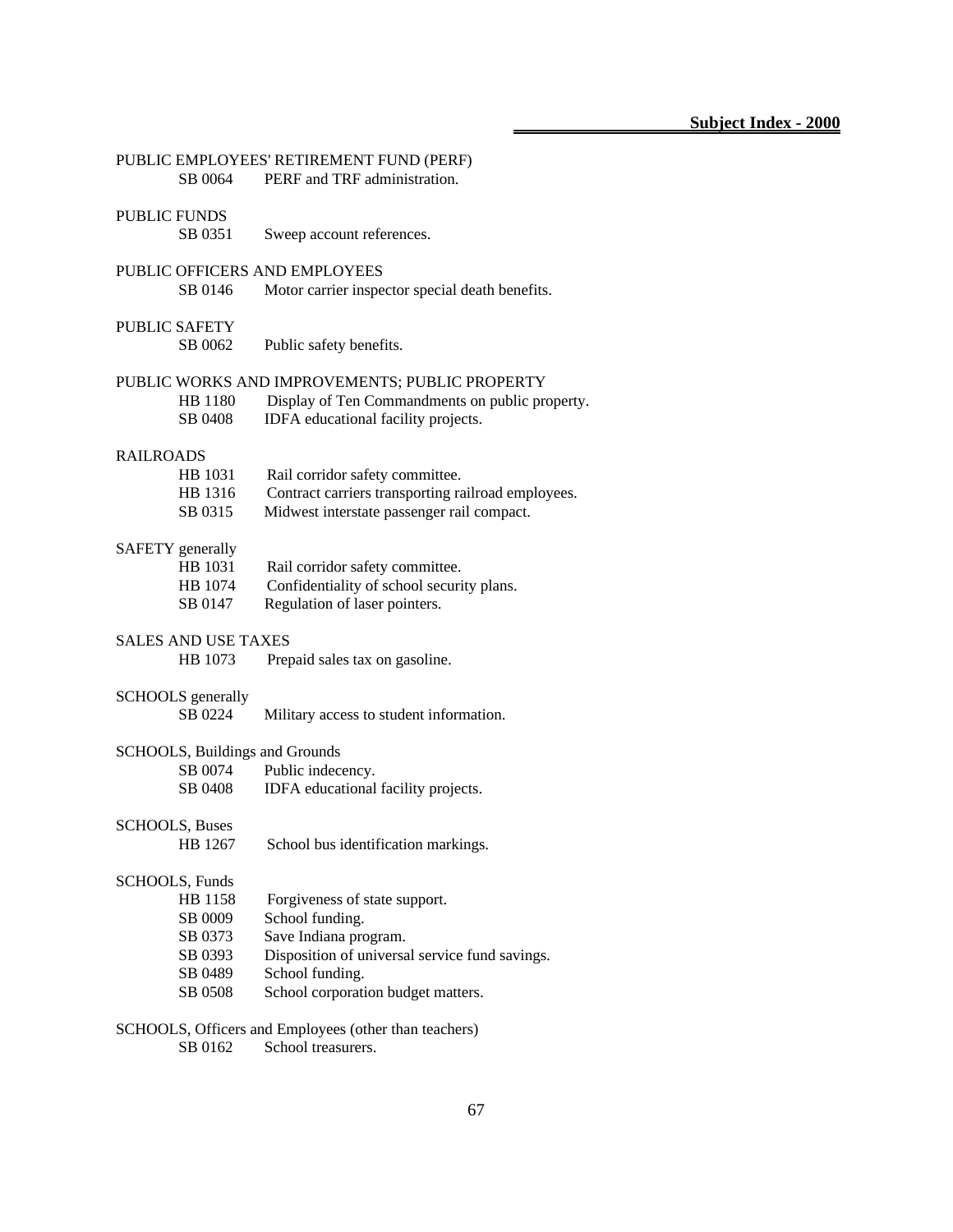|                    | SCHOOLS, Pupils                          |                                                    |  |  |  |
|--------------------|------------------------------------------|----------------------------------------------------|--|--|--|
|                    | HB 1131                                  | Speed limits near schools.                         |  |  |  |
|                    |                                          |                                                    |  |  |  |
|                    | SCHOOLS, Schools and School Corporations |                                                    |  |  |  |
|                    | <b>HB</b> 1008                           | Local government matters.                          |  |  |  |
|                    | HB 1018                                  | Interscholastic athletic associations.             |  |  |  |
|                    | HB 1024                                  | Miscellaneous election law changes.                |  |  |  |
|                    | HB 1054                                  | Bonds for school corporation retirement liability. |  |  |  |
|                    | HB 1058                                  | High school student transcripts.                   |  |  |  |
|                    | HB 1074                                  | Confidentiality of school security plans.          |  |  |  |
|                    | HB 1158                                  | Forgiveness of state support.                      |  |  |  |
|                    | SB 0508                                  | School corporation budget matters.                 |  |  |  |
|                    | SCHOOLS, Teachers                        |                                                    |  |  |  |
|                    | SB 0352                                  | The teaching of reading.                           |  |  |  |
|                    |                                          |                                                    |  |  |  |
|                    |                                          | SCHOOLS, Teachers' Retirement Fund (TRF)           |  |  |  |
|                    | HB 1283                                  | Teacher retirement contributions.                  |  |  |  |
|                    | SB 0064                                  | PERF and TRF administration.                       |  |  |  |
|                    | <b>SCHOOLS, Vocational Education</b>     |                                                    |  |  |  |
|                    | HB 1158                                  | Forgiveness of state support.                      |  |  |  |
|                    |                                          |                                                    |  |  |  |
|                    | <b>SECRETARY OF STATE</b>                |                                                    |  |  |  |
|                    | SB 0118                                  | State certifying official references.              |  |  |  |
|                    |                                          |                                                    |  |  |  |
| <b>SOLID WASTE</b> |                                          |                                                    |  |  |  |
|                    | HB 1248                                  | Regional water, sewer, and solid waste districts.  |  |  |  |
|                    | SB 0372                                  | Special waste and industrial waste.                |  |  |  |
|                    | SB 0511                                  | Hazardous waste manifests.                         |  |  |  |
| <b>SPORTS</b>      |                                          |                                                    |  |  |  |
|                    | HB 1018                                  | Interscholastic athletic associations.             |  |  |  |
|                    |                                          |                                                    |  |  |  |
|                    | <b>ST. JOSEPH COUNTY</b>                 |                                                    |  |  |  |
|                    | HB 1054                                  | Bonds for school corporation retirement liability. |  |  |  |
|                    | HB 1231                                  | Professional sports and convention areas.          |  |  |  |
|                    |                                          |                                                    |  |  |  |
|                    | <b>STATE AGENCIES</b>                    |                                                    |  |  |  |
|                    | SB 0244                                  | Landscape architects.                              |  |  |  |
| <b>STATE FAIR</b>  |                                          |                                                    |  |  |  |
|                    | HB 1155                                  | State fair advisory committee.                     |  |  |  |
|                    |                                          |                                                    |  |  |  |
|                    | <b>STATE GOVERNMENT</b>                  |                                                    |  |  |  |
|                    | SB 0108                                  | Disposition of tobacco settlement funds.           |  |  |  |
|                    |                                          |                                                    |  |  |  |
|                    | <b>TAX ABATEMENTS</b>                    |                                                    |  |  |  |
|                    | SB 0014                                  | Tax abatement; research and development.           |  |  |  |
|                    |                                          |                                                    |  |  |  |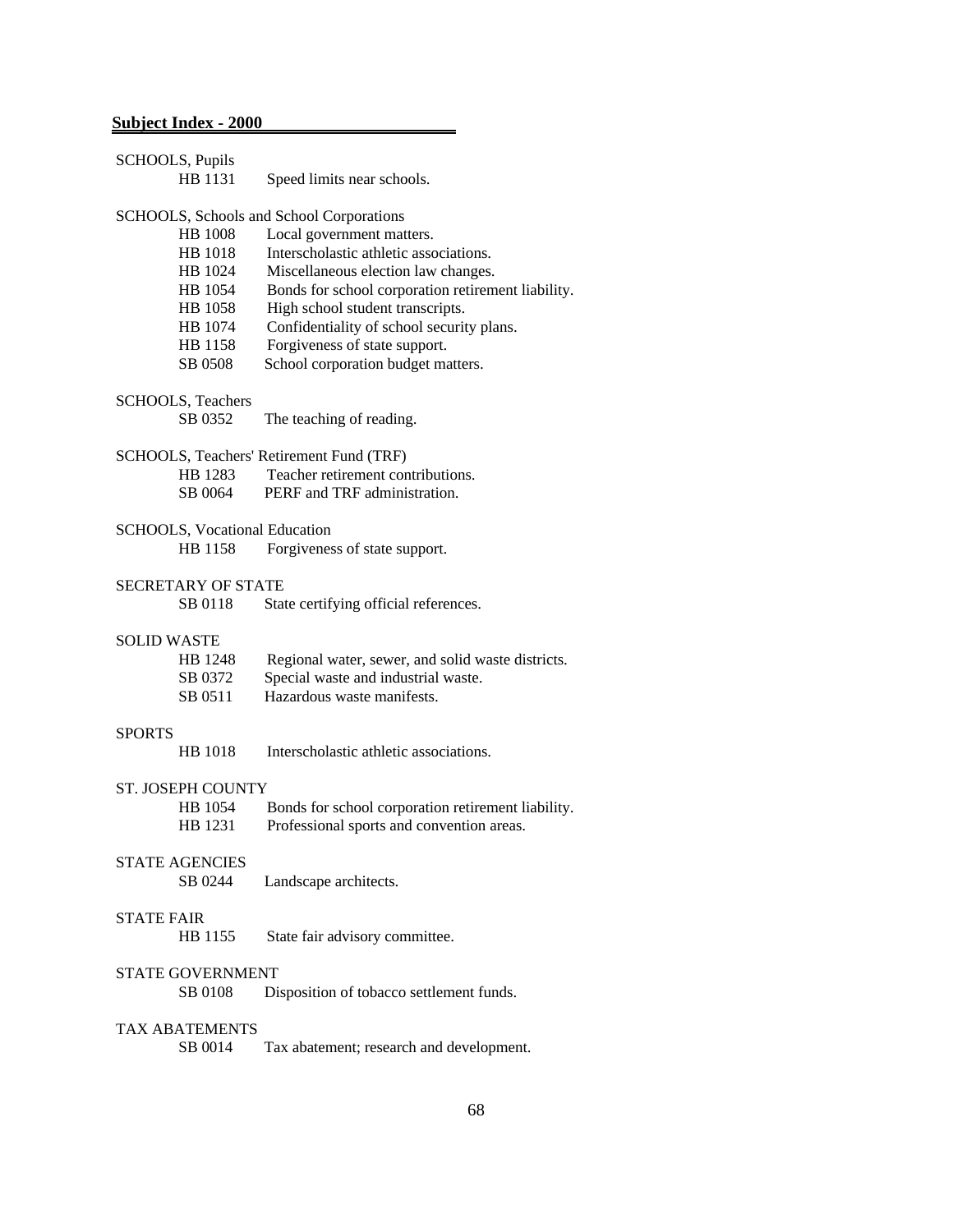#### TAXES generally

| HB 1150        | Insurance premiums tax rate reduction. |
|----------------|----------------------------------------|
| <b>SB 0008</b> | Internal Revenue Code update.          |

- 
- SB 0216 Allen County supplemental food and beverage tax.

#### TELECOMMUNICATIONS, Telephone, Television, Radio and Internet

- HB 1395 Uniform electronic transactions act.
- HB 1398 Transfer of money between accounts of emergency telephone system fund.
- SB 0393 Disposition of universal service fund savings.

#### TOWNSHIPS AND TOWNSHIP OFFICERS

- HB 1202 Township poor relief.
- HB 1221 Membership of advisory plan commission.
- SB 0411 Poor relief.

# TRANSPORTATION generally<br>SB 0315 Midwest

- Midwest interstate passenger rail compact.
- SB 0470 Identifying information on farm trucks.

#### TRUSTS AND FIDUCIARIES

HB 1125 Charitable trusts. SB 0204 Prepaid funeral contracts.

#### UNIFORM COMMERCIAL CODE

HB 1326 Uniform Commercial Code.

#### UNITED STATES GOVERNMENT

 HB 1010 Financial institutions and consumer credit. SB 0008 Internal Revenue Code update.

#### UTILITIES

| SB 0419 | Validation of bonds and other agreements.         |
|---------|---------------------------------------------------|
| SB 0490 | Water utilities.                                  |
| HB 1248 | Regional water, sewer, and solid waste districts. |

#### VANDERBURGH COUNTY

HB 1231 Professional sports and convention areas.

#### VETERANS

| HB 1062 | Local funding for veterans memorials.     |
|---------|-------------------------------------------|
| HB 1271 | Tuition exemption for veterans' children. |

#### VETERINARIANS

SB 0158 Veterinarians.

#### VICTIMS OF CRIME

HB 1295 Violent crime victims compensation fund.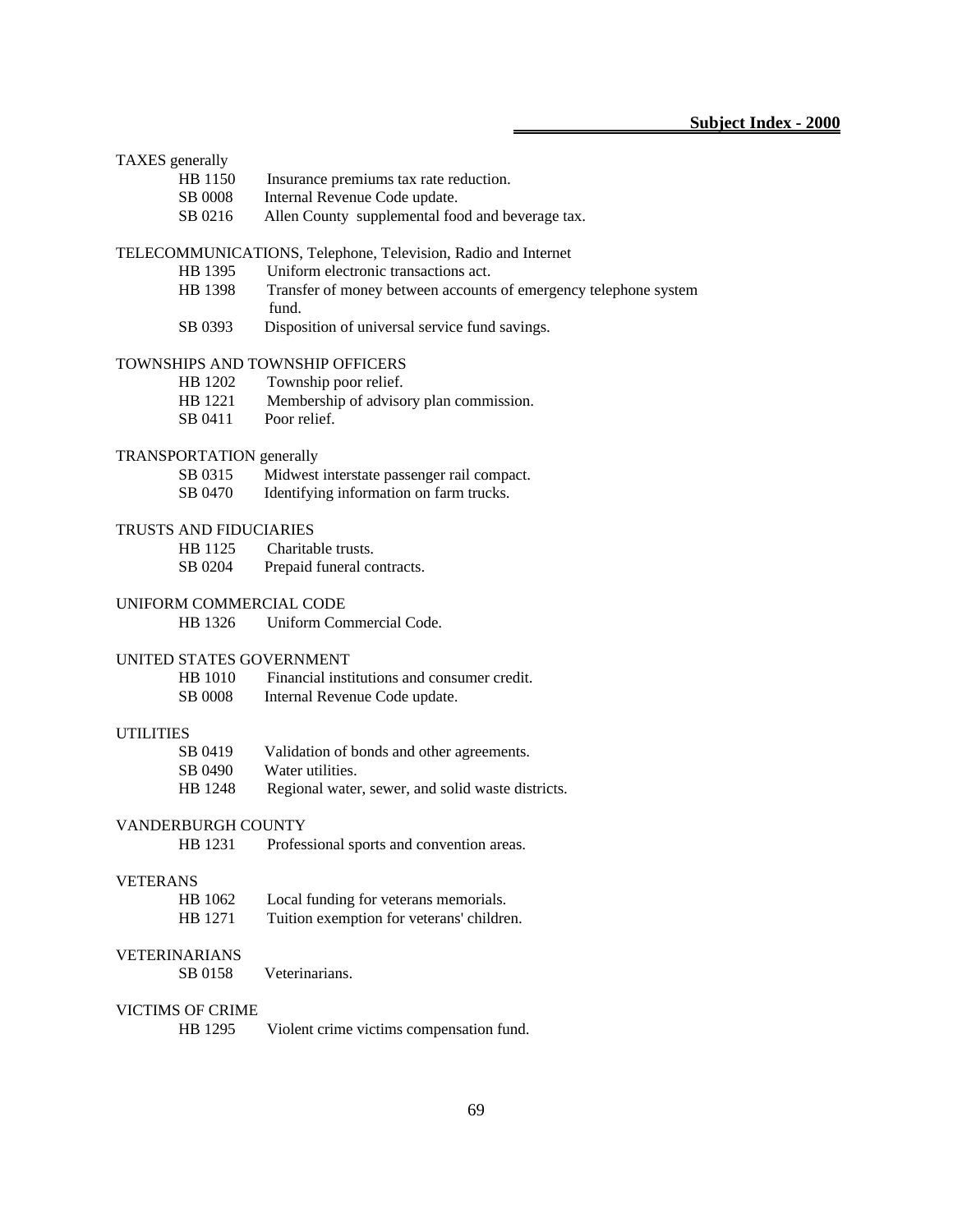| VIGO COUNTY    |                        |                                                   |  |  |
|----------------|------------------------|---------------------------------------------------|--|--|
| HB 1182        |                        | Conversion of courts in Vigo County.              |  |  |
|                | HB 1231                | Professional sports and convention areas.         |  |  |
|                |                        |                                                   |  |  |
|                | <b>WATER</b> generally |                                                   |  |  |
|                | SB 0317                | Water treatment and distribution.                 |  |  |
|                | SB 0490                | Water utilities.                                  |  |  |
|                |                        | WATER, Availability and Quality of Drinking Water |  |  |
|                | SB 0431                | Water quality standards and combined sewers.      |  |  |
|                |                        |                                                   |  |  |
| <b>WEAPONS</b> |                        |                                                   |  |  |
|                | HB 1239                | Definition of bomb.                               |  |  |
|                |                        |                                                   |  |  |
|                | WELFARE, Medicaid      |                                                   |  |  |
|                | HB 1130                | Medicaid.                                         |  |  |
|                | HB 1197                | Medicaid waiver proposals.                        |  |  |
|                | SB 0079                | Medicaid definition of disability.                |  |  |
|                | SB 0455                | Disproportionate share providers.                 |  |  |
|                | WELFARE, Poor Relief   |                                                   |  |  |
|                | HB 1202                | Township poor relief.                             |  |  |
|                | SB 0411                | Poor relief.                                      |  |  |
|                |                        |                                                   |  |  |
|                | WHITE COUNTY           |                                                   |  |  |
|                | SB 0515                | Transfer of Wolcott home.                         |  |  |
|                |                        |                                                   |  |  |
|                |                        | YOUTHS, Programs and Organizations                |  |  |
|                | HB 1018                | Interscholastic athletic associations.            |  |  |
|                | ZONING AND PLANNING    |                                                   |  |  |
|                | HB 1221                | Membership of advisory plan commission.           |  |  |
|                | HB 1228                | Consensual annexations.                           |  |  |
|                |                        |                                                   |  |  |
|                |                        |                                                   |  |  |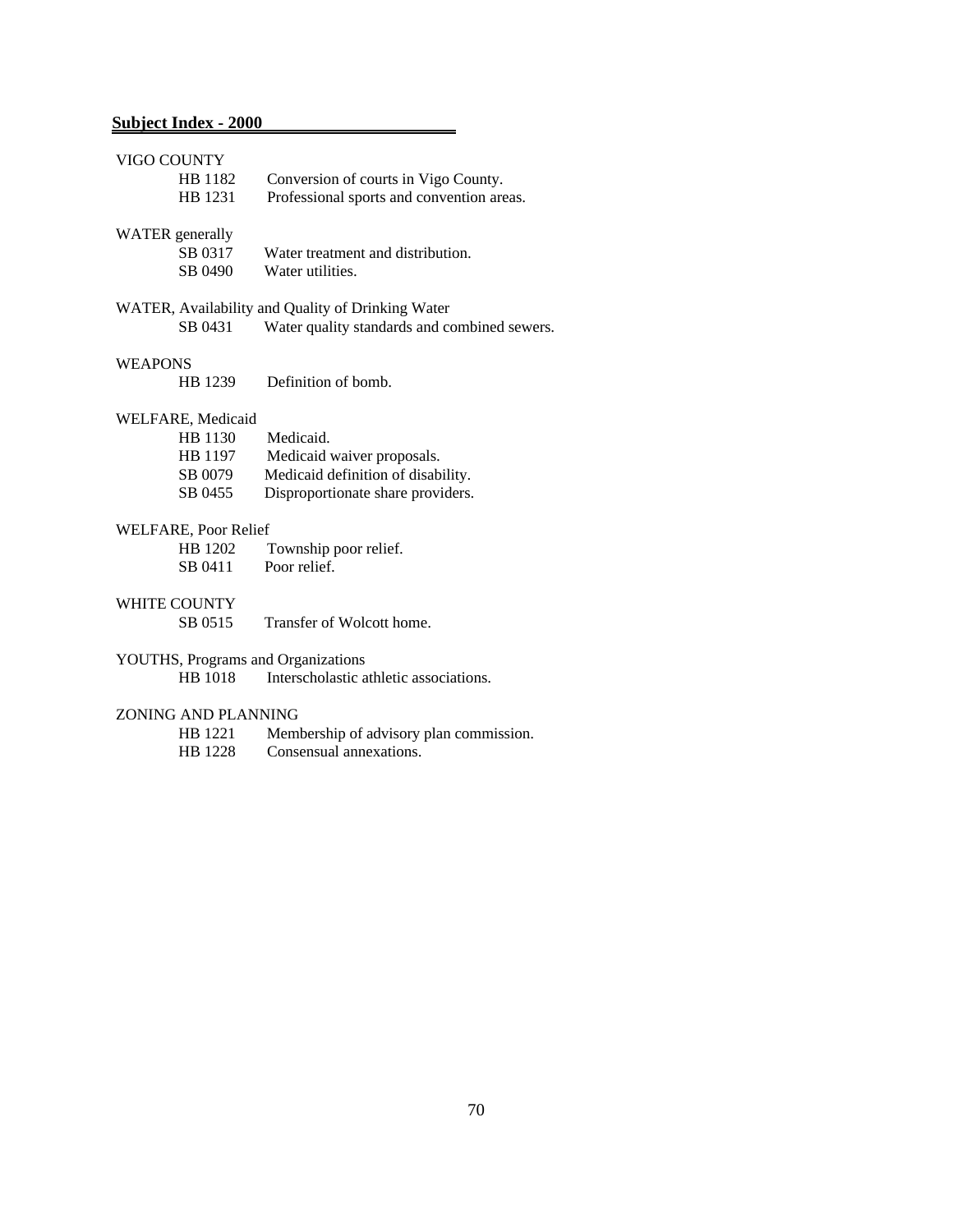### **1999-2000**

**Second Regular Session 111th General Assembly**

### **ENROLLED ACT NUMBER TO PUBLIC LAW NUMBER TABLE**

*prepared by OFFICE OF CODE REVISION LEGISLATIVE SERVICES AGENCY Room 302, State House*

*\_\_\_\_\_\_*

| <b>Enrolled Act</b><br><b>Number</b> |     | <b>Public Law</b><br><b>Number</b>                         |            | <b>Enrolled Act</b><br><b>Number</b> | <b>Public Law</b><br><b>Number</b> |
|--------------------------------------|-----|------------------------------------------------------------|------------|--------------------------------------|------------------------------------|
|                                      |     |                                                            |            |                                      |                                    |
| <b>SEA</b>                           |     | $1 \ldots \ldots \ldots \ldots \ldots \ldots$ . P.L.1-2000 | <b>SEA</b> |                                      |                                    |
| <b>SEA</b>                           |     | $7P.L.9-2000$                                              | <b>SEA</b> |                                      |                                    |
| <b>SEA</b>                           |     | 8P.L.2-2000                                                | <b>SEA</b> |                                      |                                    |
| <b>SEA</b>                           |     |                                                            | <b>SEA</b> |                                      |                                    |
| <b>SEA</b>                           |     |                                                            | <b>SEA</b> |                                      |                                    |
| <b>SEA</b>                           |     |                                                            | <b>SEA</b> |                                      |                                    |
| <b>SEA</b>                           |     |                                                            | <b>SEA</b> |                                      |                                    |
| <b>SEA</b>                           |     |                                                            | <b>SEA</b> |                                      |                                    |
| <b>SEA</b>                           |     |                                                            | <b>SEA</b> |                                      |                                    |
| <b>SEA</b>                           |     |                                                            | <b>SEA</b> |                                      |                                    |
| <b>SEA</b>                           |     |                                                            | <b>SEA</b> |                                      |                                    |
| <b>SEA</b>                           |     |                                                            | <b>SEA</b> |                                      |                                    |
| <b>SEA</b>                           |     |                                                            | <b>SEA</b> |                                      |                                    |
| <b>SEA</b>                           |     |                                                            | <b>SEA</b> |                                      |                                    |
| <b>SEA</b>                           |     |                                                            | <b>SEA</b> |                                      |                                    |
| <b>SEA</b>                           |     |                                                            | <b>SEA</b> |                                      |                                    |
| <b>SEA</b>                           |     |                                                            | <b>SEA</b> |                                      |                                    |
| <b>SEA</b>                           |     |                                                            | <b>SEA</b> |                                      |                                    |
| <b>SEA</b>                           |     |                                                            | <b>SEA</b> |                                      |                                    |
| <b>SEA</b>                           |     |                                                            | <b>SEA</b> |                                      |                                    |
| <b>SEA</b>                           |     |                                                            | <b>SEA</b> |                                      |                                    |
| <b>SEA</b>                           |     |                                                            | <b>SEA</b> |                                      |                                    |
| <b>SEA</b>                           |     |                                                            | <b>SEA</b> |                                      |                                    |
| <b>SEA</b>                           |     |                                                            | <b>SEA</b> |                                      | 431  P.L.140-2000                  |
| <b>SEA</b>                           |     |                                                            | <b>SEA</b> |                                      |                                    |
| <b>SEA</b>                           |     |                                                            | <b>SEA</b> |                                      |                                    |
| <b>SEA</b>                           |     |                                                            | <b>SEA</b> |                                      |                                    |
| <b>SEA</b>                           |     |                                                            | <b>SEA</b> |                                      |                                    |
| <b>SEA</b>                           |     |                                                            | <b>SEA</b> |                                      |                                    |
| <b>SEA</b>                           |     |                                                            | <b>SEA</b> |                                      |                                    |
| <b>SEA</b>                           |     |                                                            | <b>SEA</b> |                                      |                                    |
| <b>SEA</b>                           |     |                                                            | <b>SEA</b> |                                      |                                    |
| <b>SEA</b>                           | 187 | P.L.126-2000                                               | <b>SEA</b> | 508                                  | P.L.96-2000                        |
| <b>SEA</b>                           |     |                                                            | <b>SEA</b> |                                      |                                    |
| <b>SEA</b>                           |     |                                                            | <b>SEA</b> |                                      |                                    |
| <b>SEA</b>                           |     |                                                            |            |                                      |                                    |
| <b>SEA</b>                           |     |                                                            |            |                                      |                                    |
| <b>SEA</b>                           |     |                                                            |            |                                      |                                    |
| <b>SEA</b>                           |     |                                                            |            |                                      | HEA 1008  P.L.98-2000              |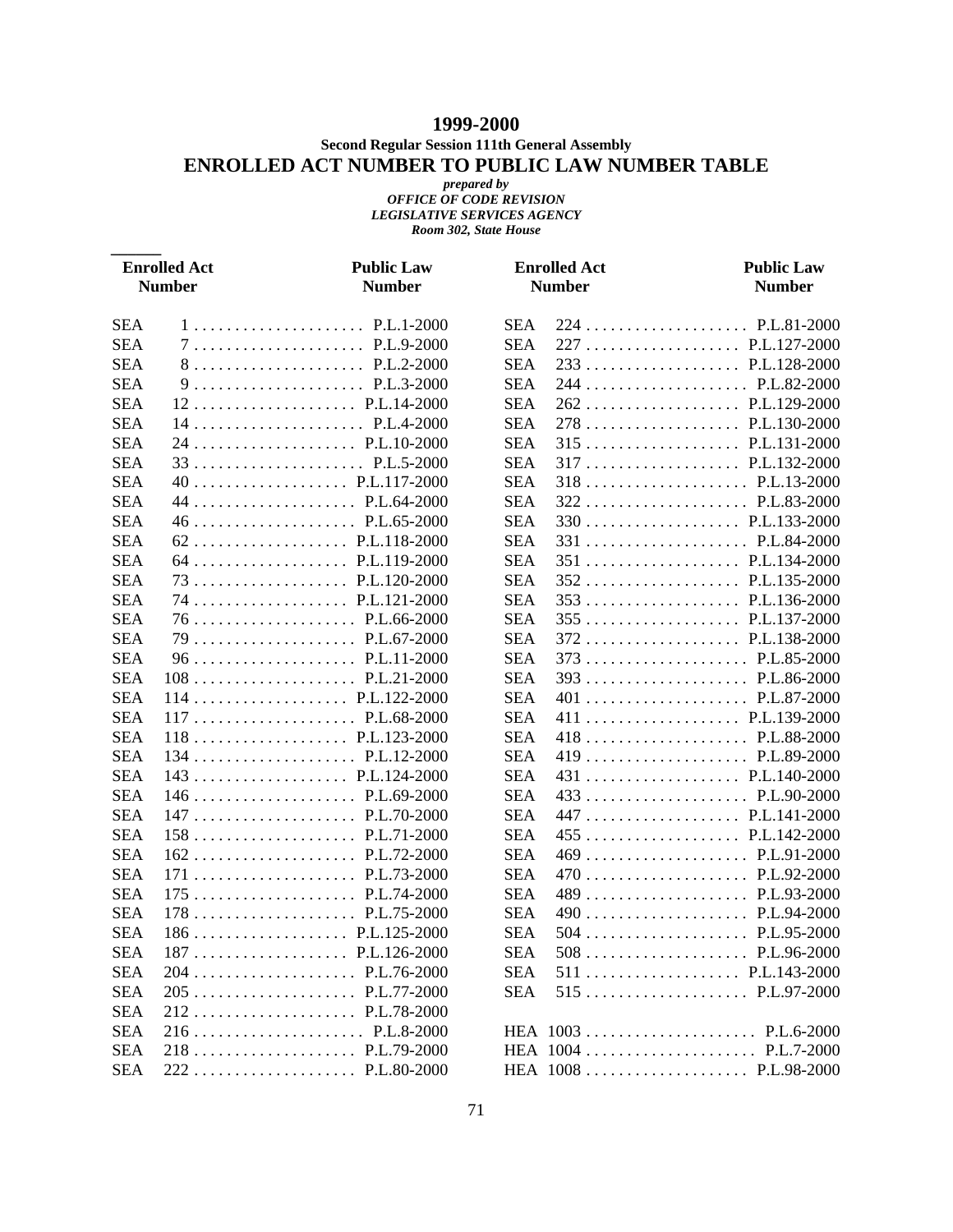| <b>Enrolled Act</b><br><b>Number</b>                                                                                                                                                                                                                                                                                                                                                                                                                                                     | <b>Public Law</b><br><b>Number</b> | <b>Enrolled Act</b><br><b>Number</b>                                                                                                                                                                                                                                                                                                     | <b>Public Law</b><br><b>Number</b> |
|------------------------------------------------------------------------------------------------------------------------------------------------------------------------------------------------------------------------------------------------------------------------------------------------------------------------------------------------------------------------------------------------------------------------------------------------------------------------------------------|------------------------------------|------------------------------------------------------------------------------------------------------------------------------------------------------------------------------------------------------------------------------------------------------------------------------------------------------------------------------------------|------------------------------------|
| HEA 1013  P.L.25-2000<br>HEA 1031  P.L.28-2000<br>HEA 1043  P.L.30-2000<br>HEA 1055  P.L.33-2000<br>HEA 1062  P.L.35-2000<br>HEA 1068  P.L.36-2000<br>HEA 1074  P.L.37-2000<br>HEA 1075  P.L.38-2000<br>HEA 1097  P.L.39-2000<br>HEA 1106  P.L.40-2000<br>HEA 1141  P.L.44-2000<br>HEA 1155  P.L.99-2000<br>HEA 1182  P.L.45-2000<br>HEA 1184P.L.46-2000<br>HEA 1197  P.L.100-2000<br>HEA 1215  P.L.102-2000<br>HEA 1239  P.L.104-2000<br>HEA 1241  P.L.50-2000<br>HEA 1247 P.L.105-2000 |                                    | HEA 1279 P.L.107-2000<br>HEA 1295  P.L.55-2000<br>HEA 1297  P.L.56-2000<br>HEA 1311  P.L.108-2000<br>HEA 1316 P.L.109-2000<br>HEA 1334  P.L.111-2000<br>HEA 1343  P.L.112-2000<br>HEA 1352  P.L.113-2000<br>HEA 1354  P.L.114-2000<br>HEA 1376  P.L.59-2000<br>HEA 1391  P.L.61-2000<br>HEA 1393  P.L.115-2000<br>HEA 1398  P.L.116-2000 |                                    |
|                                                                                                                                                                                                                                                                                                                                                                                                                                                                                          |                                    |                                                                                                                                                                                                                                                                                                                                          |                                    |
| HEA 1271  P.L.52-2000                                                                                                                                                                                                                                                                                                                                                                                                                                                                    |                                    |                                                                                                                                                                                                                                                                                                                                          |                                    |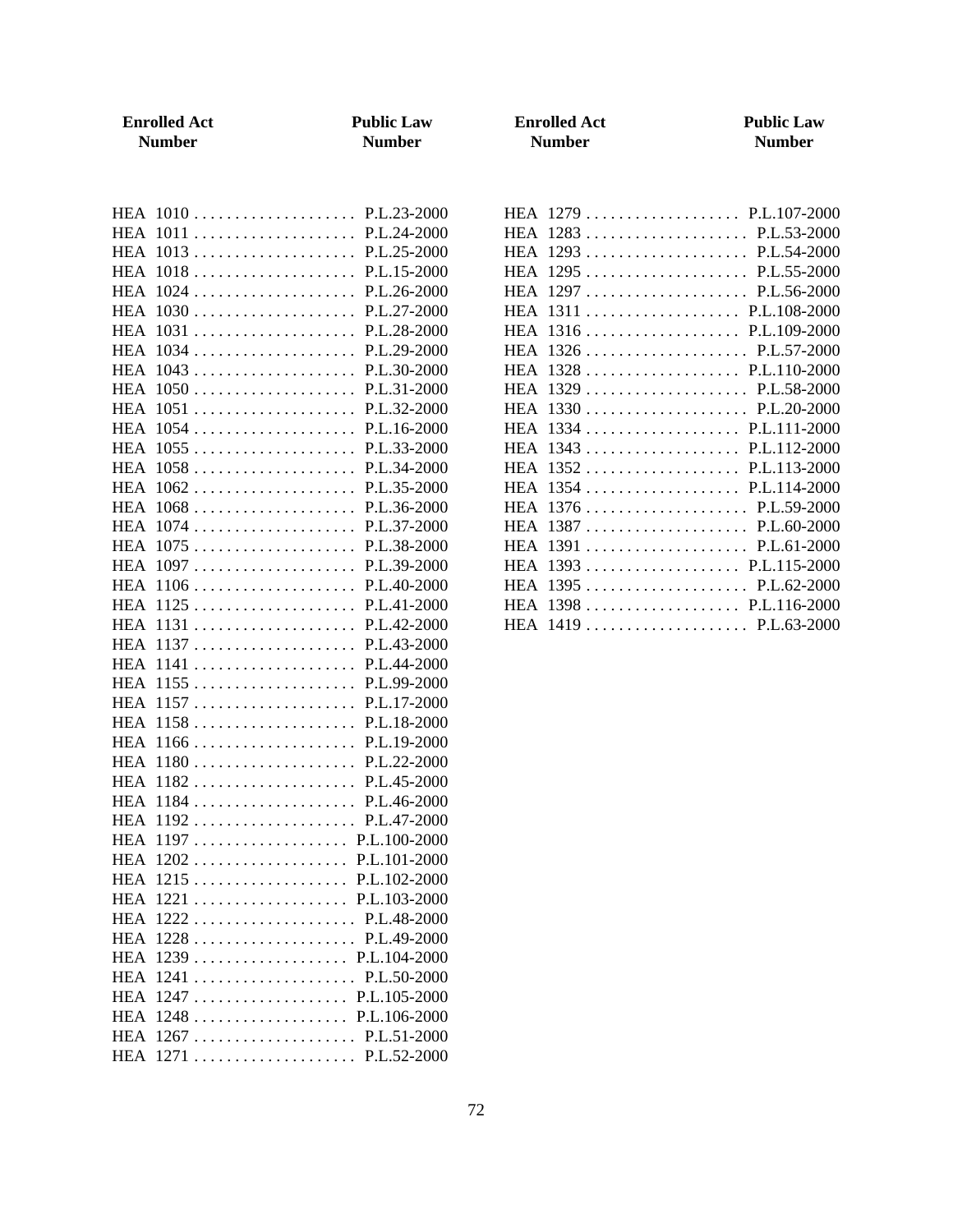### **1999-2000**

**Second Regular Session 111th General Assembly**

### **PUBLIC LAW NUMBER TO ENROLLED ACT NUMBER TABLE**

*prepared by OFFICE OF CODE REVISION LEGISLATIVE SERVICES AGENCY Room 302, State House*

*\_\_\_\_\_\_*

| <b>Public Law</b><br><b>Number</b> | <b>Enrolled Act</b><br><b>Number</b> |      | <b>Public Law</b><br><b>Number</b> | <b>Enrolled Act</b><br><b>Number</b> |        |
|------------------------------------|--------------------------------------|------|------------------------------------|--------------------------------------|--------|
| P.L.1-2000                         |                                      | 1    |                                    |                                      |        |
| P.L.2-2000                         | <b>SEA</b><br>.                      | 8    |                                    |                                      |        |
| P.L.3-2000                         |                                      | 9    |                                    |                                      | 1125   |
| P.L.4-2000                         |                                      | 14   |                                    |                                      | 1131   |
| P.L.5-2000                         |                                      | 33   |                                    |                                      | 1137   |
| P.L.6-2000                         | HEA                                  | 1003 | P.L.44-2000<br>HEA                 |                                      | 1141   |
| P.L.7-2000                         | HEA                                  | 1004 | $P.L.45-2000$                      | HEA 1182                             |        |
|                                    |                                      | 216  |                                    |                                      |        |
| P.L.9-2000                         |                                      | 7    | P.L.47-2000                        | HEA                                  | 1192   |
| P.L.10-2000                        |                                      | 24   | P.L.48-2000                        | HEA 1222                             |        |
| P.L.11-2000  SEA                   |                                      | 96   |                                    |                                      |        |
|                                    |                                      | 134  |                                    |                                      | 1241   |
|                                    |                                      | 318  | P.L.51-2000                        | . HEA                                | 1267   |
|                                    |                                      | 12   | P.L.52-2000                        | HEA                                  | 1271   |
| P.L.15-2000                        |                                      | 1018 | P.L.53-2000                        | HEA                                  | 1283   |
|                                    |                                      | 1054 | P.L.54-2000                        | HEA                                  | 1293   |
| P.L.17-2000                        |                                      | 1157 | P.L.55-2000                        | . HEA                                | 1295   |
| P.L.18-2000                        | HEA                                  | 1158 | P.L.56-2000                        | HEA                                  | 1297   |
|                                    |                                      |      | P.L.57-2000                        | HEA 1326                             |        |
| P.L.20-2000                        |                                      | 1330 | P.L.58-2000                        | . HEA                                | - 1329 |
|                                    |                                      | 108  | P.L.59-2000                        | HEA                                  | 1376   |
| P.L.22-2000                        | HEA 1180                             |      | P.L.60-2000                        | . HEA                                | 1387   |
|                                    |                                      | 1010 | P.L.61-2000                        | HEA                                  | 1391   |
|                                    |                                      | 1011 | P.L.62-2000                        | . HEA                                | 1395   |
|                                    |                                      |      | P.L.63-2000                        | HEA                                  | 1419   |
|                                    |                                      | 1024 | P.L.64-2000                        | SEA                                  | 44     |
|                                    |                                      | 1030 | P.L.65-2000                        | . SEA                                | 46     |
|                                    |                                      |      | P.L.66-2000<br>.                   | <b>SEA</b>                           | 76     |
|                                    |                                      | 1034 | P.L.67-2000                        | . SEA                                | 79     |
|                                    |                                      |      | P.L.68-2000<br>.                   | <b>SEA</b>                           | 117    |
|                                    |                                      |      | P.L.69-2000<br>.                   | <b>SEA</b>                           | 146    |
|                                    |                                      | 1051 | P.L.70-2000                        | . SEA                                | 147    |
|                                    |                                      |      | P.L.71-2000                        | . SEA                                | 158    |
|                                    |                                      |      | P.L.72-2000<br>.                   | <b>SEA</b>                           | 162    |
|                                    |                                      | 1062 | P.L.73-2000                        | . SEA                                | 171    |
|                                    |                                      | 1068 | P.L.74-2000                        | . SEA                                | 175    |
|                                    |                                      | 1074 | P.L.75-2000                        | . SEA                                | 178    |
|                                    |                                      | 1075 | P.L.76-2000<br>.                   | <b>SEA</b>                           | 204    |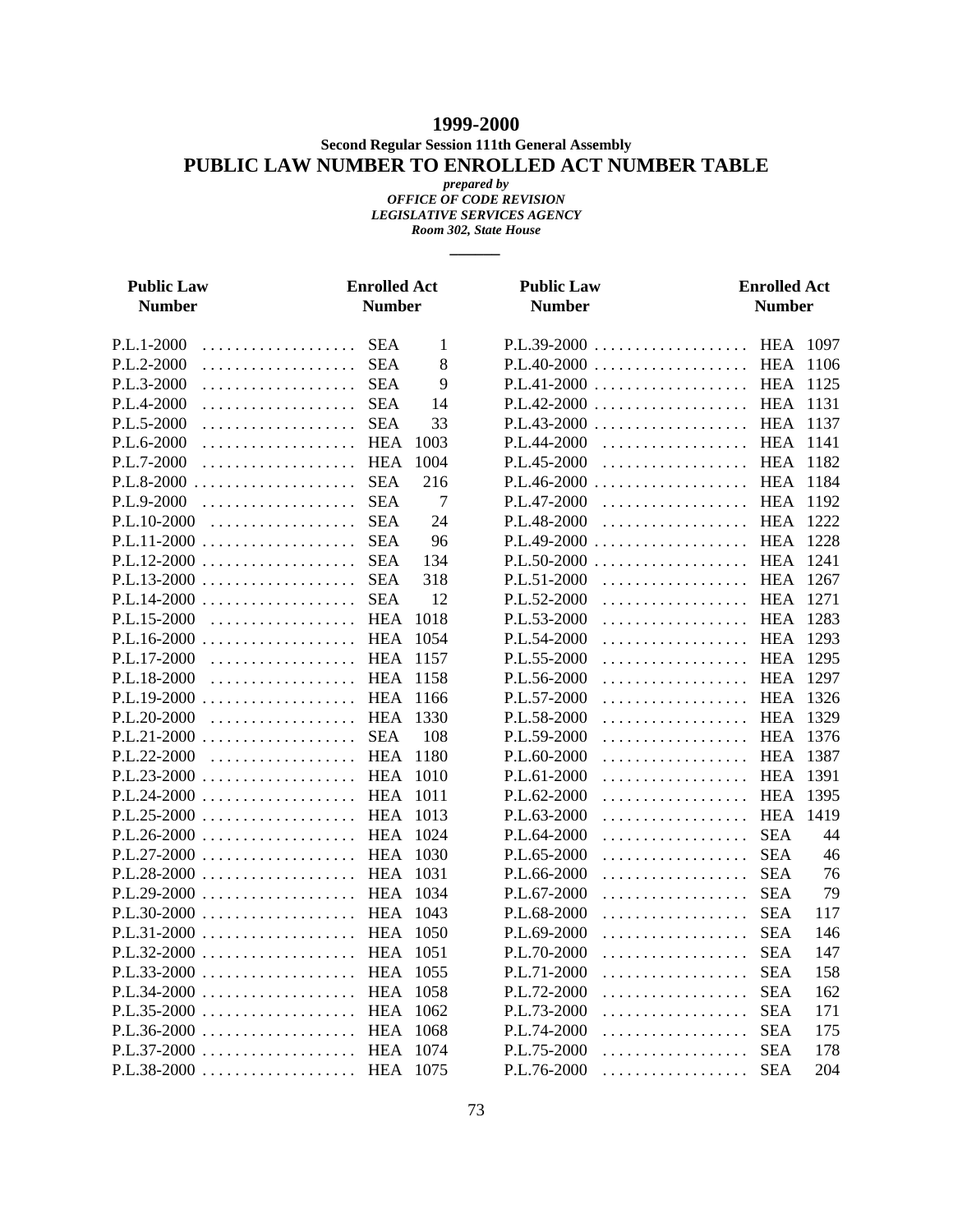| <b>Public Law</b><br><b>Number</b>                                                                           | <b>Enrolled Act</b><br><b>Number</b>                                                                                              |                                                         | <b>Public Law</b><br><b>Number</b>                                                                           |                                 | <b>Enrolled Act</b><br><b>Number</b>                                                           |                                               |
|--------------------------------------------------------------------------------------------------------------|-----------------------------------------------------------------------------------------------------------------------------------|---------------------------------------------------------|--------------------------------------------------------------------------------------------------------------|---------------------------------|------------------------------------------------------------------------------------------------|-----------------------------------------------|
| P.L.77-2000<br>P.L.78-2000<br>P.L.79-2000<br>P.L.80-2000<br>P.L.81-2000                                      | <b>SEA</b><br>.<br><b>SEA</b><br>.<br>.<br><b>SEA</b><br><b>SEA</b><br>.<br><b>SEA</b><br>.                                       | 205<br>212<br>218<br>222<br>224                         | P.L.121-2000<br>P.L.122-2000<br>P.L.123-2000<br>P.L.124-2000<br>P.L.125-2000                                 | .<br>.<br>.<br>.<br>.           | <b>SEA</b><br><b>SEA</b><br><b>SEA</b><br><b>SEA</b><br><b>SEA</b>                             | 74<br>114<br>118<br>143<br>186                |
| P.L.82-2000<br>P.L.83-2000<br>P.L.84-2000<br>P.L.85-2000<br>P.L.86-2000<br>P.L.87-2000<br>P.L.88-2000        | <b>SEA</b><br>.<br><b>SEA</b><br>.<br><b>SEA</b><br>.<br><b>SEA</b><br>.<br><b>SEA</b><br>.<br><b>SEA</b><br>.<br><b>SEA</b><br>. | 244<br>322<br>331<br>373<br>393<br>401<br>418           | P.L.126-2000<br>P.L.127-2000<br>P.L.128-2000<br>P.L.129-2000<br>P.L.130-2000<br>P.L.131-2000<br>P.L.132-2000 | .<br>.<br>.<br>.<br>.<br>.<br>. | <b>SEA</b><br><b>SEA</b><br><b>SEA</b><br><b>SEA</b><br><b>SEA</b><br><b>SEA</b><br><b>SEA</b> | 187<br>227<br>233<br>262<br>278<br>315<br>317 |
| P.L.89-2000<br>P.L.90-2000<br>P.L.91-2000<br>P.L.92-2000<br>P.L.93-2000<br>P.L.94-2000                       | <b>SEA</b><br>.<br><b>SEA</b><br>.<br><b>SEA</b><br>.<br><b>SEA</b><br>.<br><b>SEA</b><br>.<br><b>SEA</b><br>.                    | 419<br>433<br>469<br>470<br>489<br>490                  | P.L.133-2000<br>P.L.134-2000<br>P.L.135-2000<br>P.L.136-2000<br>P.L.137-2000<br>P.L.138-2000                 | .<br>.<br>.<br>.<br>.<br>.      | <b>SEA</b><br><b>SEA</b><br><b>SEA</b><br><b>SEA</b><br><b>SEA</b><br><b>SEA</b>               | 330<br>351<br>352<br>353<br>355<br>372        |
| P.L.95-2000<br>P.L.96-2000<br>P.L.97-2000<br>P.L.98-2000<br>P.L.99-2000<br>P.L.100-2000<br>P.L.101-2000      | <b>SEA</b><br>.<br><b>SEA</b><br>.<br><b>SEA</b><br>.<br><b>HEA</b><br>.<br><b>HEA</b><br>.<br><b>HEA</b><br>.<br><b>HEA</b><br>. | 504<br>508<br>515<br>1008<br>1155<br>1197<br>1202       | P.L.139-2000<br>P.L.140-2000<br>P.L.141-2000<br>P.L.142-2000<br>P.L.143-2000                                 | .<br>.<br>.<br>.<br>.           | <b>SEA</b><br><b>SEA</b><br><b>SEA</b><br><b>SEA</b><br><b>SEA</b>                             | 411<br>431<br>447<br>455<br>511               |
| P.L.102-2000<br>P.L.103-2000<br>P.L.104-2000<br>P.L.105-2000<br>P.L.106-2000<br>P.L.107-2000                 | <b>HEA</b><br>.<br><b>HEA</b><br>.<br><b>HEA</b><br>.<br><b>HEA</b><br>.<br><b>HEA</b><br>.<br>HEA<br>.                           | 1215<br>1221<br>1239<br>1247<br>1248<br>1279            |                                                                                                              |                                 |                                                                                                |                                               |
| P.L.108-2000<br>P.L.109-2000<br>P.L.110-2000<br>P.L.111-2000<br>P.L.112-2000<br>P.L.113-2000                 | .<br><b>HEA</b><br>.<br><b>HEA</b><br>.<br><b>HEA</b><br>.<br><b>HEA</b><br>.<br><b>HEA</b><br>.                                  | <b>HEA</b> 1311<br>1316<br>1328<br>1334<br>1343<br>1352 |                                                                                                              |                                 |                                                                                                |                                               |
| P.L.114-2000<br>P.L.115-2000<br>P.L.116-2000<br>P.L.117-2000<br>P.L.118-2000<br>P.L.119-2000<br>P.L.120-2000 | <b>HEA</b><br>.<br><b>HEA</b><br>.<br><b>HEA</b><br>.<br><b>SEA</b><br>.<br><b>SEA</b><br>.<br><b>SEA</b><br>.<br><b>SEA</b><br>. | 1354<br>1393<br>1398<br>40<br>62<br>64<br>73            |                                                                                                              |                                 |                                                                                                |                                               |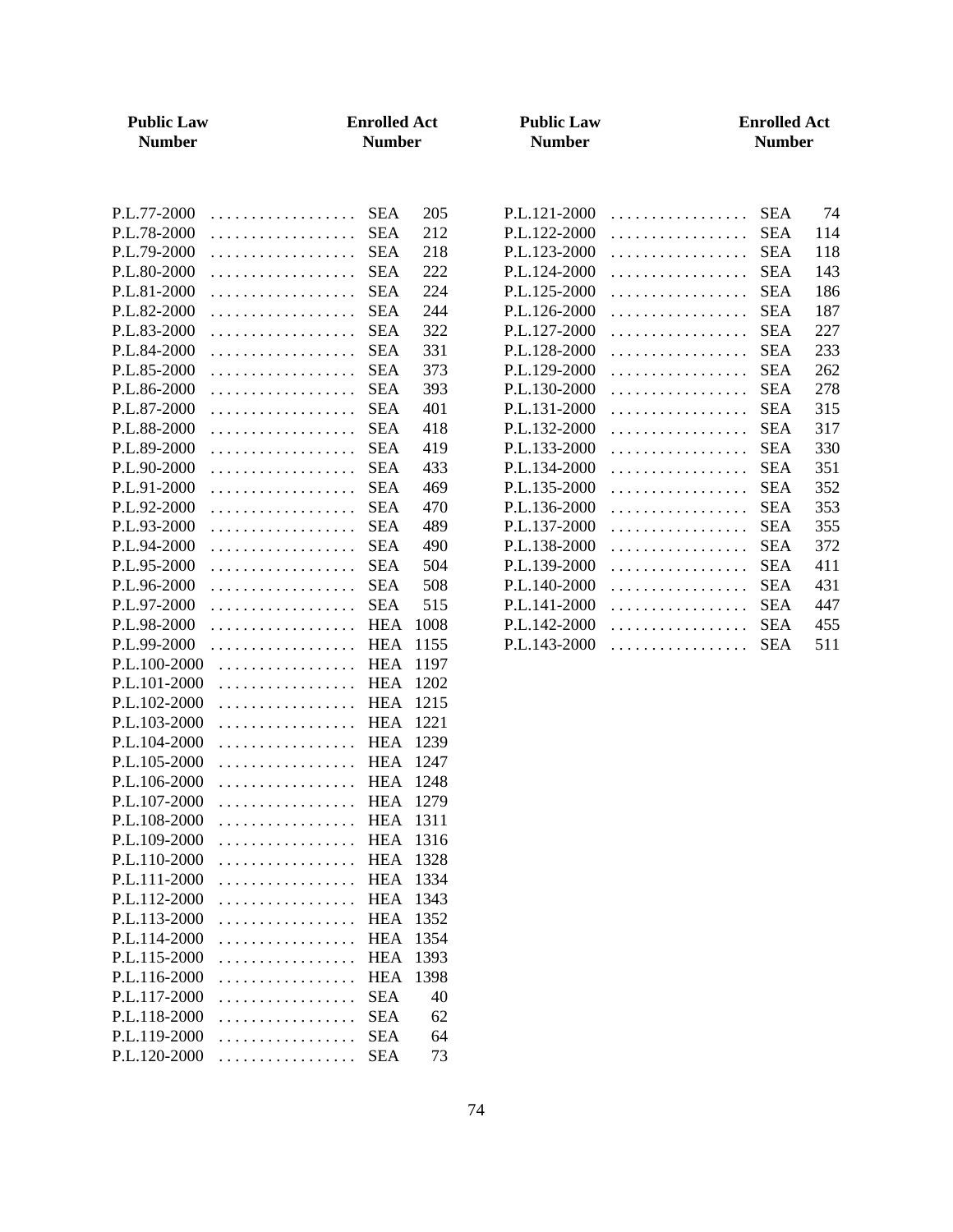## **1999-2000**

**Second Regular Session 111th General Assembly ENROLLED ACT SUMMARY**

> *prepared by OFFICE OF CODE REVISION LEGISLATIVE SERVICES AGENCY Room 302, State House*

| <b>[NOTE:</b> Acts that become law without signature are law on the eighth day after |
|--------------------------------------------------------------------------------------|
| presentment. However, such an act is not in effect on that day unless the act        |
| contains an emergency clause providing effectiveness upon passage or earlier.]       |
| Concurrent Resolutions are not included in this summary.                             |
|                                                                                      |

**Key to Governor's Action:**

**R = Date received by the Governor but not signed. This information provided by the Governor's office. S = Date signed by the Governor V = Date vetoed by the Governor**

**O = Date veto overriden**

**J = Date of passage of Joint Resolution**

**W = Became Law Without Signature of Governor**

| <b>BILL NO.</b> | <b>ACTION</b> | <b>EFFECTIVE DATE</b> |
|-----------------|---------------|-----------------------|
|-----------------|---------------|-----------------------|

| SEA    | $\sim$ 1 |       | $(PL1)$ $S/11/19/1999$ |                                                                                 |
|--------|----------|-------|------------------------|---------------------------------------------------------------------------------|
|        |          |       |                        |                                                                                 |
|        |          |       |                        | SECTIONS 8 through 19  11/19/1999                                               |
| SEA    | 7        | (PL9) | S/03/01/2000           |                                                                                 |
| SEA    | 8        | (PL2) | S/12/01/1999           |                                                                                 |
| SEA    | 9        |       | (PL3) S/12/01/1999     | SECTIONS 1 through $3$ 01/01/2000                                               |
|        |          |       |                        |                                                                                 |
|        |          |       |                        | SECTION 10 $\ldots \ldots \ldots \ldots \ldots \ldots \ldots \ldots 01/01/2000$ |
|        |          |       |                        | SECTIONS 11 through 12  01/01/2001                                              |
|        |          |       |                        |                                                                                 |
|        |          |       |                        | <b>SECTIONS</b> 14 through 15  01/01/2001                                       |
|        |          |       |                        | SECTION 16 $\ldots \ldots \ldots \ldots \ldots \ldots \ldots 01/01/2000$        |
| SEA 12 |          |       | (PL14) S/03/15/2000    | SECTIONS 1 through $3$ 03/15/2000                                               |
|        |          |       |                        | SECTIONS 4 through 5 . 01/01/2000 (retroactive)                                 |
|        |          |       |                        | SECTIONS 6 through $15$ 03/15/2000                                              |
|        |          |       |                        | SECTION 16 $\dots \dots \dots \dots$ 01/01/1999 (retroactive)                   |
|        |          |       |                        |                                                                                 |
|        |          |       |                        | SECTION 18 $\dots \dots \dots \dots$ 01/01/2000 (retroactive)                   |
|        |          |       |                        | SECTIONS 19 through $26$ 03/15/2000                                             |
|        |          |       |                        | SECTIONS 27 through 28 01/01/2000 (retroactive)                                 |
|        |          |       |                        | SECTIONS 29 through $89$ 03/15/2000                                             |
| SEA    | 14       |       | (PL4) S/12/01/1999     |                                                                                 |
|        |          |       |                        |                                                                                 |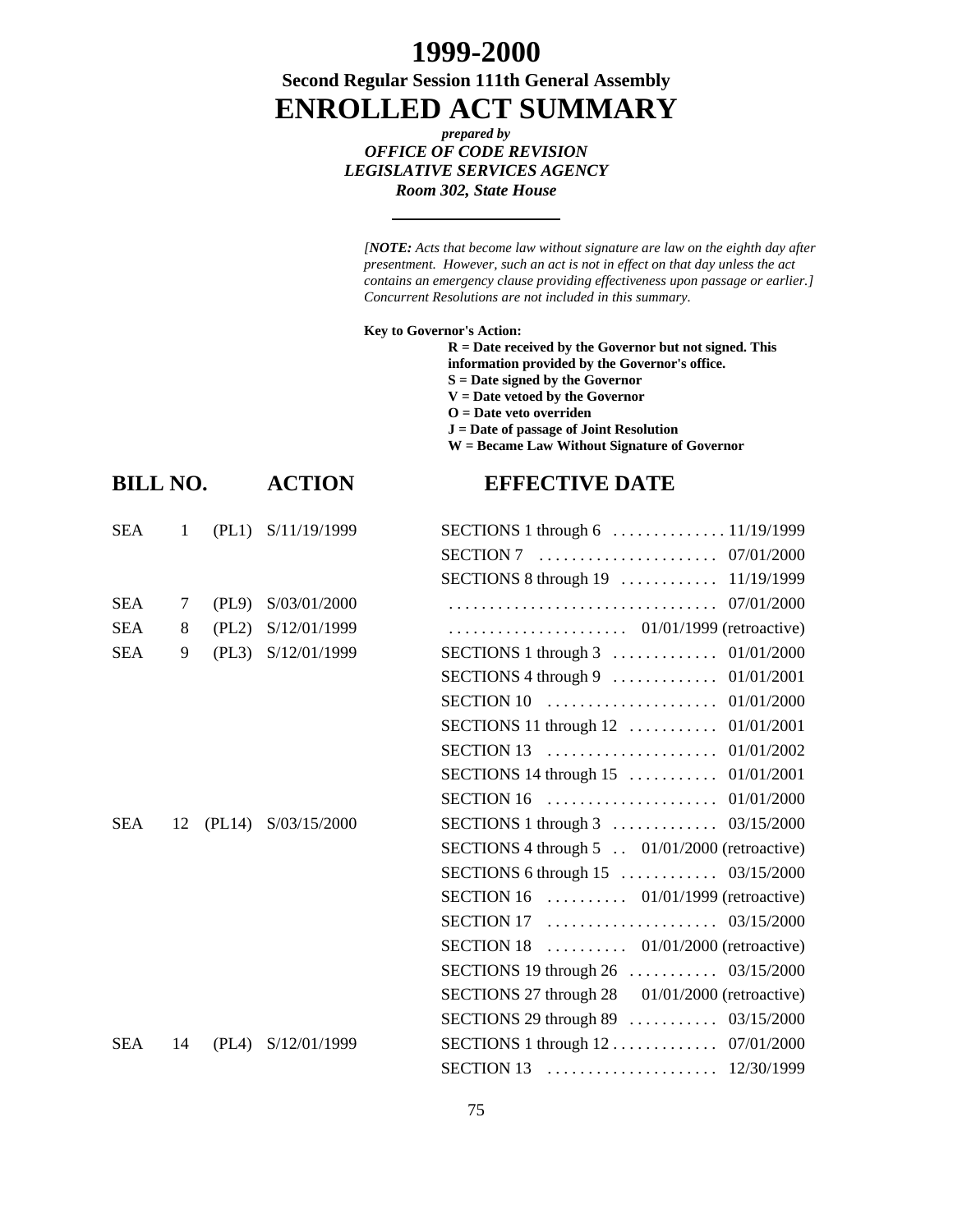|            | <b>BILL NO.</b> | <b>ACTION</b>            | <b>EFFECTIVE DATE</b>                                                                 |
|------------|-----------------|--------------------------|---------------------------------------------------------------------------------------|
| <b>SEA</b> | (PL10)<br>24    | S/03/01/2000             | 07/01/2000                                                                            |
| <b>SEA</b> | 33<br>(PL5)     | S/12/01/1999             |                                                                                       |
| <b>SEA</b> | 40 (PL117)      | S/03/17/2000             | 07/01/2000                                                                            |
| <b>SEA</b> | (PL64)<br>44    | S/03/15/2000             | 07/01/2000                                                                            |
| <b>SEA</b> | (PL65)<br>46    | S/03/15/2000             |                                                                                       |
| <b>SEA</b> | 62 (PL118)      | S/03/17/2000             | $SECTION 1$<br>07/01/2000                                                             |
|            |                 |                          | SECTION 2 $\ldots$ 07/01/1999 (retroactive)                                           |
|            |                 |                          | SECTIONS 3 through 29  07/01/2000                                                     |
| <b>SEA</b> | 64 (PL119)      | S/03/17/2000             | 07/01/2000                                                                            |
| <b>SEA</b> | 73 (PL120)      | S/03/17/2000             |                                                                                       |
| <b>SEA</b> | 74 (PL121)      | S/03/17/2000             |                                                                                       |
| <b>SEA</b> | (PL66)<br>76    | S/03/15/2000             | $\ldots \ldots \ldots \ldots \ldots \ldots \ldots \ldots 04/27/1997$ (retroactive)    |
| <b>SEA</b> | (PL67)<br>79    | S/03/15/2000             | $SECTION 1$<br>01/01/2001                                                             |
|            |                 |                          | 07/01/2000<br>$SECTION 2$                                                             |
| <b>SEA</b> | (PL11)<br>96    | S/03/01/2000             |                                                                                       |
| <b>SEA</b> | (PL21)<br>108   | S/03/13/2000             | <b>SECTION 1</b>                                                                      |
|            |                 |                          | 04/01/2000<br>SECTIONS 2 through $3$                                                  |
|            |                 |                          | SECTIONS 4 through $5$<br>07/01/2001                                                  |
|            |                 |                          | <b>SECTION 6</b><br>03/13/2000                                                        |
|            |                 |                          | 07/01/2001<br><b>SECTION 7</b>                                                        |
|            |                 |                          | SECTION $8$<br>09/01/2000                                                             |
|            |                 |                          | 03/13/2000<br>SECTIONS 9 through $11$                                                 |
|            |                 |                          | 07/01/2000<br>SECTIONS 12 through $13$                                                |
|            |                 |                          | SECTION $14$<br>04/01/2000                                                            |
|            |                 |                          | 03/13/2000<br>SECTION 15 $\dots \dots \dots \dots \dots \dots$                        |
| <b>SEA</b> | 114 (PL122)     | S03/17/2000              | SECTIONS 1 through $4$ 07/01/2000                                                     |
|            |                 |                          | SECTION 5 $\ldots \ldots \ldots \ldots \ldots \ldots \ldots \ldots \ldots 03/17/2000$ |
|            |                 |                          | SECTIONS 6 through 16  07/01/2000                                                     |
|            |                 |                          | SECTION 17  03/17/2000                                                                |
|            |                 |                          | 07/01/2000<br>SECTIONS 18 through $24$                                                |
| <b>SEA</b> | (PL68)<br>117   | S/03/15/2000             |                                                                                       |
| <b>SEA</b> |                 | 118 (PL123) S/03/17/2000 |                                                                                       |
| <b>SEA</b> | 134 (PL12)      | S/03/01/2000             |                                                                                       |
| <b>SEA</b> |                 | 143 (PL124) S/03/17/2000 | SECTIONS 1 through $2$ 07/01/2000                                                     |
|            |                 |                          | SECTION 3 $\ldots \ldots \ldots \ldots \ldots \ldots \ldots \ldots \ldots \ldots$     |
|            |                 |                          | SECTIONS 4 through 6  07/01/2000                                                      |
|            |                 |                          | SECTION 7  03/17/2000                                                                 |
| <b>SEA</b> | 146             | (PL69) S/03/15/2000      |                                                                                       |
| <b>SEA</b> | 147             | (PL70) S/03/15/2000      |                                                                                       |
|            |                 |                          |                                                                                       |

## 76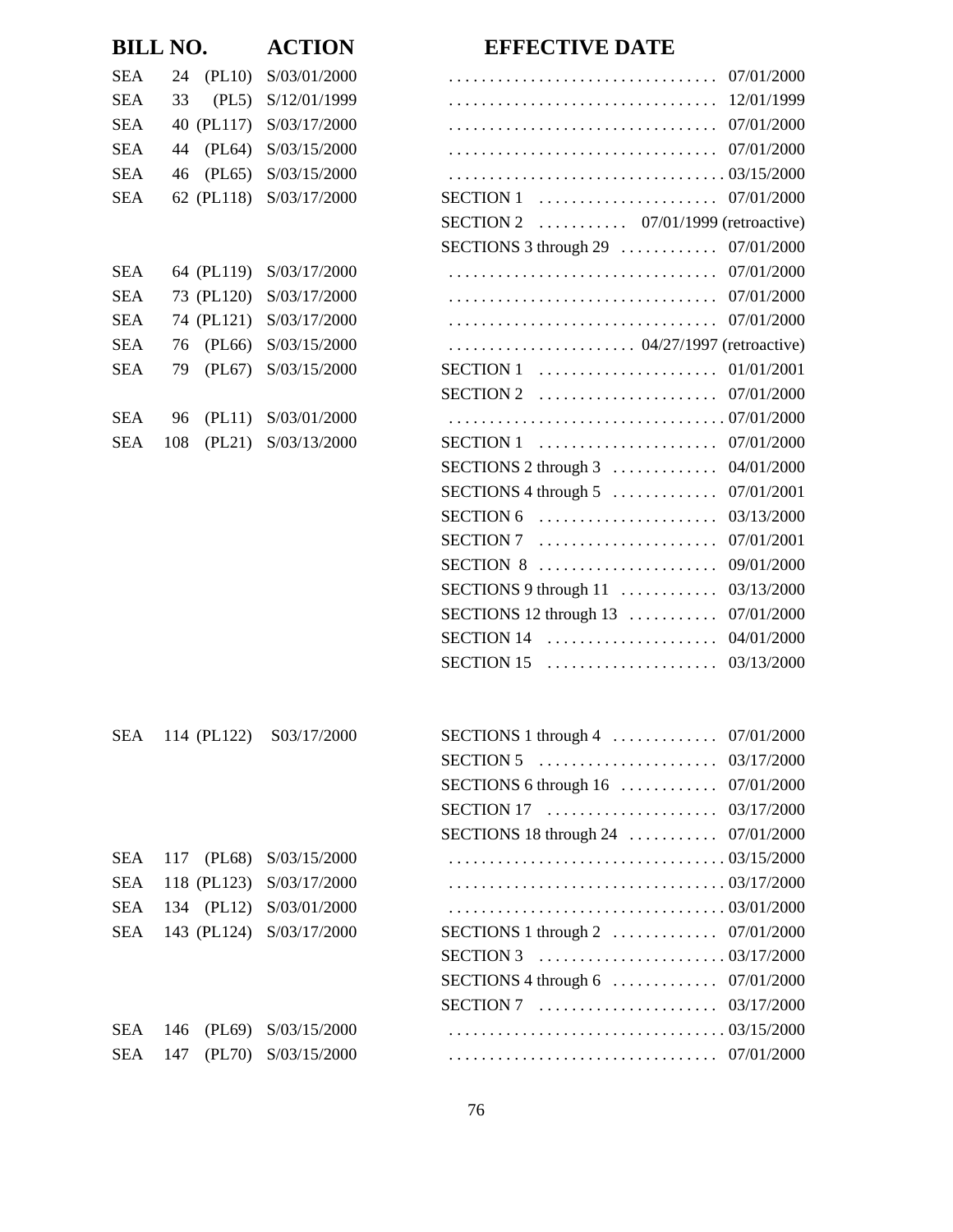|            |     |             | <b>ACTION</b>            | <b>EFFECTIVE DATE</b>                                                              |
|------------|-----|-------------|--------------------------|------------------------------------------------------------------------------------|
| <b>SEA</b> | 158 | (PL71)      | S/03/15/2000             | 07/01/2000                                                                         |
| <b>SEA</b> | 162 | (PL72)      | S/03/15/2000             |                                                                                    |
| <b>SEA</b> | 171 | (PL73)      | S/03/15/2000             | $\ldots \ldots \ldots \ldots \ldots \ldots \ldots \ldots 01/01/2000$ (retroactive) |
| <b>SEA</b> | 175 | (PL74)      | S/03/15/2000             | 03/15/2000                                                                         |
| <b>SEA</b> | 178 | (PL75)      | S/03/15/2000             | 07/01/2000<br>SECTIONS 1 through $4$                                               |
|            |     |             |                          | 03/15/2000<br><b>SECTION 5</b>                                                     |
| <b>SEA</b> |     |             | 186 (PL125) S/03/17/2000 |                                                                                    |
| <b>SEA</b> |     | 187 (PL126) | S/03/17/2000             | SECTIONS 1 through $2$ 07/01/2000                                                  |
|            |     |             |                          | 01/01/2001<br><b>SECTION 3</b>                                                     |
|            |     |             |                          | <b>SECTION 4</b>                                                                   |
|            |     |             |                          | <b>SECTION 5</b>                                                                   |
|            |     |             |                          | <b>SECTION 6</b><br>03/17/2000                                                     |
|            |     |             |                          | <b>SECTION 7</b><br>$\ldots \ldots \ldots$ 01/01/1998 (retroactive)                |
|            |     |             |                          | <b>SECTION 8</b><br>$\ldots \ldots \ldots$ 01/01/1999 (retroactive)                |
|            |     |             |                          | <b>SECTION 9</b>                                                                   |
| <b>SEA</b> | 204 | (PL76)      | S/03/15/2000             |                                                                                    |
| <b>SEA</b> | 205 | (PL77)      | S/03/15/2000             |                                                                                    |
| <b>SEA</b> | 212 | (PL78)      | S/03/15/2000             |                                                                                    |
| <b>SEA</b> | 216 | (PL8)       | S/02/24/2000             |                                                                                    |
| <b>SEA</b> | 218 | (PL79)      | S/03/15/2000             | 07/01/2000                                                                         |
| <b>SEA</b> | 222 | (PL80)      | S/03/15/2000             | 07/01/2000                                                                         |
| <b>SEA</b> | 224 | (PL81)      | S/03/15/2000             | 07/01/2000                                                                         |
| <b>SEA</b> |     | 227 (PL127) | S/03/17/2000             | 07/01/2000<br>SECTIONS 1 through $17 \ldots \ldots \ldots$                         |
|            |     |             |                          | 01/01/2002<br><b>SECTION 18</b>                                                    |
|            |     |             |                          | <b>SECTION 19</b><br>07/01/2000                                                    |
| <b>SEA</b> |     |             | 233 (PL128) S/03/17/2000 |                                                                                    |
| <b>SEA</b> | 244 | (PL82)      | S/03/15/2000             |                                                                                    |
| <b>SEA</b> |     |             | 262 (PL129) S/03/17/2000 | 03/17/2000                                                                         |
| <b>SEA</b> |     | 278 (PL130) | S/03/17/2000             |                                                                                    |
| <b>SEA</b> |     | 315 (PL131) | S/03/17/2000             |                                                                                    |
| <b>SEA</b> |     | 317 (PL132) | S/03/17/2000             | 09/01/2000                                                                         |
| <b>SEA</b> | 318 | (PL13)      | S/03/01/2000             |                                                                                    |
| <b>SEA</b> | 322 | (PL83)      | S/03/15/2000             | 07/01/2000                                                                         |
| <b>SEA</b> |     | 330 (PL133) | S/03/17/2000             | 07/01/2000                                                                         |
| <b>SEA</b> | 331 | (PL84)      | S/03/15/2000             | 07/01/2000                                                                         |
| <b>SEA</b> |     | 351 (PL134) | S/03/17/2000             |                                                                                    |
| <b>SEA</b> |     | 352 (PL135) | S/03/17/2000             | 07/01/2001                                                                         |
| <b>SEA</b> |     | 353 (PL136) | S/03/17/2000             | <b>SECTION 1</b>                                                                   |
|            |     |             |                          | <b>SECTION 2</b>                                                                   |
|            |     |             |                          | SECTIONS 3 through $5$<br>03/17/2000                                               |
| <b>SEA</b> |     |             | 355 (PL137) S/03/17/2000 | 07/01/2000                                                                         |

| <b>BILL NO.</b> |     |             | <b>ACTION</b>            |  |  |  |  |
|-----------------|-----|-------------|--------------------------|--|--|--|--|
| <b>SEA</b>      | 158 | (PL71)      | S/03/15/2000             |  |  |  |  |
| <b>SEA</b>      | 162 | (PL72)      | S/03/15/2000             |  |  |  |  |
| <b>SEA</b>      | 171 | (PL73)      | S/03/15/2000             |  |  |  |  |
| <b>SEA</b>      | 175 |             | (PL74) S/03/15/2000      |  |  |  |  |
| <b>SEA</b>      | 178 | (PL75)      | S/03/15/2000             |  |  |  |  |
|                 |     |             |                          |  |  |  |  |
| <b>SEA</b>      |     |             | 186 (PL125) S/03/17/2000 |  |  |  |  |
| <b>SEA</b>      |     |             | 187 (PL126) S/03/17/2000 |  |  |  |  |
|                 |     |             |                          |  |  |  |  |
|                 |     |             |                          |  |  |  |  |
|                 |     |             |                          |  |  |  |  |
|                 |     |             |                          |  |  |  |  |
|                 |     |             |                          |  |  |  |  |
|                 |     |             |                          |  |  |  |  |
| <b>SEA</b>      | 204 | (PL76)      | S/03/15/2000             |  |  |  |  |
| <b>SEA</b>      | 205 |             | (PL77) S/03/15/2000      |  |  |  |  |
| <b>SEA</b>      | 212 |             | (PL78) S/03/15/2000      |  |  |  |  |
| <b>SEA</b>      | 216 | (PL8)       | S/02/24/2000             |  |  |  |  |
| <b>SEA</b>      | 218 |             | (PL79) S/03/15/2000      |  |  |  |  |
| <b>SEA</b>      | 222 |             | (PL80) S/03/15/2000      |  |  |  |  |
| <b>SEA</b>      | 224 | (PL81)      | S/03/15/2000             |  |  |  |  |
| <b>SEA</b>      |     | 227 (PL127) | S/03/17/2000             |  |  |  |  |
|                 |     |             |                          |  |  |  |  |
|                 |     |             |                          |  |  |  |  |
| <b>SEA</b>      |     |             | 233 (PL128) S/03/17/2000 |  |  |  |  |
| <b>SEA</b>      | 244 | (PL82)      | S/03/15/2000             |  |  |  |  |
| <b>SEA</b>      |     |             | 262 (PL129) S/03/17/2000 |  |  |  |  |
| SEA             |     |             | 278 (PL130) S/03/17/2000 |  |  |  |  |
| SEA             |     |             | 315 (PL131) S/03/17/2000 |  |  |  |  |
| SEA             |     |             | 317 (PL132) S/03/17/2000 |  |  |  |  |
| SEA             | 318 |             | (PL13) S/03/01/2000      |  |  |  |  |
| SEA             |     |             | 322 (PL83) S/03/15/2000  |  |  |  |  |
| <b>SEA</b>      |     |             | 330 (PL133) S/03/17/2000 |  |  |  |  |
| SEA             |     |             | 331 (PL84) S/03/15/2000  |  |  |  |  |
| SEA             |     |             | 351 (PL134) S/03/17/2000 |  |  |  |  |
| SEA             |     |             | 352 (PL135) S/03/17/2000 |  |  |  |  |
| SEA             |     |             | 353 (PL136) S/03/17/2000 |  |  |  |  |
|                 |     |             |                          |  |  |  |  |
|                 |     |             |                          |  |  |  |  |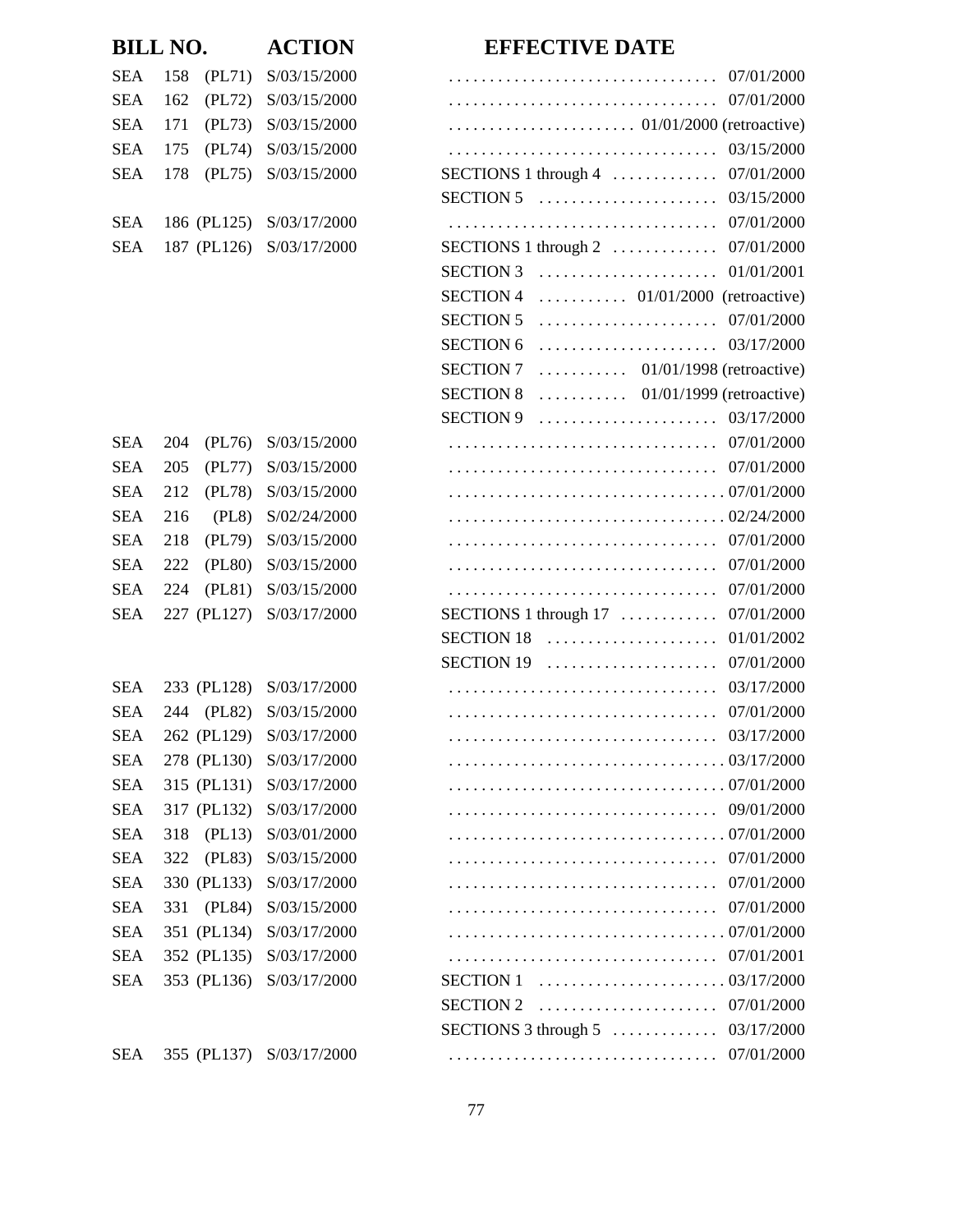|            | <b>BILL NO.</b> |             | <b>ACTION</b>                | <b>EFFECTIVE DATE</b>                                                                            |
|------------|-----------------|-------------|------------------------------|--------------------------------------------------------------------------------------------------|
| SEA        |                 | 372 (PL138) | S/03/17/2000                 |                                                                                                  |
| SEA        | 373             | (PL85)      | S/03/15/2000                 | SECTIONS 1 through 6  07/01/2000                                                                 |
|            |                 |             |                              |                                                                                                  |
| SEA        | 393             | (PL86)      | S/03/15/2000                 |                                                                                                  |
| <b>SEA</b> | 401             | (PL87)      | S/03/15/2000                 |                                                                                                  |
| SEA        | 408             |             | V/03/15/2000                 |                                                                                                  |
| SEA        |                 | 411 (PL139) | S/03/17/2000                 |                                                                                                  |
| SEA        | 418             | (PL88)      | S/03/15/2000                 |                                                                                                  |
| SEA        | 419             | (PL89)      | S/03/15/2000                 |                                                                                                  |
| <b>SEA</b> |                 | 431 (PL140) | S/03/17/2000                 | SECTIONS 1 through 16 03/17/2000                                                                 |
|            |                 |             |                              |                                                                                                  |
|            |                 |             |                              | SECTIONS 18 through 28  03/17/2000                                                               |
| SEA        | 433             | (PL90)      | S/03/15/2000                 |                                                                                                  |
| SEA        | 442             |             | V/03/15/2000                 |                                                                                                  |
| SEA        |                 | 447 (PL141) | S/03/17/2000                 |                                                                                                  |
| <b>SEA</b> |                 | 455 (PL142) | S/03/17/2000                 |                                                                                                  |
| SEA        | 469             | (PL91)      | S/03/15/2000                 |                                                                                                  |
| SEA        | 470             | (PL92)      | S/03/15/2000                 |                                                                                                  |
| <b>SEA</b> | 489             | (PL93)      | S/03/15/2000                 |                                                                                                  |
|            |                 |             |                              | SECTIONS 2 through 5 . 01/01/2000 (retroactive)                                                  |
|            |                 |             |                              |                                                                                                  |
| SEA        | 490             | (PL94)      | S/03/15/2000                 |                                                                                                  |
| SEA        | 504             | (PL95)      | S/03/15/2000                 |                                                                                                  |
| <b>SEA</b> | 508             | (PL96)      | S/03/15/2000                 | SECTIONS 1 through 3  07/01/2000                                                                 |
|            |                 |             |                              |                                                                                                  |
|            |                 |             |                              | SECTIONS 6 through 9  07/01/2000                                                                 |
|            |                 |             | SEA 511 (PL143) S/03/17/2000 |                                                                                                  |
|            |                 |             |                              | SECTIONS 2 through 4  01/01/2001                                                                 |
|            |                 |             |                              | SECTION 5 $\ldots \ldots \ldots \ldots \ldots \ldots \ldots \ldots 01/01/2002$                   |
|            |                 |             |                              |                                                                                                  |
|            |                 |             | SEA 515 (PL97) S/03/15/2000  |                                                                                                  |
|            | <b>HEA 1003</b> |             | (PL6) S/12/01/1999           |                                                                                                  |
|            | HEA 1004        |             | $(PL7)$ $S/12/01/1999$       |                                                                                                  |
|            |                 |             | HEA 1008 (PL98) S/03/16/2000 | SECTIONS 1 through $2$ 07/01/2000                                                                |
|            |                 |             |                              | SECTION 3 $\ldots$ $\ldots$ 01/01/2000 (retroactive)                                             |
|            |                 |             |                              |                                                                                                  |
|            |                 |             |                              | SECTION 28 $\ldots \ldots \ldots \ldots \ldots \ldots \ldots \ldots \ldots \ldots \ldots \ldots$ |
|            |                 |             |                              | SECTIONS 29 through 30  07/01/2000                                                               |
|            |                 |             |                              | SECTION 31  03/16/2000                                                                           |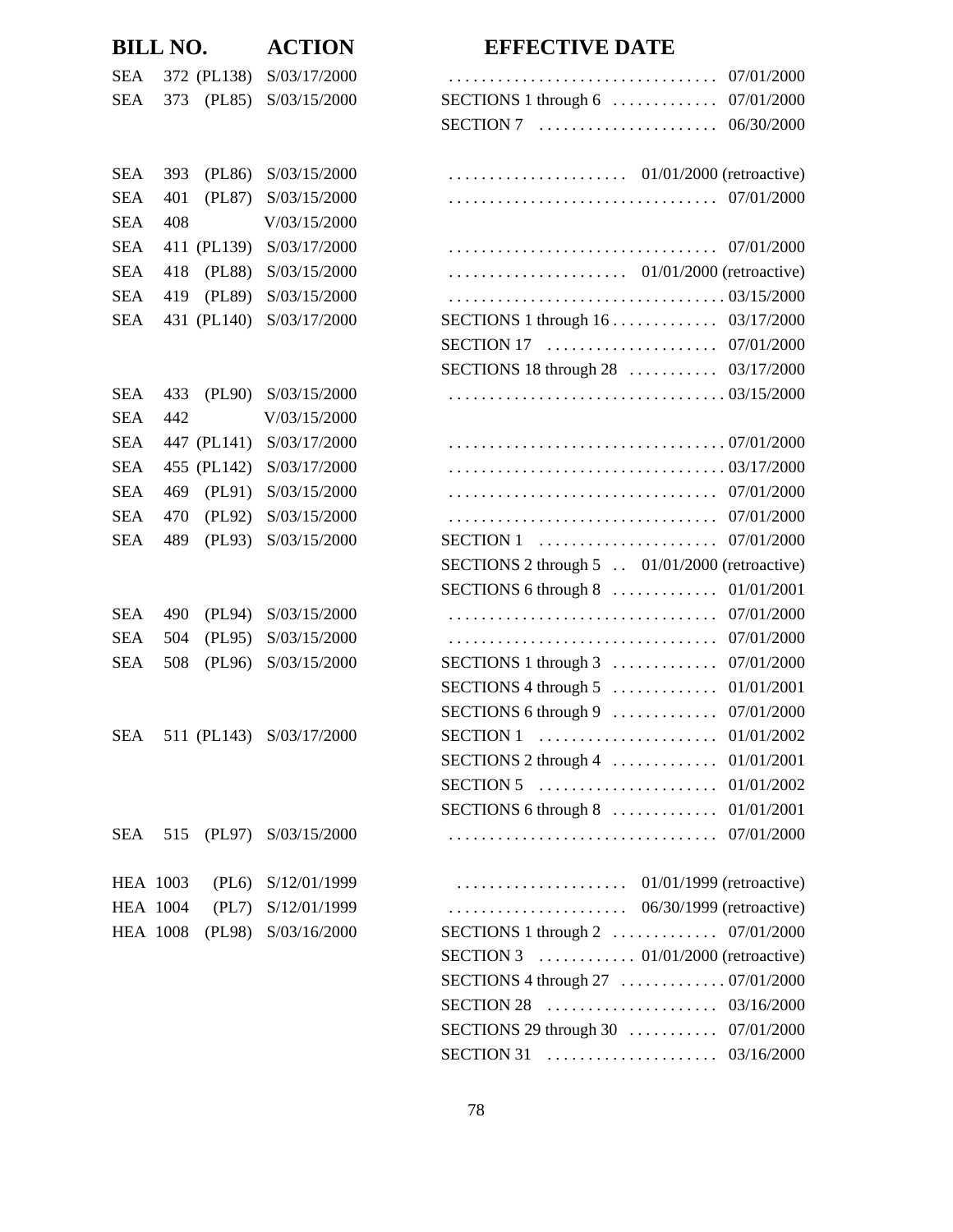|                 | <b>BILL NO.</b> |        | <b>ACTION</b>                | <b>EFFECTIVE DATE</b>                                                                  |
|-----------------|-----------------|--------|------------------------------|----------------------------------------------------------------------------------------|
|                 |                 |        | HEA 1010 (PL23) S/03/15/2000 | <b>SECTION 1</b><br>03/15/2000                                                         |
|                 |                 |        |                              | SECTIONS 2 through $11$<br>07/01/2000                                                  |
| <b>HEA</b> 1011 |                 | (PL24) | S/03/15/2000                 | 07/01/2000                                                                             |
| <b>HEA 1013</b> |                 | (PL25) | S/03/15/2000                 | 07/01/2000                                                                             |
| <b>HEA 1018</b> |                 | (PL15) | S/03/07/2000                 | 07/01/2000                                                                             |
|                 | <b>HEA 1024</b> |        | $(PL26)$ S/03/15/2000        | 03/15/2000                                                                             |
|                 |                 |        |                              | SECTION 2 $\ldots \ldots \ldots \ldots \ldots \ldots \ldots \ldots 07/01/2000$         |
|                 |                 |        |                              | SECTION 3 $\ldots \ldots \ldots \ldots \ldots \ldots \ldots \ldots 03/15/2000$         |
|                 |                 |        |                              | SECTIONS 4 through $14$ 01/01/2001                                                     |
|                 |                 |        |                              | SECTION 15  03/15/2000                                                                 |
|                 |                 |        |                              | SECTIONS 16 through 20 11/01/1999 (retroactive)                                        |
|                 |                 |        |                              | SECTIONS 21 through 31  03/15/2000                                                     |
|                 |                 |        |                              | SECTION 32 $\dots \dots \dots \dots \dots 11/01/1999$ (retroactive)                    |
|                 |                 |        |                              | SECTION 33 $\dots \dots \dots \dots$ 05/10/1999 (retroactive)                          |
|                 |                 |        |                              | SECTIONS 34 through 36  03/15/2000                                                     |
|                 |                 |        |                              | SECTIONS 37 through 39  07/01/2000                                                     |
|                 |                 |        |                              | SECTION 40 $\ldots \ldots \ldots \ldots \ldots \ldots \ldots \ldots 03/15/2000$        |
|                 |                 |        |                              | SECTIONS 41 through 44  07/01/2000                                                     |
|                 |                 |        |                              | SECTION 45 $\ldots \ldots \ldots \ldots \ldots \ldots \ldots \ldots \ldots$ 03/15/2000 |
|                 |                 |        |                              | SECTION 46 $\ldots \ldots \ldots \ldots \ldots \ldots \ldots \ldots 07/01/2000$        |
|                 |                 |        |                              | SECTION 47 $\ldots \ldots \ldots$ 11/01/1999 (retroactive)                             |
|                 |                 |        |                              | SECTIONS 48 through 49  03/15/2000                                                     |
|                 | <b>HEA 1030</b> |        | (PL27) S/03/15/2000          |                                                                                        |
| <b>HEA 1031</b> |                 | (PL28) | S/03/15/2000                 |                                                                                        |
|                 | <b>HEA 1034</b> |        | (PL29) S/03/15/2000          | SECTIONS 1 through $8$ 01/01/2001                                                      |
|                 |                 |        |                              | SECTION 9 $\ldots \ldots \ldots \ldots \ldots \ldots \ldots \ldots 07/01/2000$         |
| HEA 1043        |                 |        | $(PL30)$ $S/03/15/2000$      |                                                                                        |
|                 |                 |        | HEA 1050 (PL31) S/03/15/2000 |                                                                                        |
| <b>HEA 1051</b> |                 |        | (PL32) S/03/16/2000          |                                                                                        |
|                 | <b>HEA 1054</b> |        | (PL16) S/03/07/2000          | SECTION 1  07/01/2000                                                                  |
|                 |                 |        |                              | SECTIONS 2 through 3 12/02/2000                                                        |
| <b>HEA 1055</b> |                 | (PL33) | S/03/15/2000                 | 07/01/2000                                                                             |
| <b>HEA 1058</b> |                 |        | (PL34) S/03/15/2000          |                                                                                        |
| <b>HEA 1062</b> |                 |        | (PL35) S/03/15/2000          |                                                                                        |
| <b>HEA 1068</b> |                 |        | (PL36) S/03/15/2000          |                                                                                        |
|                 |                 |        |                              |                                                                                        |
|                 |                 |        |                              |                                                                                        |
|                 |                 |        |                              | SECTIONS 11 through 12  07/01/2000                                                     |
| HEA 1073        |                 |        | V/03/15/2000                 |                                                                                        |
| <b>HEA 1074</b> |                 |        | (PL37) S/03/15/2000          |                                                                                        |
| <b>HEA 1075</b> |                 |        | (PL38) S/03/15/2000          |                                                                                        |
|                 |                 |        |                              |                                                                                        |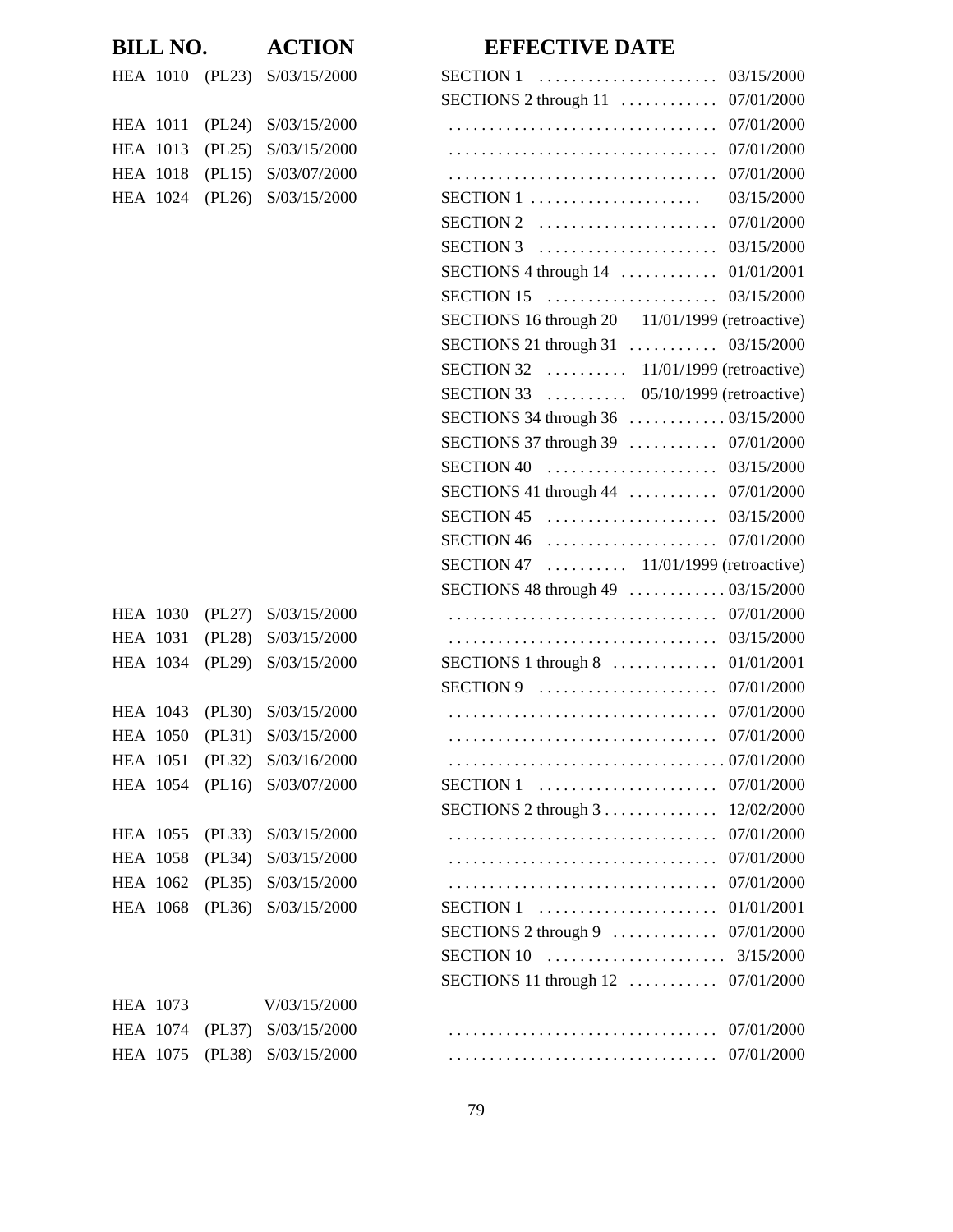|                 | <b>BILL NO. ACTION</b>        |                      |
|-----------------|-------------------------------|----------------------|
|                 | HEA 1097 (PL39) S/03/15/2000  | SI                   |
|                 |                               | SI                   |
| <b>HEA 1102</b> | V/03/15/2000                  |                      |
|                 | HEA 1106 (PL40) S/03/15/2000  | <b>SI</b>            |
|                 |                               | SI                   |
| <b>HEA 1124</b> | V/03/15/2000                  |                      |
| <b>HEA 1125</b> | $(PL41)$ S/03/15/2000         | $\ddot{\phantom{0}}$ |
| <b>HEA 1130</b> | V/03/15/2000                  |                      |
|                 | HEA 1131 (PL42) S/03/15/2000  | $\ddot{\phantom{0}}$ |
|                 | HEA 1137 (PL43) S/03/15/2000  | $\ddot{\phantom{0}}$ |
|                 | HEA 1141 (PL44) S/03/15/2000  | $\ddot{\phantom{0}}$ |
| <b>HEA 1150</b> | V/03/15/2000                  |                      |
|                 | HEA 1155 (PL99) S/03/16/2000  | SI                   |
|                 |                               | SI                   |
|                 |                               | SI                   |
|                 | HEA 1157 (PL17) S/03/07/2000  |                      |
|                 | HEA 1158 (PL18) S/03/07/2000  | SI                   |
|                 |                               | SI                   |
|                 |                               | SI                   |
|                 | HEA 1166 (PL19) S/03/07/2000  | SI                   |
|                 |                               | SI                   |
|                 | HEA 1180 (PL22) S/03/14/2000  | $\cdot$              |
|                 | HEA 1182 (PL45) S/03/15/2000  | SI                   |
|                 |                               | SI                   |
|                 |                               | SI                   |
|                 | HEA 1184 (PL46) S/03/15/2000  |                      |
|                 | HEA 1192 (PL47) S/03/15/2000  |                      |
|                 | HEA 1197 (PL100) S/03/16/2000 |                      |
|                 | HEA 1202 (PL101) S/03/16/2000 |                      |
| <b>HEA 1214</b> | V/03/15/2000                  |                      |
|                 | HEA 1215 (PL102) S/03/16/2000 | SI                   |
|                 |                               | SI                   |
|                 | HEA 1221 (PL103) S/03/16/2000 | SI                   |
|                 |                               | SI                   |
|                 |                               | SI                   |
|                 | HEA 1222 (PL48) S/03/15/2000  | SI                   |
|                 |                               | SI                   |
|                 |                               | SI                   |
|                 |                               | SI                   |

## **BIFFECTIVE DATE**

|                 |        | HEA 1097 (PL39) S/03/15/2000  |                                                                                                 |            |
|-----------------|--------|-------------------------------|-------------------------------------------------------------------------------------------------|------------|
|                 |        |                               | SECTIONS 10 through $15$                                                                        | 01/01/2001 |
| <b>HEA 1102</b> |        | V/03/15/2000                  |                                                                                                 |            |
| <b>HEA 1106</b> |        | (PL40) S/03/15/2000           | SECTION 1 $\ldots \ldots \ldots \ldots \ldots \ldots \ldots \ldots 07/01/2000$                  |            |
|                 |        |                               | SECTION 2 $\ldots \ldots \ldots \ldots \ldots \ldots \ldots \ldots \ldots \ldots \ldots \ldots$ |            |
| <b>HEA 1124</b> |        | V/03/15/2000                  |                                                                                                 |            |
| HEA 1125        |        | (PL41) S/03/15/2000           |                                                                                                 |            |
| <b>HEA 1130</b> |        | V/03/15/2000                  |                                                                                                 |            |
| <b>HEA 1131</b> |        | (PL42) S/03/15/2000           |                                                                                                 | 07/01/2000 |
| <b>HEA 1137</b> | (PL43) | S/03/15/2000                  |                                                                                                 |            |
| <b>HEA 1141</b> | (PL44) | S/03/15/2000                  |                                                                                                 |            |
| <b>HEA 1150</b> |        | V/03/15/2000                  |                                                                                                 |            |
| <b>HEA 1155</b> |        | (PL99) S/03/16/2000           | SECTIONS 1 through $3$ 03/16/2000                                                               |            |
|                 |        |                               | SECTION 4 $\ldots \ldots \ldots \ldots \ldots \ldots \ldots \ldots 07/01/2000$                  |            |
|                 |        |                               | $SECTION 5$                                                                                     | 03/16/2000 |
| HEA 1157        |        | (PL17) S/03/07/2000           |                                                                                                 |            |
| HEA 1158        | (PL18) | S/03/07/2000                  | SECTION 1 $\ldots$ 12/31/1999 (retroactive)                                                     |            |
|                 |        |                               | SECTION 2 $\ldots \ldots \ldots \ldots \ldots \ldots \ldots \ldots \ldots \ldots \ldots \ldots$ |            |
|                 |        |                               | SECTION 3 $\ldots$ 01/01/2000 (retroactive)                                                     |            |
|                 |        | HEA 1166 (PL19) S/03/07/2000  | $SECTION 1$                                                                                     | 01/01/2001 |
|                 |        |                               | SECTIONS 2 through $4$                                                                          | 07/01/2000 |
| HEA 1180        |        | (PL22) S/03/14/2000           |                                                                                                 | 07/01/2000 |
| HEA 1182        |        | (PL45) S/03/15/2000           |                                                                                                 | 07/01/2000 |
|                 |        |                               | SECTIONS 1 through $7 \ldots \ldots \ldots$<br>$SECTION 8$                                      | 01/01/2001 |
|                 |        |                               | SECTIONS 9 through 15                                                                           | 07/01/2000 |
| HEA 1184        |        | (PL46) S/03/15/2000           |                                                                                                 | 07/01/2000 |
| <b>HEA 1192</b> | (PL47) | S/03/15/2000                  |                                                                                                 |            |
|                 |        | HEA 1197 (PL100) S/03/16/2000 |                                                                                                 |            |
|                 |        | HEA 1202 (PL101) S/03/16/2000 |                                                                                                 |            |
|                 |        |                               |                                                                                                 |            |
| HEA 1214        |        | V/03/15/2000                  |                                                                                                 |            |
|                 |        | HEA 1215 (PL102) S/03/16/2000 | SECTIONS 1 through $2 \ldots \ldots \ldots \ldots 07/01/2001$                                   |            |
|                 |        |                               |                                                                                                 |            |
|                 |        | HEA 1221 (PL103) S/03/16/2000 |                                                                                                 |            |
|                 |        |                               | SECTION 2 $\ldots \ldots \ldots \ldots \ldots \ldots \ldots \ldots 07/01/2000$                  |            |
|                 |        |                               | SECTION 3 $\ldots$ $09/30/1999$ (retroactive)                                                   |            |
|                 |        | HEA 1222 (PL48) S/03/15/2000  | $SECTION 1$                                                                                     | 07/01/2000 |
|                 |        |                               | SECTION 2 $\ldots \ldots \ldots \ldots \ldots \ldots \ldots \ldots 01/01/2001$                  |            |
|                 |        |                               | SECTION 3 $\ldots \ldots \ldots \ldots \ldots \ldots \ldots \ldots 07/01/2000$                  |            |
|                 |        |                               |                                                                                                 |            |
|                 |        |                               | SECTION 6 $\ldots \ldots \ldots \ldots \ldots \ldots \ldots \ldots 07/01/2000$                  |            |
|                 |        |                               |                                                                                                 |            |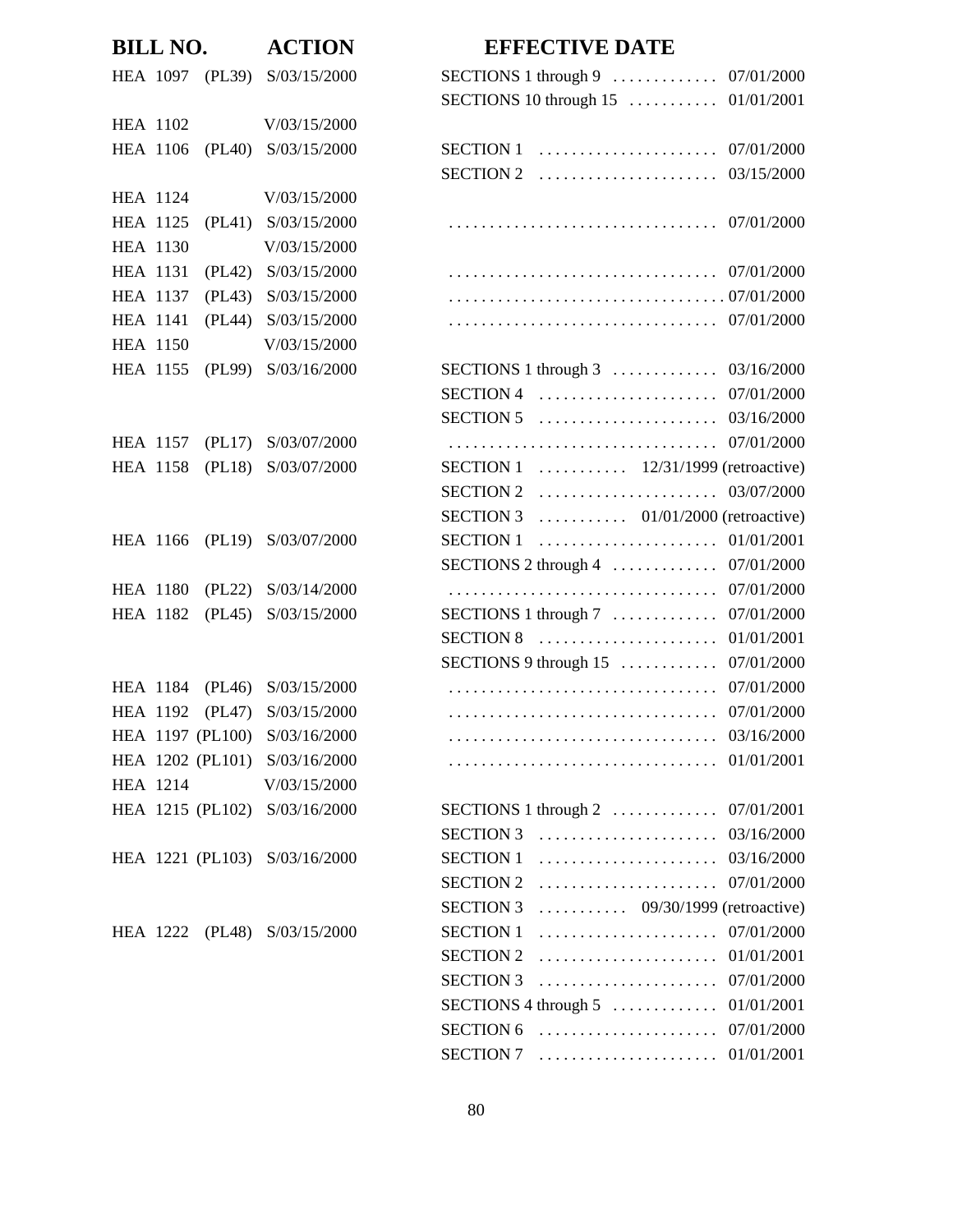| <b>BILL NO.</b>               | <b>ACTION</b>           | <b>EFFECTIVE DATE</b>                                                                                  |
|-------------------------------|-------------------------|--------------------------------------------------------------------------------------------------------|
| HEA 1228 (PL49)               | S/03/15/2000            |                                                                                                        |
| <b>HEA 1231</b>               | V/03/07/2000            |                                                                                                        |
| HEA 1239 (PL104)              | S/03/16/2000            | 07/01/2000                                                                                             |
| HEA 1241<br>(PL50)            | S/03/15/2000            | 07/01/2000                                                                                             |
| HEA 1247 (PL105)              | S/03/16/2000            |                                                                                                        |
| HEA 1248 (PL106)              | S/03/16/2000            |                                                                                                        |
| HEA 1267<br>(PL51)            | S/03/15/2000            | 01/01/2001                                                                                             |
| <b>HEA 1271</b><br>(PL52)     | S/03/15/2000            | SECTIONS 1 through $4$<br>08/01/2000                                                                   |
|                               |                         |                                                                                                        |
|                               |                         | SECTIONS 6 through $7 \ldots \ldots \ldots$<br>08/01/2000                                              |
| HEA 1278                      | V/03/15/2000            |                                                                                                        |
| HEA 1279 (PL107) S/03/16/2000 |                         |                                                                                                        |
|                               |                         | SECTION 2 $\ldots \ldots \ldots \ldots \ldots \ldots \ldots \ldots \ldots \ldots \ldots \ldots \ldots$ |
| (PL53)<br>HEA 1283            | S/03/15/2000            |                                                                                                        |
| (PL54)<br>HEA 1293            | S/03/15/2000            |                                                                                                        |
| (PL55)<br><b>HEA 1295</b>     | S/03/15/2000            | 07/01/2000                                                                                             |
| <b>HEA 1297</b><br>(PL56)     | S/03/15/2000            |                                                                                                        |
| HEA 1311 (PL108)              | S/03/16/2000            |                                                                                                        |
| HEA 1316 (PL109)              | S/03/16/2000            | 07/01/2000                                                                                             |
| HEA 1326 (PL57)               | S/03/15/2000            |                                                                                                        |
| HEA 1328 (PL110)              | S/03/16/2000            |                                                                                                        |
| HEA 1329<br>(PL58)            | S/03/15/2000            |                                                                                                        |
| HEA 1330<br>(PL20)            | S/03/07/2000            |                                                                                                        |
| HEA 1334 (PL111)              | S/03/16/2000            |                                                                                                        |
| HEA 1343 (PL112)              | S/03/16/2000            | SECTIONS 1 through $3$ 03/16/2000                                                                      |
|                               |                         |                                                                                                        |
|                               |                         | SECTIONS 6 through 9  03/16/2000                                                                       |
| HEA 1352 (PL113) S/03/16/2000 |                         | SECTIONS 1 through 3 . 07/01/1999 (retroactive)                                                        |
|                               |                         | $SECTION 4$<br>07/01/1994 (retroactive)                                                                |
|                               |                         | SECTIONS 5 through $7 \ldots$<br>07/01/1999 (retroactive)                                              |
|                               |                         | $SECTION 8$<br>07/01/1998 (retroactive)                                                                |
|                               |                         | SECTIONS 9 through 10.<br>07/01/1999 (retroactive)                                                     |
|                               |                         | SECTION $11$<br>07/01/1997 (retroactive)                                                               |
|                               |                         | SECTIONS 12 through 14<br>07/01/1999 (retroactive)                                                     |
|                               |                         | SECTIONS 15 through 16<br>$07/01/1997$ (retroactive)                                                   |
|                               |                         | $SECTION 17$<br>07/01/1999 (retroactive)                                                               |
|                               |                         | SECTION $18$<br>07/01/1998 (retroactive)                                                               |
|                               |                         | SECTIONS 19 through 20<br>07/01/1999 (retroactive)                                                     |
| HEA 1354 (PL114) S/03/16/2000 |                         |                                                                                                        |
| HEA 1376<br>(PL59)            | S/03/15/2000            |                                                                                                        |
| HEA 1387                      | $(PL60)$ $S/03/15/2000$ | SECTIONS 1 through $30$ 07/01/2001                                                                     |
|                               |                         |                                                                                                        |